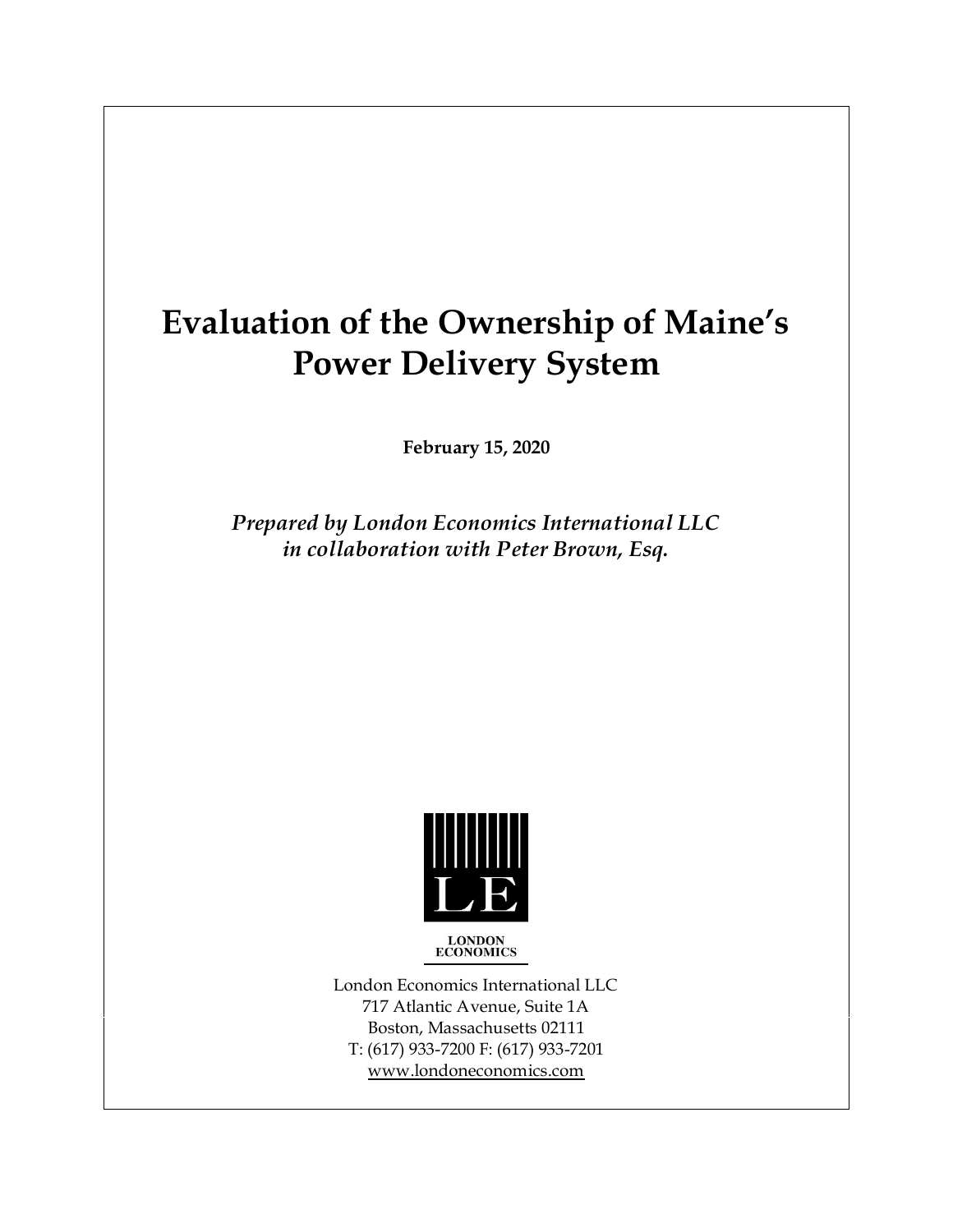#### **Disclaimer**

London Economics International LLC ("LEI") was retained by the Maine Public Utilities Commission to evaluate the costs and benefits associated with the creation of the Maine Power Delivery Authority as presented in LD 1646. LEI was assisted on legal and regulatory issues by Peter Brown, Esq. with support from Preti Flaherty Beliveau & Pachios, LLP (together, the "Legal Consultants"). LEI has made the qualifications noted below with respect to the information contained in this report and the circumstances under which the analysis was prepared.

While LEI and the Legal Consultants have taken all reasonable care to ensure that the analysis is complete, the complexity of the tax rules and various regulations pertaining to the US electricity sector, and the Maine electricity industry specifically, may mean that certain factors may or may not be included in the analysis. Interested parties should note that:

- The analysis is not intended to be a complete and exhaustive analysis. LEI and the Legal Consultants have suggested additional studies and analyses, where relevant. All possible factors of importance to all interested parties have not necessarily been considered. The provision of an analysis by LEI and the Legal Consultants does not obviate the need for interested parties to make further appropriate inquiries as to the accuracy of the information included therein, and to undertake their own analysis and due diligence.
- No results provided or opinions given in this analysis should be taken as a promise or guarantee as to the occurrence of any future events.
- There can be substantial variation between assumptions and outcomes analyzed by various consulting organizations specializing in electricity markets and economic and financial analysis. Neither LEI nor the Legal Consultants, not any of their employees make any representation or warranty as to the consistency of any analyses prepared by other parties.

The contents of the analysis in this report do not constitute investment advice. LEI, its officers, employees, and affiliates (including the Legal Consultants) make no representations or recommendations to any party. LEI and the Legal Consultants expressly disclaim any liability for any loss or damage arising or suffered by any third party as a result of that party's, or any other party's, direct or indirect reliance upon the analysis in this report.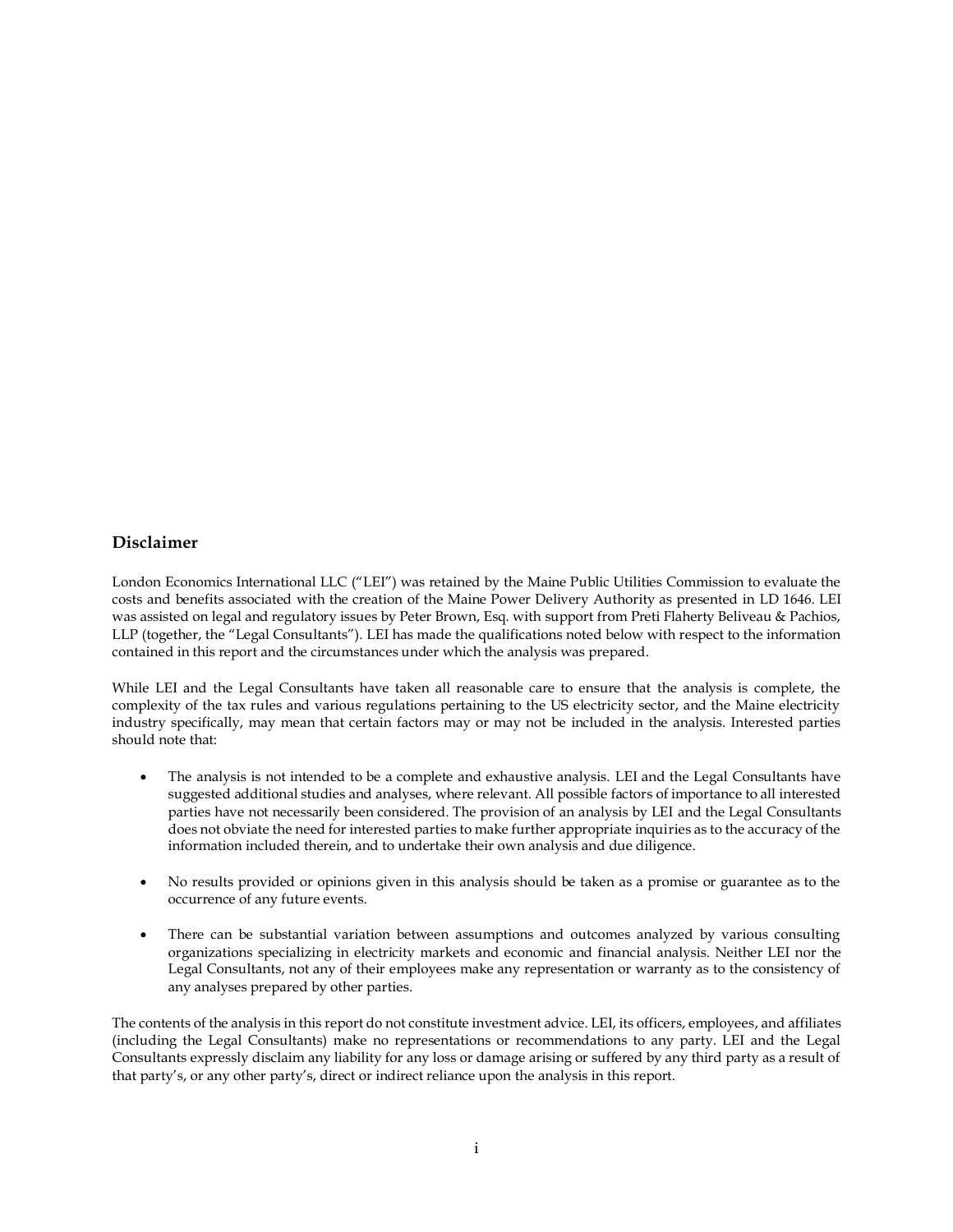## **Table of Contents**

| 1              |                                                                           |  |
|----------------|---------------------------------------------------------------------------|--|
| 1.1            |                                                                           |  |
| 1.2            |                                                                           |  |
| 1.3            |                                                                           |  |
| 1.4            |                                                                           |  |
| 1.5            |                                                                           |  |
| 1.6            |                                                                           |  |
| 1.7            |                                                                           |  |
| $\overline{2}$ |                                                                           |  |
| 2.1            |                                                                           |  |
| 2.2            |                                                                           |  |
| 2.3            |                                                                           |  |
| 3              |                                                                           |  |
| 3.1            | SECTION 4002: MAINE POWER DELIVERY AUTHORITY AND ITS BOARD MEMBERS27      |  |
| 3.2            |                                                                           |  |
| 3.3            | SECTION 4004-4005: RATES, TAX-EXEMPTIONS, AND PAYMENTS IN LIEU OF TAXES30 |  |
| 3.4            | SECTIONS 4006-4008: GOVERNMENTAL FUNCTION, TERMINATION, AND REPORTING30   |  |
| 4              |                                                                           |  |
| 4.1            |                                                                           |  |
| 4.2            |                                                                           |  |
| 4.3            |                                                                           |  |
| 5              |                                                                           |  |
| 5.1            |                                                                           |  |
| 5.2            |                                                                           |  |
| 5.3            |                                                                           |  |
| 6              | OPERATIONS OF THE MPDA: CONTRACTING, LABOR AND PERFORMANCE  45            |  |
| 6.1            |                                                                           |  |
| 6.2            |                                                                           |  |
| 6.3            |                                                                           |  |
| 6.4            |                                                                           |  |
| 7.             | <b>ECONOMIC COST AND BENEFIT ANALYSIS OF LD 1646 AND RATEPAYER</b>        |  |
|                |                                                                           |  |
| 7.1            |                                                                           |  |
| 7.2            |                                                                           |  |
| 7.3            |                                                                           |  |
| 7.4            |                                                                           |  |
| 7.5            |                                                                           |  |
| 7.6            |                                                                           |  |
| 7.7            |                                                                           |  |
| 8              |                                                                           |  |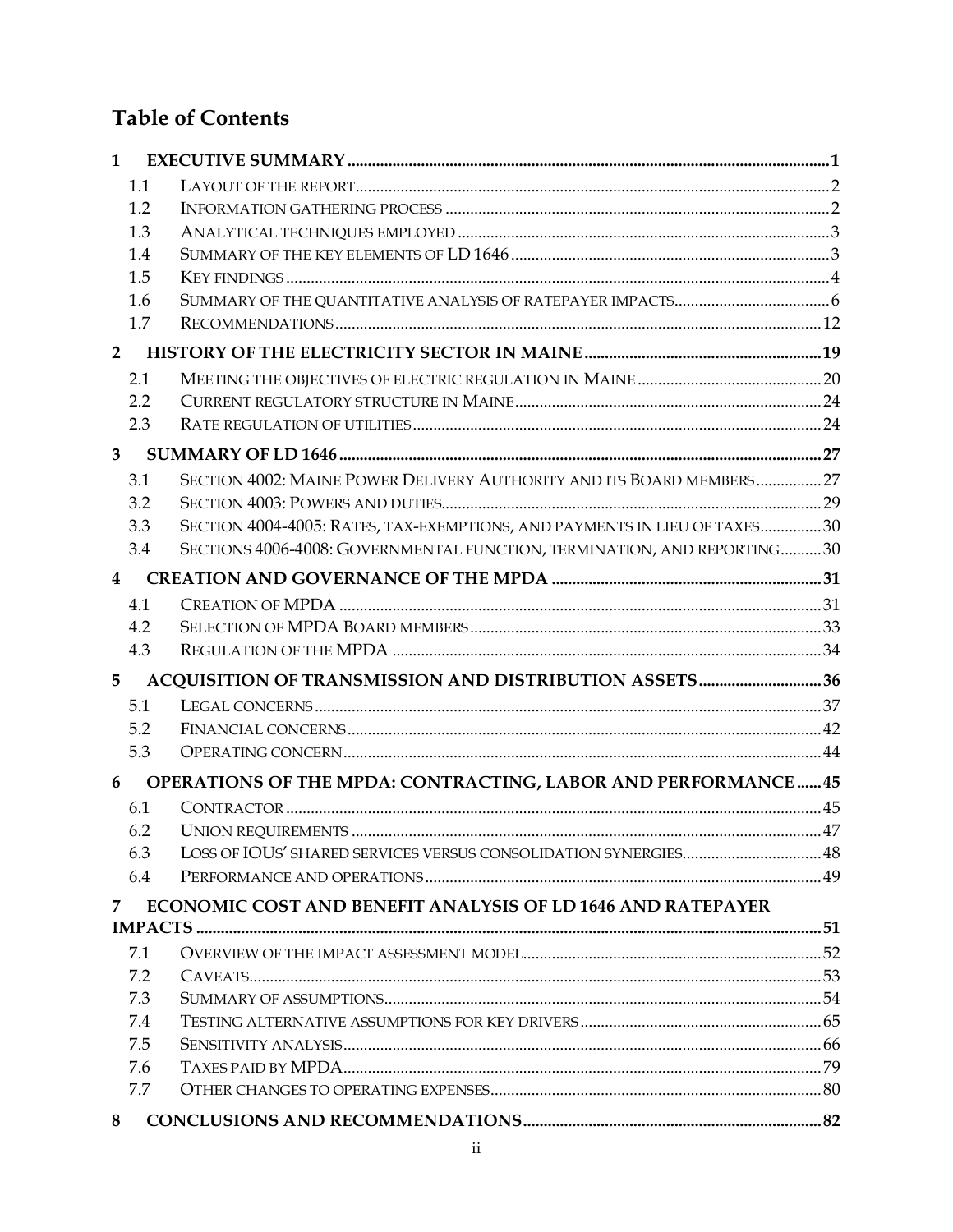| 8.1 |                                                                                   |  |
|-----|-----------------------------------------------------------------------------------|--|
| 8.2 |                                                                                   |  |
| 8.3 |                                                                                   |  |
| 9   |                                                                                   |  |
| 9.1 |                                                                                   |  |
|     |                                                                                   |  |
|     |                                                                                   |  |
|     | 11 APPENDIX C: ADDITIONAL RATEPAYER IMPACT SENSITIVITY ANALYSES 91                |  |
| 111 |                                                                                   |  |
|     | 11.2 SENSITIVITY ANALYSIS OF FUTURE COSTS OF DEBT VERSUS RATE BASE GROWTH RATE 92 |  |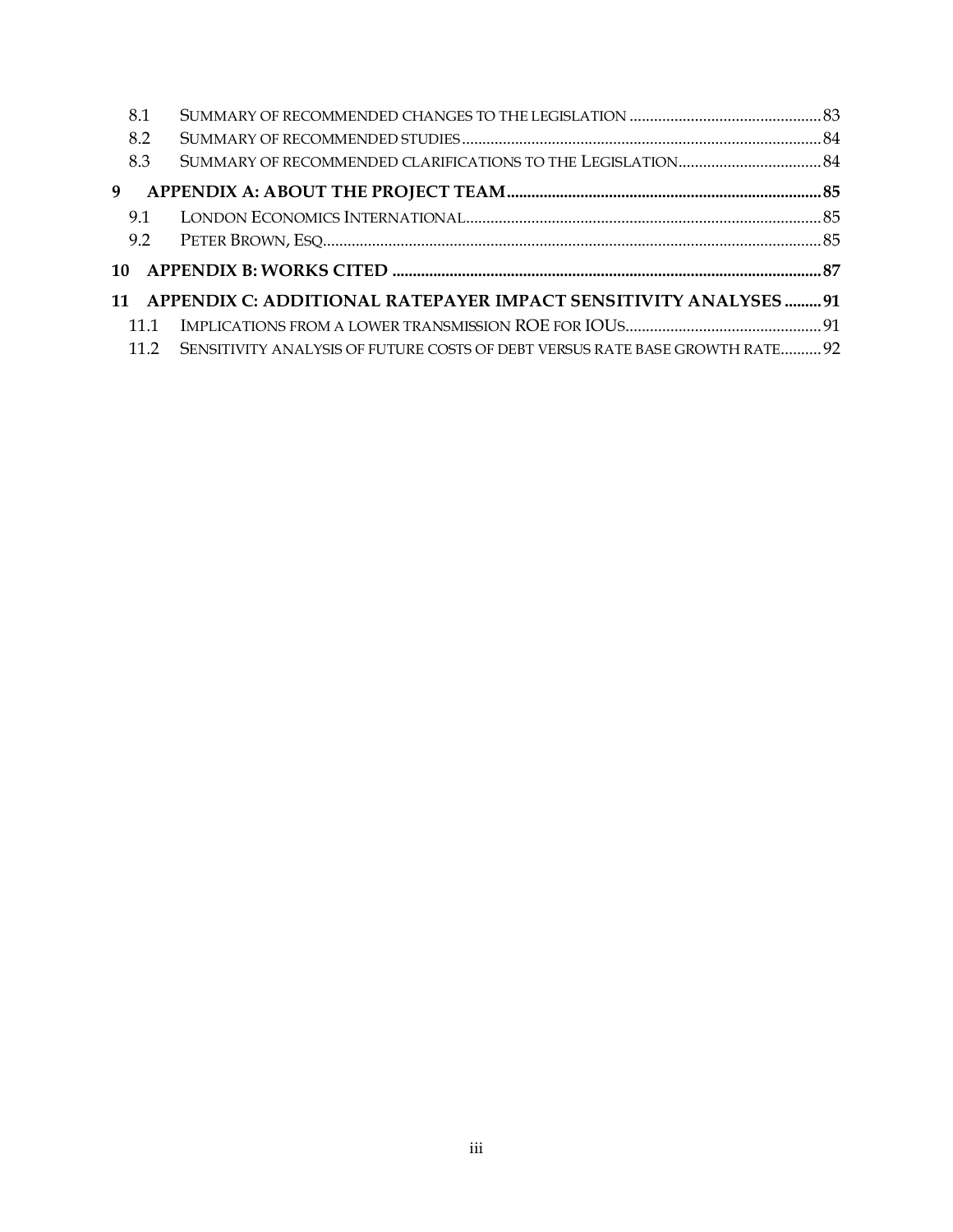## **Table of Figures**

| FIGURE 1. FORECAST OF ANNUAL MPDA ELECTRIC RATE IMPACTS (REFERENCE CASE), 2018 \$       |
|-----------------------------------------------------------------------------------------|
|                                                                                         |
| FIGURE 2. ANNUAL SAVINGS (NEGATIVE) AND DIS-SAVINGS (POSITIVE) VALUES FOR RATEPAYERS    |
| UNDER REFERENCE CASE ASSUMPTIONS BASED ON AN ANNUALIZED NPV ANALYSIS OVER THE           |
|                                                                                         |
| FIGURE 3. CUMULATIVE RATEPAYER SAVINGS / DIS-SAVINGS UNDER REFERENCE CASE ASSUMPTIONS   |
|                                                                                         |
| FIGURE 4. COMPARATIVE IMPACT OF DIFFERENT DRIVERS ON ELECTRIC RATEPAYER NET BENEFITS OR |
|                                                                                         |
|                                                                                         |
| FIGURE 6. PROVISIONS OF TITLE 35-A THAT BRING OTHER FORMS OF PUBLIC ENTITIES AND        |
|                                                                                         |
|                                                                                         |
|                                                                                         |
|                                                                                         |
|                                                                                         |
| FIGURE 11. SIMPLIFIED ILLUSTRATION OF THE STRUCTURE OF THE IMPACT ASSESSMENT MODEL  51  |
| FIGURE 12. ANNUALIZED RATEPAYER IMPACT AT 3.5% DISCOUNT RATE UNDER REFERENCE CASE       |
|                                                                                         |
| FIGURE 13. REFERENCE CASE ASSUMPTIONS FOR KEY DRIVERS USED IN THE RATEPAYER IMPACT      |
|                                                                                         |
| FIGURE 14. TRADED PRICE-TO-BOOK RATIOS AND IMPLIED PURCHASE MULTIPLE OF US LISTED T&D   |
|                                                                                         |
| FIGURE 15. STANDARD & POOR'S US MUNICIPAL RETAIL ELECTRIC AND GAS UTILITIES RATING      |
|                                                                                         |
| FIGURE 16. ANNUAL MPDA RATEPAYER IMPACT (UNDER REFERENCE CASE ASSUMPTIONS), 2018 \$     |
|                                                                                         |
| FIGURE 17. RATEPAYER IMPACTS FOR ALTERNATIVE ASSUMPTIONS FOR KEY DRIVERS (BASED ON NPV  |
|                                                                                         |
| FIGURE 18. SHORT-TERM (10-YEARS) ANNUALIZED MPDA NET IMPACT - ACQUISITION COST VS RATE  |
|                                                                                         |
| FIGURE 19. LONG-TERM (30-YEARS) ANNUALIZED MPDA NET IMPACT - ACQUISITION COST VS RATE   |
|                                                                                         |
| FIGURE 20. SHORT-TERM (10-YEARS) ANNUALIZED MPDA NET IMPACT - ACQUISITION COST VS       |
|                                                                                         |
| FIGURE 21. LONG-TERM (30-YEARS) ANNUALIZED MPDA NET IMPACT - ACQUISITION COST VS        |
|                                                                                         |
| FIGURE 22. LONG TERM (30-YEARS) ANNUALIZED MPDA NET IMPACT - ACQUISITION COST VS RATE   |
| BASE GROWTH RATE - BASE TAXATION SENSITIVITY (2018 \$ MILLIONS PER YEAR)71              |
| FIGURE 23. LONG TERM (30-YEARS) ANNUALIZED MPDA NET IMPACT - ACQUISITION COST VS RATE   |
| BASE GROWTH RATE - NO TAX-EXEMPTION SENSITIVITY (2018 \$ MILLIONS PER YEAR) 72          |
| FIGURE 24. LONG TERM (30-YEARS) ANNUALIZED MPDA NET IMPACT - ACQUISITION COST VS RATE   |
| BASE GROWTH RATE - ALL TAX-EXEMPTION SENSITIVITY (2018 \$ MILLIONS PER YEAR)72          |
| FIGURE 25. SHORT TERM (10-YEARS) ANNUALIZED MPDA NET IMPACT - MANAGEMENT FEE VS RATE    |
|                                                                                         |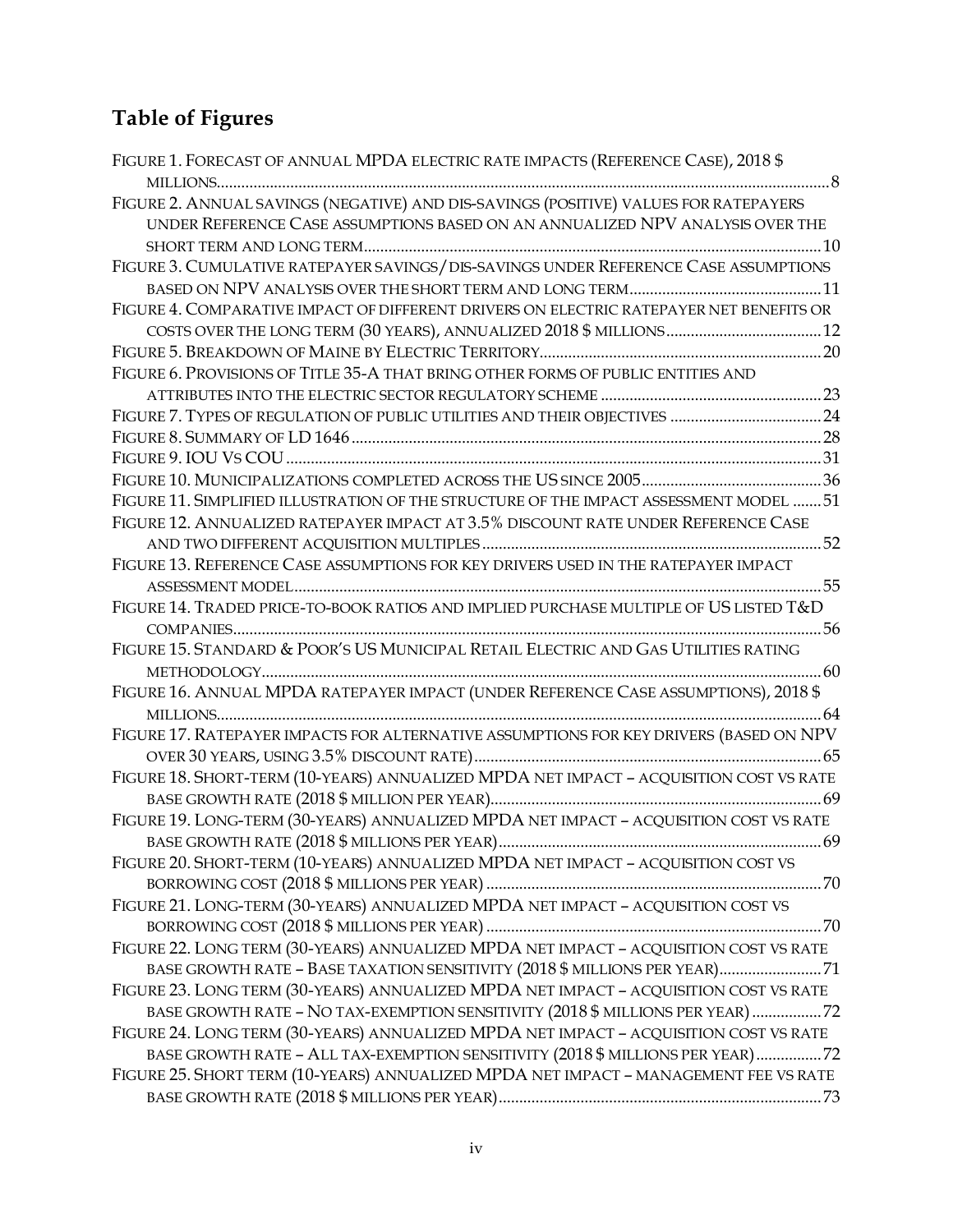| FIGURE 26. LONG TERM (30-YEARS) ANNUALIZED MPDA NET IMPACT - MANAGEMENT FEE VS RATE    |
|----------------------------------------------------------------------------------------|
|                                                                                        |
| FIGURE 27. SHORT-TERM (10-YEARS) ANNUALIZED MPDA NET IMPACT - ACQUISITION COST VS RATE |
| BASE GROWTH RATE USING 5.5% REAL DISCOUNT RATE (2018 \$ MILLIONS PER YEAR) 76          |
| FIGURE 28. LONG TERM (30-YEARS) ANNUALIZED MPDA NET IMPACT - ACQUISITION COST VS RATE  |
|                                                                                        |
| FIGURE 29. ILLUSTRATION OF TRANSMISSION REVENUE REQUIREMENT CHANGE AND MPDA RATE       |
|                                                                                        |
| FIGURE 30. LONG-TERM (30-YEARS) ANNUALIZED MPDA NET IMPACT - ACQUISITION COST VS RATE  |
| BASE GROWTH RATE - 70% CAPEX ALLOCATED TO TRANSMISSION (2018 \$ MILLIONS PER YEAR) 78  |
| FIGURE 31. LONG-TERM (30-YEARS) ANNUALIZED MPDA NET IMPACT - ACQUISITION COST VS RATE  |
| BASE GROWTH RATE - 70% CAPEX ALLOCATED TO DISTRIBUTION (2018 \$ MILLIONS PER YEAR).78  |
|                                                                                        |
| FIGURE 33. ANNUALIZED LD 1646 RATEPAYER IMPACT FROM A LOWER TRANSMISSION ROE FOR       |
|                                                                                        |
| FIGURE 34. SHORT TERM (10 YEAR) ANNUALIZED MPDA NET IMPACT - RATE BASE GROWTH RATE VS  |
|                                                                                        |
| FIGURE 35. LONG TERM (30-YEAR) ANNUALIZED MPDA NET IMPACT - RATE BASE GROWTH RATE VS   |
|                                                                                        |
| FIGURE 36. LONG TERM (30-YEAR) ANNUALIZED MPDA NET IMPACT - RATE BASE GROWTH RATE VS   |
|                                                                                        |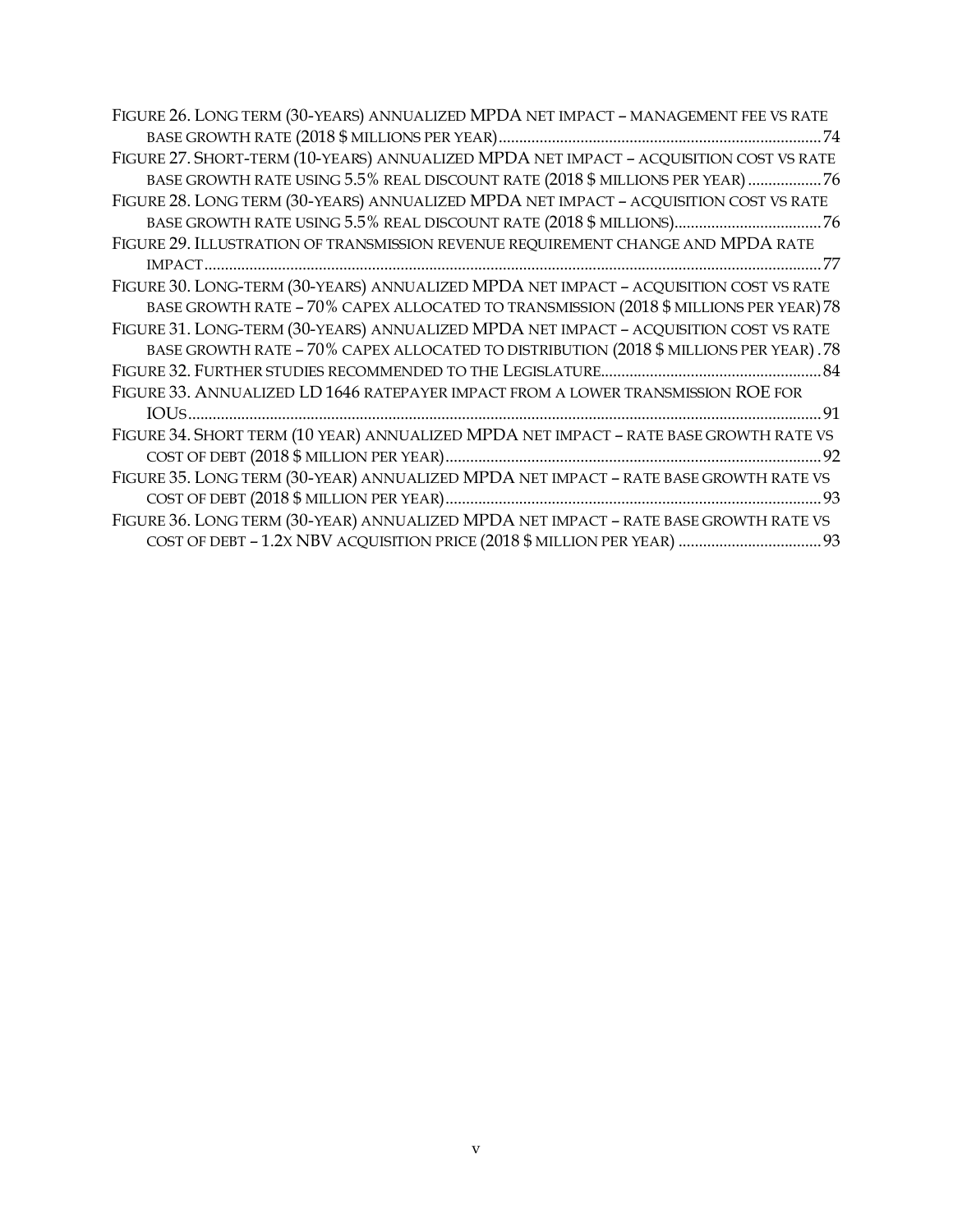## **List of Acronyms**

| <b>ATRR</b>   | ISO-NE's Annual Transmission Revenue Requirement |
|---------------|--------------------------------------------------|
| <b>BHE</b>    | Bangor Hydro-Electric Company                    |
| BOT           | Build, operate, transfer                         |
| <b>CAPEX</b>  | Capital expenditure                              |
| <b>CMP</b>    | <b>Central Maine Power</b>                       |
| COU           | Consumer-owned utility                           |
| <b>DNO</b>    | Distribution Network Operator                    |
| EIA           | US Energy Information Administration             |
| <b>FERC</b>   | Federal Energy Regulatory Commission             |
| <b>IDNO</b>   | <b>Independent Distribution Network Operator</b> |
| IOU           | Investor-owned utility                           |
| <b>ISO</b>    | Independent System Operator                      |
| <b>ISO-NE</b> | ISO New England                                  |
| LEI           | London Economics International                   |
| <b>LIPA</b>   | Long Island Power Authority                      |
| <b>LNS</b>    | ISO-NE's Local Network Services                  |
| <b>MPDA</b>   | Maine Power Delivery Authority                   |
| <b>MPS</b>    | Maine Public Service Company                     |
| <b>MTA</b>    | Maine Turnpike Authority                         |
| <b>MTO</b>    | <b>Municipal Transmission Owners</b>             |
| <b>NBV</b>    | Net Book Value                                   |
| <b>NEPOOL</b> | New England Power Pool                           |
| <b>NERC</b>   | National Electric Reliability Corporation        |
| <b>NMISA</b>  | Northern Maine Independent System Administrator  |
| <b>NPV</b>    | Net Present Value                                |
| <b>OATT</b>   | ISO-NE's Open Access Transmission Tariff         |
| <b>PTO</b>    | <b>ISO-NE's Pooled Transmission Owners</b>       |
| <b>RNS</b>    | ISO-NE's Regional Network Service                |
| T&D           | Transmission and distribution                    |
|               |                                                  |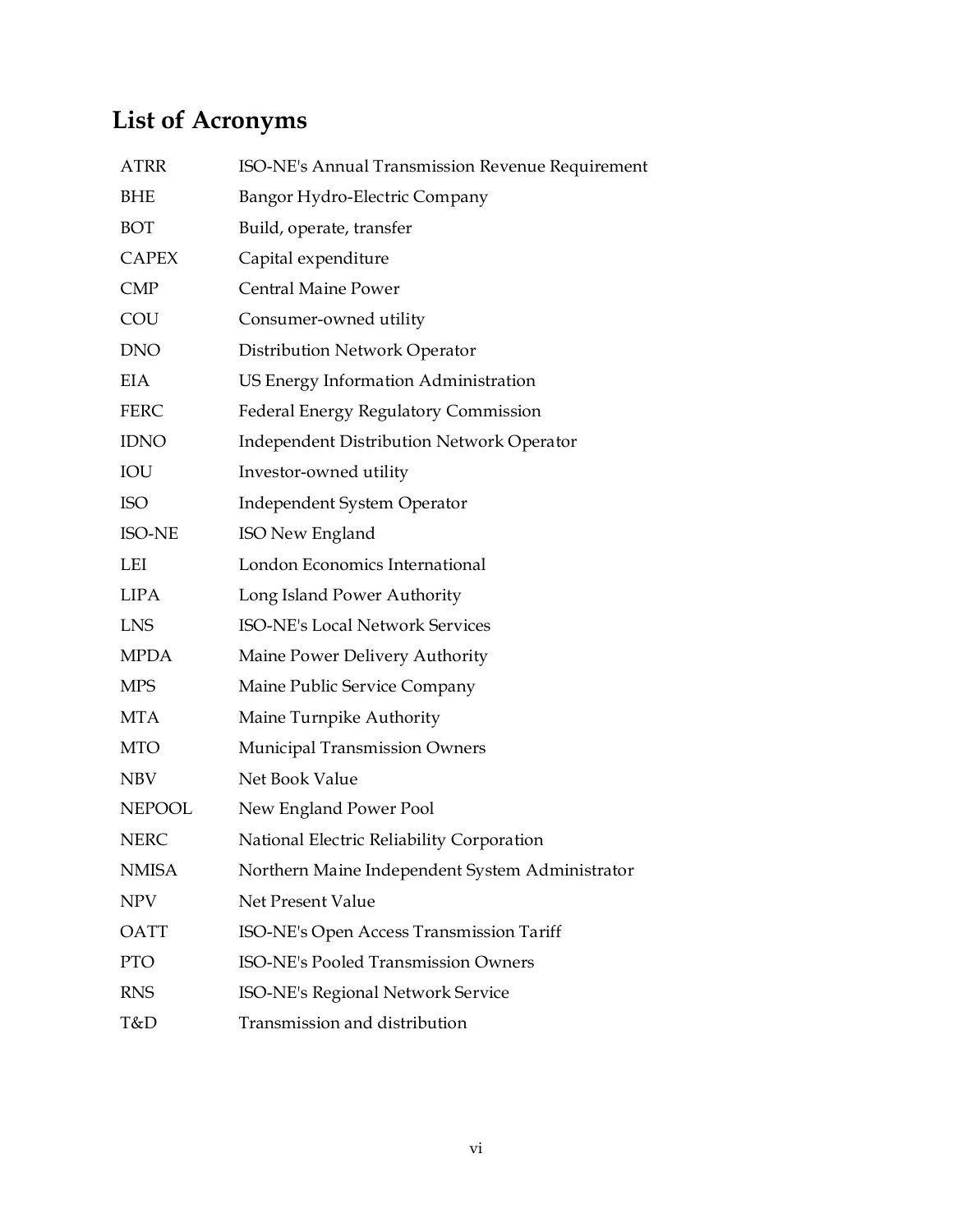### <span id="page-7-0"></span>**1 Executive summary**

LD 1646 was introduced in the First Regular Session of the 129<sup>th</sup> State of Maine Legislature and calls for the creation of a "consumer-owned public utility" called the Maine Power Delivery Authority ("MPDA").<sup>1</sup> As written in LD 1646, the MPDA would acquire, and subsequently operate, the transmission and distribution assets in Maine that are currently owned and operated by the two investor-owned utilities ("IOUs"), namely Central Maine Power Company ("CMP") and Emera Maine ("Emera"). On July 2, 2019, the Governor of Maine approved a resolve<sup>2</sup> adopted by the Legislature that directed the Maine Public Utilities Commission (the "MPUC" or the "Commission") to retain a consultant to further evaluate LD 1646, and specifically consider:

- the short- and long-term costs and benefits of the proposal as presented in LD 1646;
- the legal, regulatory, technical, financial and operational issues related to the LD 1646 proposal and its implementation;
- the anticipated impacts of electricity rates, utility employees and ratepayers; and
- alternatives or amendments to the LD 1646 proposal to address any identified obstacles to its implementation.

LEI was selected through a competitive solicitation process by the Commission to conduct an independent expert analysis as required by the resolve. <sup>3</sup> The "Project Team" that worked on this report consisted of LEI and Peter Brown, Esq. who assisted in the legal and regulatory analysis. 4 This report summarizes the Project Team's independent review of the proposal to create the MPDA as presented in LD 1646 and issues that may arise in its implementation.

It is important to note that the purpose of this report is not to dissuade the Legislature from moving forward with the MPDA or to persuade the Legislature that the MPDA is in the public

<sup>4</sup> A short summary of the Project Team's qualifications can be found in Appendix A.

-1- London Economics International LLC 717 Atlantic Ave, Suite 1A Boston, MA 02111 [www.londoneconomics.com](http://www.londoneconomics.com/)

<sup>1</sup> *An Act To Restore Local Ownership and Control of Maine's Power Delivery Systems.*

<sup>2</sup> Resolves 2019, ch. 107. [<http://www.mainelegislature.org/legis/bills/getPDF.asp?paper=HP1315&item=5&snum=129>](http://www.mainelegislature.org/legis/bills/getPDF.asp?paper=HP1315&item=5&snum=129).

<sup>&</sup>lt;sup>3</sup> In 2018, LEI had prepared an independent study of the economics of certain biomass power plants located in Northern Maine that were seeking a temporary discount on the transmission rates charged by Emera Maine. LEI's independent assessment was prepared for the purpose of informing the Maine Public Transmission System Planning Advisory Group ("PAG") in its decision-making around the request for a transmission discount. The study was paid for by Emera Maine, but represented less than 0.57% of LEI's 2018 revenues. A summary description of that project was inadvertently omitted from LEI's proposal to the MPUC. Notwithstanding that clerical omission, LEI's independent study from 2018 was public and had been broadly disseminated to PAG and Maine stakeholders. Furthermore, the analysis in that study has no bearing on the scope and findings of the current engagement.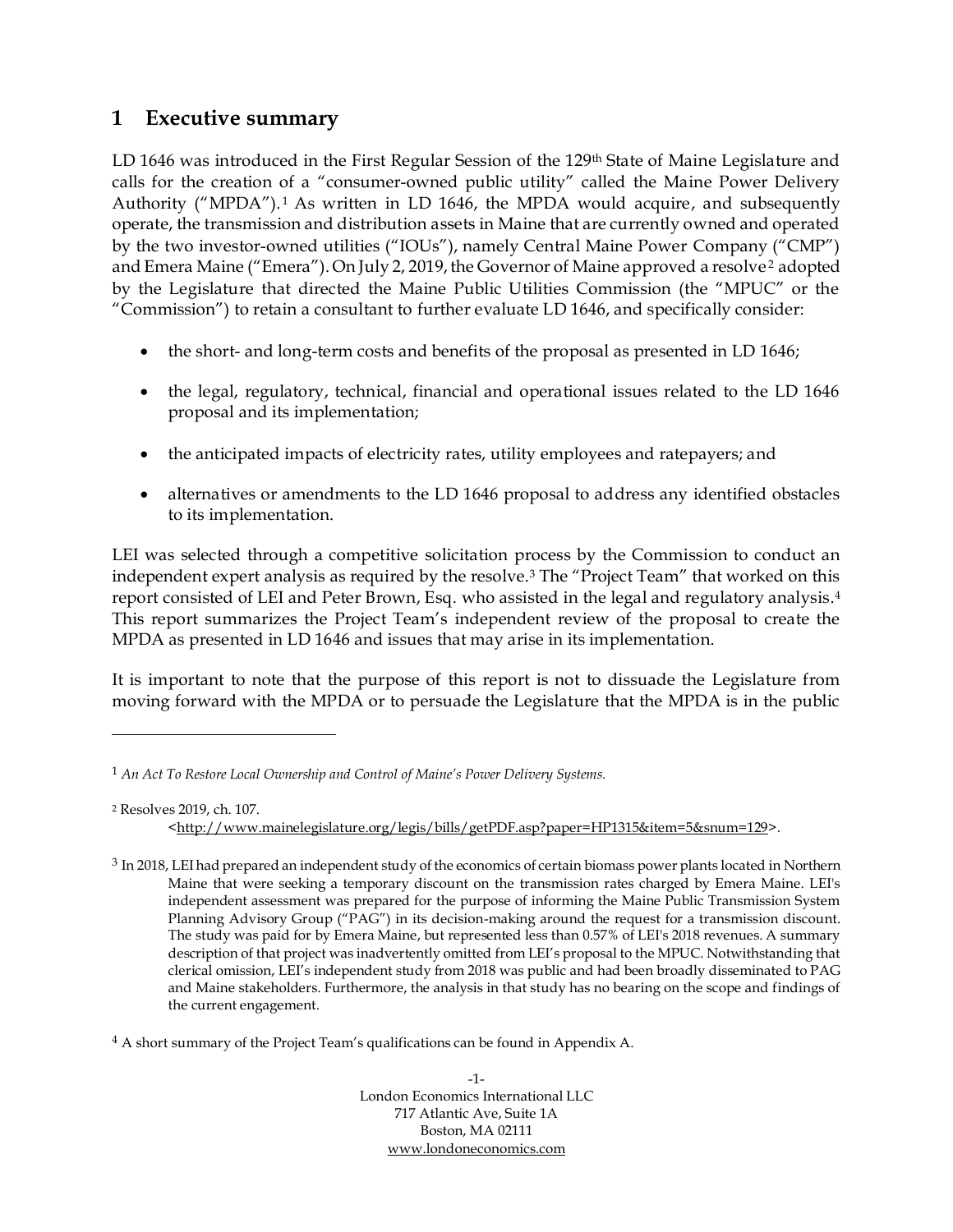interest. Rather, the objective of this report is to independently and thoughtfully evaluate the expected costs and benefits that would arise upon the implementation of LD 1646, to identify the accompanying tradeoffs between those expected costs and benefits, and to make recommendations for further refining the legislation and/or reducing any uncertainties and challenges in the implementation of LD 1646.

#### <span id="page-8-0"></span>**1.1 Layout of the report**

The report begins in Section 2 with a short overview of the history of Maine's electric sector and current regulatory structure. A brief description of LD 1646 is presented in Section 3. Section 4 evaluates the issues related to the formation, governance, and regulation of the MPDA, followed by the legal and financial ramifications of the acquisition of the transmission and distribution ( $T&D''$ ) assets from the IOUs in Section 5. Then, Section 6 qualitatively discusses operational issues, including local employment impacts and retention of an independent contractor. LEI's quantitative assessment of the possible impacts of the MPDA on Maine electric ratepayers is presented in Section 7, which fulfills the resolve's mandate for analysis of short- and long-term costs and benefits. Finally, in Section 8, recommendations are presented for the Maine Legislature's further consideration. These recommendations take the form of potential legislative amendments and additional studies that address identified challenges with the implementation of LD 1646 and the formation of the MPDA.

#### <span id="page-8-1"></span>**1.2 Information gathering process**

In preparation of this report, the Project Team began with a review of various primary source materials, including a thorough examination of LD 1646 and review of the records from the legislative session. The Project Team also requested factual materials from the IOUs, and conducted interviews and requested information from other stakeholders in Maine.<sup>5</sup> The MPUC also opened up an inquiry (Docket 2019-00280), with the opportunity for public participation and comment – Emera, CMP, and ENMAX<sup>6</sup> submitted public comments in this Docket, which LEI reviewed. Finally, LEI and the Legal Consultants also supplemented the information gathering process with independent research and data compilation, including legal research into pertinent case law, collection of various US utility (financial) data, and review of other studies on municipalization efforts across the US. The resources reviewed and relied upon are listed in Appendix B.

<sup>5</sup> In the course of the preparation of this report, LEI spoke with Representative Seth Berry (who was a sponsor of LD 1646), Gordon Weil (key pro bono architect of LD 1646), Dan Burgess (Director at the Maine Governor's Energy Office), and Barry Hobbins (Maine Public Advocate). LEI staff also interviewed industry experts in the area of financing, credit analysis, and securitization.

<sup>6</sup> ENMAX Corporation is a vertically integrated utility that, through its subsidiaries, generates and distributes electricity to residential, small business and large commercial customers and is headquartered in Calgary, Alberta. ENMAX and Emera are currently seeking approval from the MPUC for ENMAX to acquire Emera Maine. *Emera Maine, Maine Electric Power Co., and Chester SVC Partnership, Request for Approval of Reorganization*, Docket No. 2019-00097.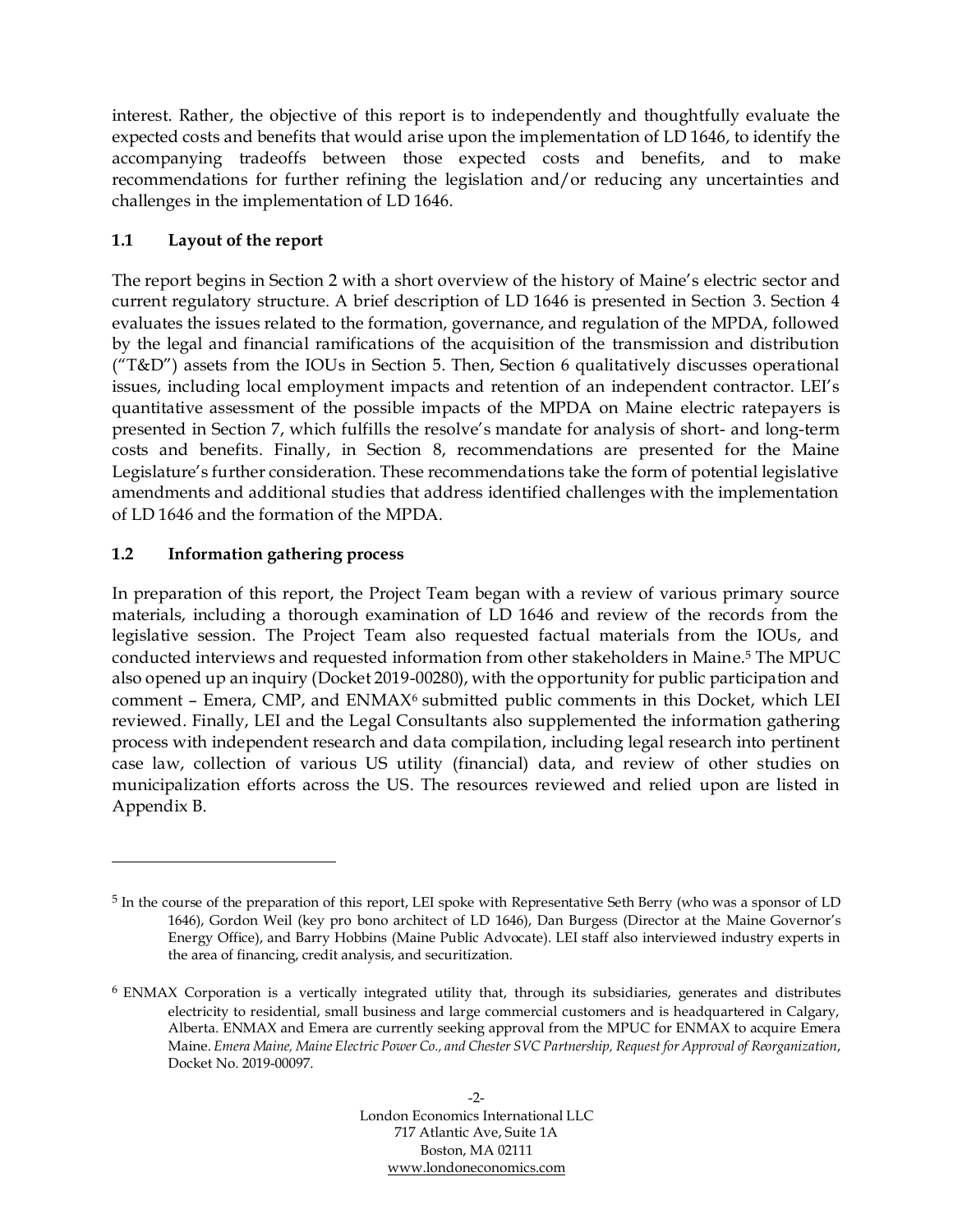#### <span id="page-9-0"></span>**1.3 Analytical techniques employed**

This report's approach to studying the short- and long-term costs and benefits of LD 1646 was both qualitative and quantitative. For the qualitative analysis, the members of the Project Team, based on their extensive professional experience and knowledge, reviewed case studies and precedent cases, considered potential outcomes, and investigated challenges that could emerge around the formation and going-forward operations of the MPDA. The quantitative analysis involved a projection of T&D rate impacts on Maine electric consumers. <sup>7</sup> In this regard, the objective was not to precisely forecast future electric (T&D) rates that the MPDA would charge, but to comparatively evaluate the direction and magnitude of potential *changes* in the annual revenue requirements over time (2020-2050), under a scenario where the IOUs continue to exist and operate their assets (the "Status Quo" Scenario) versus a scenario where the MPDA is formed, acquires the T&D assets of the IOUs, and oversees the operation of the electric T&D utility business in Maine in the future (the "MPDA Scenario"). Certain factors were expressly assumed to be the same between both scenarios – such as load growth, operating costs, and the investment plan. In this way, this scenario-based framework allowed LEI to identify the possibility of expected benefits (lower T&D rates) or costs (higher T&D rates), understand the tradeoffs, and analyze the key drivers behind the expected benefits and costs only as they relate to ownership and the conditions presented in LD 1646 for MPDA formation.

#### <span id="page-9-1"></span>**1.4 Summary of the key elements of LD 1646**

LD 1646 proposes to form a not-for-profit, tax-exempt state authority - the MPDA - that would acquire and then own the T&D assets of CMP and Emera. The MPDA's debt would not be guaranteed by the State of Maine. Some of the other essential elements of the legislation include:

- appointment of the MPDA Board by the Governor according to a prescribed representation of key stakeholders;
- acquisition of the T&D assets based on a negotiated process that starts at an acquisition price based on current net book value ("NBV"); if the negotiation fails after a certain period, the MPDA would use eminent domain to take over the assets;
- MPDA must retain a for-profit contractor that will assist it in operating the T&D assets; the contractor will be selected through a competitive tender process;
- the contractor will be required to hire all qualified unionized employees working for the IOUs at the time of the asset acquisition and the contractor will offer these employees the highest rates of compensation that may exist between the unions and the IOUs at the time of the acquisition of assets by the MPDA; the unionized labor will be guaranteed jobs for at least five years; and

 $^7$  In this report, the terms "consumers", "customers", and "ratepayers" are used interchangeably.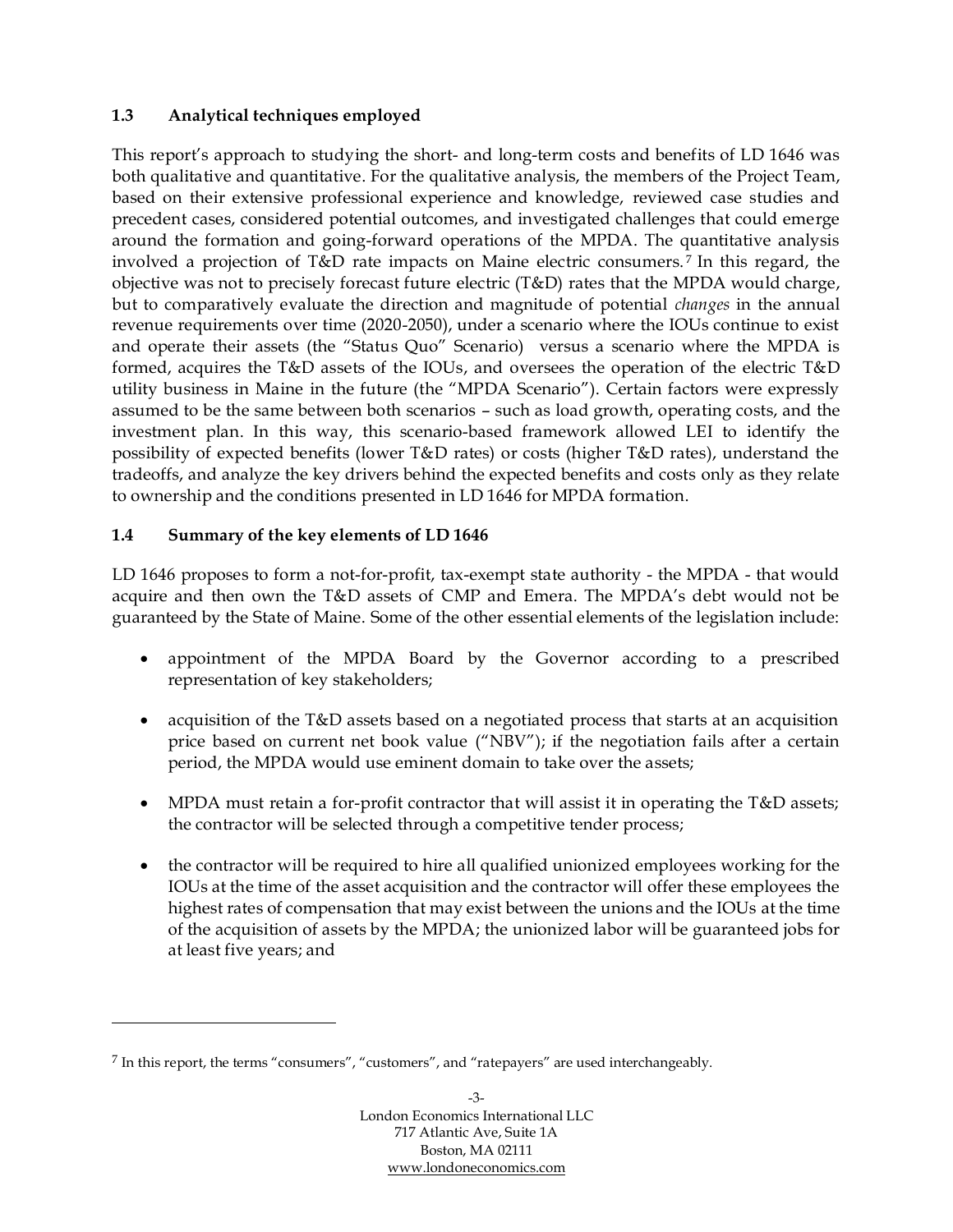• the MPDA will make payments in lieu of local property taxes to the extent it has collected sufficient revenues, but it will not have to pay taxes on its income.

#### <span id="page-10-0"></span>**1.5 Key findings**

The Project Team identified important tradeoffs between the MPDA and the Status Quo scenarios, where benefits and costs depend on whose perspective is being considered.

- There are important time-based tradeoffs for the electric *ratepayers* over time. LEI's quantitative analysis shows that it is possible that Maine electric ratepayers in the near future may face higher T&D rates under the MPDA Scenario (as compared to the Status Quo Scenario), while Maine electric ratepayers many years from today will reap the benefits of lower T&D rates (under the MPDA Scenario as compared to the Status Quo Scenario), after the financing advantage of a tax-exempt entity sufficiently grows in size to offset other effects. In other words, LD 1646 may create an intergenerational trade-off where current ratepayers may perceive the value of LD 1646 differently from future ratepayers.
- Tradeoffs also exist between Maine electric *ratepayers* and Maine *residents* and *taxpayers*. Although there is some overlap between a Maine ratepayer, resident and taxpayer, there are also some distinctions. For example, a commercial or industrial ratepayer may not be a Maine resident. The tradeoffs are easy to see if the incentives around rate minimization versus tax revenue collection are considered. Maine electric ratepayers would like to take full advantage of MPDA's tax-exempt status and forego paying local, state, and federal taxes, to the maximum allowable extent, as that would reduce T&D rates. On the other hand, Maine taxpayers would like to see electric utility service continue to contribute to the tax base in the State (so that the State does not have to raise taxes through other means or reduce public services).
- Finally, inherent trade-offs exist between Maine electric *ratepayers* and Maine-based unionized *employees* of the IOUs: Maine ratepayers would want to see cost reductions, including optimized use of labor, so that electric delivery rates go down, while Mainebased unionized employees of the T&D operations would prefer to have job security (and higher compensation). For reference, changes in labor costs due to LD 1646 account for less than 3% of the total labor cost of CMP and Emera Maine combined.

The findings discussed in this report are made in light of these tradeoffs and perspectives. Although the Project Team does not take a view as to the validity (or priority) of any specific perspective, the Legislature will have to reconcile opposing perspectives. This report provides the facts to allow the Legislature to come to an informed decision.

In order to assist in the reader's review of this report, three categories of findings have been collated on the next page, specifically to reflect the study requirements in the resolve.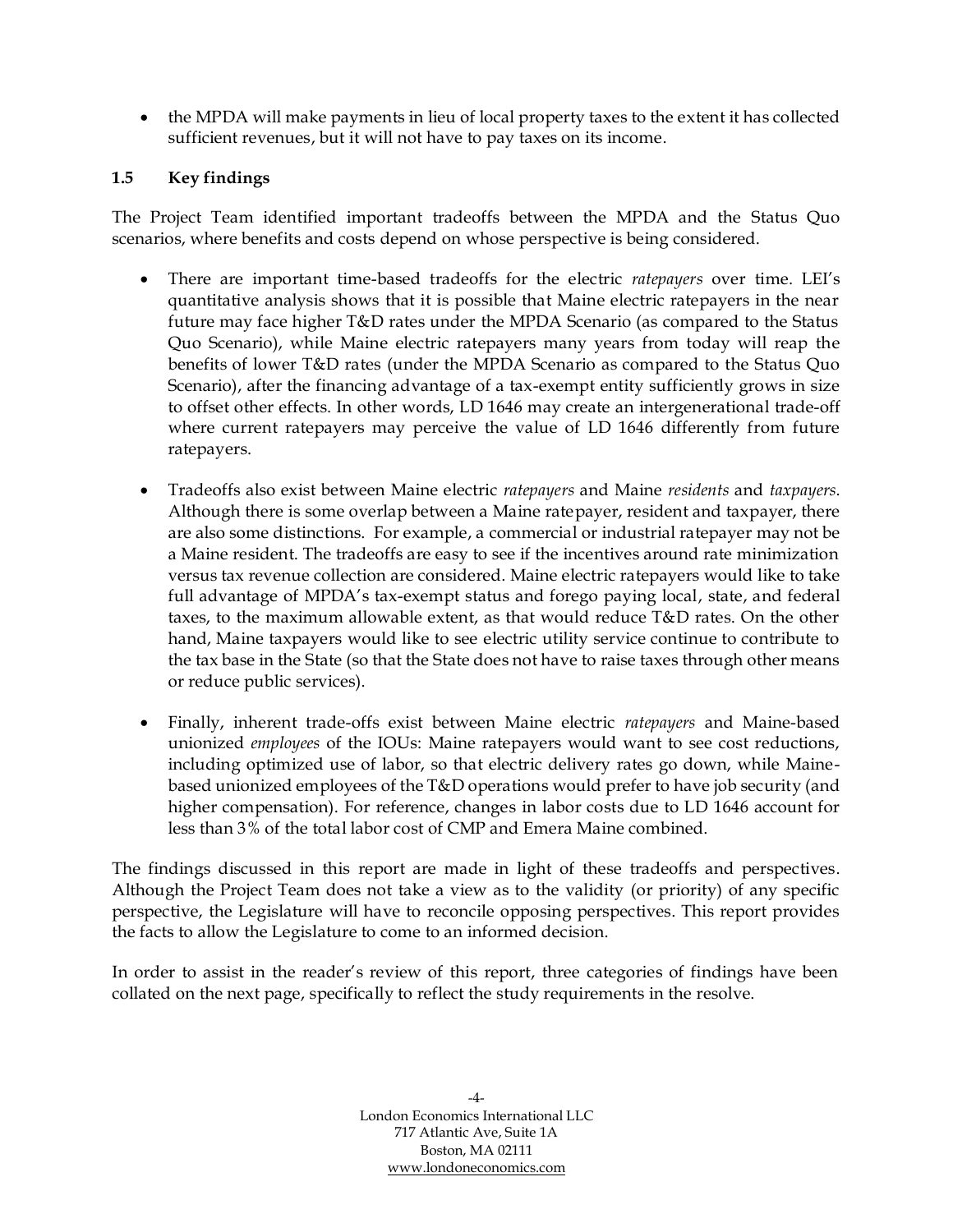#### **LD 1646 is expected to create the following short-term costs and benefits, where short-term is defined as approximately the first ten years of MPDA operations:**

- Given the transaction costs for setting up the MPDA and the acquisition price for the T&D assets may be a premium over current NBV, electric ratepayers may see an increase in electric rates for some period of time;
- If the level of compensation (and specifically, the pre-tax profits) earned by the contractor are less than the pre-tax return on equity that the IOUs are allowed to receive for T&D operations, ratepayers will benefit (although the effect may not be substantial enough to result in a lower rates given the issue around financing costs noted above). However, this situation will also lead to a loss in state tax revenues from T&D utility operations, necessitating adjustments in state budgets (e.g., reduction in public services paid for out of the state budget) or tax rate hikes on other state taxpayers;
- Qualified local unionized employees of the IOUs' T&D businesses will benefit as they are provided job security, and some may even see an increase in compensation under LD 1646;
- Electric ratepayers may face rates slightly higher than they otherwise would be due to the labor arrangements in LD 1646 - the equivalency requirement for wages and benefits as well as the pledge to retain all qualified union works will cause a slightly higher revenue requirement (and therefore rates); the labor union retention requirement will also constrain the contractor's capacity to reduce labor costs for some time;
- Finally, LD 1646 also conditions the continuity of local tax payments on MPDA having "revenues [that] exceed current expenditure and necessary reserves." Therefore, there is a risk that local communities may see a loss in tax revenues. Such an outcome may require tax rate increases for residents or a reduction in local public services.

#### **LD 1646 is expected to result in the following long-term costs and benefits, where long-term is defined as the first thirty years of operation:**

- With a tax-exempt status for the MPDA, financing of new investments for Maine's T&D systems is expected to occur at a lower financing cost than the Status Quo Scenario, which is projected to lead to lower electric rates in the longer term;
- If the management fee earned by the contractor is lower than the IOUs' pre-tax return on equity, there would be a loss in state tax revenues under the MPDA Scenario as compared to the Status Quo Scenario, but it will also mean lower ratepayer costs relative to the Status Quo. That loss in state tax revenue could be made up either by increasing taxes or decreasing public services.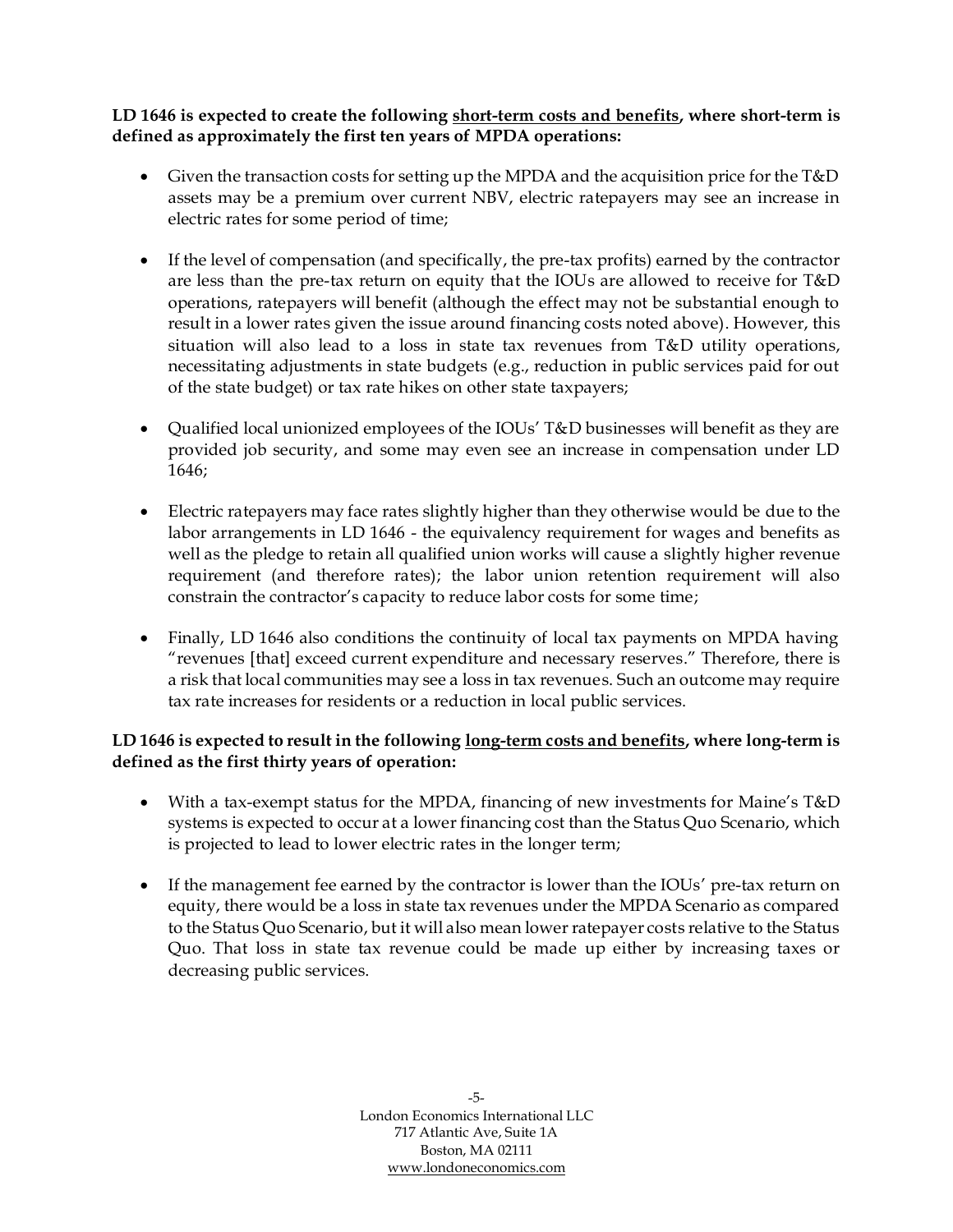#### **Finally, the Project Team finds that LD 1646 does not:**

- provide direct control of the electric T&D operations to the ratepayers of the IOUs (the governance of the MPDA Board is based on appointment by the Governor of Maine, rather than selection by the ratepayers). Additionally, the MPDA Board represents a wide range of stakeholders and would not represent solely the interests of ratepayers;
- preserve the same level of independent, regulatory oversight of electric T&D operations in the State by the MPUC (MPDA is a consumer-owned utility and, for example, its proposed rate increases would not be subject to the same MPUC suspension/investigation powers in advance of the effective date that apply currently to the IOUs. While the MPUC will retain its overall authority over rates, the mechanisms for reviewing rate increases affecting former IOU customers will be changed);
- eliminate the costs of administration and management of the T&D electric utility business (the MPDA will still need to either directly hire a professional management team or contract out for executive management services; and, the contractor retained to operate the T&D assets will also want to earn a profit on its services;
- guarantee that there will be improvements in reliability and customer service at no additional cost (improvements in reliability will be a function of the contractual agreements, the expertise of management, and the spending budgets approved for operations, maintenance and capital investment);
- ensure financial benefits to local residents. Maine taxpayers may experience reduced public services or higher taxes if (state or local) tax revenues decline due to MPDA's taxexempt status and depending on the compensation of the contractor. Higher electric rates in the short term may also detrimentally impact some commercial and industrial electric customers, which can lead to negative ramifications for Maine residents employed by these companies.

#### <span id="page-12-0"></span>**1.6 Summary of the quantitative analysis of ratepayer impacts**

LEI constructed a ratepayer impact assessment model for purposes of analyzing the ratepayer impacts of LD 1646. Naturally, the assessment was forward-looking in nature and required inputs and assumptions. LEI began with a set of assumptions, collectively referred to as the "Reference Case". However, as there is uncertainty around some of the assumptions, LEI also tested a range of alternative values for the most critical assumptions. This analytical approach led to the identification of key drivers, recognition of tradeoffs, and supported the estimation of expected ratepayer savings or dis-savings over time.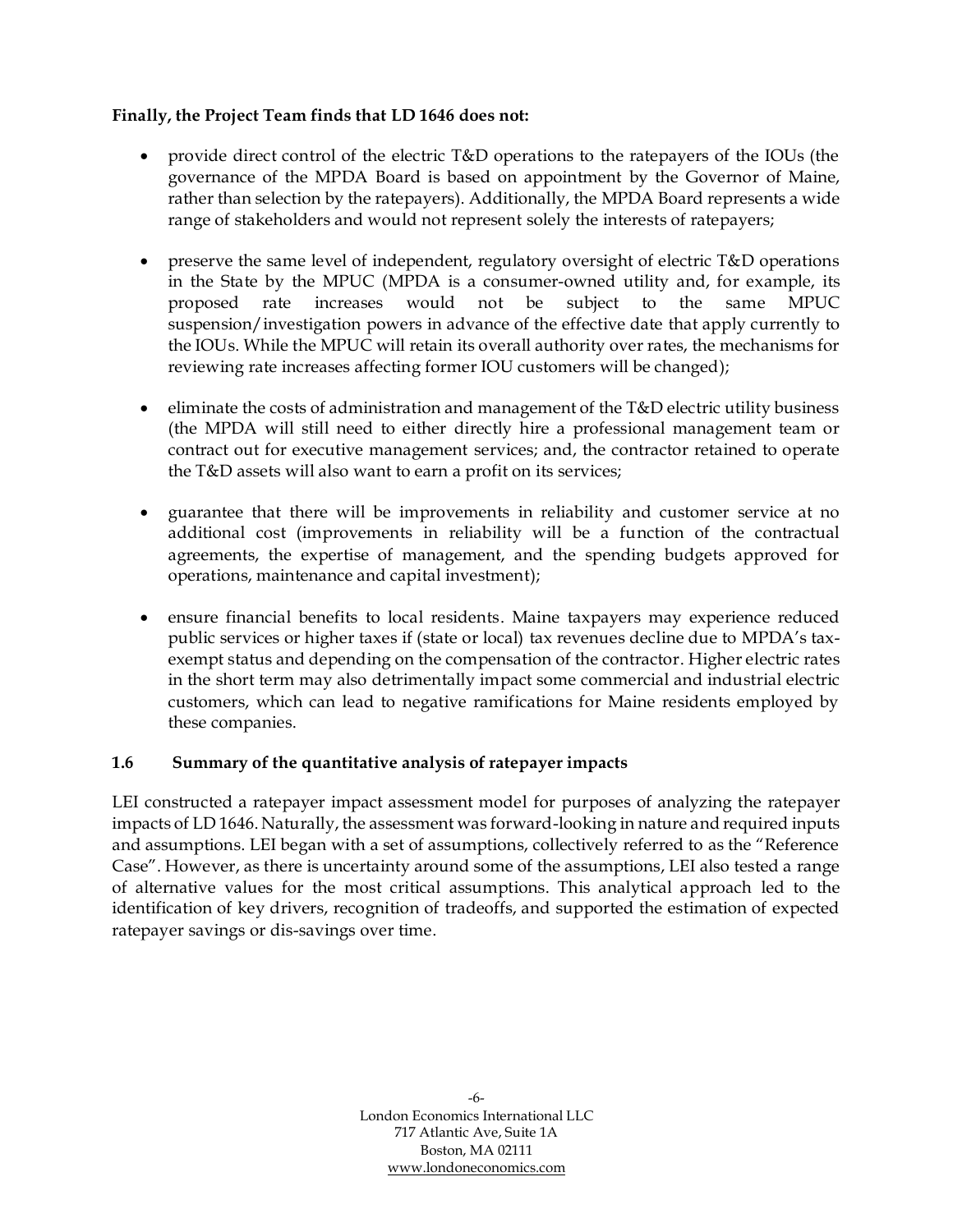Using the Reference Case assumptions,<sup>8</sup> which are documented in Section 7, MPDA's ratepayers could expect to start seeing lower rates (as compared to the Status Quo Scenario) 10 years after MDPA's first year of operations. The Reference Case assumptions project that, based on LEI's understanding of the Federal tax code, CMP's and Emera Maine's credit condition, and observations from other municipal power authority's debt issuance cost, the initial acquisition is not made with tax-exempt debt (but at relatively low, highly-investment grade costs of debt), and new capital investment is financed on a tax-exempt basis. LEI also took into account upfront costs for set up of the MPDA, which were rolled into the financing of the initial asset acquisition.

LEI considered the same capital investment under both scenarios. However, over time, as additional capital investment is financed on a tax-exempt basis under the MPDA Scenario, electric ratepayers start to see a lower rate than they would have otherwise under the Status Quo Scenario. This creates ratepayer savings (this is illustrated by the green bars in Figure 1 below).

The Reference Case assumptions assume an acquisition price of 1.5x NBV, an average rate base growth rate of around 3.5% per year, management fee of 1.5% of rate base (excluding the acquisition price premium), and tax-exempt debt for new investments. The acquisition price assumption is roughly based on recent acquisition multiples of T&D company transactions, and the implied acquisition multiples from publicly traded US T&D companies (other outcomes are possible). Additional details around the Reference Case assumptions and their implications are provided in Section 7.3.

While a 1.5x NBV assumption for the acquisition price is a starting point for analysis, LEI also considered a range of NBV multiples and analyzed how that assumption impacts the results. In [Figure 1,](#page-14-0) the two dotted lines above and below the red and green bars represent the ratepayer savings or dis-savings if an acquisition price of 1.7x NBV (for the upper dotted line) and 1.3x NBV (for the lower dotted line) is used. As indicated by the lower dotted line, at a sufficiently low multiple of NBV for the acquisition price combined with other assumptions represented by the Reference Case, short-term ratepayer savings could be achieved.

<sup>8</sup> The acquisition price assumption (1.5x NBV) is similar to the proposed acquisition price negotiated by ENMAX for Emera Maine, and the implied acquisition multiples from publicly traded US T&D companies (other outcomes are possible). Additional details around the Reference Case assumptions and their implications are provided in Section 7.3.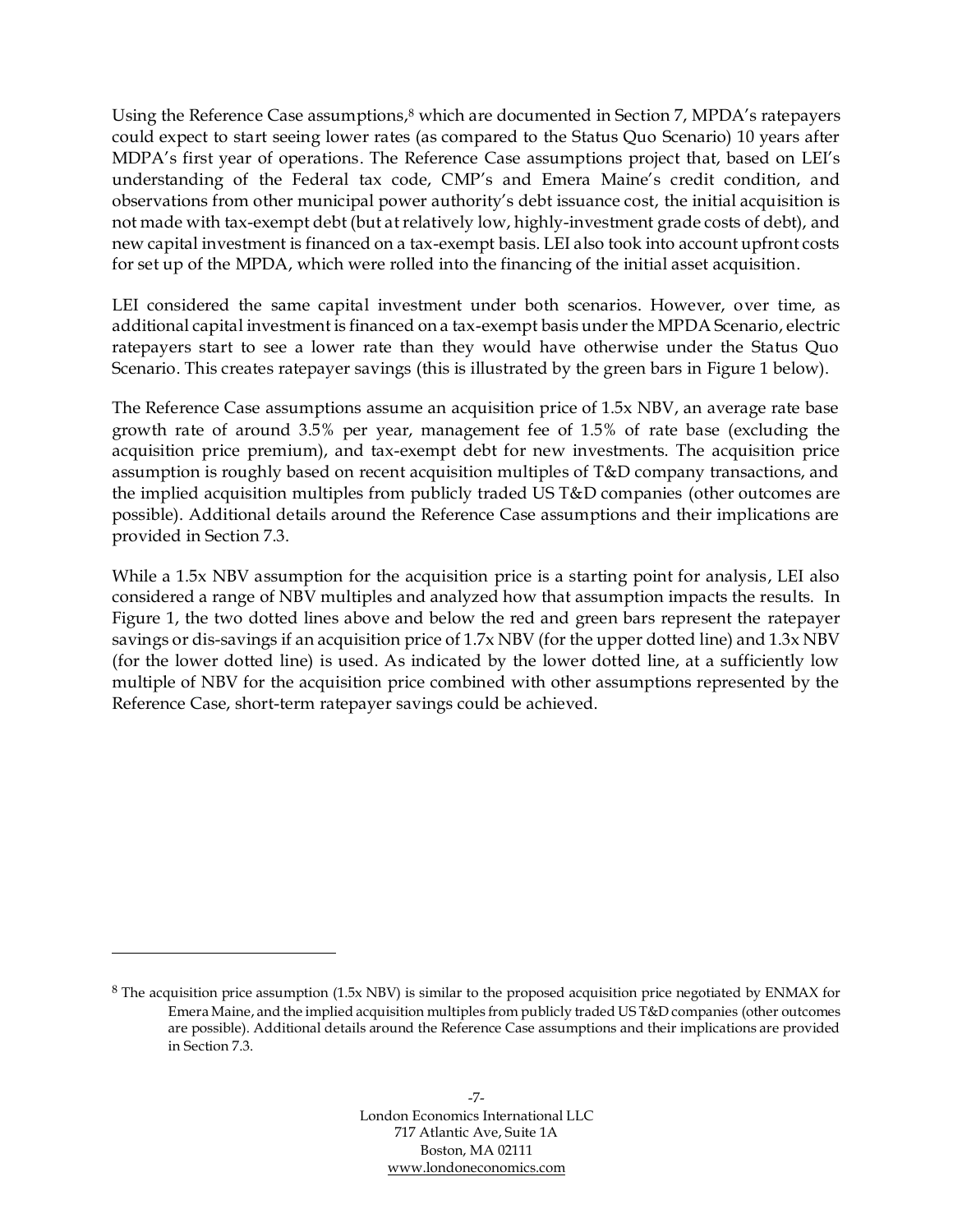<span id="page-14-0"></span>

For the sake of clarity, when discussing the annual ratepayer impact (savings/benefit or dissavings/cost), LEI is referring to a comparison of rates between the forward-looking MPDA Scenario versus the Status Quo Scenario. The ratepayer impacts are not relative to current rates. Therefore, a "benefit" or savings as described in this report is not to be interpreted as a rate reduction from current levels.

To put the magnitude of ratepayer impacts into perspective, under the Reference Case assumptions in the short term, the ratepayer dis-savings of \$40 million in 2026 accounts for less than a 5% increase of the total IOU revenue requirement under the Status Quo. Similarly, in the long term, the estimated \$80 million ratepayer savings in 2053 is also less than 5% of the IOUs' revenue requirement that year. <sup>9</sup> The relative magnitude of this savings is affected by the fact that by year 2053, the total revenue requirement would also have increased due to capital investment. On average, in the Reference Case, the annual ratepayer savings or dis-savings does not impact the overall T&D rate by more than 5% in any modeled year.

<sup>&</sup>lt;sup>9</sup> While the ratepayer impact in dollar terms grow over time, the revenue requirement of the utility also grows because the rate base and operating expenses grow faster than inflation under the Reference Case.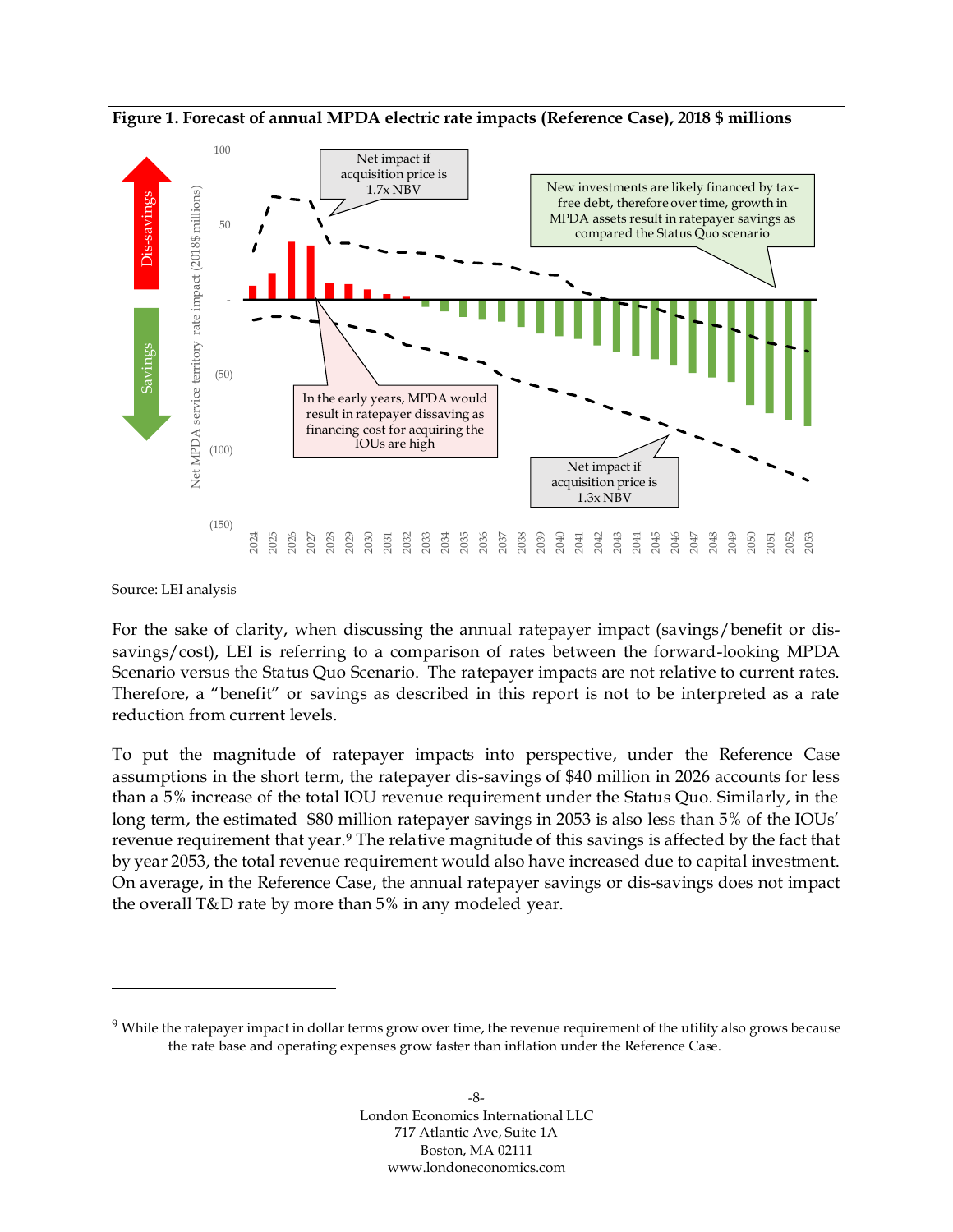If the initial acquisition could be structured and financed with tax-exempt debt, and future capital investment is also financed on a tax-exempt basis, then the savings to ratepayers could start as early as the first year of MPDA's first year of operations.

On the other end of possibilities, if the MPDA cannot obtain any tax-exempt financing, ratepayer benefits may not appear at all over 30 years of the analytical timeframe. This possibility could occur if the rate increase associated with an acquisition price greater than NBV (along with other upfront "transaction" costs) would be greater than the rate reduction from MPDA's lower (but not tax-exempt ) cost of financing than the IOUs' weighted average cost of capital.

It is also important to keep in mind that in all these potential scenarios, the tax-exempt status of the MPDA may also cause changes in tax revenues collected by the State (and Federal Government).

When analyzing the trade-offs between near-term higher rates and long-term rate reductions, it is also useful to look at the cumulative effect over time, in net present value ("NPV") terms. There is a range of opinions on what an appropriate discount rate should be to calculate the NPV. Some practitioners would favor a social discount rate, commonly used to evaluate social projects and policies, while others would recommend a project-based discount rate reflective of the risk of T&D operations. In order to capture a diversity of views, LEI presents the NPV of ratepayer benefits over a 10-year (short-term) and 30-year term (long-term) using two different real discount rates (3.5% and 5.5%). The forward-looking calculations of annual revenue requirements under the Status Quo and MPDA scenarios were completed on the basis of real (2018) dollars, 10 which is why LEI used a real discount rate (e.g., net of inflation).

The NPV analysis using the Reference Case assumptions is shown in [Figure 2:](#page-16-0) a *negative* value implies a *net benefit* to ratepayers because it is showing cost savings under the MPDA Scenario against the Status Quo Scenario over a specific period of time. By contrast a *positive* number implies a *net cost* to ratepayers because it is saying that MPDA's rates will be higher than those of the IOUs over a specific period of time.

The results in [Figure 2](#page-16-0) shows that under the Reference case, over the first ten years of MPDA's operations, ratepayers should expect higher rates (or an annualized dis-savings of \$11 million to \$12 million per year) as compared to a Status Quo Scenario.<sup>11</sup>

 $10$  Real 2018 dollars are used for the quantitative analysis in this report because the starting values for rate base (NBV) and operating expenses are based on CMP and Emera Maine's year end 2018 FERC filings. LEI intentionally did not include any inflation adjustments going forward, as inflation would similarly impact the IOUs and the MPDA.

 $11$  However, there are uncertainties surrounding the ratepayer impact. If the actual acquisition multiple turns out to be 1.7x NBV instead of the 1.5x assumed in the reference case, then over the first ten years of MPDA's operations, ratepayer should expect dis-savings (or cost) of approximately \$37 million per year. In contrast, if the actual acquisition multiple turns out to be 1.3x NBV, rate payers should expect a savings (benefit) or \$15 million per year.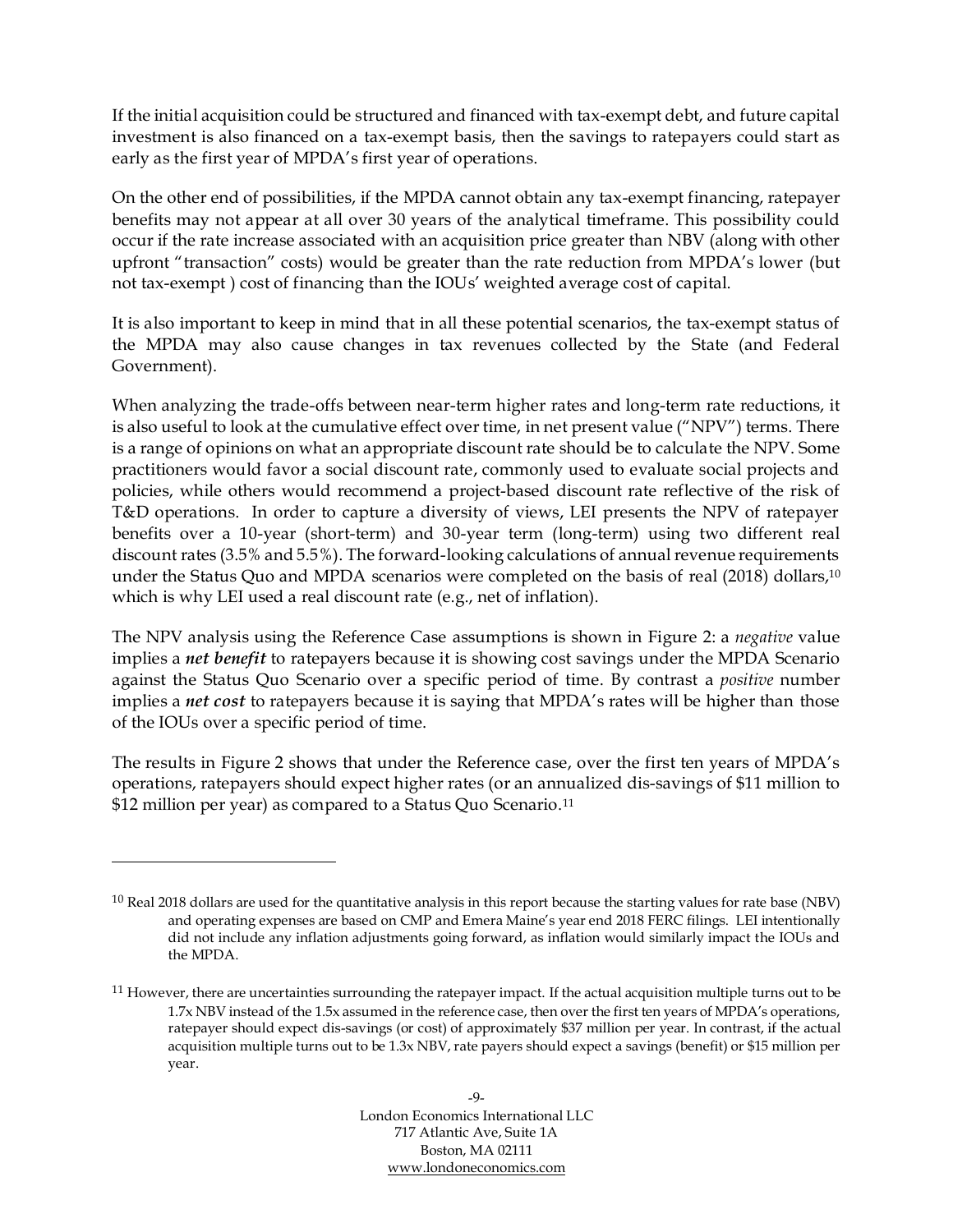If the analysis period is extended to a 30-year time horizon, under the Reference Case, creating MPDA would result in levelized ratepayer savings (benefit) of \$4 million to \$8 million per year.<sup>12</sup>

Over a 10-year period, the results of the analysis suggest a net negative value (or dis-savings) to ratepayers between \$110 million (using 5.5% discount rate) and \$118 million (using 3.5% discount rate) in 2018 dollar terms over the first ten years. However, over a 30-year period, the cumulative impact on ratepayers is a saving of \$119 million (using 5.5% discount rate) to \$236 million (using 3.5% discount rate) in 2018 dollar terms. A matrix showing the cumulative impacts under different discount rates and time horizons is presented in [Figure 3.](#page-17-0) 13

<span id="page-16-0"></span>**Figure 2. Annual savings (negative) and dis-savings (positive) values for ratepayers under Reference Case assumptions based on an annualized NPV analysis over the short term and long term**

|              |                                                       |       | Real discount rate |
|--------------|-------------------------------------------------------|-------|--------------------|
|              | \$million per year in 2018\$<br>(negative is savings) | 3.5%  | 5.5%               |
|              | Short term<br>$(10 \text{ years})$                    | \$12  | \$11               |
| Time horizon | Long term<br>(30 years)                               | (\$8) | (\$4)              |

 $-10-$ London Economics International LLC 717 Atlantic Ave, Suite 1A Boston, MA 02111 [www.londoneconomics.com](http://www.londoneconomics.com/)

<sup>&</sup>lt;sup>12</sup> If the acquisition price is  $1.7x$  NBV, the 30-year annualized ratepayer impact would be a dis-saving (or cost) of approximately \$13 million per year. With a 1.3x NBV acquisition multiple, the ratepayer impact would result in a saving (benefit) of \$29 million per year.

<sup>&</sup>lt;sup>13</sup> As one can ascertain, the higher the discount rate, the smaller the net ratepayer impact under the Reference Case. If the discount rate used is 9.8%, then the 30-year NPV of the ratepayer impact would be net zero.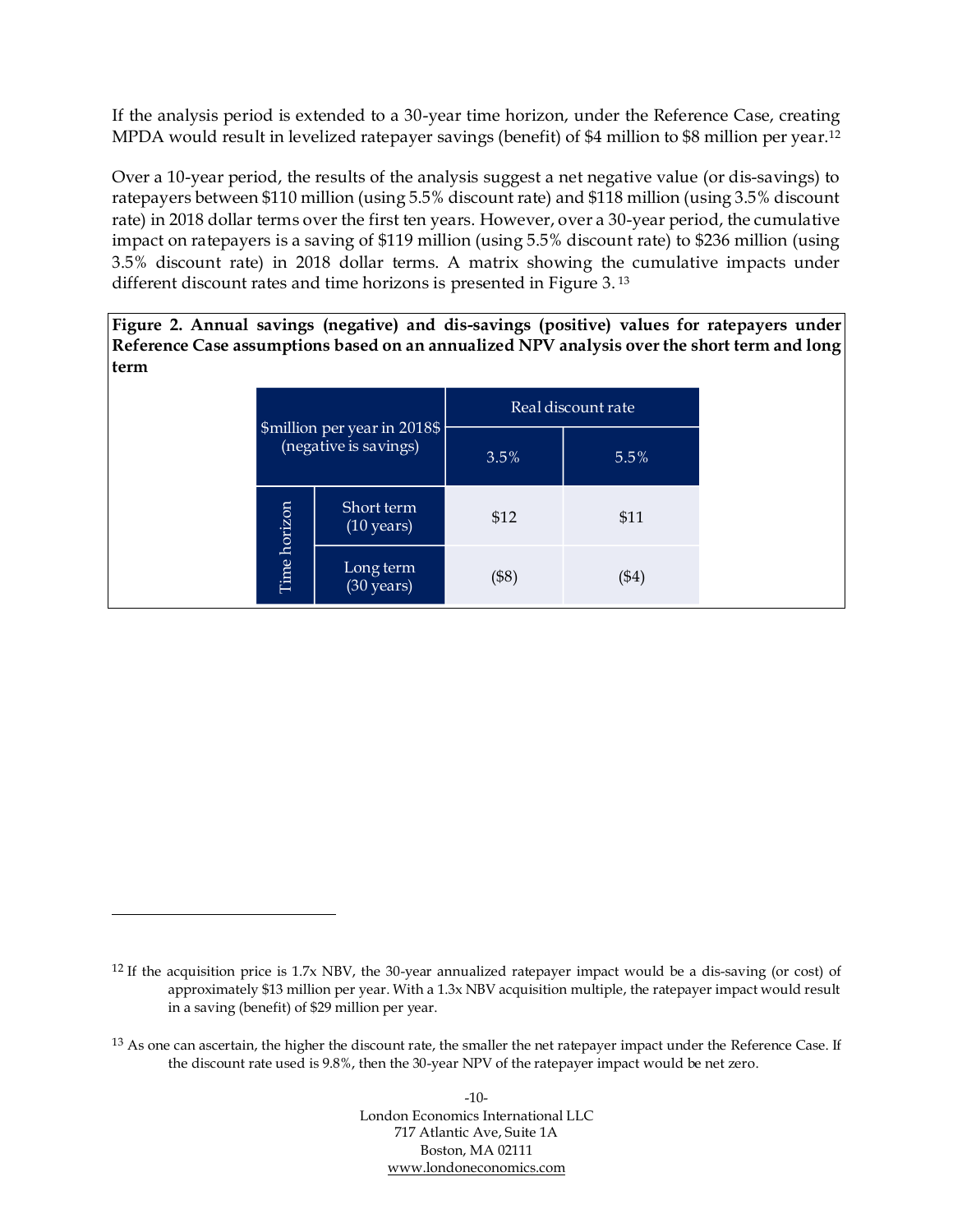<span id="page-17-0"></span>

|                                              |      |                                    |           | Real discount rate |
|----------------------------------------------|------|------------------------------------|-----------|--------------------|
| \$million in 2018\$<br>(negative is savings) |      | 3.5%                               | 5.5%      |                    |
| horizon                                      |      | Short term<br>$(10 \text{ years})$ | \$118     | \$110              |
|                                              | Time | Long term<br>$(30 \text{ years})$  | $(\$236)$ | (\$119)            |

Ratepayer impacts from the electric distribution business of MPDA would contribute roughly three-quarters of ratepayer savings over the long-term, even though distribution assets are currently only around 40% of the IOUs' rate bases. The reason for this modeling outcome is the fact that the MPDA would not have as much control over the financing of the transmission investments that Maine electric ratepayers pay for under the socialized tariff design at ISO New England ("ISO-NE"). Transmission rates under ISO-NE are largely socialized across all the New England states. Based on the current share of Maine's load in New England and ISO-NE's transmission rate structure, only approximately 15% of MPDA's transmission revenue impact would flow to MPDA ratepayers. In other words, if LD 1646 results in \$10 million of transmission cost reductions, MPDA's ratepayers would only benefit from a transmission cost reduction of \$1.5 million, while the remaining \$8.5 million savings would be shared across other New England transmission customers.

In LEI's view, the two most impactful drivers of ratepayer benefits are the financing of the acquisition cost (acquisition premium above NBV) and the financing of future capital investment (primarily in distribution). In terms of financing the acquisition, the primary uncertainties are (i) whether the initial acquisition of the IOUs' T&D assets could be financed on a tax-exempt basis, and (ii) what the acquisition price will be. The higher the acquisition price, the lower the ratepayer benefits (it may even result in overall dis-savings). If debt raised to acquire the IOUs assets is taxexempt, the financing costs of the acquisition will be lower, thereby increasing the ratepayer benefits. For the financing of future capital investment, the Reference Case assumption was to assume that financing of such additions to rate base would be tax-exempt. As existing assets are depreciated, the associated debt is retired and "refreshed" (or the new) rate base is financed at a lower rate (which is assumed to have the full benefit of tax-exempt debt in the Reference Case assumptions). The faster the rate base growth rate, the earlier the tax-exempt benefits could kick in.

[Figure 4](#page-18-1) presents a "tornado graph" that compares the scale of impact from different key drivers influencing ratepayer savings or dis-savings under the MPDA Scenario as compared to the Status Quo Scenario. Notably, these are single-factor sensitivities. Section [7](#page-57-0) and Appendix C also present two-factor sensitivity results.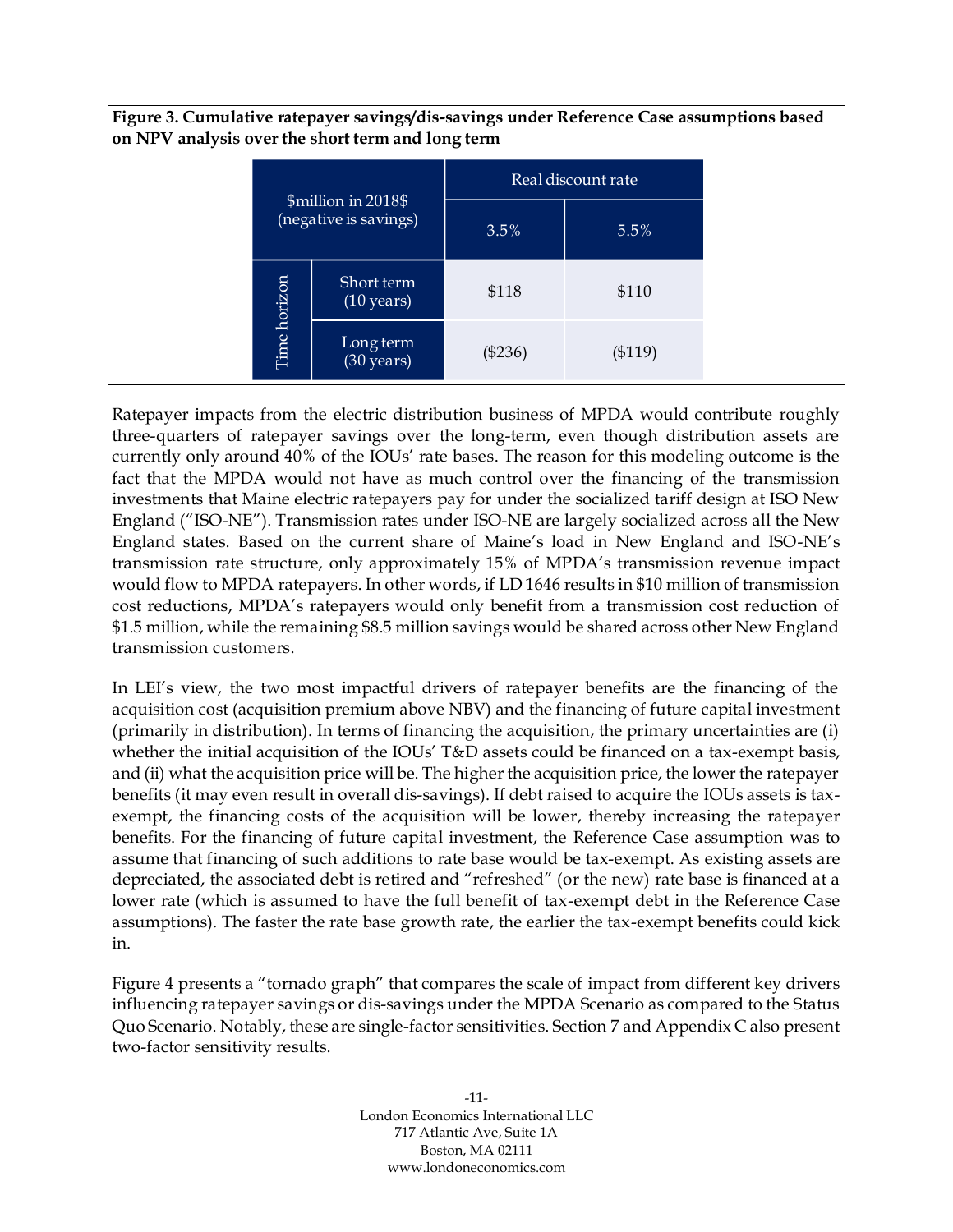<span id="page-18-1"></span>

#### <span id="page-18-0"></span>**1.7 Recommendations**

Based on the findings summarized in Section [1.4](#page-9-1) above and discussed throughout this report, the Project Team has prepared the following recommendations:

*The current composition and selection process of the Board, and the regulatory provisions of a customer-owned utility, could make MPDA less effective at dealing with contentious issues, including rate-setting.*

**Recommendation #1:** The Legislature may want to reconsider how Board members are selected (i.e. instead of being appointed, they could be elected by its members), what the minimum qualifications for Board members should be, and the establishment of standards of conduct for the Board (i.e. conflicts of interest).

**Recommendation #2:** The Legislature may want to consider applying the same level of independent regulatory oversight (by the MPUC) over the MPDA as currently exists for the IOUs, especially if not customer-selected.

> -12- London Economics International LLC 717 Atlantic Ave, Suite 1A Boston, MA 02111 [www.londoneconomics.com](http://www.londoneconomics.com/)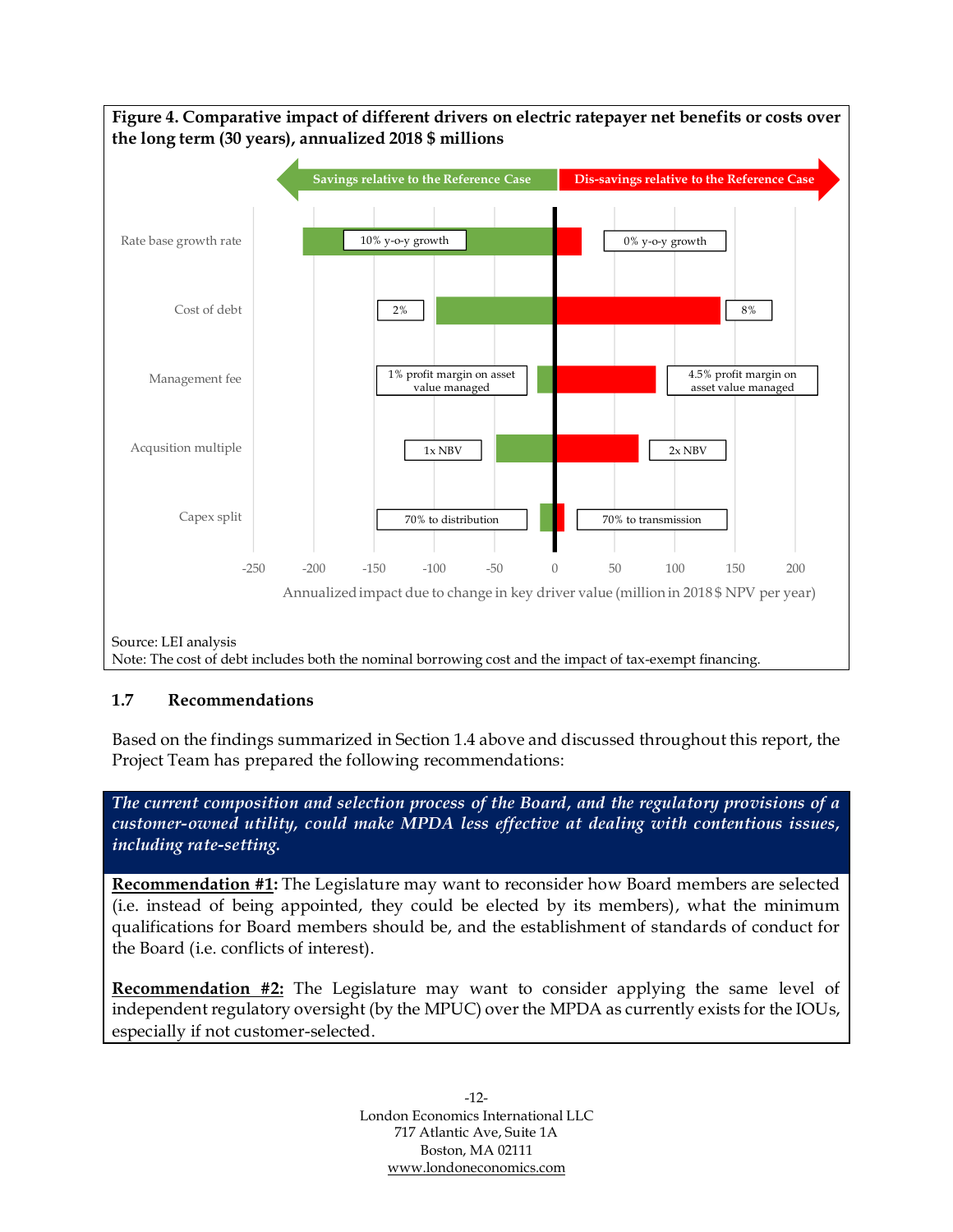The MPDA as described in LD 1646 is not a typical electric cooperative or customer-owned utility (in which board members are typically elected by its members), but more closely resembles a government-owned utility. This feature of the Board member selection, in isolation, does not signify that the performance or effectiveness of the MPDA may be compromised. However, the Project Team recognizes that the MPDA as described in LD 1646 does not entirely reflect the concept of "local" control, which was one of the enumerated objectives of the legislation. By having board members appointed by the Governor, the MPDA is subject to a greater degree of state control and government policy than if it was customer-elected.

The MPDA Board as envisioned in LD 1646 will also include various stakeholders in the State (in addition to MPDA ratepayers). While diversity in Board members can be viewed as a positive feature in some circumstances, it can also create contention about what is in the best interest of ratepayers and may even lead to conflicts of interest when deciding on issues related to ratesetting. Alternatives exist for Board composition – for example, something closer to the more conventional consumer-owned utility ("COU") model adopted by cooperatives in Maine and elsewhere.

As a COU, the MPDA would be exempt from some regulatory requirements of IOUs such as the suspension and investigation of its rate increases in advance, in the case of rate changes filed by a COU under 35-A M.R.S.A. §3502. Given the size and scope of the impact of rate increases by the MPDA and because the profile of the MPDA Board may give rise to concerns of certain specific interests being represented or not represented, the Legislature may wish to consider applying to the MPDA the same regulatory oversight and obligations for rates and other matters as applied to the IOUs.

*The legislation should include provisions to assist in resolving legal and regulatory obstacles to the transfer of assets from the IOUs to the MPDA.* 

**Recommendation #3:** LD 1646 should include a provision directing the IOUs to timely file and pursue any required approvals under the Federal Power Act, including Section 203.

**Recommendation #4:** LD 1646 should clarify whether the MPUC is required to decide if service by MPDA is required by the public convenience and necessity, or by some other standard.

The transfer or disposition of the assets of an IOU to the MPDA (whether by eminent domain or by negotiation) would likely require the approval of the Federal Energy Regulatory Commission ("FERC") pursuant to Section 203 of the Federal Power Act ("FPA"). Under Section 203 of the FPA, an IOU transferring its assets must obtain approval from FERC notwithstanding the acquiring entity is a public sector entity (e.g. COU) that is not subject to pervasive federal regulation. Therefore, the Project Team recommends that any legislation creating the MPDA should include a provision directing the IOUs to timely file and pursue any required approvals under the FPA, including Section 203.

In addition, under existing law, if the MPDA is created, it would be required to file a petition with the MPUC for a certificate of public convenience and necessity to provide service in the area currently being served by the IOUs (which the IOUs would have the right to contest). The Project

> -13- London Economics International LLC 717 Atlantic Ave, Suite 1A Boston, MA 02111 [www.londoneconomics.com](http://www.londoneconomics.com/)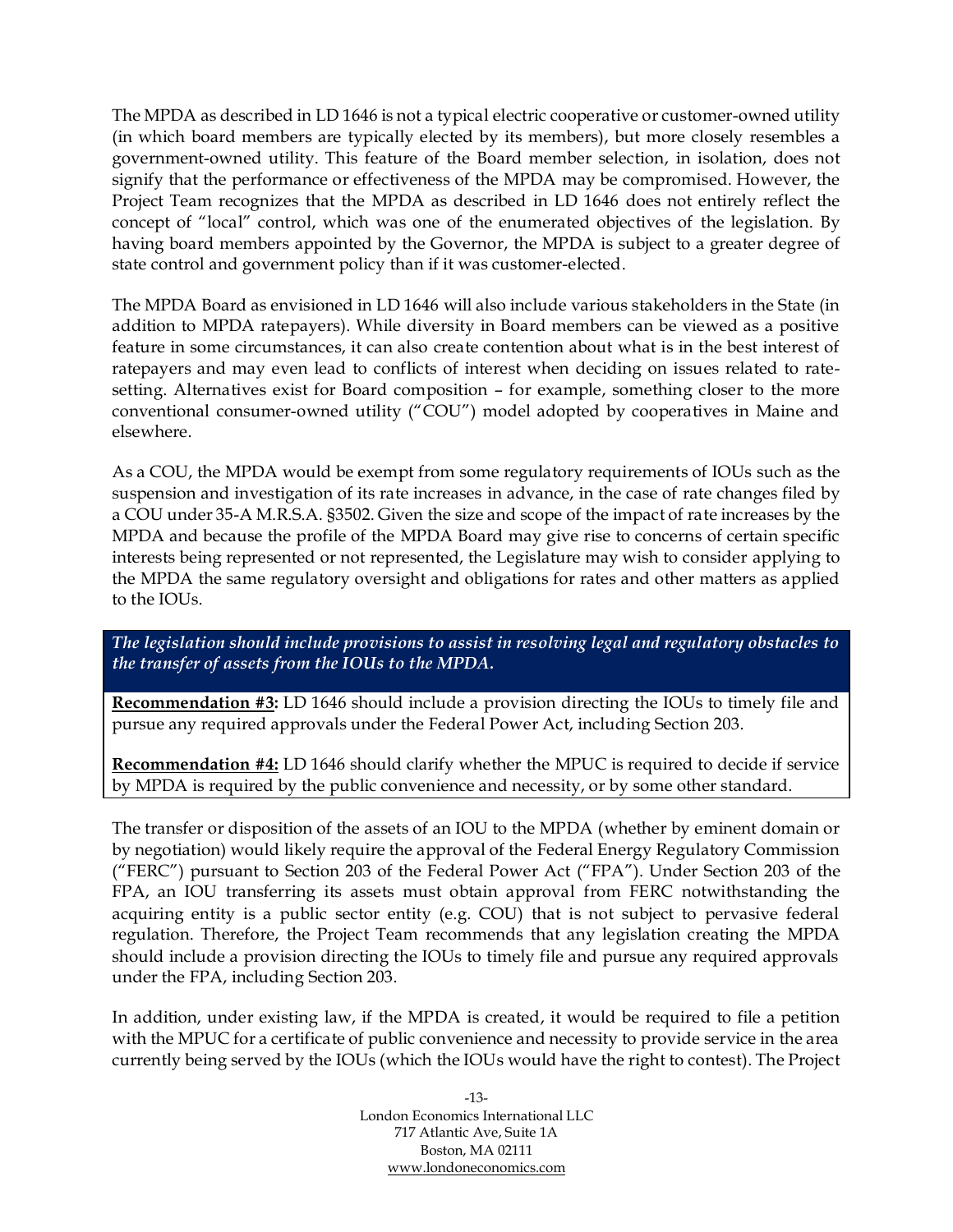Team suggests that LD 1646 clarify the applicability and relationship of Section 2102/2105 of 35- A of the Maine Statute – in particular, whether the MPUC is required to decide if service by MPDA is required by the public convenience and necessity, or by some other standard.

*Acquisition of the IOUs' assets is likely to be controversial and complicated. The process proposed in LD 1646 is unlikely to result in a smooth transition due to the possibility of litigation, which casts uncertainty on T&D operations and costs for some time (which may have negative unintended consequences).*

**Recommendation #5:** A decisive resolution of the acquisition price in advance of any taking of assets by eminent domain is preferable and a model for doing so has some precedence in Maine for water utilities. It is recommended that LD 1646 be amended to provide for a clear process in which the MPDA would first settle on an acquisition price for the IOUs assets before proceeding with the transfer and other startup arrangements.

What constitutes "just" compensation for the acquisition of utility facilities and the property of the existing IOUs will inevitably be an issue of serious debate between the IOUs and the negotiators representing the MPDA, and likely result in costly and lengthy litigation. As stated in LD 1646, the MPDA would take the property by eminent domain if the purchase of the assets is not accomplished within a one- or two-year period, but such a move is also likely to trigger further litigation and further delays.

The biggest problem with the process as described in LD 1646 is that the MPDA may be trying to take possession of property for which it does not yet know the final price. It could be years after the fact before the MPDA knows the final cost to acquire the IOU assets. The Project Team suggests an alternative process that involves settling the acquisition price prior to the taking of any assets, using an expert "referee" model that has been used before in Maine for water utilities. The advantage of this process is that (some) costly and lengthy litigation can be avoided in the takeover of the utility assets. This process could also be used as a risk-mitigating feature, in that the creation of the MPDA would not be triggered until the acquisition price is known and the expected benefits for electric ratepayers could be more accurately estimated.

*Unionized labor currently employed by the IOUs is protected in LD 1646, benefiting local employment but inhibiting some of the expected benefits of holding a competitive tender for a contractor to take over operations.*

**Recommendation #6:** Depending on which policy priority is more important to Maine continuity of union employment or lower electric rates - the Legislature may want to consider amending the clauses in LD 1646 related to unionized labor. For example, if lowering electric delivery rates is the priority, then the unionized labor retention and equivalence clauses may need to be clarified by the Legislature. The Legislature may want to provide flexibility for the MPDA Board to determine what kind of union labor requirements it would impose on the contractor to serve the best interests of the ratepayers.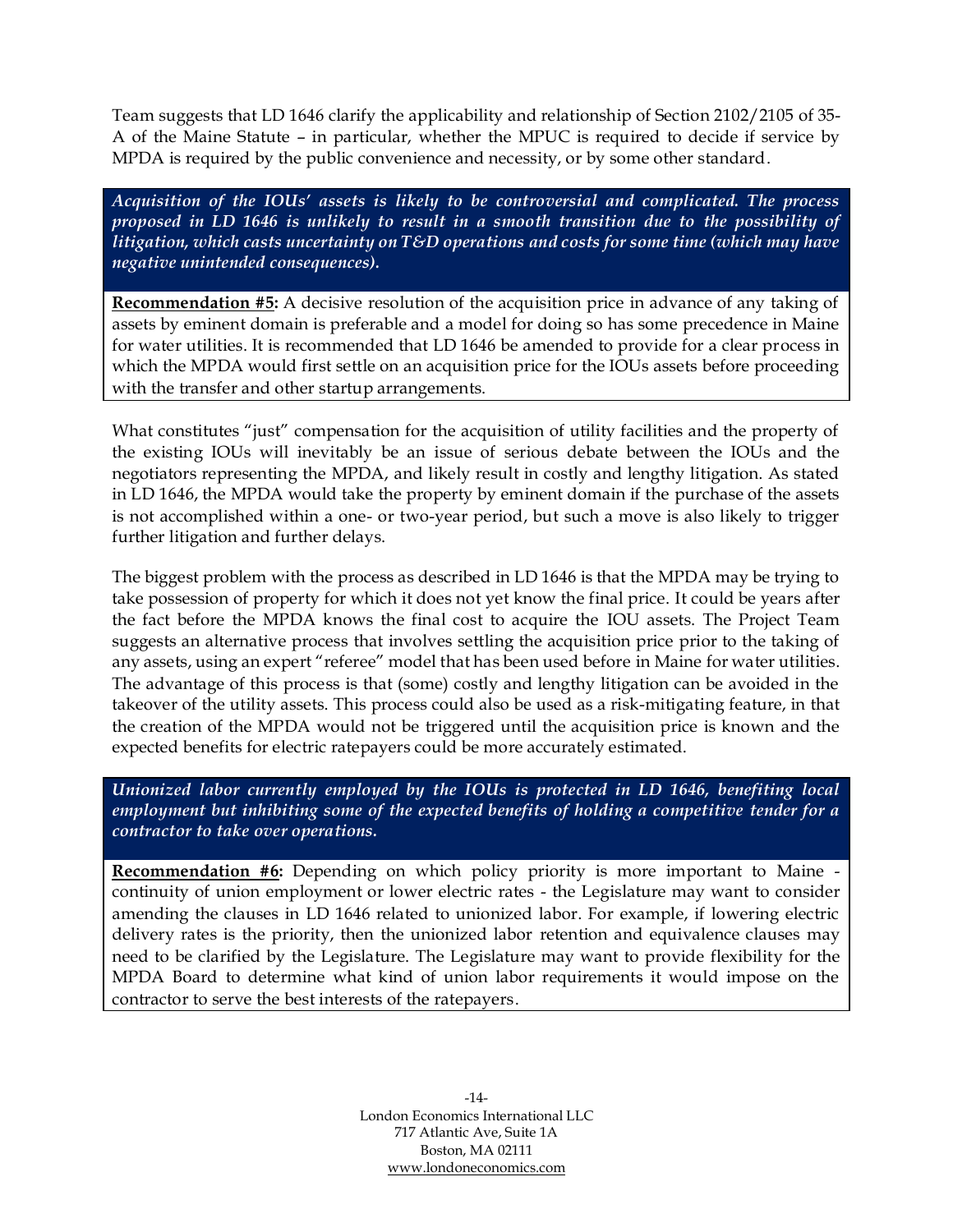The stipulations around unionized labor in LD 1646 will generally result in improvements in salaries and benefits for some existing union members. However, these stipulations will also mean higher labor costs for the contractor and less room for labor efficiency gains for a number of years (the contractor may still be able to achieve cost reductions through natural attrition). The labor-related stipulations will translate into slightly higher costs from the Status Quo Scenario (all else being equal). Perhaps more importantly on a conceptual basis, these labor-related stipulations dilute some of the intended benefits of hiring a contractor through a competitive solicitation (the union requirements will limit the contractor's ability to offer a lower cost of service; the contractor will consider thoroughly the labor costs it will incur as a consequence of these requirements and pass on those costs in the terms of their agreement with MPDA).

*Most of the operating costs for the MPDA will be linked to the contract it signs with the contractor. LD 1646 directs the MPDA to hire a contractor through a competitive tender but leaves many details to be ironed out. The Project Team recognizes that the hiring of a contractor is intended to create an opportunity for operating cost savings and the possibility of performance improvements, but those outcomes are not guaranteed by the manifestation of the competitive tender alone.*

**Recommendation #7:** The competitive tender for the contractor will be a critical step in the formation of the MPDA and achievement of the intended objectives of LD 1646. The Project Team suggests that additional studies be performed around the design of the competitive tender and contractual agreements that would dictate the terms of employment between the contractor and the MPDA.

O&M expenses and the profit (based on the IOUs' realized return on equity) represent about 65% of the total revenue requirement for T&D operations. Therefore, the arrangement with the contractor will be a significant determinant of electric T&D rates.<sup>14</sup> LD 1646's intention of having an independent contractor that is selected through a competitive tender is clearly rooted in the premise that harnessing competitive forces to get the least costly qualified contractor would benefit ratepayers. It is reasonable to assume that the MPDA will find a third-party operator to fill the role of the contractor. There are examples of similar arrangements in the industry (for example, the Long Island Power Authority ("LIPA") has had a third-party operator since its inception) and more generally in the public-private partnership arena (such as 'build, operate, transfer' ("BOT") transactions involving infrastructure assets). However, given the complexity of the service being acquired and the likelihood that there is a relatively small universe of qualified parties, it will be important to think thoroughly about the design of the tender and to ensure that it can attract the widest group of qualified bidders and ensure that the benefits of competition can be realized.

<sup>14</sup> Based on the average figures from 2014-2018 FERC Form 1/1-F, FERC Form 3/3-A or EIA 861 filings of CMP and Emera Maine, LEI summed reported net income and operating and maintenance expenses, and then divided that sub-total by total annual revenue.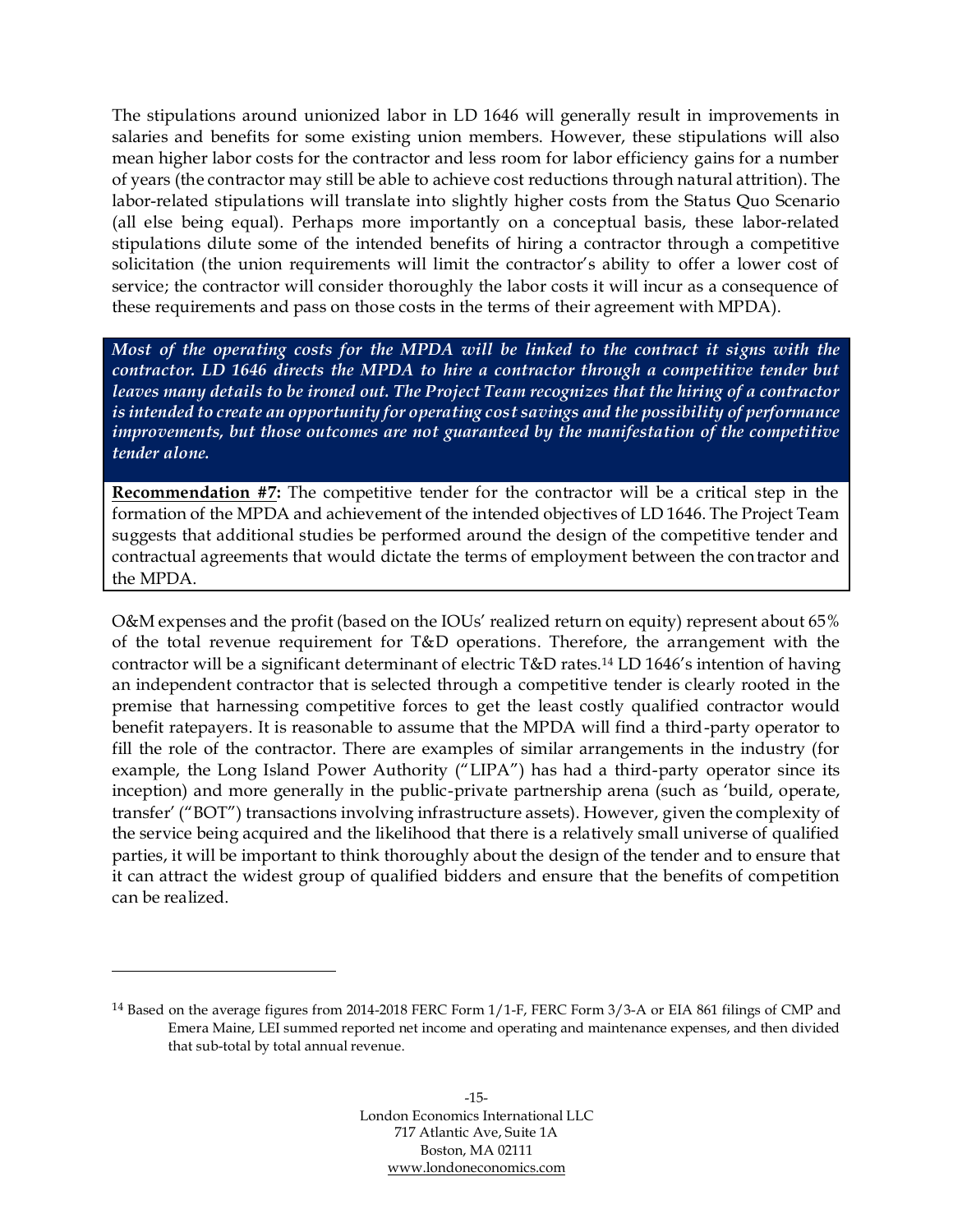Furthermore, it is important to recognize that no rational, for-profit entity would take on the contractor role without commercially reasonable compensation (and that compensation would be rolled into T&D rates). The total management fee that the contractor would charge MPDA would depend on legal conditions (like the union-related stipulations in LD 1646), the terms and obligations of the contract (including the contractor's identified responsibilities and performance requirements) and the risks that the contractor would take on.<sup>15</sup> A contractor may require a larger profit if the contract had more risk (for example, if there were large penalties on non-performance, or if the contractor has to assume the risk of potential cost overruns). There is a myriad of ways that the contractual agreement could be structured, and the risks allocated. If the contract is structured properly, it can be a source of more efficient operations and/or higher quality of service.

It is beyond the scope of this report to consider and recommend a specific structure for the competitive tender and the design of the agreement between the MPDA and the contractor, but the Project Team recognizes that this is an important driver of future outcomes. It will be vital for the contract to have strong performance incentives. Therefore, the Project Team recommends that the Legislature undertake studies to better understand and evaluate the options around the competitive tender and the most appropriate contractual arrangements for the MPDA.

*From the ratepayer perspective, a major source of benefits lies in the possibility that the taxexempt status of MPDA could provide access to lower-cost debt. However, tax-advantaged financing may not materialize until the longer-term if the initial acquisition does not qualify for*  tax-exempt debt. On the other hand, if MPDA must make significant capital investments, that *may accelerate and increase the benefits to ratepayers from tax-exempt financing. Securitization of the initial acquisition could also provide some financing benefits but would require further evaluation and consideration of necessary provisions.*

**Recommendation #8:** Given that the magnitude and timing of ratepayer benefits depend on the tax treatment and the size of MPDA's debt, the Project Team recommends additional studies that (i) assess future capital investments needs for Maine's T&D systems, (ii) evaluate tax-related considerations for the MPDA, and (iii) consider financing alternatives (like securitization). These three studies will help refine the timing and estimate of ratepayer benefits in the short and long term. These studies will also map out additional legal and regulatory requirements (for example, securitization of the initial acquisition of assets by the MPDA may compel enabling legislation and regulatory commitments from the MPUC).

<sup>&</sup>lt;sup>15</sup> Theoretically, if the level of risk assumed by the contractor is similar to the risk assumed by the IOUs under the existing arrangements, then the contractor could ask for a similar level of compensation the IOUs are earning currently through their allowed return on equity. However, if the contractor is taking on lower risk compared to the IOUs - for example if it is not responsible for capital investment - then the expected profit for the contractor may not be as high as the returns earned by the IOUs. Since the contractor also pays state and federal taxes on its profit, the design of the contract could also affect tax revenues received by the taxation authorities (and offset some of the lost tax revenues from the IOUs' business. The for-profit contractor is discussed further in Sectio[n 6.1.](#page-51-1)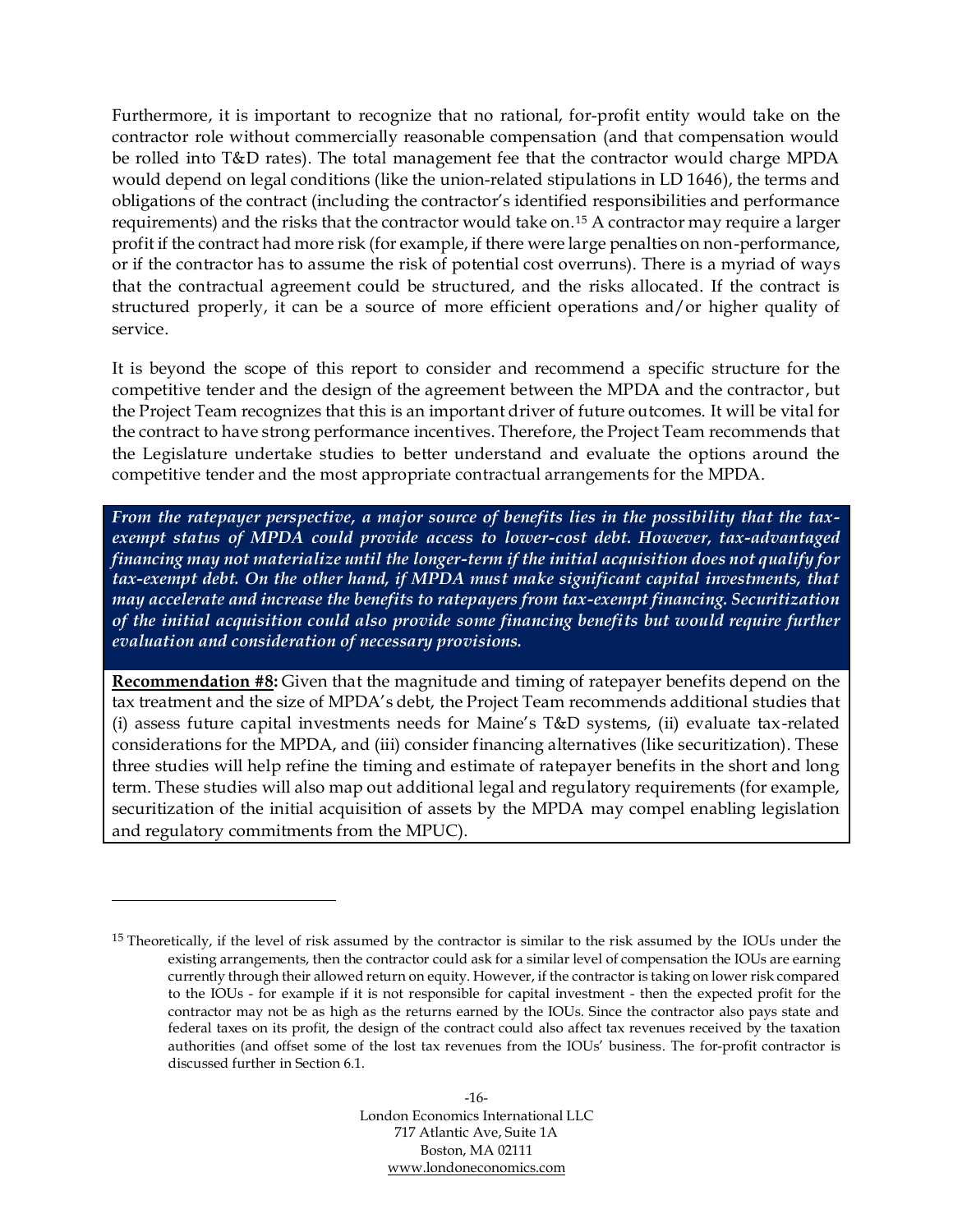The MPDA's tax-exempt status is anticipated to lead to a lower cost of financing. However, it is uncertain whether that would apply to the debt associated with the initial acquisition of assets, as the US Federal Tax Code specifically says that tax-exempt private-activity bonds cannot be used to purchase existing properties. As such, the Reference Case assumptions have assumed that the tax benefit would only accrue with future financings of new investments. And as discussed in Section 7, net positive financing benefits associated with MPDA's tax-exempt status may not be realized for some time because of offsetting factors, such as a high acquisition costs leading to larger initial debt, and lower credit ratings due to a high leverage ratio.

There is also another dimension to the taxation status of the MPDA. Although MPDA is itself exempt from paying income taxes, it will be hiring an independent, for-profit contractor(s), who will have to pay income taxes. If the profit components of the contractor's management fee is similar to the pre-tax returns that the IOUs are currently being allowed to recover from ratepayers, then it is a wash and there is no change for ratepayers (as the management fee would be recovered through rates, similar to the IOUs' returns), and there will be no detrimental impacts on the tax revenues collected by the State and Federal Government. On the other hand, if the taxable income for the contractor is less than the pre-tax returns earned by the IOUs, there would be ratepayer savings (because the revenue requirement under the MPDA scenario is then lower than the revenue requirement under the Status Quo Scenario). However, such a situation also suggests that the State would face a loss of tax revenues. The study on the contractual arrangement for the contractor (Recommendation #6), may shed some light on which situation is more likely. Therefore, it may be helpful for the tax study to also consider the most effective options to offset those expected losses in state tax revenues.<sup>16</sup>

*There is ambiguity in the language of LD 1646 as it relates to local property taxes and sales tax that should be clarified.*

**Recommendation #9:** If the intent of LD 1646 is to have MPDA's sales be fully exempt from Maine's sales tax while keeping local property taxes the same as they would have been under IOU ownership, then the language in the legislation should be amended.

LD 1646 stipulates that if MPDA has sufficient pre-tax net income, it will pay the same amount of local facilities and property tax payments paid by the IOUs. This will be collected through rates charged by the MPDA and paid out as payments in lieu of taxes to local governments. <sup>17</sup> Assuming MPDA collects sufficient revenue to cover such local taxes, there will be no savings to ratepayers, but also no change in the local taxes collected from T&D assets in Maine (and therefore no

<sup>&</sup>lt;sup>16</sup> The tax study should also recognize that the electricity industry is changing rapidly. In a world with more decentralized power sector, T&D operators may not be able to retain load, leading to lower state tax revenue from T&D companies.

<sup>&</sup>lt;sup>17</sup> The current language in LD 1646 is ambiguous about whether the MPDA has the choice of payment in lieu of taxes. Clarification from one of the sponsors of the bill suggests that the current language may be a drafting error, as the intent of the bill was that MPDA would pay the same amount of local taxes that the IOUs would pay.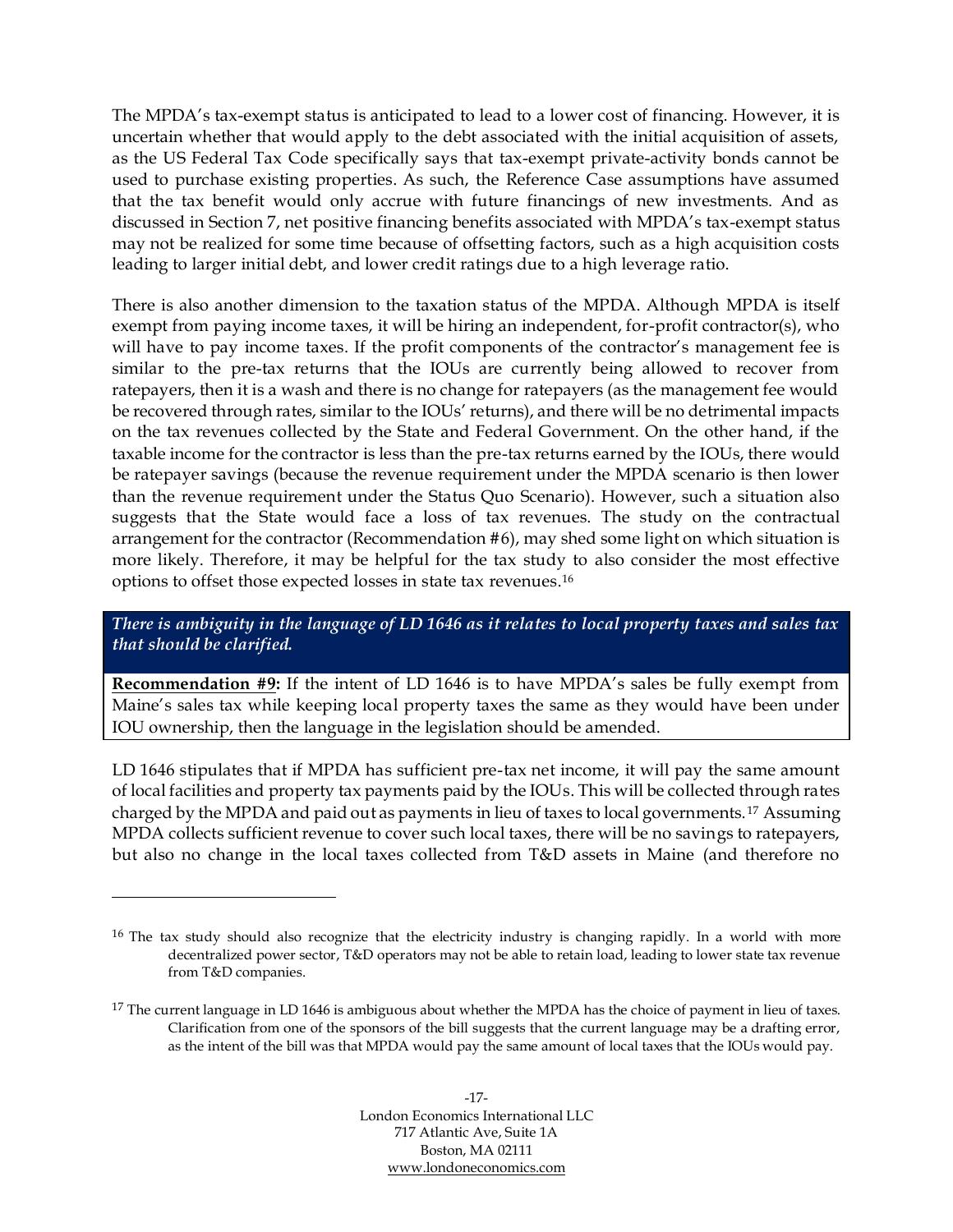negative impacts for Maine residents and local communities). However, the language in LD 1646, in conjunction with the MPDA's primary goal of minimizing rates, suggests that it is possible that the MPDA may not have sufficient funds to make payments in lieu of local property taxes. In that case, local communities may face a tax revenue shortfall that would need to be covered by other resources (such as tax hikes on other property) or a reduction in programs and services funded with local taxes.

LD 1646 also states that "*income of the authority*, as a public instrumentality, is exempted from all taxation or assessment by the State…" (emphasis added). The Project Team interprets this clause of the legislation to suggest that Maine sales tax would continue to apply to electric sales, so long as they are not exempted already by state statute. The application of sales tax does increase the final cost to ratepayers, but it also serves as a source of revenue for the state government budget. As part of the tax study, the Legislature may want to also request a fiscal impact analysis, in order to better understand the impact on the State from a change in sales tax contribution from electricity sales. LD 1646 should be amended to explicitly state whether MPDA's sales would be fully exempt from Maine sales tax.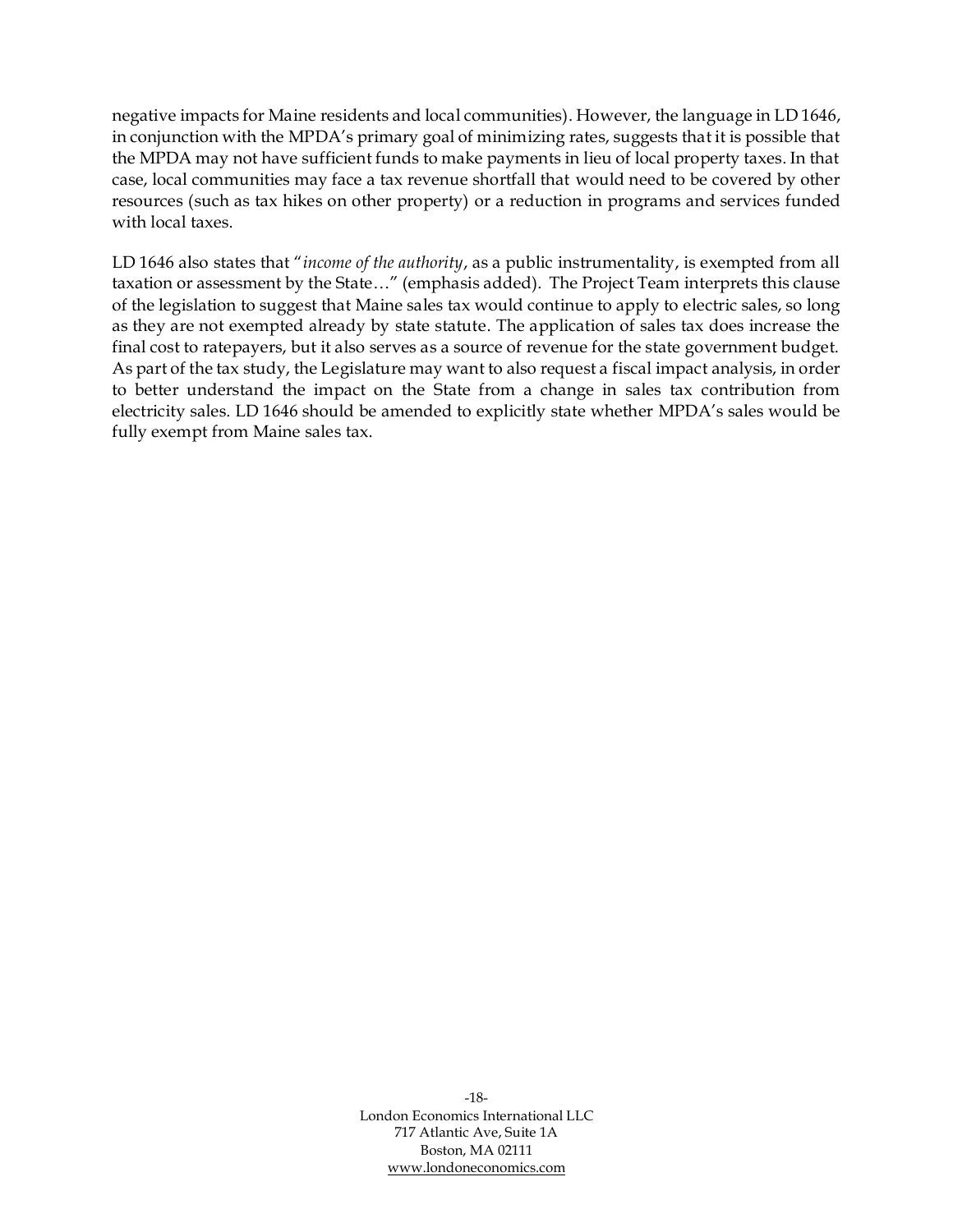### <span id="page-25-0"></span>**2 History of the electricity sector in Maine**

Maine's electric history began with the early development of hydroelectric power in the state. By the 1890s, many local communities had begun powering street lighting through locally owned gas or electric companies. Central Maine Power Company was founded in 1899 when Harvey D. Eaton, an attorney, and Walter S. Wyman, an engineer, bought the Oakland Electric Company. The company changed its name to Central Maine Power Company in 1910 and continued to acquire small hydroelectric companies and to develop new sites to supply hydropower. Similarly, Emera Maine's origins are traced back to 1887, when the first electric generator was installed on Cross Street in downtown Bangor. <sup>18</sup> A number of local generators amalgamated into Bangor Hydro-Electric Company ("BHE"), which was incorporated in 1924. Bangor Hydro-Electric Company also continued acquiring small hydroelectric companies over time and began building other forms of generation capacity. Emera Maine currently is the result of the merger between BHE and Maine Public Service Company ("MPS") in 1994.

Over time, Maine's utilities continued acquiring or building new generation plants. The planning and development of the systems were undertaken by electric utilities (but under the supervision of governmental regulation). <sup>19</sup> The 1990s brought about a restructuring of the electric power industry. In 1997, the Maine Legislature passed *An Act to Restructure the State's Electric Industry*, whereby customers would be able to choose their electricity suppliers and the IOUs divested their generation assets (discussed further below). Because utilities were no longer generating power with their own assets, the Maine IOUs became responsible only for operating and maintaining the transmission and distribution system.<sup>20</sup>

Today, the majority of Maine's electricity customers are serviced by CMP, Emera Maine, and 10 COUs. <sup>21</sup> CMP serves more than 600,000 residential, commercial, and industrial electricity customers in an 11,000 square-mile service area in central and southern Maine<sup>22</sup> and is owned by Avangrid of Orange, Connecticut. Avangrid owns other electric and gas distribution assets in the US and is majority-owned by Iberdrola, a Spanish utility company.<sup>23</sup> Emera Maine is Maine's second-largest electric utility, delivering electricity to more than 158,000 customers across 10,400

-19- London Economics International LLC 717 Atlantic Ave, Suite 1A Boston, MA 02111 [www.londoneconomics.com](http://www.londoneconomics.com/)

<sup>18</sup> See <https://digicom.bpl.lib.me.us/cgi/viewcontent.cgi?article=1055&context=bangorhydro\_news>.

<sup>&</sup>lt;sup>19</sup> Maine is part of the New England Power Pool ("NEPOOL") and has a history of regional cooperation that predates the formation of ISO-NE in 1997.

<sup>20</sup> ISO-NE was also formed in 1997 and over time became a Regional Transmission Organization ("RTO") in 2005 to ensure access to transmission systems and also implemented wholesale electricity markets in 1999.

<sup>&</sup>lt;sup>21</sup> These include COUs such as Eastern Maine Electric Coop, Kennebunk Light & Power Company, and Fox Islands Electric Coop. These are shown i[n Figure 5.](#page-26-1)

<sup>22</sup> Central Maine Power Fact Sheet. <https://www.cmpco.com>.

<sup>&</sup>lt;sup>23</sup> Avangrid. <https://www.avangrid.com/wps/portal/avangrid/aboutus/companyprofile>.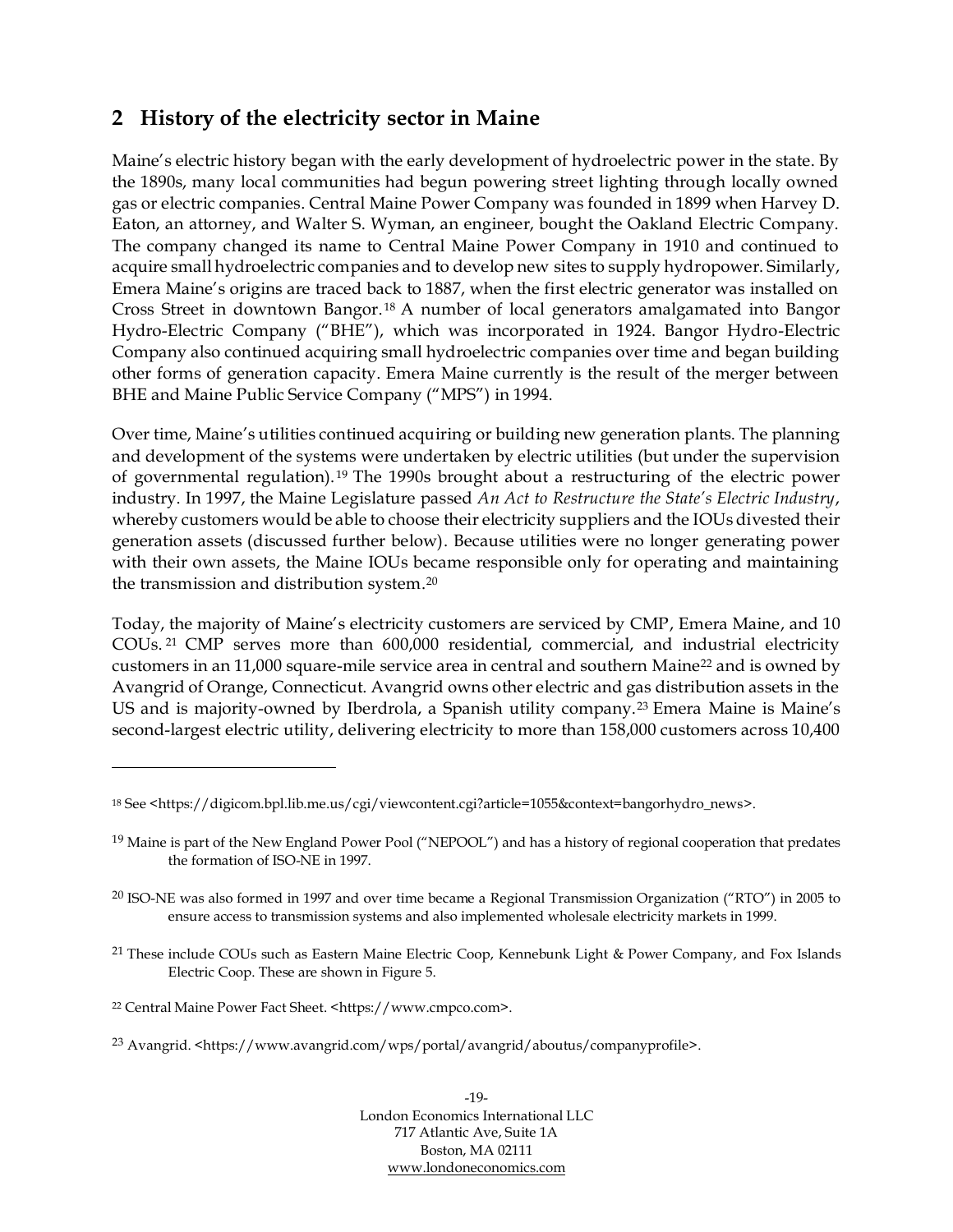square miles in five counties in eastern and northern Maine. <sup>24</sup> Emera is owned by Emera Inc. of Nova Scotia (Canada). Emera Inc. is in the process of selling Emera Maine to ENMAX Corp., based in Calgary, Alberta (Canada). ENMAX is wholly-owned by the city of Calgary. The two IOUs, Emera and CMP, transmit approximately 96% of the state's total power.<sup>25</sup> In 2018, Maine's electric consumption came primarily from commercial and industrial customers (62%); residential customers accounted for the remaining 38% of total consumption. <sup>26</sup> The service territories are shown below in [Figure 5.](#page-26-1)

<span id="page-26-1"></span>

#### <span id="page-26-0"></span>**2.1 Meeting the objectives of electric regulation in Maine**

Forty years ago, the Maine Supreme Court described the "paramount objective" of utility regulation in Maine as "ensuring that the public receives an adequate service, delivered in a safe and reliable manner, at a charge just and reasonable in relation to the public utility's costs of providing the service."<sup>27</sup> A few years later, when the Maine Legislature recodified Maine's utility

<sup>&</sup>lt;sup>24</sup> Emera Maine Service District. <https://www.emeramaine.com/about-us/service-district/>.

<sup>25</sup> Maine PUC. <https://www.maine.gov/mpuc/electricity/delivery\_rates.shtml>

<sup>26</sup> EIA. Sales and Direct Use of Electricity to Ultimate Customers. <https://www.eia.gov/electricity/annual/html/epa\_02\_02.html>.

<sup>27</sup> Central Maine Power Co. v. Public Utilities Commission, 414 A.2d 1217, 1224-25 (Me. 1980).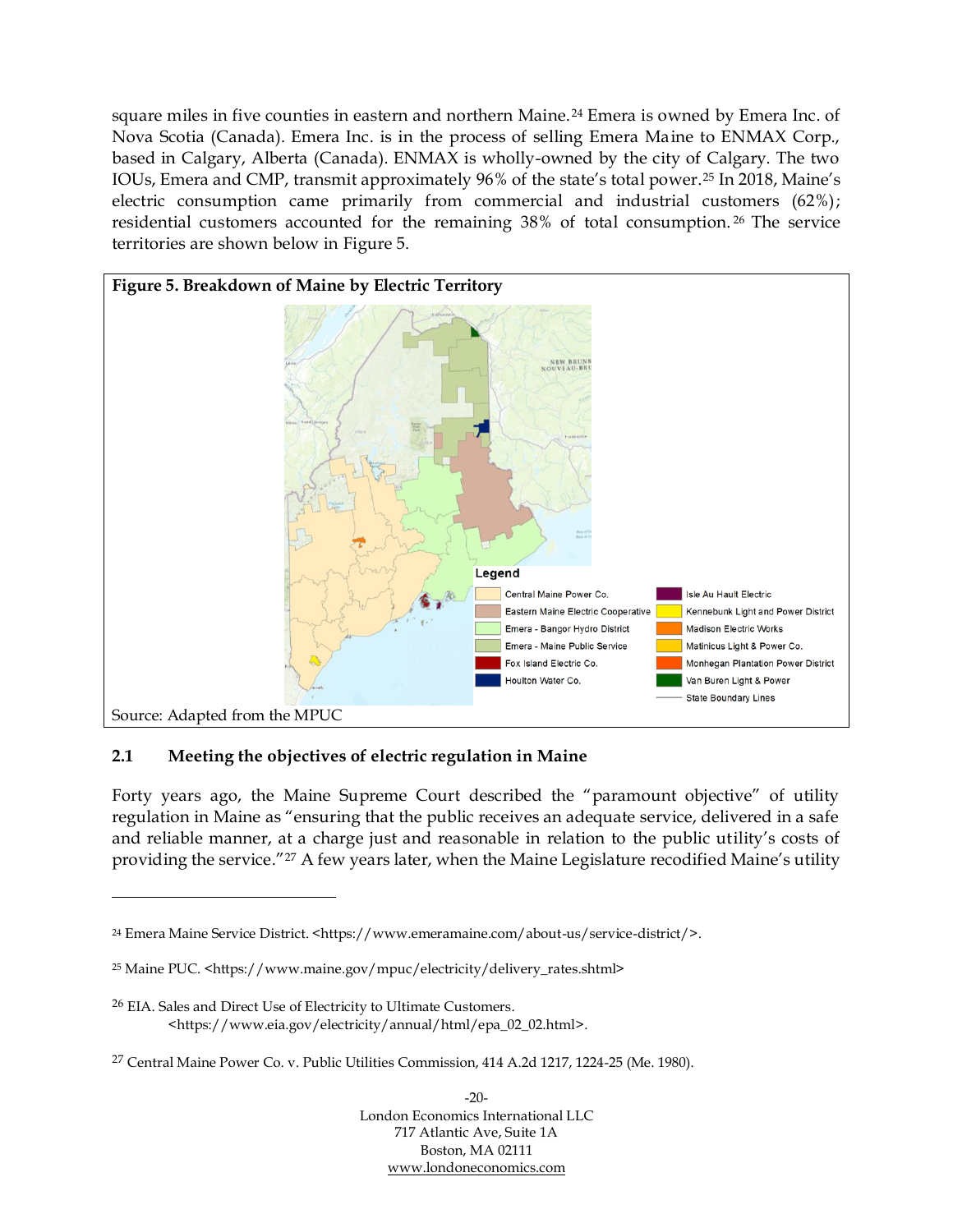regulation statutes, a new Statement of Purpose was adopted, which focused on these basic concerns of rate levels and safe and reliable service.<sup>28</sup>

Over the decades, the Statement of Purpose has been amended as new policies were created and the objectives and structure of electric energy regulation evolved.<sup>29</sup> Among those changes were the divestiture and deregulation of generation, increased competition in the supply of electricity, and increased emphasis on energy efficiency and more recently climate impacts. Title 35-A today reflects substantially more concerns and objectives than its original version adopted in 1913, 30 and it is likely that governing legislation over electric utility regulation will continue to evolve.

During the half-century following the creation of the MPUC in 1913, the objectives of reasonable rates and service were of primary focus, and utility regulation was often reactive. In the decades of the 1970s through the 1990s there was an increasing emphasis on efficiency and planning matters, and a growing proactive approach, culminating in the restructuring of the electric utility industry in 1997. And in this new century, regulation appears to be increasingly an instrument of implementing public policy and public objectives, such as incentivizing renewable energy resource development, conservation/reduction in consumption of electricity and customer choice of electricity providers.<sup>31</sup>

#### **2.1.1 Experience with electric sector restructuring**

LD 1646 now presents the question of whether there should be another fundamental restructuring of the regulatory regime at this time. This is not the first time in current lifetimes that the State of Maine has faced the prospect of a major restructuring of the regulatory paradigm for the electric

-21- London Economics International LLC 717 Atlantic Ave, Suite 1A Boston, MA 02111 [www.londoneconomics.com](http://www.londoneconomics.com/)

<sup>28</sup> When Title 35 was recodified into Title 35-A in 1987, a new Section 101 was enacted as follows: *The purpose of this Title is to ensure that there is a regulatory system for public utilities in the State which is consistent with the public interest and with other requirements of law. The basic purpose of this regulatory system is to assure safe, reasonable and adequate service at rates which are just and reasonable to customers and public utilities.*

<sup>29</sup> Section 101 presently states: *The purpose of this Title is to ensure that there is a regulatory system for public utilities in the State and for other entities subject to this Title that is consistent with the public interest and with other requirements of* law and to provide for reasonable licensing requirements for competitive electricity providers. The basic purpose of this *regulatory system as it applies to public utilities subject to service regulation under this Title is to ensure safe, reasonable and adequate service, to assist in minimizing the cost of energy available to the State's consumers and to ensure that the rates of public utilities subject to rate regulation are just and reasonable to customers and public utilities.*

<sup>&</sup>lt;sup>30</sup> In 1913, the Legislature created the MPUC. The Legislature delegated to the MPUC the authority to decide when a utility may provide service in an area where another utility is already providing service. See 35-A M.R.S.A. §2102/2105. Section 2105 provides that the MPUC shall not grant approval for a second utility unless it determines, "that public convenience and necessity require a 2nd public utility." As noted in the treatise, the Commission's interpretation of the public need standard is flexible in response to the circumstances of the industry and perceptions of public need.

<sup>31</sup> For a discussion of Goals of Public Utility Regulation see Phillips, The Regulation of Public Utilities (1993) p. 172- 73. The trend towards more emphasis on public policy goals is noted by Professor Phillips, "Some have argued that regulation should seek "social," as opposed to "business" or "economic" objectives." p. 173.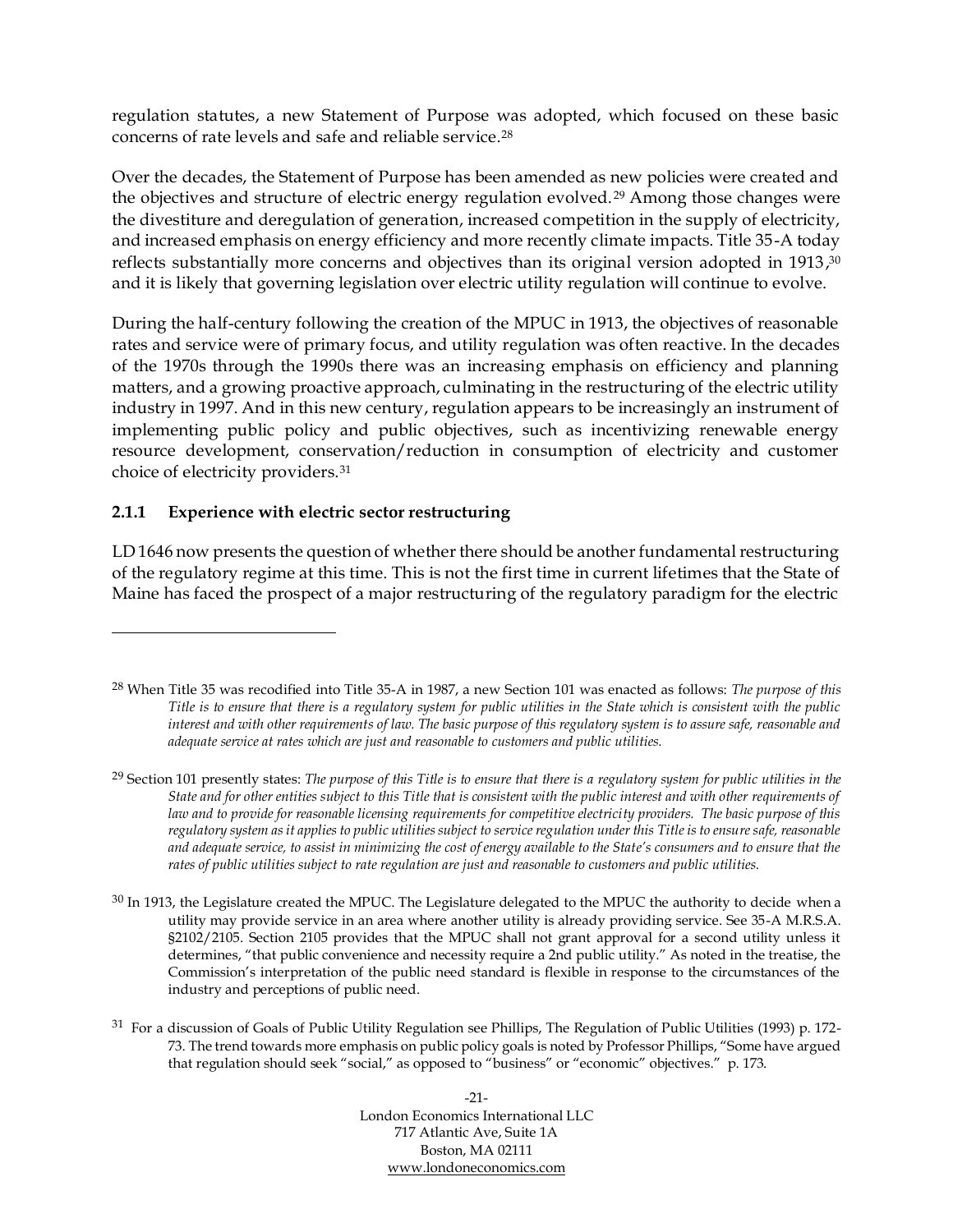energy sector. As noted earlier, in 1997 the State implemented "*An Act to Restructure the State's Electric Industry*," P.L. 1997, ch. 316 (adding Chapter 32 to Title 35-A), effective September 19, 1997 (referred to herein as the "1997 Act"). Among the major components of the Act was the requirement that IOUs divest themselves of their electric generation assets and related business activities.<sup>32</sup> Thus, similar to LD 1646, the 1997 Act contained a governmental mandate for the transfer of ownership of a substantial part of the assets of Maine IOUs. The 1997 Act is informative in at least two important respects at this time.

First, it is worth noting that the major realignment of the electric energy sector in 1997 was implemented by a statute that was the product of a substantial, deliberate and lengthy study process. In the summer of 1995, the Legislature enacted Legislative Resolve 1995, Ch. 48 "*Resolve, to Require a Study of Retail Competition in the Electric Industry,*" effective July 3, 1995. The Resolve directed that two studies would take place. First, during the latter part of 1995, a study and development of a plan regarding the orderly transition to a competitive market for retail purchases and sale of electric energy would be conducted by the Work Group on Electric Industry Restructuring, consisting of representatives of the Legislature, relevant governmental entities, electric utilities and producers, and consumer interests. Second, the work group study would be followed by a study to be conducted by the MPUC to develop at least two plans and an MPUC recommended plan for the orderly transition to be presented to the Legislature.

A year and a half after the Resolve was adopted, on December 31, 1996, the MPUC issued its "Report and Recommended Plan, Electric Utility Industry Restructuring," Docket No. 95-462. The MPUC's December 31, 1996 Report ("MPUC Report") was submitted to the Legislature, and in 1997 the Legislature enacted Chapter 316, which brought forth a major restructuring of the industry, two years after the initial Study Resolve. This history strongly suggests that substantial changes in the regulatory paradigm may require careful and thorough study, detailed planning and efforts at utilizing a collaborative approach.

In addition to this precedent with regard to process, the 1995-97 restructuring endeavor also produced legal precedent with regard to an important issue now arising under LD 1646 (i.e. the power of the State to direct the transfer of property of public utilities to another entity). In its report from December 31, 1996, the Commission addressed the issue of the State's authority to order electric utilities to divest their assets:

*Some commenters suggested that mandatory divestiture may violate the takings clause of the United States Constitution. On the contrary, the United States Supreme Court found mandatory divestiture of utility assets under the Public Utility Holding Company Act (PUHCA) SS11(b)(1) does not violate that clause. See North America Company v. SEC, 327 U.S. 686 (1946). Stateordered divestiture raises no constitutional issues different from those addressed by the Court in North America. Moreover, although the takings clause could be implicated if forced divestiture resulted in a substantial reduction in the value of investors' holdings in the utility, the Commission* 

<sup>&</sup>lt;sup>32</sup> CMP and BHE sold their generation assets to Florida Light and Power and PP&L Global respectively following the 1997 Act.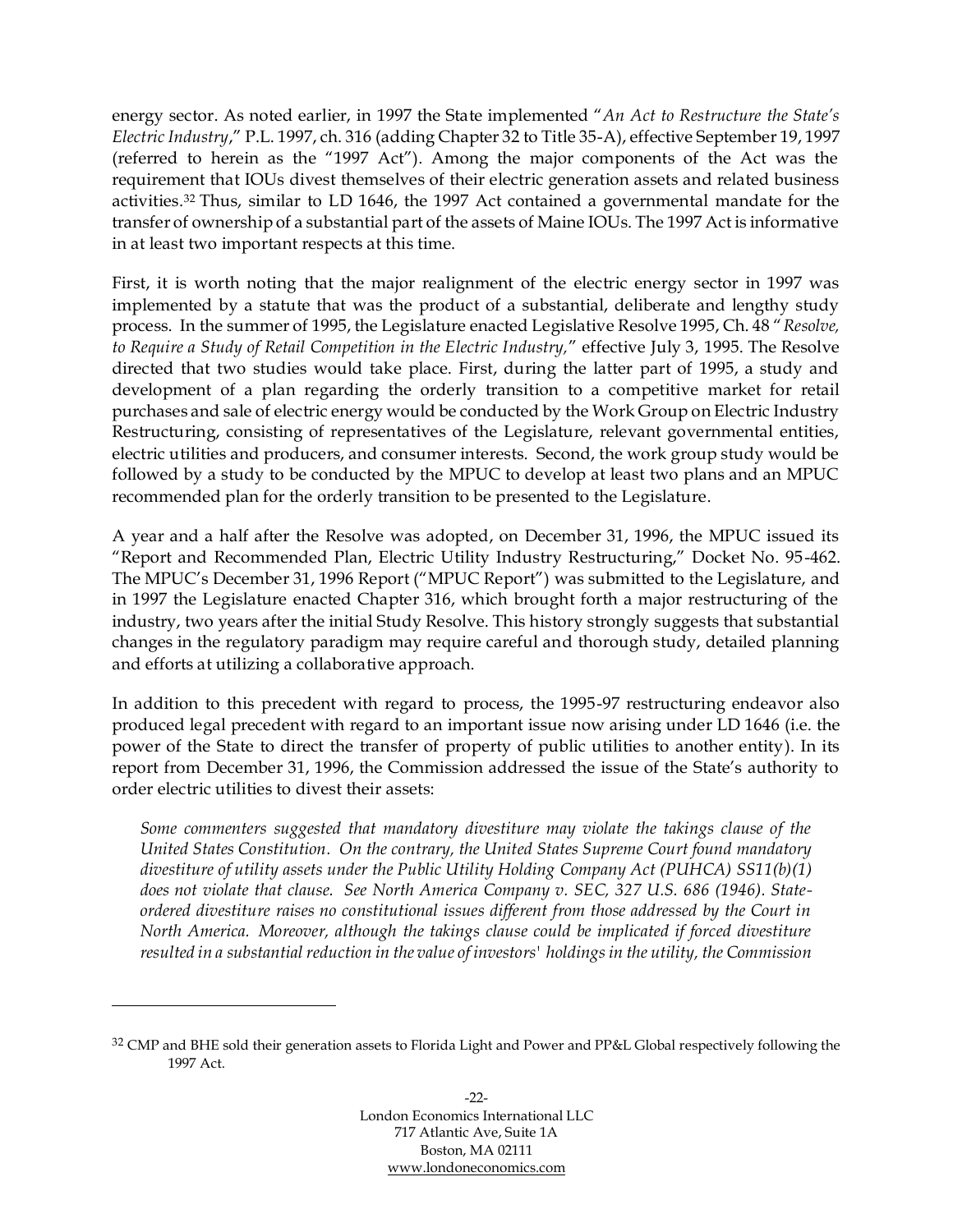*would allow investors the same opportunity as they have now to recoup the value of their holdings through the stranded cost charge and the fair determination of the value of divested assets. <sup>33</sup>*

In reaching these conclusions regarding the State's authority to order divestiture, the MPUC relied on an extensive legal analysis submitted by the Office of the Public Advocate.<sup>34</sup> The legal analysis addressed legal and constitutional issues that now relate to LD 1646 with respect to eminent domain power. Subsequent discussion in this report regarding these issues adopts the legal analysis followed by the MPUC in its December 31, 1996 report.

#### **2.1.2 Experience with public entities**

In addition to this not being the first time in Maine history that the State has addressed a major restructuring of the electric energy sector, it is also the case that the consideration of LD 1646 is not the first Maine experience with non-investor-owned utilities. Portions of Maine have been served for many decades by non-investor, publicly owned or controlled transmission and distribution utilities. These include municipalities, quasi-municipal districts, municipal-owned companies and cooperatives, and are generally known as COUs. Title 35-A provides that the COUs are public utilities and that they are regulated by the MPUC as such, subject to certain specific provisions of Title 35-A. As noted previously, regulation by the MPUC of COUs is more limited than IOUs in terms of rate regulation. The Maine Legislature has a history of bringing other forms of public entities and attributes into the regulatory scheme for the electricity sector, as reflected in the following provisions of Title 35-A. 35

<span id="page-29-0"></span>

| Figure 6. Provisions of Title 35-A that bring other forms of public entities and attributes into<br>the electric sector regulatory scheme |  |  |  |  |  |
|-------------------------------------------------------------------------------------------------------------------------------------------|--|--|--|--|--|
| <b>Provisions of Title 35-A</b>                                                                                                           |  |  |  |  |  |
| Maine Public Utility Financing Bank Act (Ch. 29)                                                                                          |  |  |  |  |  |
| Purchase and Resale of Electricity by Public Utilities Commission (§3181, repealed 2000)                                                  |  |  |  |  |  |
| Consumer-Owned Transmission and Distribution Utilities (Ch. 35)                                                                           |  |  |  |  |  |
| Community Based Renewable Energy (Ch. 36)                                                                                                 |  |  |  |  |  |
| Rural Electrification Cooperatives (Ch. 37)                                                                                               |  |  |  |  |  |
| Generation & Transmission Cooperatives (Subchapter 4)                                                                                     |  |  |  |  |  |
| Municipal Electric Districts (Ch. 39)                                                                                                     |  |  |  |  |  |
| Maine Municipal & Rural Electrification Cooperative Agency Act (Ch. 41)                                                                   |  |  |  |  |  |

<sup>33</sup> MPUC, *Report and Recommended Plan, Electric Utility Industry Restructuring*, Section III (B) (2). Docket No. 95-462.

<sup>34</sup> Ibid, footnote 34.

<sup>&</sup>lt;sup>35</sup> Proposals for the creation of public power entities in Maine have been previously the subject of legislative activity (and ultimately rejected on at least two occasions: by the Legislature in 1966 and by Referendum in 1973, "Are private or public electric utilities cheaper?", BDN, 12/23/19.)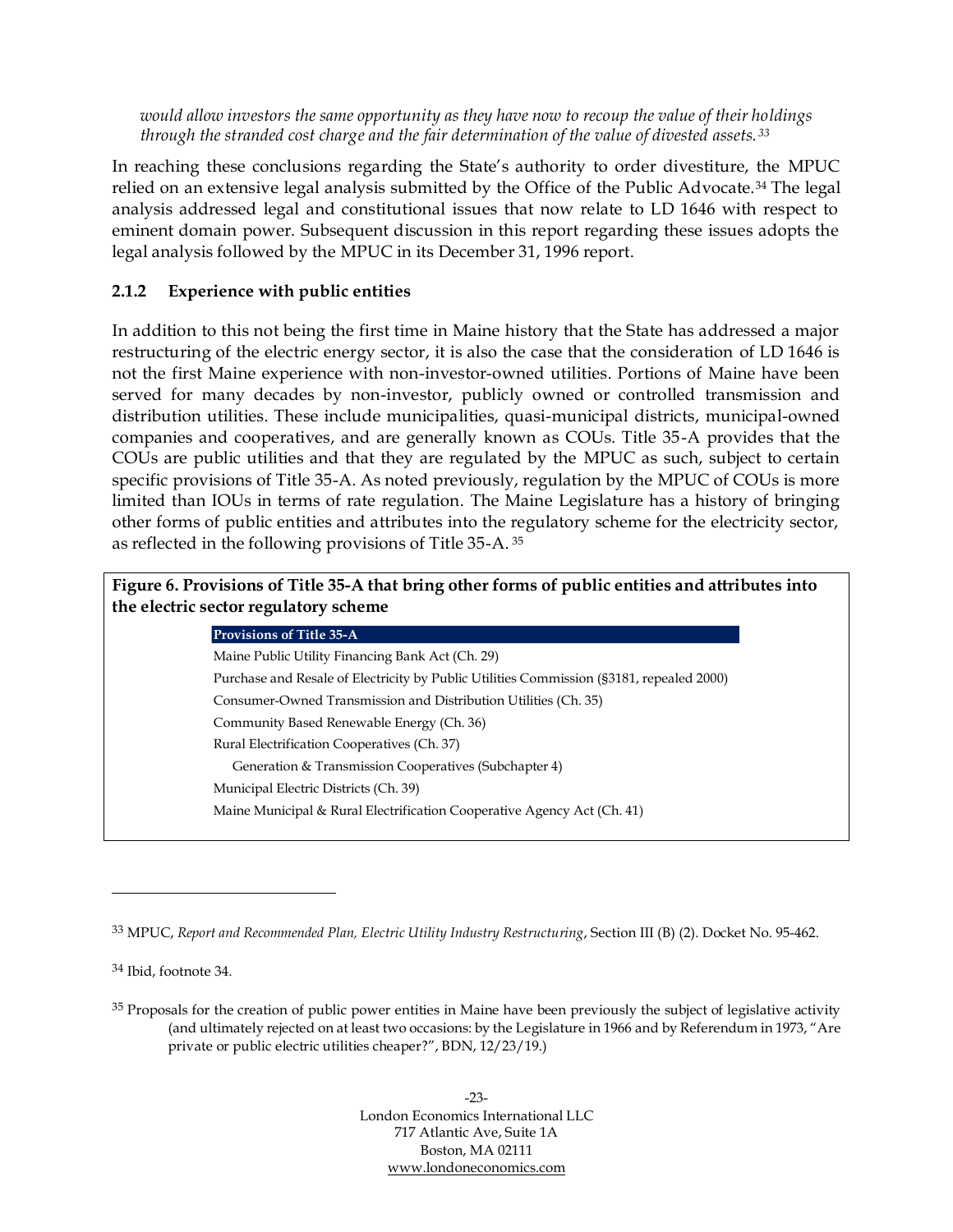#### <span id="page-30-0"></span>**2.2 Current regulatory structure in Maine**

Since 1913, the Maine Legislature has exercised its police powers to establish, maintain and modify a state utility regulatory structure that establishes and authorizes the MPUC to regulate public utilities. Title 35-A designates certain entities that transmit and distribute electricity as "public utilities," under the category of "transmission and distribution utilities." The large part of transmission and distribution utility service in Maine is currently provided by the two IOUs, CMP and Emera.

The Legislature has provided the MPUC with a palette of powers and responsibilities to carry out its function to assure the protection of the consumers' interests, including the following types:

<span id="page-30-2"></span>

| Figure 7. Types of regulation of public utilities and their objectives |                                                                                      |  |  |
|------------------------------------------------------------------------|--------------------------------------------------------------------------------------|--|--|
| <b>Type of Regulation</b>                                              | Objective                                                                            |  |  |
|                                                                        | Establish just and reasonable rates, that provide sufficient revenues to the utility |  |  |
| <b>Rate Regulation</b>                                                 | but do not unnecessarily overburden customers, and are designed in a                 |  |  |
|                                                                        | reasonable and fair manner.                                                          |  |  |
|                                                                        | Assure service that is safe, reasonable and adequate and meets the needs of          |  |  |
|                                                                        | customers with respect to the reliable delivery of electricity for their use,        |  |  |
| Service/Safety Regulation                                              | including the maintenance of effective, efficiency and reasonable customer           |  |  |
|                                                                        | communications, services and relations.                                              |  |  |
|                                                                        | Assure that a second utility does not enter the service area of the existing utility |  |  |
|                                                                        | unless the MPUC makes a finding that it is required by the public convenience        |  |  |
| <b>Entry Regulation</b>                                                | and necessity in order to assure that the benefits of economies of scale and the     |  |  |
|                                                                        | financial ability to serve all customers at reasonable rates are not diminished by   |  |  |
|                                                                        | unwarranted competition.                                                             |  |  |
|                                                                        | Assure that financings, borrowings, transfers of assets, the granting of security    |  |  |
| Financial/Transactional                                                | interests, affiliate transactions and changes of control are in the public interest, |  |  |
| Regulation                                                             | and conducted in the manner to protect the health of the utility and its ability to  |  |  |
|                                                                        | provide service at reasonable rates and to protect investors in utility securities.  |  |  |
| Oversight of Eminent                                                   | Assure that the sovereign power of eminent domain, which is delegated to the         |  |  |
| Domain                                                                 | utility by the state, is applied when necessary and in a reasonable manner.          |  |  |

In order to perform these responsibilities, the MPUC is provided with resources, generally funded through the rates paid by utility customers, and substantial legal and administrative power. The MPUC is authorized by law to investigate any matter regarding any public utility, to compel the production of information and witnesses and to issue rules and orders regulating and directing the rates, service and acts and practices of utilities.

#### <span id="page-30-1"></span>**2.3 Rate regulation of utilities**

There are two main parts of customers' electric bills: supply and delivery. Supply refers to the energy and capacity services generated from competitive electricity generators (or demand response providers) located throughout New England or imported from other electricity grids. Delivery refers to the services to bring energy and capacity to customers through the electricity network. For delivery, the grid is currently assumed to be a natural monopoly and the rates

> $-24-$ London Economics International LLC 717 Atlantic Ave, Suite 1A Boston, MA 02111 [www.londoneconomics.com](http://www.londoneconomics.com/)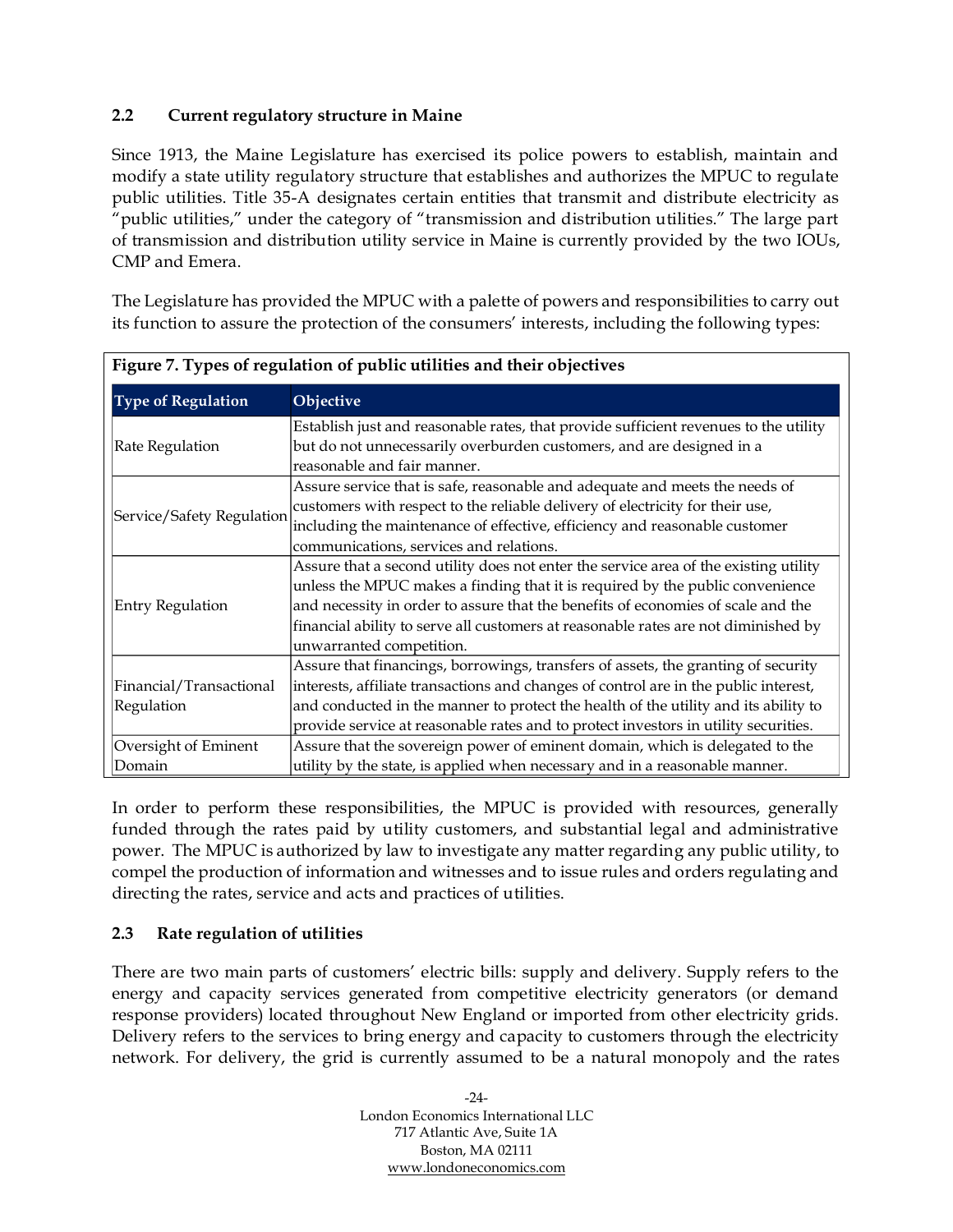charged for the grid's services are regulated mainly by MPUC and the Federal Energy Regulatory Commission ("FERC"), with some exceptions further discussed in this report.

The financial cost-benefit analysis in this report focuses only on the delivery component of the electric bill. This is because the supply part of the electric bill should not differ due to the creation of MPDA, as energy supply is liberalized in New England and the prices are determined by competitive market forces that are independent of the T&D company.

For delivery charges, the charges are further separated into transmission charges and distribution charges. Transmission refers to high voltage power lines that carry energy over long distances. Currently, transmission services provided by IOUs are regulated by FERC. Distribution service provided by IOUs is regulated by the MPUC. The state's jurisdiction over distribution service would remain unaffected by the creation of the MDPA. Transmission service provided by COUs such as the MDPA is not subject to federal regulation. Rather, the T&D service that would be provided by the MDPA could be subject to the form and substance as the State of Maine determines.

There are two elements that make up regulated utility rates. First, as established by the US Supreme Court, regulated utilities are entitled to a reasonable opportunity to recover their prudently incurred costs. <sup>36</sup> Second, regulated utilities are also entitled to earn a fair and reasonable rate of return on their capital investment.<sup>37</sup> Overall, the standards of setting regulated rates are whether the rates are "just and reasonable", as stated in Maine Statutes Title 35-A §301. "Just and Reasonable" rates presuppose that the rates will produce revenues reasonably calculated to assure the utility the opportunity to earn a return on investment commensurate with the risks confronting the utility:

"The rates, toll or charge, or any join rate made, exacted, demanded or collected by any public utility for production, transmission, delivery, or furnishing of electricity, gas, heat or water … shall be just and reasonable."<sup>38</sup> Additionally, "every unjust or unreasonable charge for public utility service is prohibited and declared unlawful"<sup>39</sup> "In determining just and reasonable rates, the commission: (a) shall provide such revenues to the utility as may be required to perform its public service and to attract necessary capital on just and reasonable terms; and (b) shall, to a level within the commission's discretion, consider whether the utility is operating as efficiently as possible and is utilizing sound management practices, including the treatment in rates of executive compensation."

<sup>39</sup> Ibid.

<sup>36</sup> Federal Power Commission et al v. Hope Natural Gas Co., 320 U.S. 591, 603 (1944)

<sup>37</sup> Bluefield Water Works and Improvement Co. v. Public Service Commission of West Virginia, 262 U.S. 679 (1923).

<sup>38</sup> PL 1987, c. 141, Pt. A, §6.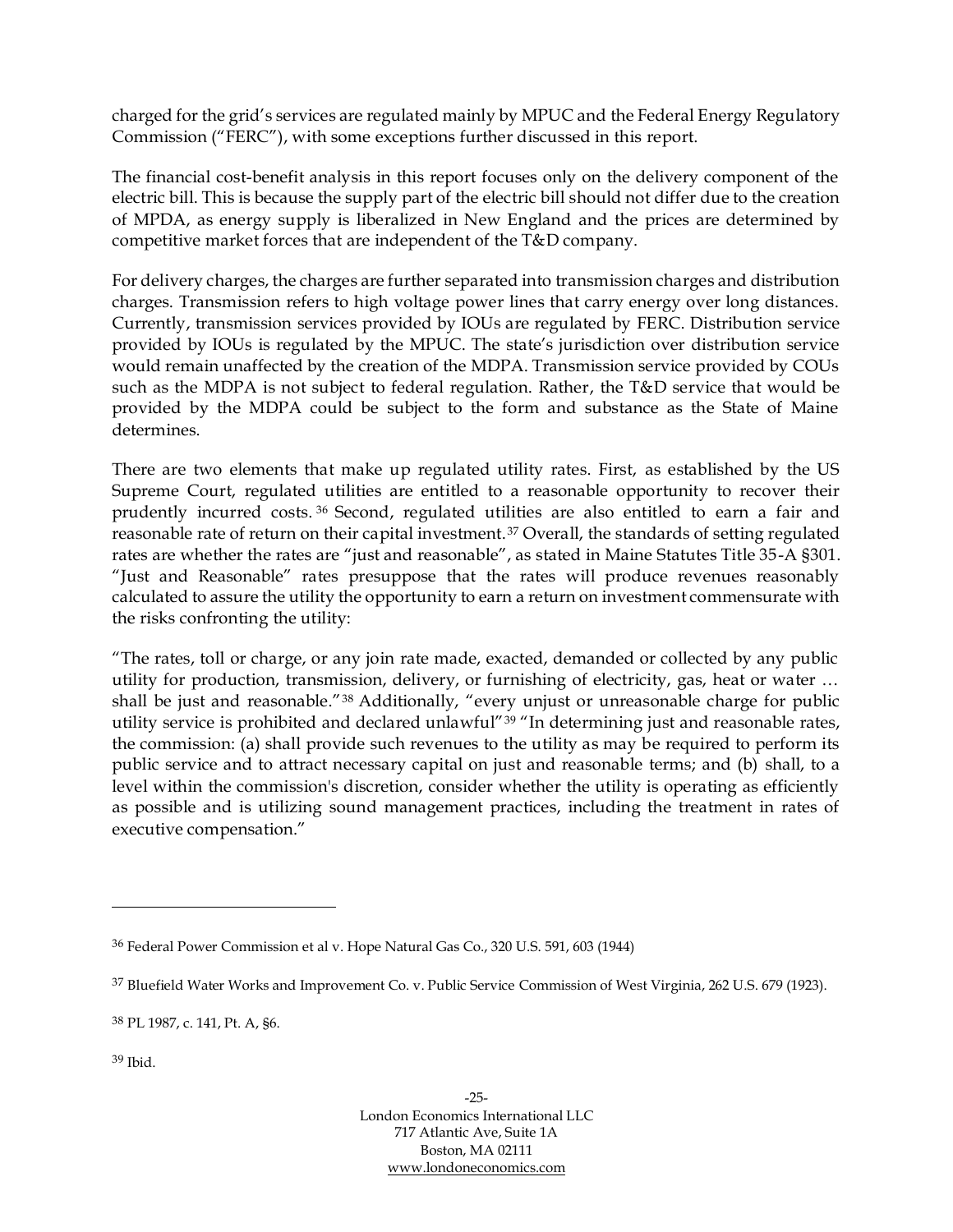In practice, utilities file rate cases at the MPUC related to distribution rate changes. In these rate cases, the utility presents to the MPUC evidence of its projected expenses and level of investments, its required return on equity, its cost of debt, and other arguments supporting its desired level of rate change. Other stakeholders, such as Maine's Office of Public Advocate and electricity consumer groups, can also participate in the rate case and file evidence in favor of or against the proposed rate change.

In Maine, there is also a difference between an IOU and COU from a rate regulation perspective in terms of the level of autonomy a COU has in setting rates. Title 35-A §3502 states that a COU that proposes to increase rates may not be more than 15% of the utility's annual operating revenue or proposes rate decreases in any amount may elect to set rates following a public hearing and 30 days notification process, unless 10% of the customers of the COU or 750 customers, whichever is less, file with the utility and MPUC a petition to request a review of the rate change.

Most of Maine's electric transmission grid (with the exception of the northern Maine transmission system in Aroostook and Washington counties, which is part of the Northern Maine Independent System Administrator, or "NMISA") is under the operation of ISO-NE. Accordingly, transmission rates are governed by the ISO-NE Open Access Transmission Tariff ("OATT"). Under the OATT, over 90% of transmission charges are under the regional network service ("RNS") and are shared across New England states under a postage stamp rate structure. Currently, the transmission owners jointly file the annual transmission revenue requirement ("ATRR") to FERC on an annual basis. Maine's share of the transmission charge is based on Maine's share of the 12-month average of all monthly regional network loads. As of the end of 2018, transmission assets comprised approximately 60% of CMP and Emera Maine's regulated asset-base.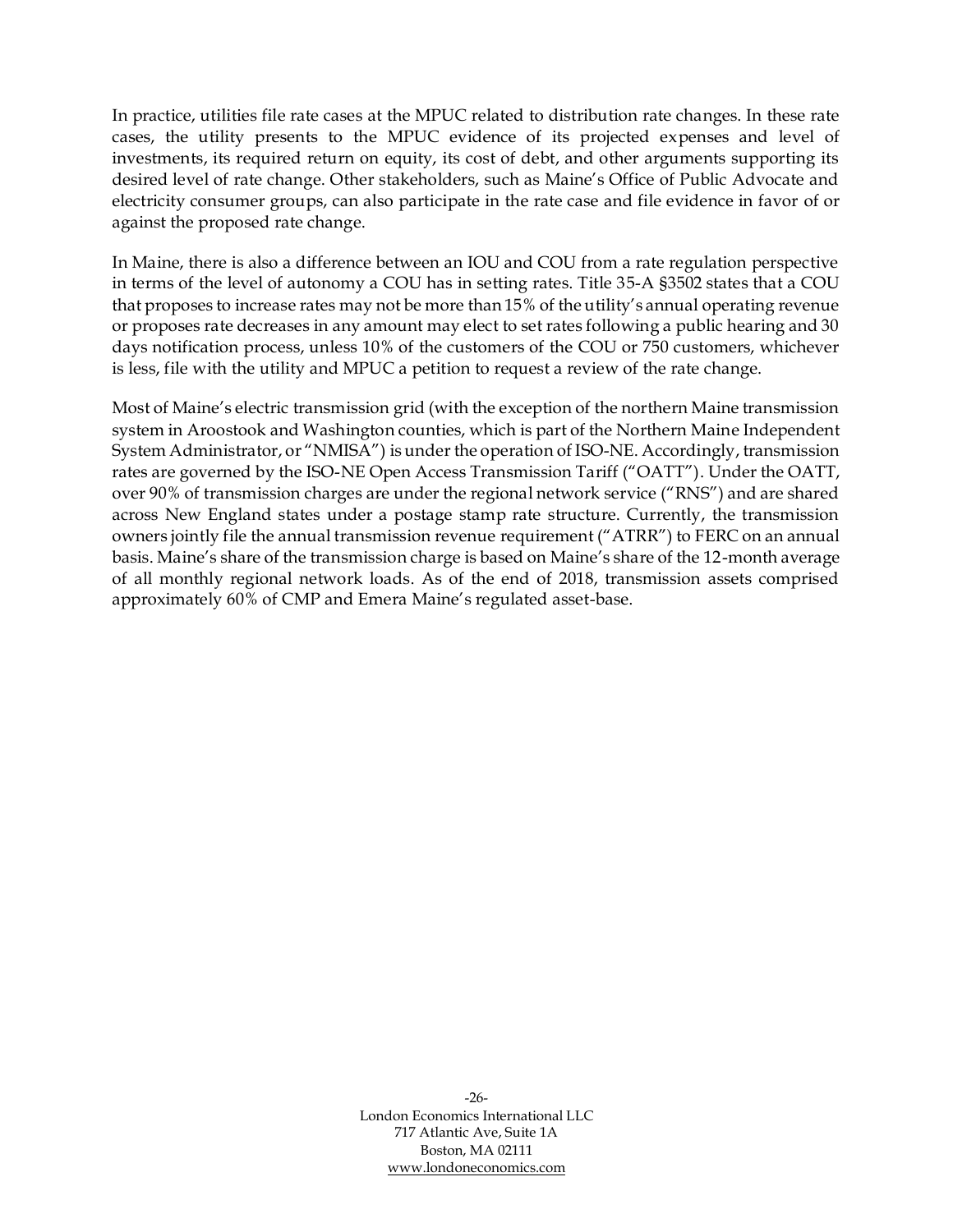### <span id="page-33-0"></span>**3 Summary of LD 1646**

As explicitly written in Section 4002 of LD 1646, the MPDA is "established to provide for its customer-owners in this State reliable electric transmission and distribution services at the lowest possible cost in accordance with this chapter." Although only two principle objectives (reliable T&D services and low costs) are stated, during the course of the preparation of this report, the principal sponsor of the LD 1646 and his advisor were interviewed, and the Project Team reviewed previously proffered testimonies regarding LD 1646 in order to ascertain other motivations and objectives behind LD 1646. This includes better responsiveness to customers, local control and greater consideration of needs, and increased consideration of public policy objectives of clean energy. The key features of LD 1646 are broken down below. This chapter provides a summary of the Sections in LD 1646 which will be referenced throughout the remainder of the report.

#### <span id="page-33-1"></span>**3.1 Section 4002: Maine Power Delivery Authority and its Board members**

The composition of the governing Board of the MPDA is specified in LD 1646 as a 10-member "public instrumentality of the State." Typically, board members for COUs are selected by their members. However, in the case of MPDA, the Board members are appointed by the Governor of Maine and confirmed by the Legislature. According to LD 1646, the Board would consist of:

- One residential consumer of electricity;
- One representative of a commercial consumer of electricity;
- One representative of an industrial consumer of electricity; and,
- No more than five members from the same political party.

In addition, the LD 1646 will impose other procedures when the Governor appoints members, including:

- Five members must reside in CMP's service territory as of January 1, 2000;
- Two members must reside in Emera Maine's service territory as of January 1, 2000;
- One member must reside in the service territory of the third-largest IOU as of January 1, 2000;
- One member chosen from a list of at least two proposed members must be provided by an organization representing the COUs in Maine, serving at least 1,000 customers each; and,
- One member chosen from a list of at least two proposed members provided by the executive board of a bona fide labor organization or association of employees representing at least 10% of the workforce employed by T&D utilities in Maine.

-27- London Economics International LLC 717 Atlantic Ave, Suite 1A Boston, MA 02111 [www.londoneconomics.com](http://www.londoneconomics.com/)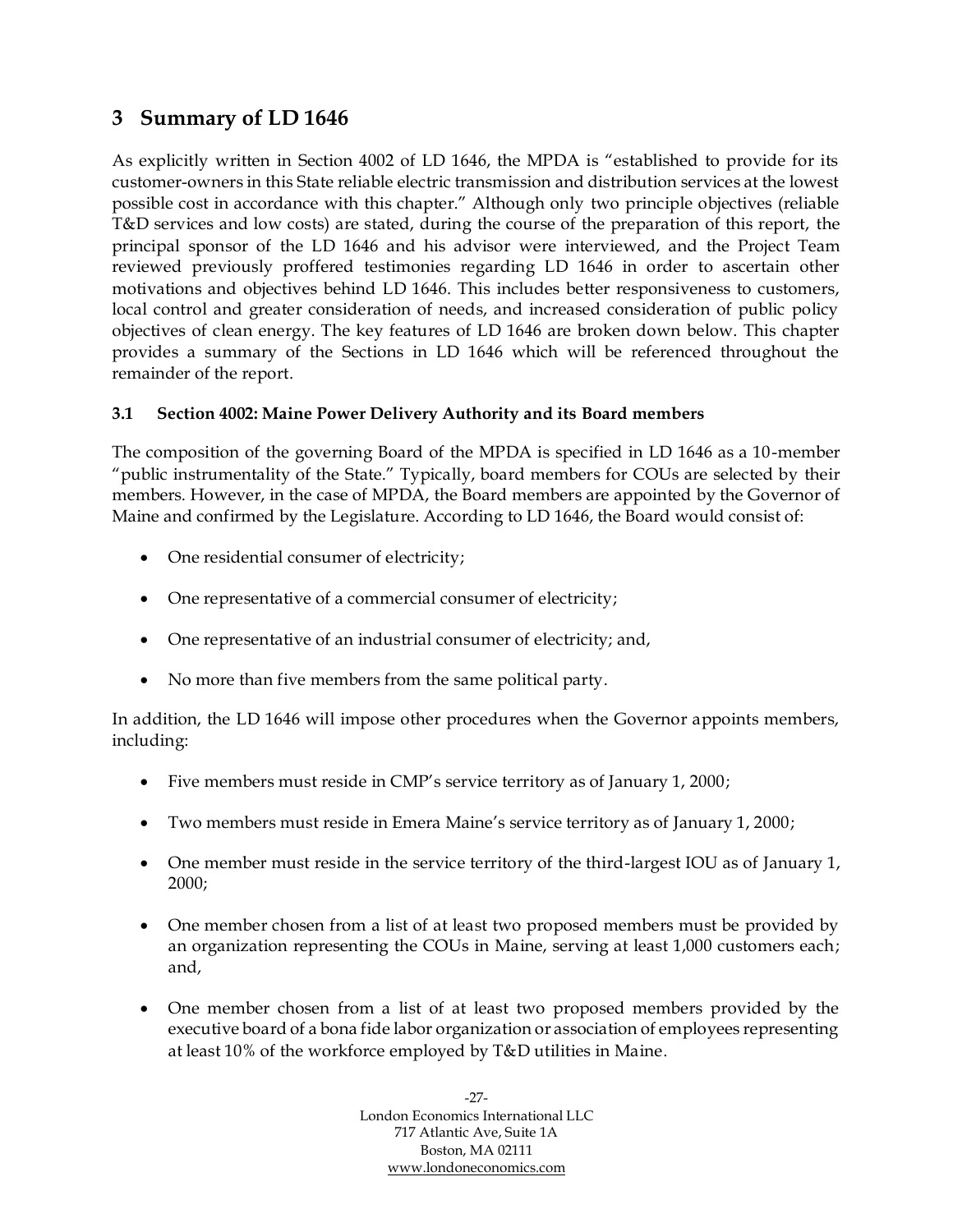<span id="page-34-0"></span>

| Figure 8. Summary of LD 1646                                           |                                                                                                                           |  |  |  |  |
|------------------------------------------------------------------------|---------------------------------------------------------------------------------------------------------------------------|--|--|--|--|
| Section 4002: Maine Power Deliver Authority Established; Board Members |                                                                                                                           |  |  |  |  |
| 4002(1): Governance                                                    | Composition of the 10-member Board of Governors                                                                           |  |  |  |  |
| 4002(2): Term of office                                                | Description for staggered member terms                                                                                    |  |  |  |  |
| 4002(3): Quorum and chair                                              | Rule of six member majority                                                                                               |  |  |  |  |
| 4002(4): Voting                                                        | Decisions require a majority vote                                                                                         |  |  |  |  |
|                                                                        |                                                                                                                           |  |  |  |  |
| <b>Section 4003: Powers and Duties</b>                                 |                                                                                                                           |  |  |  |  |
| 4003(1): Powers; generally                                             | MPDA is a defined as a COU and has powers of a T&D utility under Title 35-A, as                                           |  |  |  |  |
|                                                                        | affected by Chapter 35 (Consumer-owned utilities)                                                                         |  |  |  |  |
| 4003(2): Limits on authority;                                          | May not own / operate generation                                                                                          |  |  |  |  |
| generating property<br>4003(3): Operations                             | MPDA will contract with a nongovernmental entity to provide operations and                                                |  |  |  |  |
|                                                                        | administrative services                                                                                                   |  |  |  |  |
| 4003(4): Employees                                                     | Rules for retaining unionized labor                                                                                       |  |  |  |  |
| 4003(5): Acquisition of utility                                        | Rules/procedures for acquisition of IOU assets                                                                            |  |  |  |  |
| property                                                               |                                                                                                                           |  |  |  |  |
| 4003(6): Regional transmission                                         | MPDA remains in ISO-NE until/if MPDA Board votes to exit                                                                  |  |  |  |  |
| 4003(7): Name                                                          | May adopt alternative/abbreviated name                                                                                    |  |  |  |  |
| 4003(8):Consumer-owned                                                 | MPDA will be regulated as a COU subject to certain specified exceptions. Other                                            |  |  |  |  |
| transmission and distribution                                          | COUs are unaffected and may expand service boundaries unopposed by MPDA in                                                |  |  |  |  |
| utilities; application                                                 | certain circumstances                                                                                                     |  |  |  |  |
|                                                                        |                                                                                                                           |  |  |  |  |
| <b>Section 4004: Rates</b>                                             |                                                                                                                           |  |  |  |  |
| 4004: Rates                                                            | Rates must cover cost of service including debt and payments in lieu of taxes. Debt is<br>not the liability of the state. |  |  |  |  |
|                                                                        |                                                                                                                           |  |  |  |  |
| Section 4005: Tax-exemption; payments in lieu of taxes                 |                                                                                                                           |  |  |  |  |
| 4005(1): Tax exemptions                                                | MPDA is treated as a public municipal entity for certain purposes and is subject to                                       |  |  |  |  |
|                                                                        | certain tax exemptions                                                                                                    |  |  |  |  |
| 4005(2): Payments in lieu of taxes                                     | MPDA to make payments to municipalities, counties, and political subdivisions in                                          |  |  |  |  |
|                                                                        | lieu of taxes                                                                                                             |  |  |  |  |
|                                                                        |                                                                                                                           |  |  |  |  |
| <b>Section 4006: Governmental function</b>                             |                                                                                                                           |  |  |  |  |
| 4006: Governmental function                                            | MPDA is a public instrumentality of the state and performs a governmental function                                        |  |  |  |  |
|                                                                        | and its debt is not a liability of state                                                                                  |  |  |  |  |
|                                                                        |                                                                                                                           |  |  |  |  |
| Section 4007: Termination of authority                                 |                                                                                                                           |  |  |  |  |
| 4007: Termination of authority                                         | MPDA may not be dissolved except by authorization of law                                                                  |  |  |  |  |
|                                                                        |                                                                                                                           |  |  |  |  |
| Section 4008: Accountability, transparency and reporting               |                                                                                                                           |  |  |  |  |
| 4008: Accountability, transparency                                     | MPDA is subject to standards of governmental review and will submit a report each                                         |  |  |  |  |
| and reporting                                                          | year to Legislature summarizing its activities and performance to ratepayers and                                          |  |  |  |  |
|                                                                        | employees                                                                                                                 |  |  |  |  |

Each member of the Board serves for six years. However, because Board members are appointed by a single Governor, the legislation introduced staggered terms for the first Board: four members will serve 6-year terms, three members will serve four-year terms, and three members will serve two-year terms. Board members may be reappointed. Six members of the Board constitute a majority and a quorum, and decisions must be made by a majority of the Board. Key insights

> -28- London Economics International LLC 717 Atlantic Ave, Suite 1A Boston, MA 02111 [www.londoneconomics.com](http://www.londoneconomics.com/)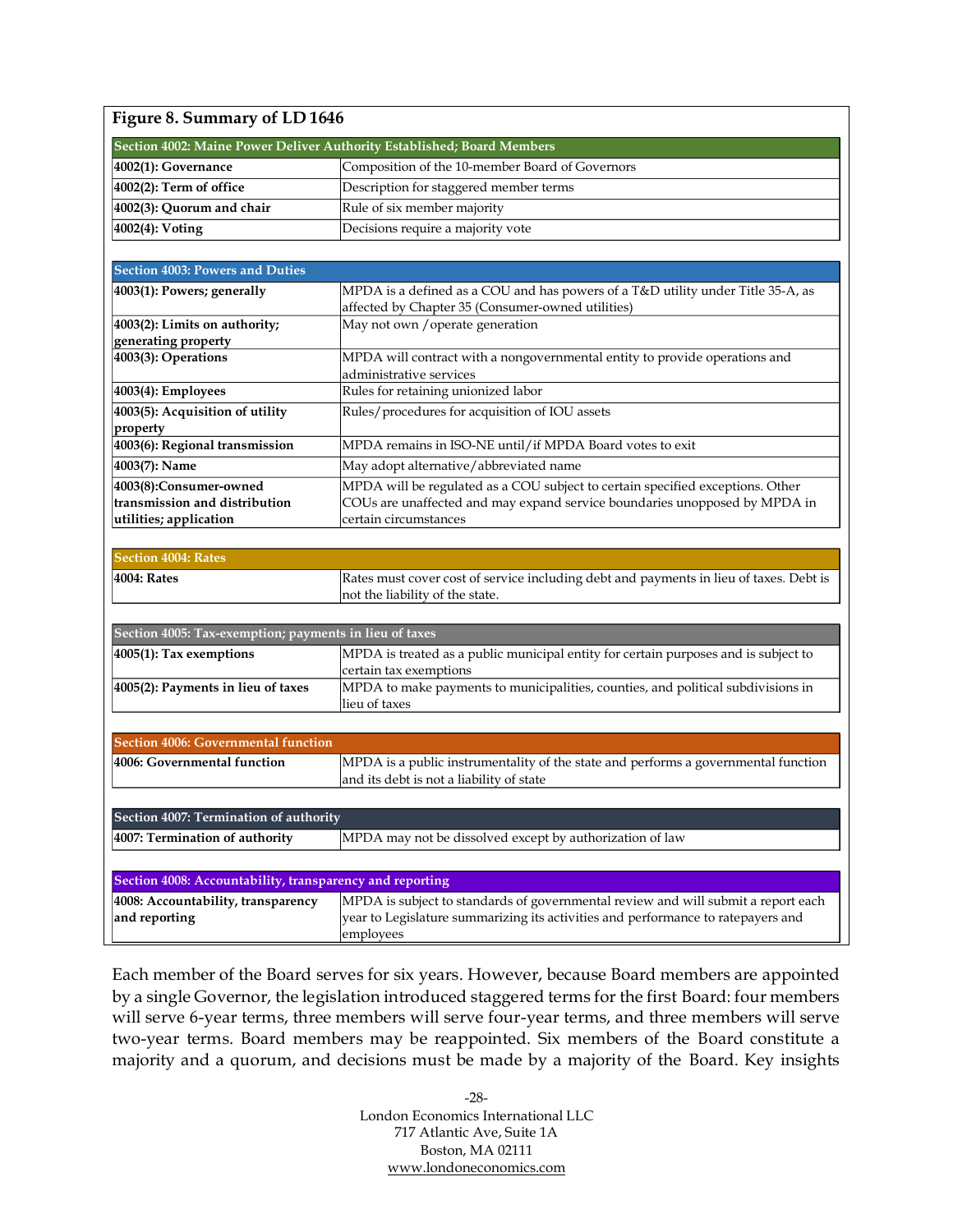around the governance of the MPDA and Board composition are discussed in Section [4](#page-37-0) of this report.

#### <span id="page-35-0"></span>**3.2 Section 4003: Powers and duties**

Sections 4003(1) and 4003(8) are clear that the MPDA will be a COU and therefore subject to the regulation by the MPUC as a COU under Title 35-A (as discussed in Section [2.3\)](#page-30-1) ) subject to certain specified exceptions. In fact, the current wording of Section 4003(1) suggests that the MPDA will be a COU, subject to MPUC jurisdiction, on the day that it is created, even though, at that time, it may not be operating as a public utility and might not be doing so for some extended period of time.<sup>40</sup> Analysis of the regulation of the MPDA is presented in Section [4.3](#page-40-0) of this report.

As with the current IOUs, the MPDA would not own generation assets or purchase energy from a generating source except under MPUC approval. The operations will be conducted by a contractor, which is to be a nongovernmental entity hired through a competitive solicitation. However, it is unclear whether "operations and administration services" include executive management of the MPDA since this decision is left up to the Board (see Section [6\)](#page-51-0).

The contractor that is ultimately hired must also hire qualified labor from the IOUs that have existing bargaining agreements at the time of the acquisition, and the contractor must extend those workers a job for at least five years. Additionally, Section 4003(4) states that if two or more union contracts exist, the wages, salaries, and benefits of union employees must at least be equal to the higher of those provided in other IOU's union contracts. The impacts of this are discussed in Section [6.2](#page-53-0) of this report.

Section 4003(5) discusses the acquisition process of utility property which is of significant importance to the short- and long-term costs and benefits of moving to the MPDA. As written, the MPDA would purchase all utility facilities owned by the IOUs within 1-2 years and financed through debt. The purchase price, as written in LD 1646, would be 1x NBV. The purchase price can be appealed to the Law Court, but if the final purchase price of utility facilities and property is not accomplished within the 1-2 years window, then the MPDA would take the assets by eminent domain. A discussion of alternative approaches to this process is discussed in Section [5.1](#page-43-0) of this report. LEI also considered the impact of different acquisition prices (i.e. different multiples over the NBV) in order to test what the impacts would be on the short- and long-term costs and benefits. This is discussed in Section [7](#page-57-0) of this report.

The MPDA Board also has other powers, such as voting to leave ISO-NE/NMISA and adopting an alternative name. The Project Team did not explicitly study the impacts or implications of the MPDA leaving the regional transmission systems to which it belongs as this was out of the scope of this report.

 $40$  The common definition of a public utility is that it is an entity, "owning, controlling, operating or managing" utility plant for compensation. The MPDA may not meet this traditional definition for some period of time. The Legislature may want to give further consideration of the implications of immediate utility status (see Section [4.3\)](#page-40-0).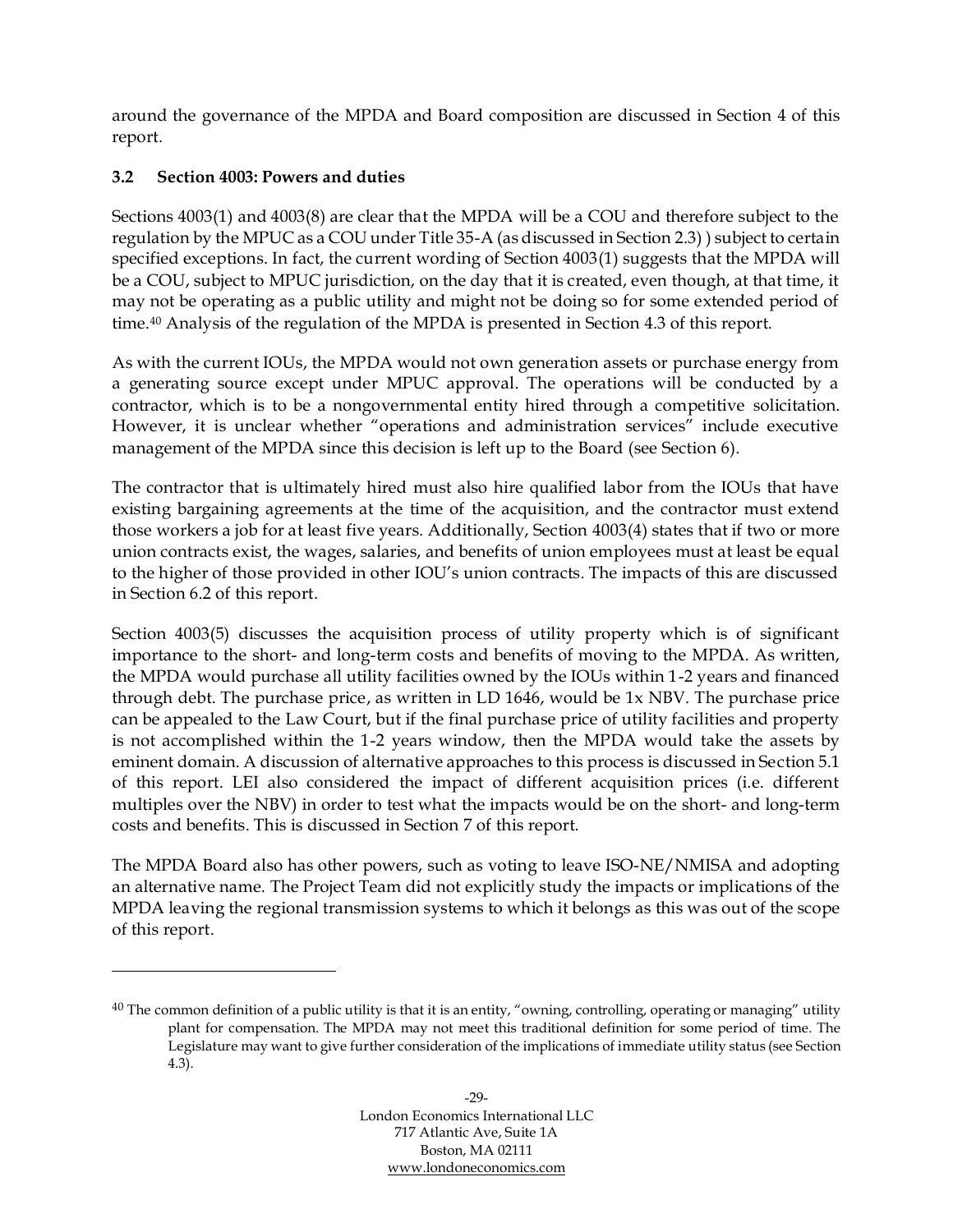#### **3.3 Section 4004-4005: Rates, tax-exemptions, and payments in lieu of taxes**

Section 4005(1) states that the income of the MPDA, as a public instrumentality, is "exempt from all taxation or assessment by the State or any political subdivision of the State." However, in Section 4005(2), the Project Team understands from the original drafters of the legislation that "to the extent its revenues exceed current expenditures and any necessary reserves in any fiscal year" should be removed, and the MPDA *will* make payments in lieu of taxes for utility facilities or property to any municipality. If such a change were to be made, then property taxes paid by the IOUs would continue to be paid by the MPDA. As such, the only tax difference between the MPDA and the IOU ownership models would be that the MPDA would not pay income taxes, which would lower the revenue requirement (so long as the taxable income of the contractor is less than the taxable income of the IOUs). This is discussed in Section [7.6](#page-85-0) of this report. LEI also conducted several sensitivities on the impact of tax-exempt debt in Section [7.5.3.](#page-76-0)

# **3.4 Sections 4006-4008: Governmental function, termination, and reporting**

Finally, the last three sections of LD 1646 reiterate that MPDA is a public instrumentality and performs a government function, but the State is not liable for the debt. The MPDA also cannot be dissolved or cease operations without paying off all debt and only by authorization of law. The MPDA is also expected to annually report to the joint standing committee of the Legislature regarding its present and future activities, and performance in meeting obligations to ratepayers and employees.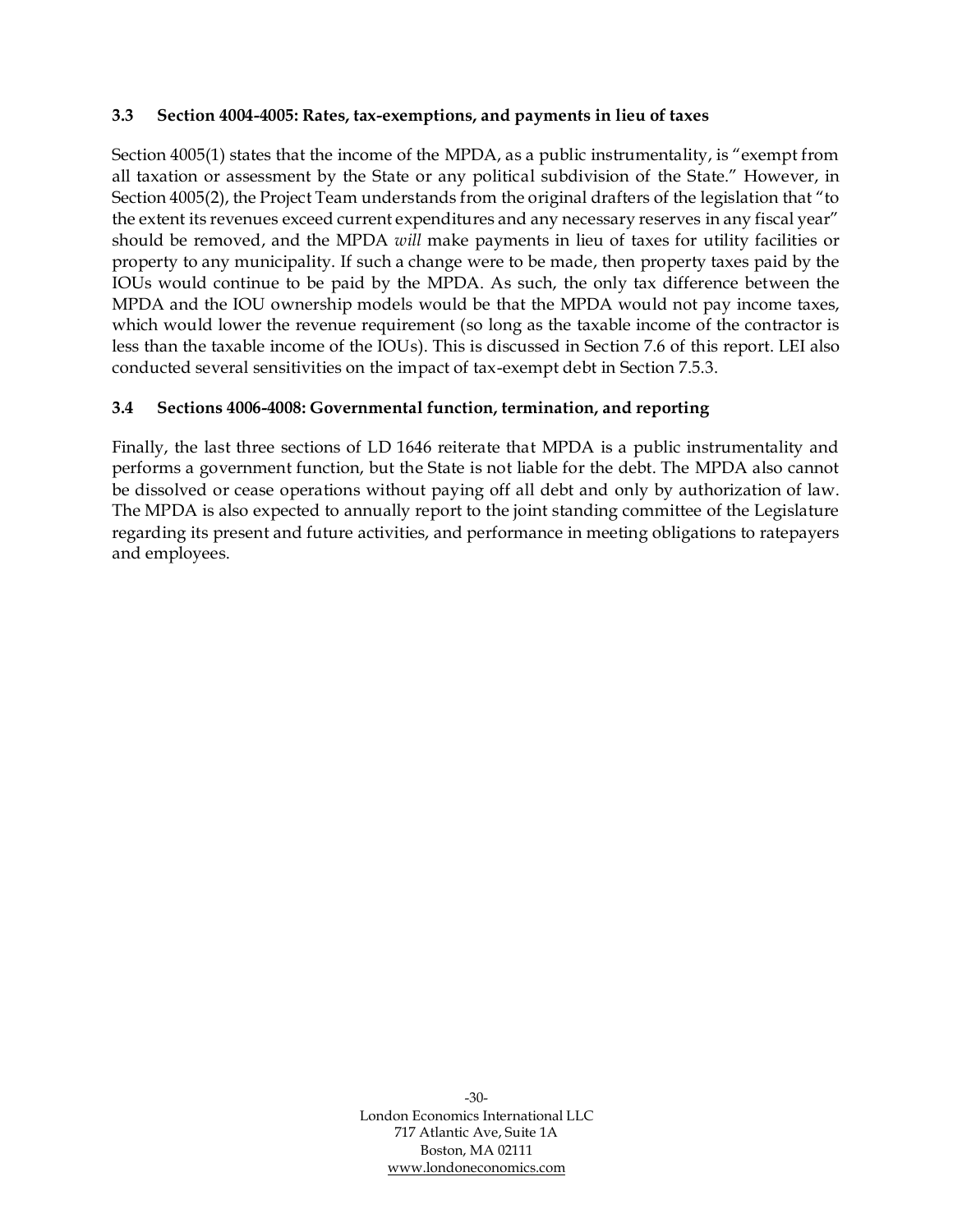# <span id="page-37-1"></span>**4 Creation and Governance of the MPDA**

The model reflected in LD 1646 is a public authority, generally similar in structure to the Maine Turnpike Authority ("MTA"), which would have assets, powers, and responsibilities to the public. Rather than own, operate and bill for the use of transportation infrastructure, the MPDA would own and operate electric T&D assets, and bill electric ratepayers for the usage of those electric transmission and distribution infrastructure. Also, like the MTA which is subject to certain environmental regulatory requirements of the State, the MPDA would be subject to utility regulation as a COU (and the reliability requirements of the National Electric Reliability Corporation or "NERC").

[Figure 9](#page-37-0) shows the regulatory structure of an IOU versus the MPDA. Under the IOU model, the IOU provides services to ratepayers and is regulated by the MPUC, FERC, and NERC. Under the MPDA COU model, the MPUC will still have overall regulatory responsibility for overseeing the utility, the Governor of Maine will appoint the MPDA Board, which in turn oversees the private contractor which will operate the utility. <sup>41</sup> The contractor ultimately is providing services to MPDA, the cost of which is being recouped from ratepayers.

<span id="page-37-0"></span>

#### **4.1 Creation of MPDA**

The creation of the MPDA and its establishment as a provider of transmission and distribution services in the status of a public utility requires careful consideration of the process by which it enters the energy sector and the resulting regulatory structure.

<sup>&</sup>lt;sup>41</sup> NERC will also have jurisdiction over specifically designated areas regarding reliability.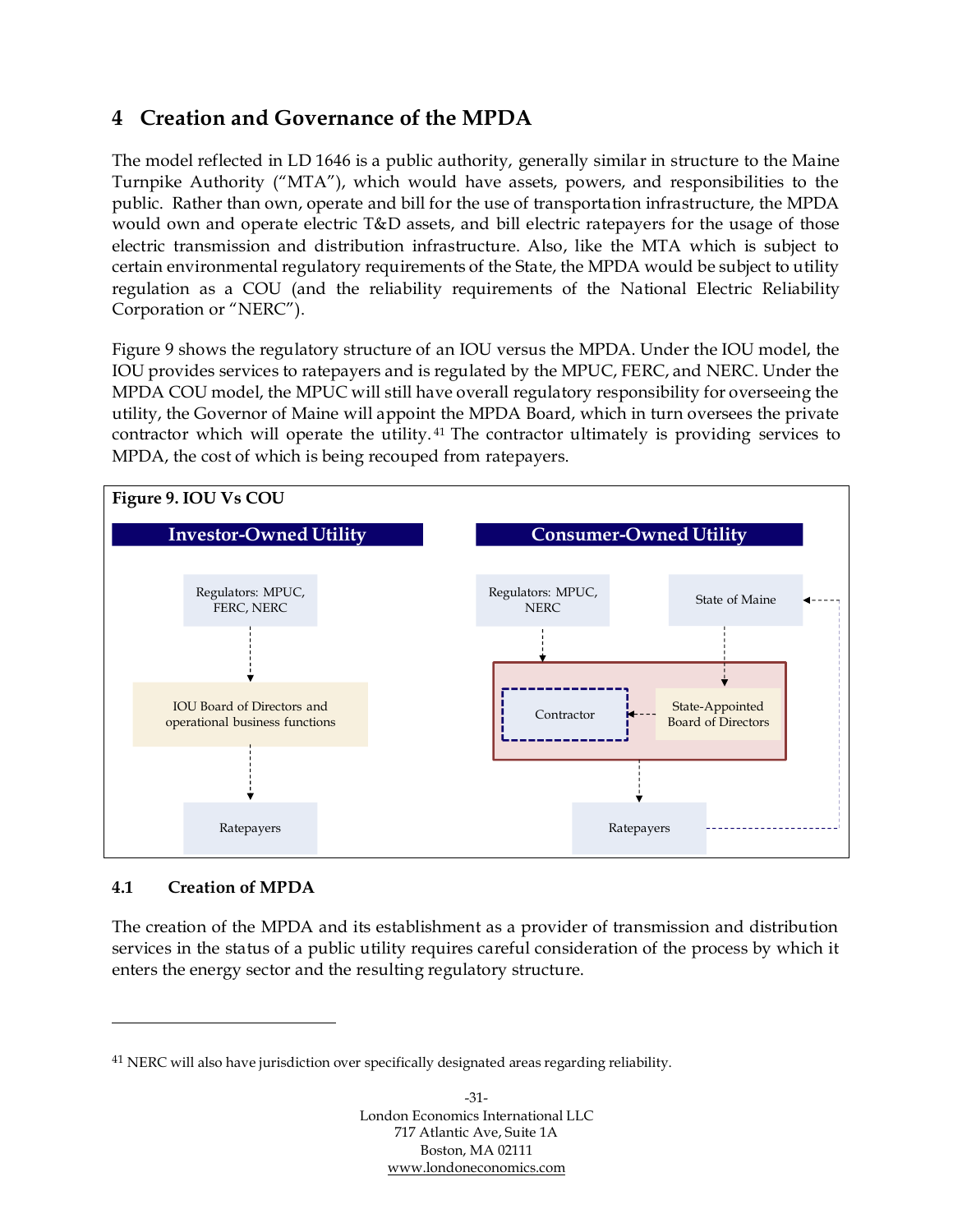## **4.1.1 Board guidelines**

The MPDA would be a public instrumentality of the State and governed by a Board organized in accordance with the provisions of the legislation.<sup>42</sup> There may be statutes of general applicability to authorities and boards, and similar entities created by the State, which may warrant review to assure that they do not give rise to any concerns or issues, given the nature of the MPDA and its potential activities. For example, given the importance and high visibility of the activities of the MPDA and its Board, consideration might be given to assuring that conflict of interest provisions of general applicability to state officials are applicable and sufficient in the circumstances of the MPDA. Once there is a final decision on the composition of the Board of the Authority, it is recommended that the Legislature consider the establishment of standards of conduct for the Board, as there are standards of conduct for boards of private corporations, standards of conduct for public utilities (e.g. utility insider transactions under 35-A M.R.S.A. §709), and the conflicts of interest statutes currently applicable to the MPUC.

# **4.1.2 Timing of utility status**

Section 4003(1) is clear that the MPDA will be a COU and therefore subject to the regulation by the MPUC as a COU under Title 35-A. In fact, the current wording of Section 4003(1) suggests that the MPDA will be a COU, subject to MPUC jurisdiction, on the day that it is created, even though, at that time, it may not be operating as a public utility and might not be doing so for some extended period of time because it will not yet have assets and will not yet be able to provide services. The common definition of a public utility is that it is an entity, "owning, controlling, operating or managing" utility plant for compensation. The MPDA may not meet this traditional definition for some period of time. The Legislature may want to give further consideration to the merits of immediate utility status.

#### **4.1.3 Entry regulation**

LD 1646 proposes to create an entity that would provide electric transmission and distribution service in the areas currently served by Maine's two large investor-owned electric utilities. There is no serious dispute that the State has the authority to create a public entity that may engage in such activity. However, some may argue that creating and allowing such an entity to serve in the areas currently served by the IOUs violates a "monopoly" or "franchise" which the IOUs is believed to presently hold. In the first instance and as noted earlier, the State does not have an obligation when it charters an entity or grants a franchise, to keep that franchise in perpetuity. (See *Charles River Bridge,* and *Me. Const.*, Art. 4, Pt 3, Sec. 14., *supra*)

In Maine, public utilities do have statutory protection from competition in a geographical area from another similar utility, but only unless and until the PUC determines that the public convenience and necessity requires that a "second utility" also be able to serve in the same area. As described in *Maine Regulation of Public Utilities,* Verrill Dana LLP, 2018 Edition, Ch. 5, and discussed earlier, in the 19th century public utilities were chartered by the Maine Legislature by

<sup>42</sup> LD 1646, Section 4002(1).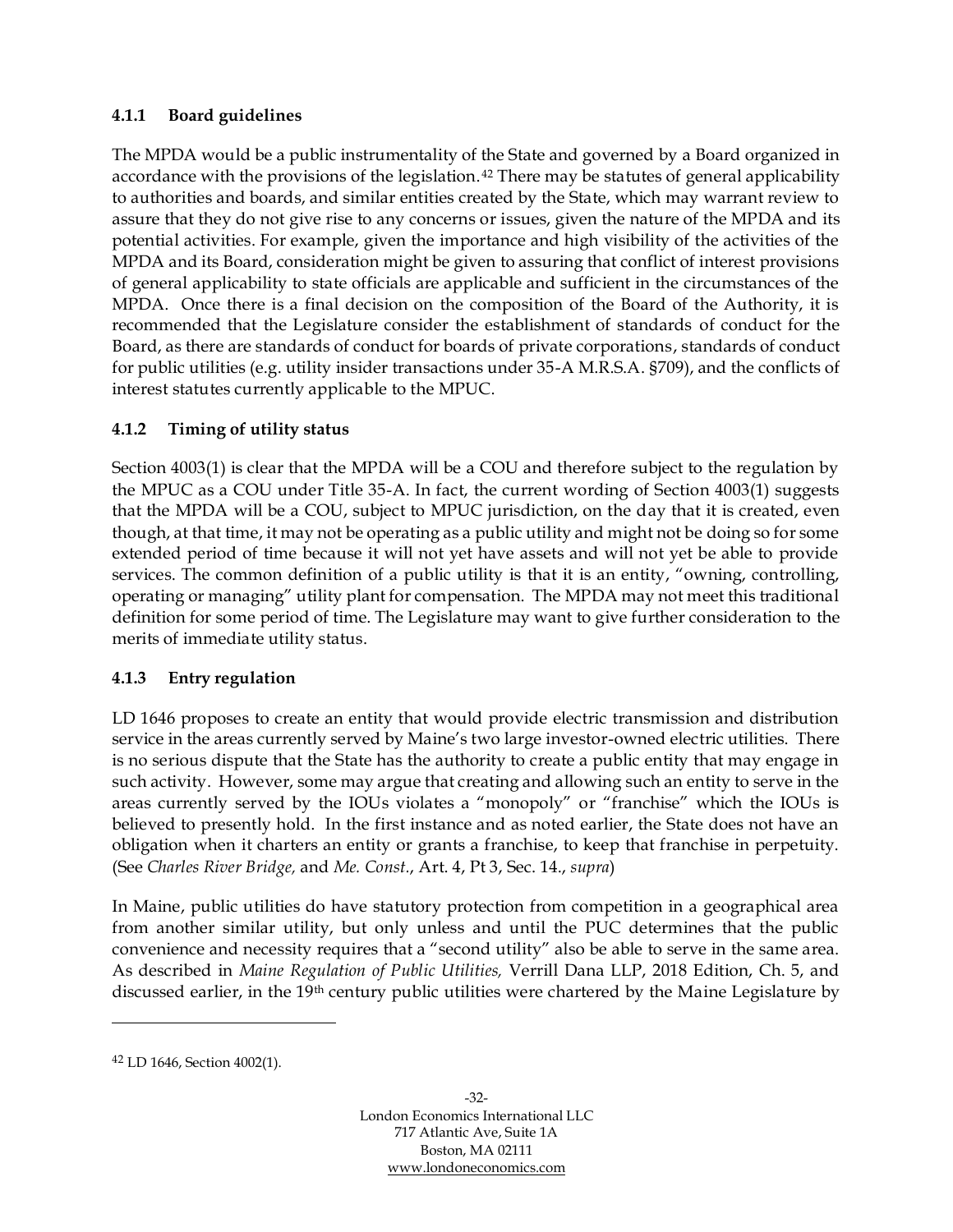the enactment of a private and special law, and granted a service territory in which it was the sole utility. Maine's large investor-owned electric utilities started as chartered utilities serving a discreet area in the State and grew over time through mergers and acquisitions of chartered entities and private companies.

Under existing law, if the MPDA were created, it would appear to be required to file a petition with the MPUC for a certificate of public convenience and necessity to provide service in the area currently being served by the IOUs. Furthermore, under existing law, the IOUs would appear to have the right to contest that petition under current law. This report suggests that LD 1646 may require clarification as to the applicability and relationship of Section 2102/2105 to the commencement of service by MPDA. In particular, should the MPUC be required to decide if service by MPDA is required by the public convenience and necessity, or by some other standard; or should the Section 2012/05 process be bypassed and the MPDA authorized by legislation to provide service in the IOUs' service areas, without the need for MPUC process and approval?

As seen in the Comments filed with the MPUC (which are similar to testimony filed in the Legislature's consideration of LD 1646), the existing IOUs argue that the creation of the authority and the exercise of powers by the authority violate constitutional criteria. However, the fundamental question with regard to constitutional analysis is whether there is a rational basis for the legislation and whether it is applied fairly. The courts have been deferential to legislatures with regard to the creation of public power authorities, and they have found that such authorities could be validly granted the power of eminent domain. While it may be considered difficult for litigation to prevail in derailing an MPDA, it is likely that the IOUs would seek judicial review of any statute that is enacted. Any such litigation would result in substantial costs and delays, and possible unexpected outcomes. Such potentials for litigation, and for delays and costs should be kept in mind in crafting any legislation.

# **4.2 Selection of MPDA Board members**

As written in LD 1646, the Board composition represents a wide variety of stakeholders, but not necessarily customers of MPDA. This diversity could ensure the representation of broad interests in Maine. However, the Board is not selected by the actual members of the MPDA COU and does not proportionately reflect the actual customers of the IOUs. As a result, two problems can arise.

Firstly, if LD 1646 is committed to "local control," then the current process for Board selection may not be suitable. Despite attempting to balance different interests in Maine through a legislatively determined Board-composition, the MPDA would still resemble a state-owned enterprise in which Board appointments are determined by the Governor. Secondly, because the MPDA Board would represent the interests of many different stakeholders, who may have conflicting objectives, issues in planning, operations and rate-setting may arise. It is conceivable for example, that the Board member representing labor groups and the Board member representing industrial customers may have conflicting views about increasing rates to meet higher labor cost needs. As a result, board members may be placed in a situation of potential conflict between their overall fiduciary duty to the Board and the stakeholder interests from which they were necessarily selected.

> -33- London Economics International LLC 717 Atlantic Ave, Suite 1A Boston, MA 02111 [www.londoneconomics.com](http://www.londoneconomics.com/)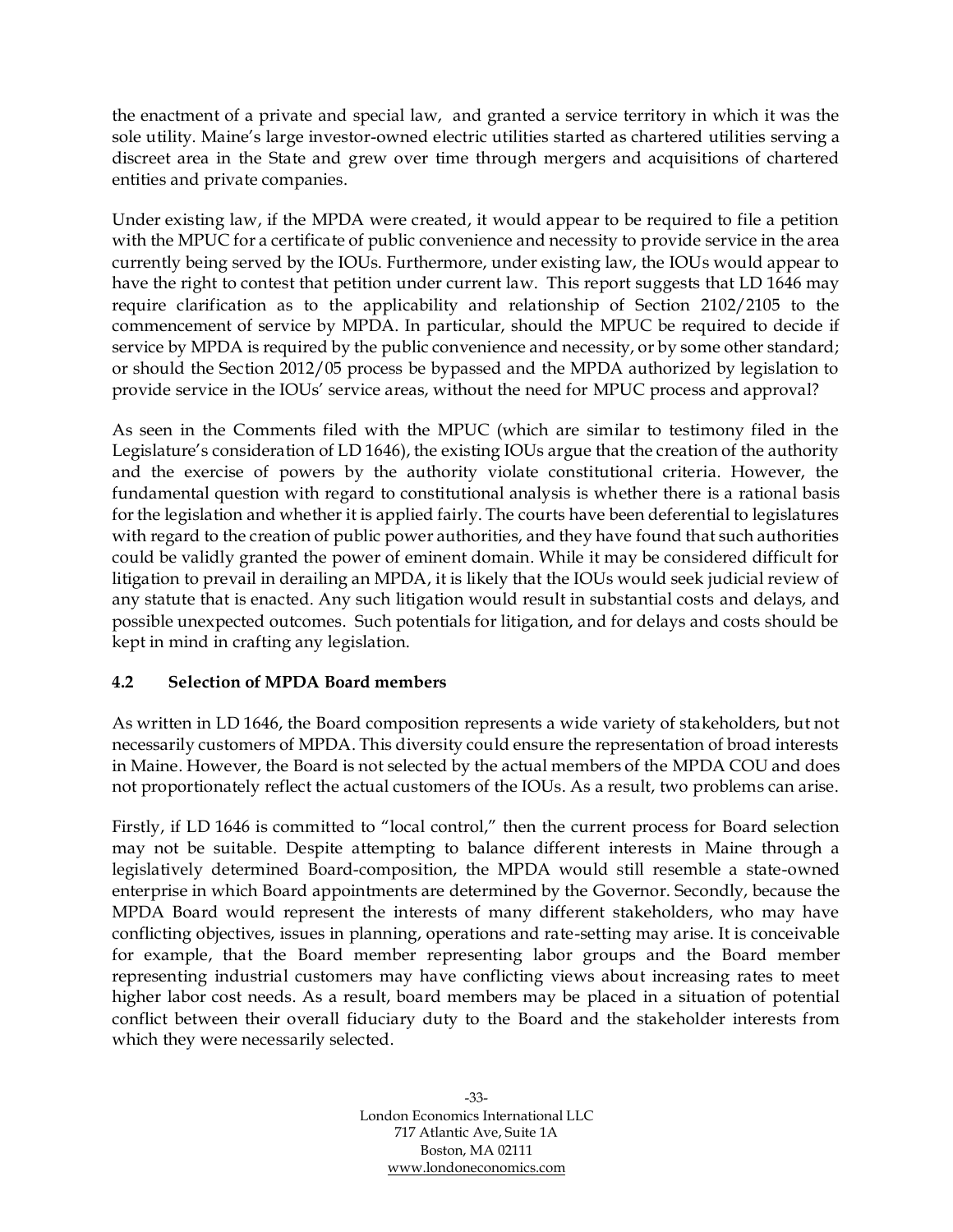The most obvious alternative to legislatively mandating the Board composition and having the Governor appoint board members would be to allow customers of the MPDA to elect Board members. This achieves "local control" (as customers directly choose board members) and should better represent geographical diversity and customer type diversity. Although some stakeholders (like customers of other COUs and labor representatives) would be omitted, an elected board should represent the broad interests of MPDA's customers.

# **4.3 Regulation of the MPDA**

As noted earlier, the MPDA is deemed to be a COU and is to be regulated by the MPUC as a COU. Therefore, the MPDA would be subject to the jurisdiction of the MPUC with regard to rates, service, financing, transactions, etc. The MPDA would also be responsible to contribute to the MPUC's Regulatory Fund Assessment, as is the case with all other public utilities, on a proportional basis.

As a COU, the MPDA would be exempt from some regulatory requirements of IOUs. On the other hand it appears that the Legislature intends the MPDA, which may be stepping into the shoes of the IOUs, will be subject to some regulatory requirements from which other Maine COUs are currently exempted.<sup>43</sup> The Legislature may wish to give this additional attention. Of particular significance, COUs are not subject to the suspension and investigation of rate increases applicable if rate changes are filed under 35-A M.R.S.A. §3502, which applies to COUs. Given the size and scope of the impact of rate increases by the MPDA and because the profile of the Board might give rise to concerns of certain specific interests being represented or not represented, the Legislature may wish to reconsider the MPUC's regulatory role. In particular, the Project Team recommends that the MPDA should be subject to the same regulatory oversight as the IOUs, rather than the special ratemaking treatment currently allowed for COUs, which are much smaller than the MPDA.

The MPDA would also be subject to limited federal regulation and federal requirements. Principal among this body of regulation would be the reliability rules and regulations of NERC. It should be noted also that the transfer or disposition of the assets of an IOU to the MPDA whether by eminent domain or by negotiation would likely require the approval of the FERC pursuant to Section 203 of the Federal Power Act. Generally speaking, under Section 203 an IOU transferring its assets must obtain approval by the FERC notwithstanding the acquiring entity is a public sector entity (e.g. COU) that is not subject to pervasive federal regulation. Therefore, it is recommended that any legislation creating a MPDA should include a provision directing the IOUs to timely file and pursue any required approvals under the Federal Power Act, including Section 203.

Section 4003(6) of LD 1646 provides that the service territories of the authority would remain within the transmission systems to which they originally belonged (i.e. ISO-NE and NMISA, respectively). Subsection 6 states that this may be changed by majority vote of the Board. Therefore, it appears that LD 1646 anticipates that there may be changes with regard to

<sup>43</sup> Section 4003(8)(B)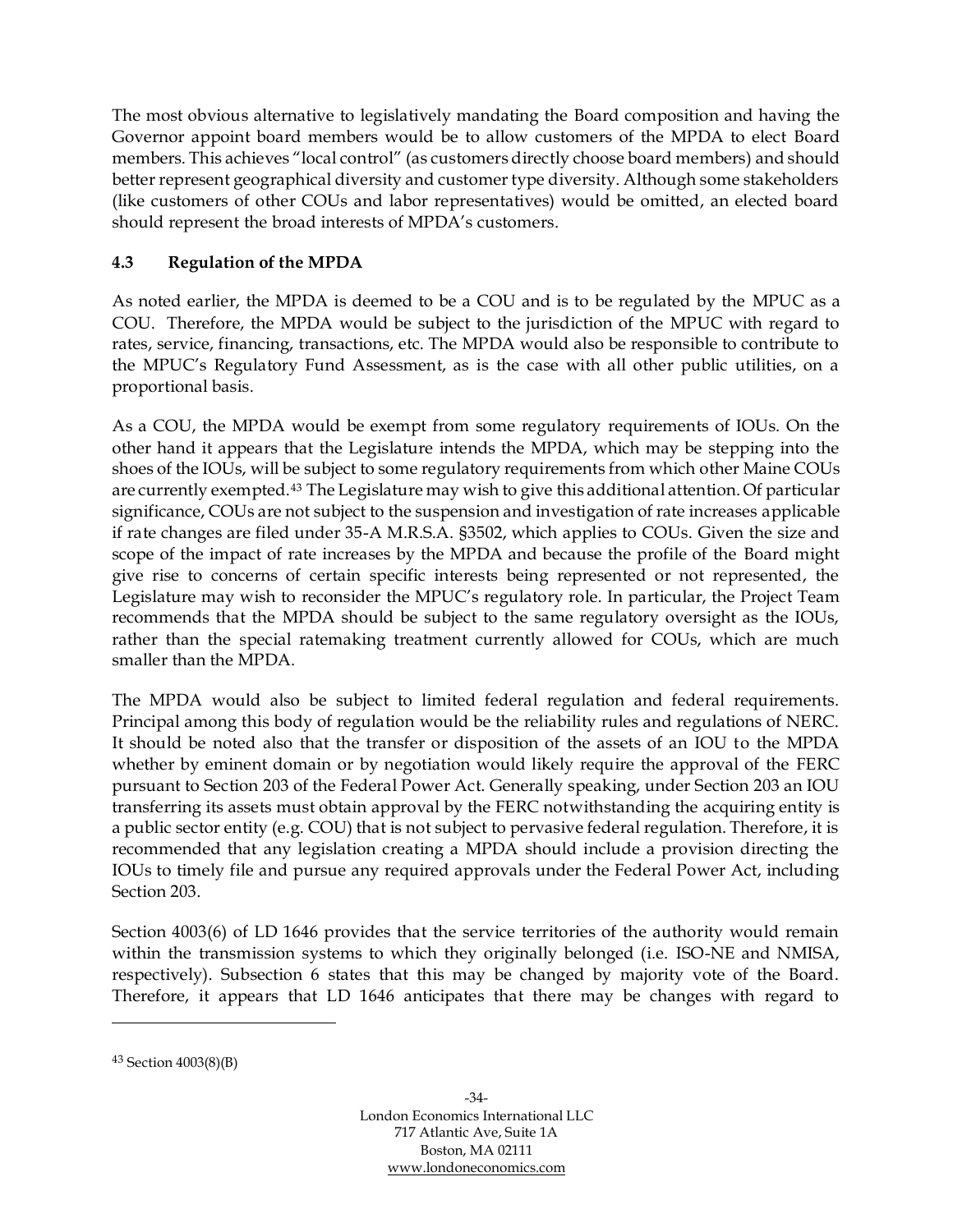participation of the MPDA in regional transmission systems. Any such changes will require substantial analysis, research and consideration, and financial fees or costs. It may also require a number of years to complete the analysis and to implement any changes. For purposes of the rate impact analyses in Section [7](#page-57-0) this report, a continuation of the status quo has been assumed, where MPDA would continue to be part of ISO-NE.<sup>44</sup>

In New England, COU transmission assets in Massachusetts and Connecticut have been turned over to ISO-NE for inclusion in the region's transmission system. In other jurisdictions, COUs with transmission assets have voluntarily "joined" the regulatory regime of the Independent System Operator ("ISO") and, pursuant to these arrangements, have made available their transmission assets to the applicable ISO for inclusion in the transmission systems pertaining to that ISO. The Legislature may choose to authorize the MPDA to enter into arrangements with the ISO-NE, subject to MPUC review.

Similar to the requirement for the approval of FERC under Section 203 of the Federal Power Act, the transfer of assets from the IOUs to the MPDA may require approval of the MPUC under Section 1101 of Title 35-A, (Sale or Disposal of Utility Property) and may also trigger the need for approval of the MPUC under Section 1104 of Title 35-A (Abandonment of Property or Service). The creation and implementation of MPDA should anticipate the potential for these requirements under state law and, as noted, the requirement for approval of the FERC under Section 203 of the Federal Power Act.

<sup>44</sup> Similarly, Emera Maine's transmission assets in Northern Maine would continue to be part of NMISA.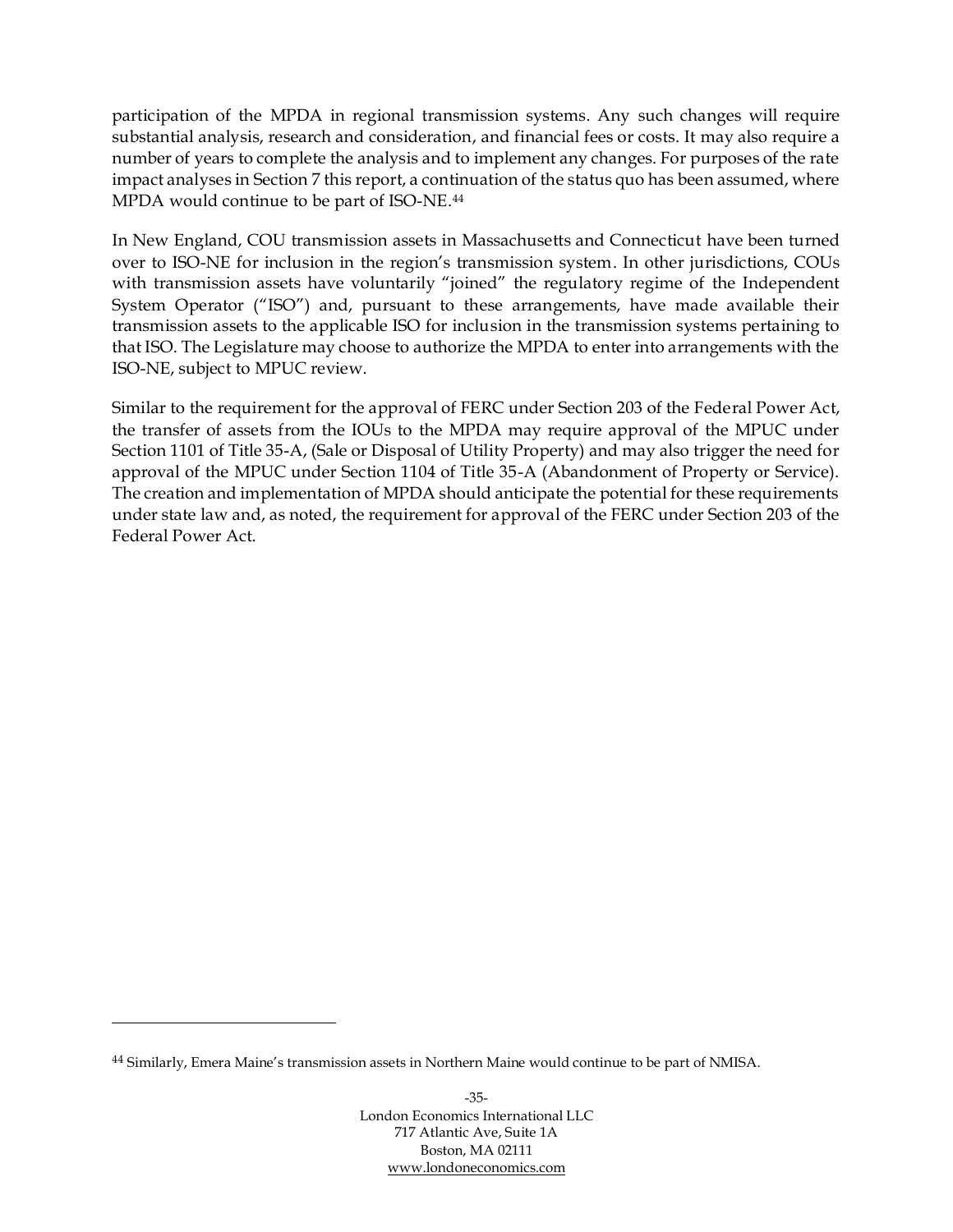# **5 Acquisition of Transmission and Distribution Assets**

One factor that will critically determine the impact of LD 1646 on Maine electric ratepayers is the acquisition price of the transmission and distribution assets from the IOUs and how the initial asset acquisition would be financed. There are legal, practical, and financial concerns around the proposed acquisition process and potential acquisition price. Section 4003(5) of LD 1646 states that the MPDA will pay the IOUs the NBV of the utility facilities and any utility property unless there is a mutually agreed purchase price.

The acquisition and asset transfer process have been one of the most often cited complications in completing municipalization initiatives around the US. Of the 64 municipalization projects proposed in the last 20 years, only 11 have been completed, and two of these 11 transactions were unwound and the assets eventually sold back to the IOU. <sup>45</sup> Of the 11 completed transactions, the vast majority of these cases were smaller in size than the MPDA in terms of network assets, customers served, and NBV. The typical time to complete the acquisition and asset transfer ranged from four to five years. The table below shows highlights some of these completed municipalization since 2005, including the time elapsed between proposal and completed, and the reported cost at acquisition. The City of Boulder, Colorado is currently undergoing an effort to form a city-owned utility. This effort was launched in 2011 with voter authorization. In 2019, the Colorado PSC authorized the transfer of Xcel assets to Boulder, but the transaction has not yet been completed, in part due to issues around the acquisition price. The City of Boulder offered Xcel \$94 million for the assets in November of 2019; <sup>46</sup> this latest offer follows two previous offers (an initial offer of \$68.5 million was based on the appraisal including assets inside substations; in June 2019, the City of Boulder increased its offer to \$82 million).

| Figure 10. Municipalizations completed across the US since 2005 |                           |           |                   |                             |  |  |  |  |  |
|-----------------------------------------------------------------|---------------------------|-----------|-------------------|-----------------------------|--|--|--|--|--|
| Municipality                                                    | <b>Previous Supplier</b>  | Year Est. | <b>Duration</b>   | <b>Acquisition Price</b>    |  |  |  |  |  |
| Jefferson County, WA                                            | <b>Puget Sound Energy</b> | 2013      | 4 years, 5 months | $$109$ million $(2.2x$ NBV) |  |  |  |  |  |
| City of Egegik, AK                                              | Egegik Light & Power Co.  | 2012      | Approx 2 years    | \$50,000                    |  |  |  |  |  |
| City of Atka, AK                                                | Andreanof Electric Corp.  | 2008      | Approx 1 year     | \$50,000                    |  |  |  |  |  |
| Island Power, Pittsburg, CA                                     | Former Military Base      | 2006      | N/A               | \$50,000                    |  |  |  |  |  |
| Winter Park, FL                                                 | Progress Energy Florida   | 2005      | Approx 4 years    | \$42.3 million              |  |  |  |  |  |

| Figure 10. Municipalizations completed across the US since 2005 |
|-----------------------------------------------------------------|
|-----------------------------------------------------------------|

Source: LEI research based on the trade press and filings with the respective public utility commissions. Note: The Alaska and California examples above were small transactions in which assets were acquired for \$50,000 although the NBV was in some cases considerably lower (as low as \$1.00).

The sections below discuss the legal, financial and operating concerns of the acquisition process as laid out in LD 1646.

<sup>45</sup> Concentric Energy Advisors, *Preliminary Feasibility Study City of Pueblo, Colorado Municipalization*. September 2019.

<sup>46</sup> Notice of Intent to Acquire and Final Offer. (November 20, 2019)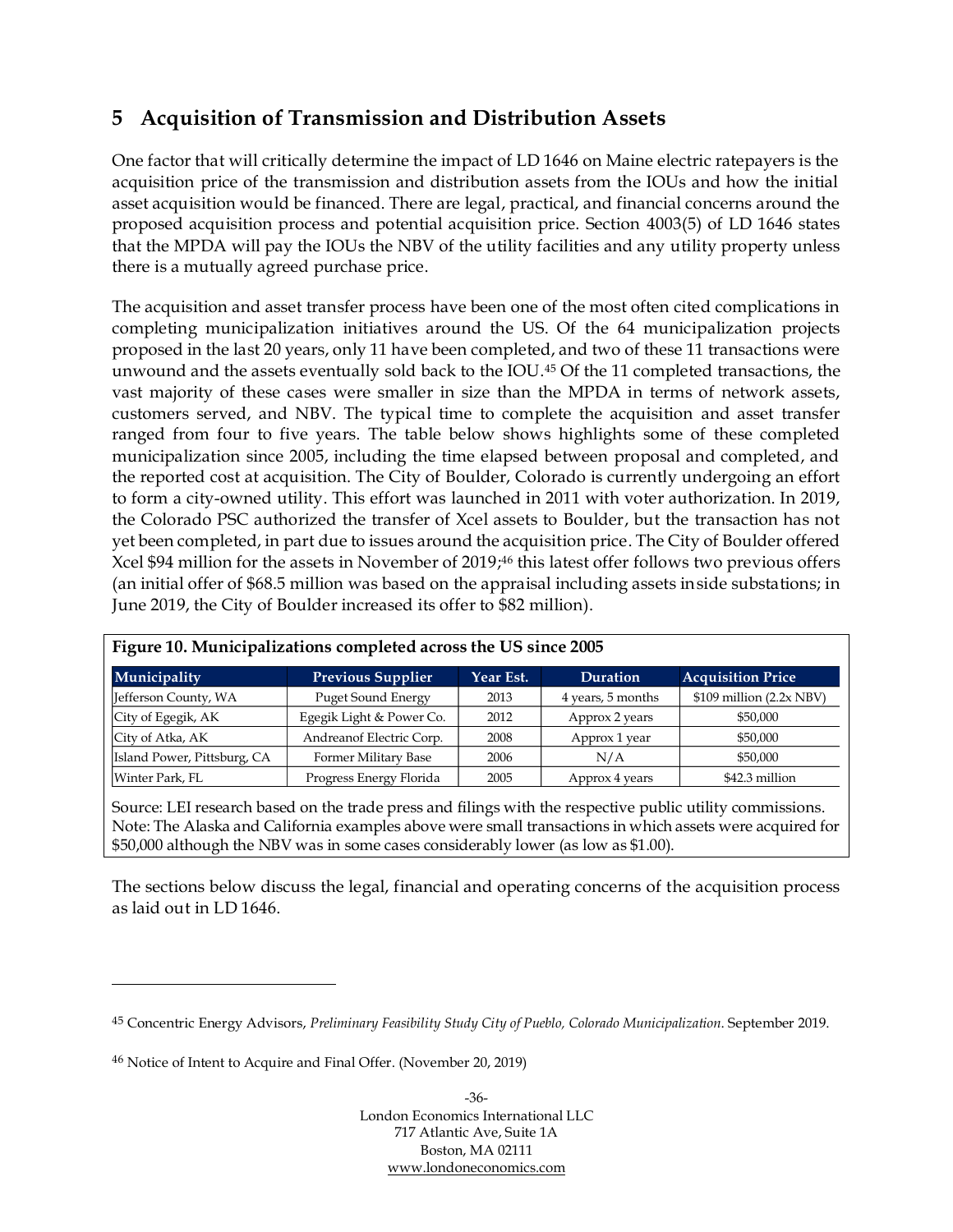## <span id="page-43-0"></span>**5.1 Legal concerns**

The acquisition of the property of the existing IOUs raises questions of constitutionality if the MPDA were to try to use eminent domain to take the assets of the IOUs as well as questions regarding the compensation that would be provided to the IOUs (e.g., the acquisition price).

#### **5.1.1 Constitutional authority to take property**

It comes as no surprise that it is general law and practice that public entities (e.g. MTA) and utilities are granted authority to take property by eminent domain.<sup>47</sup> It is clear that the State has the power to regulate and control public utilities, subject to constitutional constraints. The question presented is whether any such requirement to abide by the Constitution would preclude the exercise of eminent domain authority by MPDA. The Constitution of Maine incorporates two provisions that act to limit the power of the State to take private property. <sup>48</sup> Article I, Section 6-A (the "Due Process" clause) states, "No person shall be deprived of life, liberty or property without due process of law... ." Separately, Article I, Section 21 (the "Takings" clause) states, "Private property shall not be taken for public uses without just compensation; nor unless the public exigencies require it."

Substantive due process insures that property is not taken arbitrarily or without sufficient cause.<sup>49</sup> Requirements of due process exact that the law shall not be unreasonable, arbitrary or capricious and that the State's police power can be properly exercised only where there is a reasonable relationship to the "public health, safety, morals or welfare."<sup>50</sup> Thus, if the action is one over which the State retains legitimate interests and authority, there is a rational relationship between the objective being pursued and the mechanism taken to accomplish it, and the private rights affected have not been intruded upon in an arbitrary and capricious manner, the requirements of substantive due process will be found to have been met.

The Takings Clause in the Maine Constitution requires a "public use" and "public exigencies." In assessing the constitutionality of a statute under the public purposes clause of the Maine Constitution, the court undertakes an inquiry to determine whether the legislature had a rational basis for its conclusion that the potential benefits to be derived by the public from the enactment

 $47$  Sometimes statutory grants of eminent domain authority to a public utility are not applicable to the taking of the property of another utility, or at least not without prior approval of the MPUC. (See, for example, 35-A M.R.S.A  $\S6408 \& \S 6501(3)(B)$ .) Evidently, LD 1646 intended no such limitation.

<sup>&</sup>lt;sup>48</sup> This discussion borrows substantially from the legal analysis of the Public Advocate which was incorporated by reference into the MPUC's December 31, 1996 Report on Restructuring and Divestiture.

<sup>&</sup>lt;sup>49</sup> It has been said that the "substantive demands of due process require that the means employed must not exceed the public need or substantially affect uses which do not partake of offensive character of those which cause the problem sought to be ameliorated." State v. Rush, 324 A.2d 748, 755 (Me. 1974).

<sup>50</sup> Inhabitants of Town of Boothbay v. National Advertising Co., 347 A.2d 419, 422 (Me. 1975)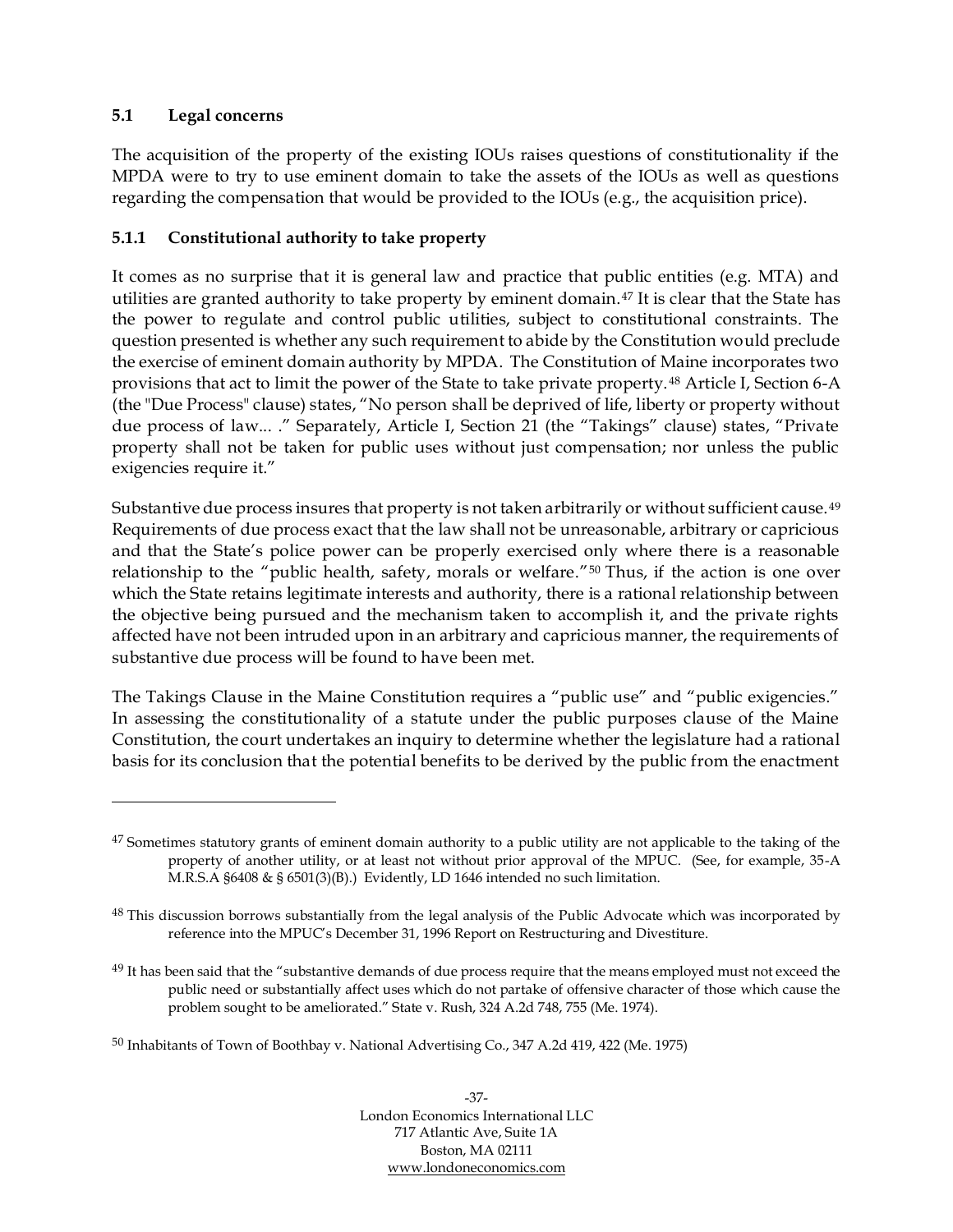of the statute outweighs the detriment. <sup>51</sup> This interpretation of the "public use" requirement found in the Takings Clause of the Constitution of Maine is in keeping with the US Supreme Court's interpretation of identical language in the Takings Clause of the US Constitution. <sup>52</sup>

While the Constitution of Maine also makes explicit that a "taking" must be required by the "public exigencies," this has been interpreted to be a proscription against arbitrary action. In general, the courts have given deference to state determinations of the need for a taking to occur. The "question of determining exigency has long been considered to be a political decision for the Legislature to make, free from judicial review (unless it can be said there is no rational basis upon which exigency could be found)."<sup>53</sup>

## **5.1.2 Just compensation**

It would appear that the more difficult question to be faced with regard to the grant of eminent domain power to the MPDA in LD 1646 is the second corresponding question: i.e., what amount of compensation does the Constitution require the acquiring entity to pay to the owner of the property which is taken by eminent domain? The literature and the case law show that there are various criteria which may be applied and there are various economic and accounting methodologies which may be applied in determining what constitutes "just compensation" in particular circumstances and that often there is controversy regarding the correct method and how the method is applied. The testimonies of CMP and Emera regarding LD 1646 illustrate the complexity and difficulty involved in resolving the compensation issues. Accordingly, the testimonies of CMP and Emera are also likely correct when they state it may take extensive time for the compensation issues to be resolved through the condemnation process, litigation and subsequent appeals to the court.

Resolution of the issue of just compensation is of major significance. The purchase price will have a significant effect on the amount of funds necessary to finance the MPDA and consequently the level of rates that would be charged, as discussed further in Section [7.](#page-57-0) LD 1464 suggests, and proponents argue, that an appropriate price would be NBV. The IOUs have argued that a marketbased price is required by constitutional provisions, which they suggest may produce a price closer to double NBV. The wide difference between these two positions appears to be on the order of approximately \$3-\$4 billion. <sup>54</sup> This report is not in a position to identify a specific value of the

<sup>51</sup> Opinion of the Justices, 601 A.2d 610, 619 (Me. 1991). See generally, National Hearing Aid Centers v. Smith, 376 A.2d 456, 460 (Me. 1977) ("rational relationship" all that is required to support use of state's police power).

<sup>52</sup> See, e.g., National R.R. Passenger Corp. v. Boston and Maine Corp., 503 U.S. 407 (1992), aff'd in part, dismissed in part 976 F.2d 1444 (DC Cir. 1992).

<sup>53</sup> Ace Ambulance Service, Inc. v. City of Augusta, 337 A.2d 661, 663 (Me. 1975).

<sup>54</sup> As a reference, net utility plant value of CMP and Emera Maine as of end of 2018 amounts to \$4.5 billion based on FERC Form 1/1-F, FERC Form 3/3-A and EIA 861 filings.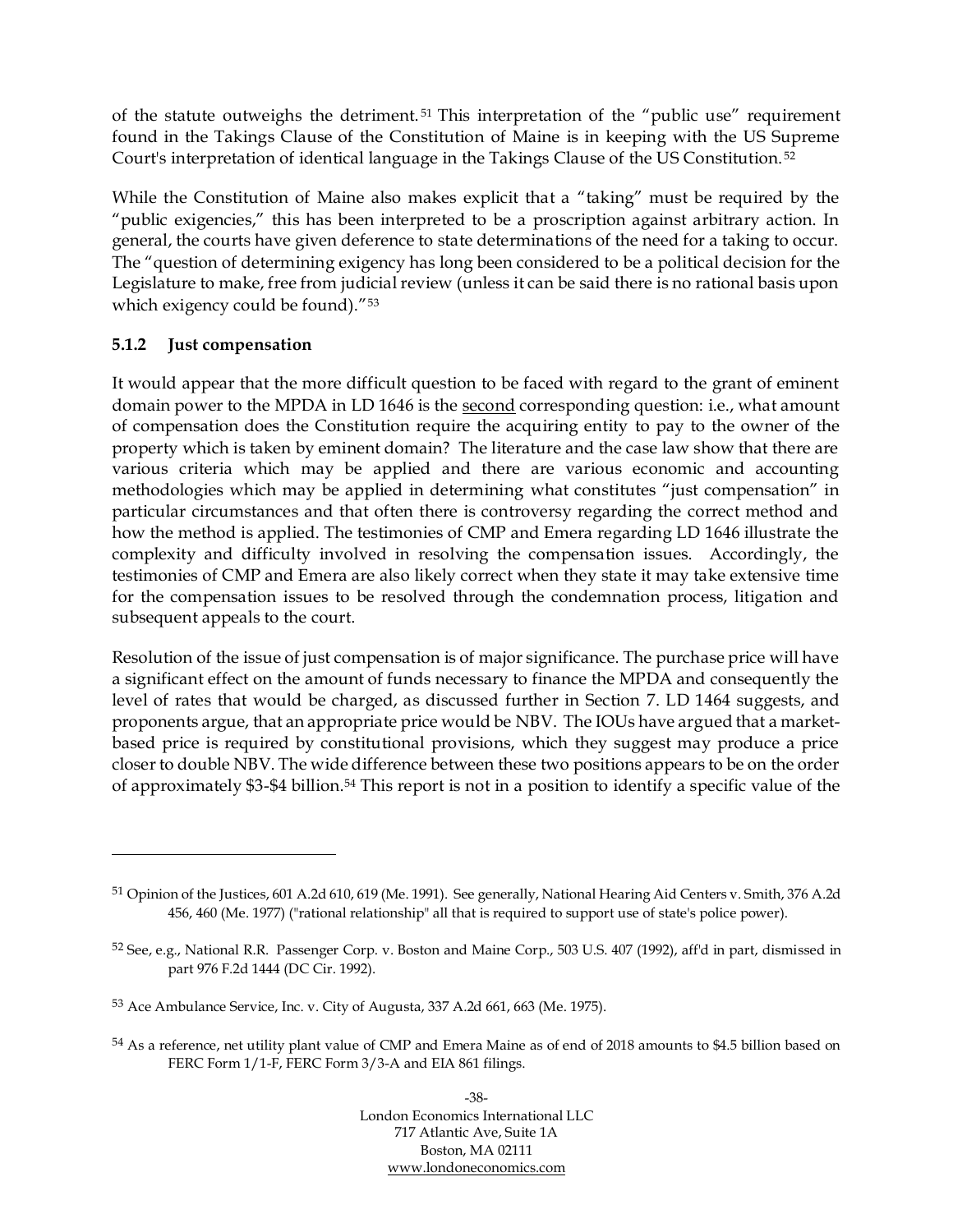appropriate acquisition price. In the quantitative analysis presented in Section [7,](#page-57-0) LEI used a range of acquisition prices from 1x NBV to 2x NBV, at 0.1x NBV intervals, to conduct the analysis.

In addition to the likelihood of litigation and appeals in the courts, the procedures and timetable anticipated by LD 1646, itself, potentially contribute to prolongation of the process and a lengthy period of uncertainty. LD 1646 requires that initially there be a period of one year or two years during which the authority and the IOUs would engage in negotiations (there is also a process for the IOU to appeal the decision of the MPDA to offer a price.) If a purchase is not accomplished within that one- or two-year period, then the MPDA is authorized to take the property by eminent domain. These preliminary steps may likely prolong the period of uncertainty further.

Moreover, if eminent domain is to be exercised, LD 1646 requires that the eminent domain would be conducted "in the same manner and under the same conditions as set forth in chapter 65" of Title 35-A of the MPUC statutes. Chapter 65 follows a process common for the exercise of eminent domain generally used in Maine to acquire discrete segments of property. LD 1646 contemplates the acquisition of ongoing multi-million-dollar infrastructures and operations. The Chapter 65 process begins under Section 6502 with a filing to be made with the relevant County Commissioners and to then be recorded in the local Registry of Deeds, which in the case of the IOUs could constitute every county in the State. It is generally understood that upon the filing with the Registry of Deeds, title to the property is vested in the taker.<sup>55</sup> Thus, it may be expected that the filing itself will trigger litigation at that time with regard to the legality of the taking itself, let alone litigation over compensation.

After the filing has been made, the owner of the property being taken has a period of three years to file an application with the County Commissioners to determine the amount of damages to be paid by the party taking the property. (35-A M.R.S.A. § 6503.) Thus, it is possible that the process for determining damages might not even start for a period of 3 years after the taking is consummated, which may put the litigation now out 4 to 5 years from when it started.

After the County Commissioners render a decision on the amount of the compensation, that county decision is appealable to the Maine Superior Court for that county (35-A M.R.S.A. §6507), which might initially involve multiple appeals to multiple courts. Moreover, it can be well expected that any Superior Court decision will ultimately be the subject of an appeal to the Supreme Judicial Court of the State of Maine. Litigation in the courts could add another year or two or possibly more time before a final decision is reached, particularly if the matter is remanded for further action below. In the meantime, the MPDA may be in possession of property for which it does not yet know the final price – if investors are willing to lend to MPDA to acquire assets that would potentially need extra funding to complete the transaction. This generally means a higher cost of debt for the initial acquisition to compensate for higher risk the investors would face. If the final price ends up being materially higher than initial price, MPDA would have to raise additional debt to finance such additional payment, which would reduce potential ratepayer savings or even result in dis-savings, without any opportunity to roll-back the acquisition.

<sup>55</sup> See, e.g. 23 M.R.S.A § 154.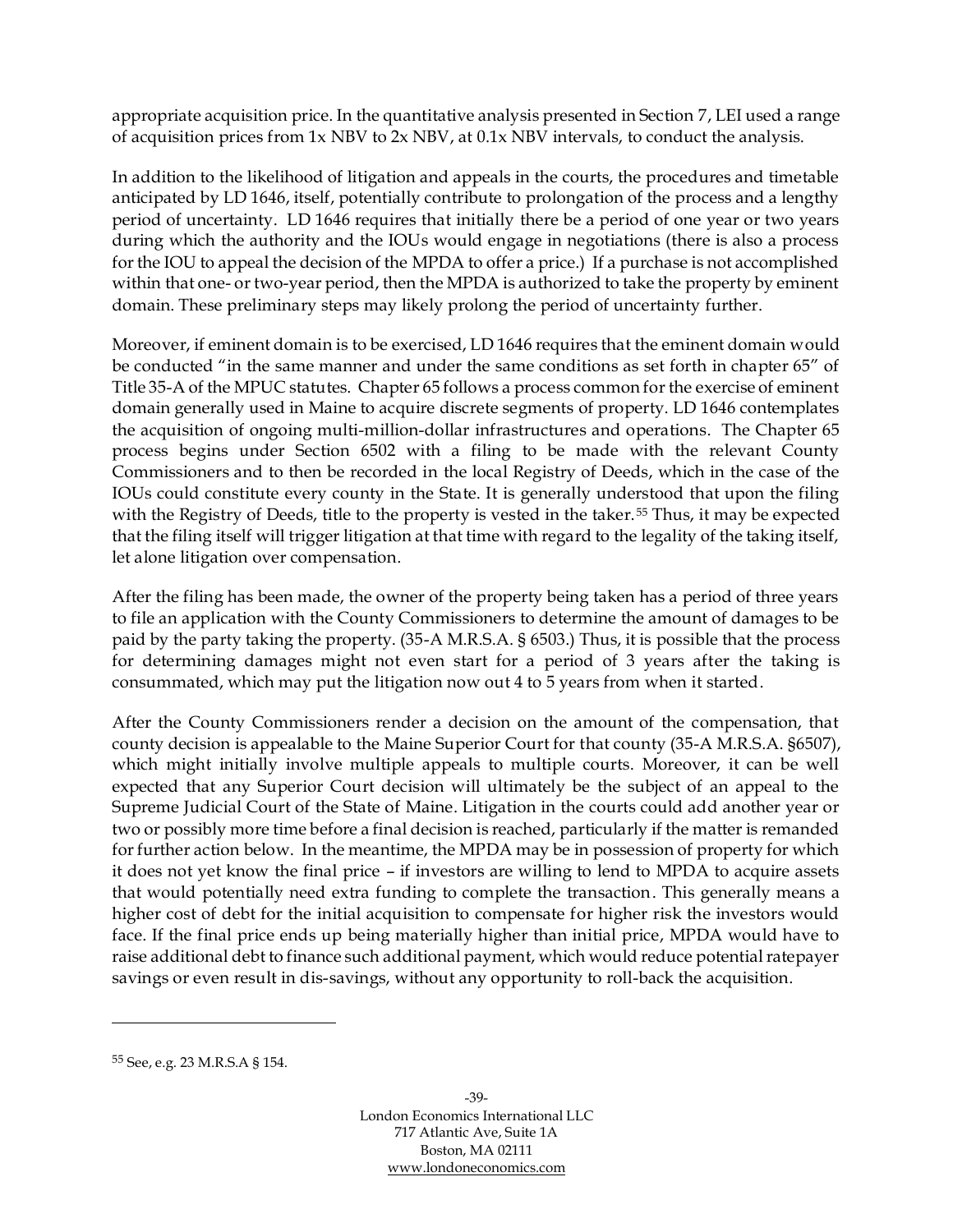It could be years after the fact before the MPDA knows the final cost to acquire the IOU assets. It is beyond the scope of this Report to identify the specific acquisition price. However, given current legal precedent as to pricing methodologies and trading price of utility companies, as presented in Section [7.4,](#page-71-0) it would appear that the price likely includes a premium above NBV.

It is inevitable that resolution of these issues will require the application and consideration of expert analyses and testimony, arguments by lawyers, and decision by judges. In consideration of the substantial time and uncertainty, it is recommended that the Maine Legislature consider amendments to LD 1646 to enable an alternative acquisition process. Moreover, it is highly recommended that the acquisition issues (both methodology for setting/negotiating the compensation and price determination) be resolved to the extent possible before other major actions are taken (especially before property of the IOUs is taken).

A potential model for an alternative process may be found in the *Rangeley Water Company/Rangeley Water District* case reported at 1997 ME 32, 691 A.2d 171 (1997). The Rangeley Water District was formed in 1992 by the Legislature under P.&S.L., Ch. 72 (691 A.2d at p. 174). Chapter 72 granted the District eminent domain authority to take property on a forward going basis in accordance with procedures similar to Chapter 65, with the exception that the District was required to follow a different specified process if it were to take the property of the existing Rangeley Water Company. (Ch. 72, Sections 5-8, & 13.) The process established by Section 13 of the Private and Special Law included a proceeding which might employ the services of a "referee," an expert in such matters. The issues before the referee in the Rangeley case were twofold: (1) what was the appropriate methodology to be used and criteria for judging value in determining the just compensation and (2) when that methodology or methodologies are used, what is the result?

As a review of the literature and legal cases will show, there are a variety of possible methodologies for determining fair compensation or fair market value of assets and a variety of opinions as to which is the correct methodology to be applied in a particular circumstance. The resolution of correct methodology and its application are a mixed question of law, economics, accounting, and a great deal of judgment. In its appellate decision in the *Rangeley* case, the Maine Supreme Court noted that there were at least three methodologies which may be appropriate for determining just compensation in the circumstances of the taking of the utility property in question. The Court stated, "We have previously approved the use of three standard methods of valuation: the 'comparative' method, the 'income or capitalization' method, and the 'reproduction cost less new depreciation' or 'cost' method." (691 A.2d at p. 175.) The Court went on to note that while all three methods might be employed, often only one or two might actually be usable.56 It is the view of the Project Team that the valuation issue should be determined by a

<sup>56</sup> The Court also quoted (691 A.2d at p. 178) a Florida decision suggesting a dissimilarity between ratemaking concepts and the just or full compensation standards which govern in the case of eminent domain. This discussion by the Court may seem to call into question the likelihood of use of NBV for valuation purposes in the case of eminent domain being exercised by the MPDA. Nonetheless, there may be circumstances, not yet articulated, where NBV or a variant may be relevant to the analysis.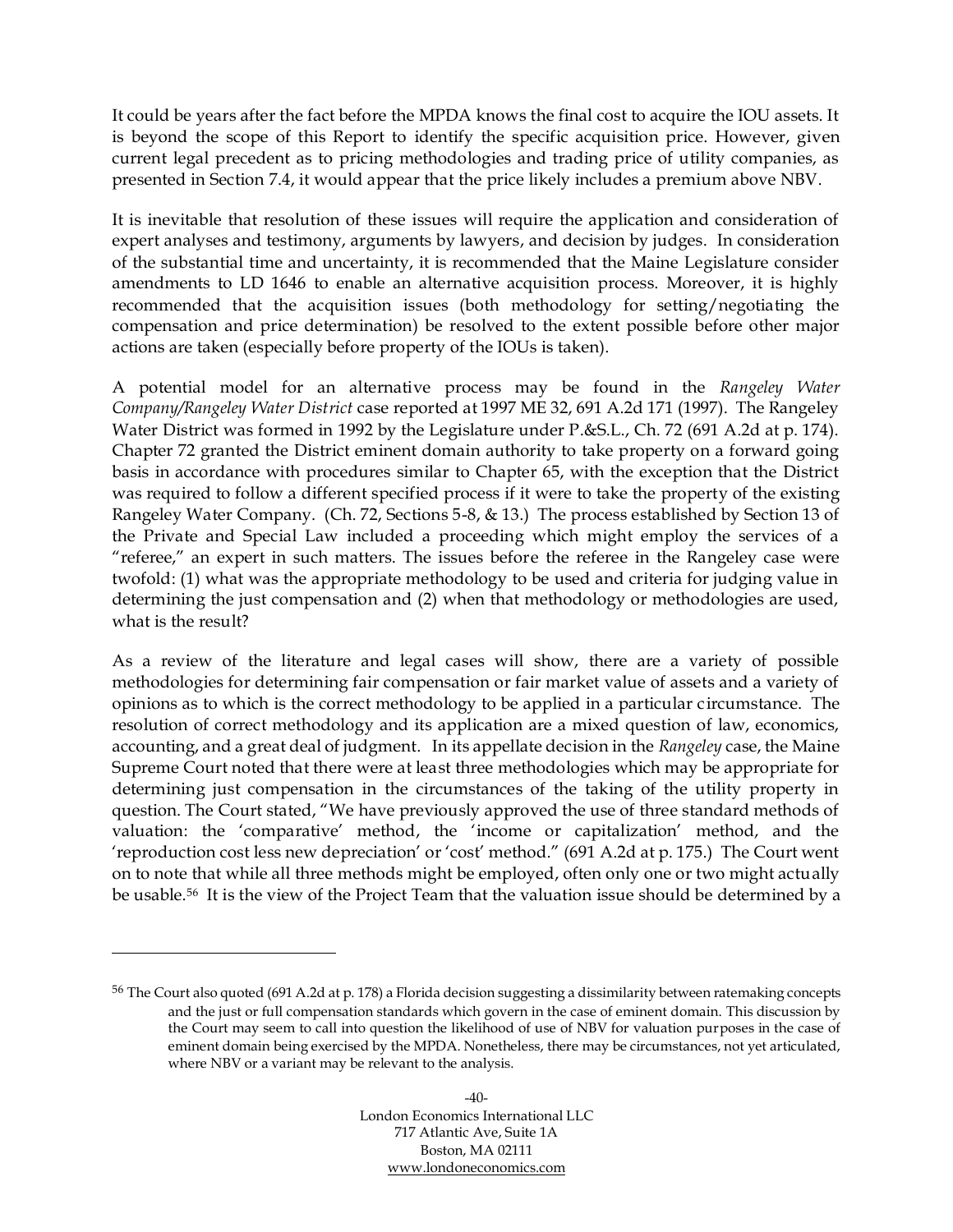formal legal process rather than by the legislative process, because it is essentially governed by constitutional standards.

Under Chapter 72, the process for taking the property of Rangeley Water Company started with the filing of a condemnation order in the county Registry of Deeds. At the same time a check in the amount of damages determined by the trustees of the water district was provided to the owner. Unlike Chapter 65, there was no involvement of the County Commissioners in determining damages. Rather, the owners of the Rangeley Water Company were allowed to appeal the matter directly and immediately to Superior Court. The Legislature then further provided that the Superior Court could determine damages by a verdict of its jury or, if the parties agreed, by the court without a jury, or by use of a referee or referees. An appeal from the decision of the Superior Court could then be taken to the Maine Supreme Judicial Court (in the *Rangeley* case the referee process was used.)

Based on pragmatic considerations, a process modeled on the *Rangeley* eminent domain process should be considered for enabling legislation for the MPDA. Indeed, it would be best that the *Rangeley* process be modified to foster a timely and decisive result, in advance of actual taking or transfer of ownership. Possible steps in such a process might include the following:

- 1) MPDA determines property to be taken and compensation offer to be made
- 2) MPDA delivers notice directly to IOUs of property to be taken and compensation to be paid
- 3) IOUs have 30 days to petition a single designated Superior Court to determine pricing (perhaps the Business and Consumer Court).
- 4) The judge would immediately convene a conference of the parties. The parties and the judge would decide upon a referee or referees with expertise and capabilities to decide both the appropriate methodology and the application of the methodology.
- 5) The judge and the parties would also establish an expedited schedule for a trial or hearing to be held for presentation of evidence to the referee (or possibly agree to a less formal process). The matter would then be heard by the referee and the referee would make a decision. A referee's decision would then be submitted to the court and the parties be allowed an opportunity to file exceptions.
- 6) The Superior Court would make a decision within 30 days. The decision of the Superior Court would be appealable to the Maine Supreme Judicial Court on an expedited basis.
- 7) After any appeals are resolved and a final decision exists, the MPDA would have one year to file a notice of condemnation in the respective county registries of deeds and take the property. The MPDA would be required to file descriptions of the properties being taken in the Registry of Deeds and to make payment in the amount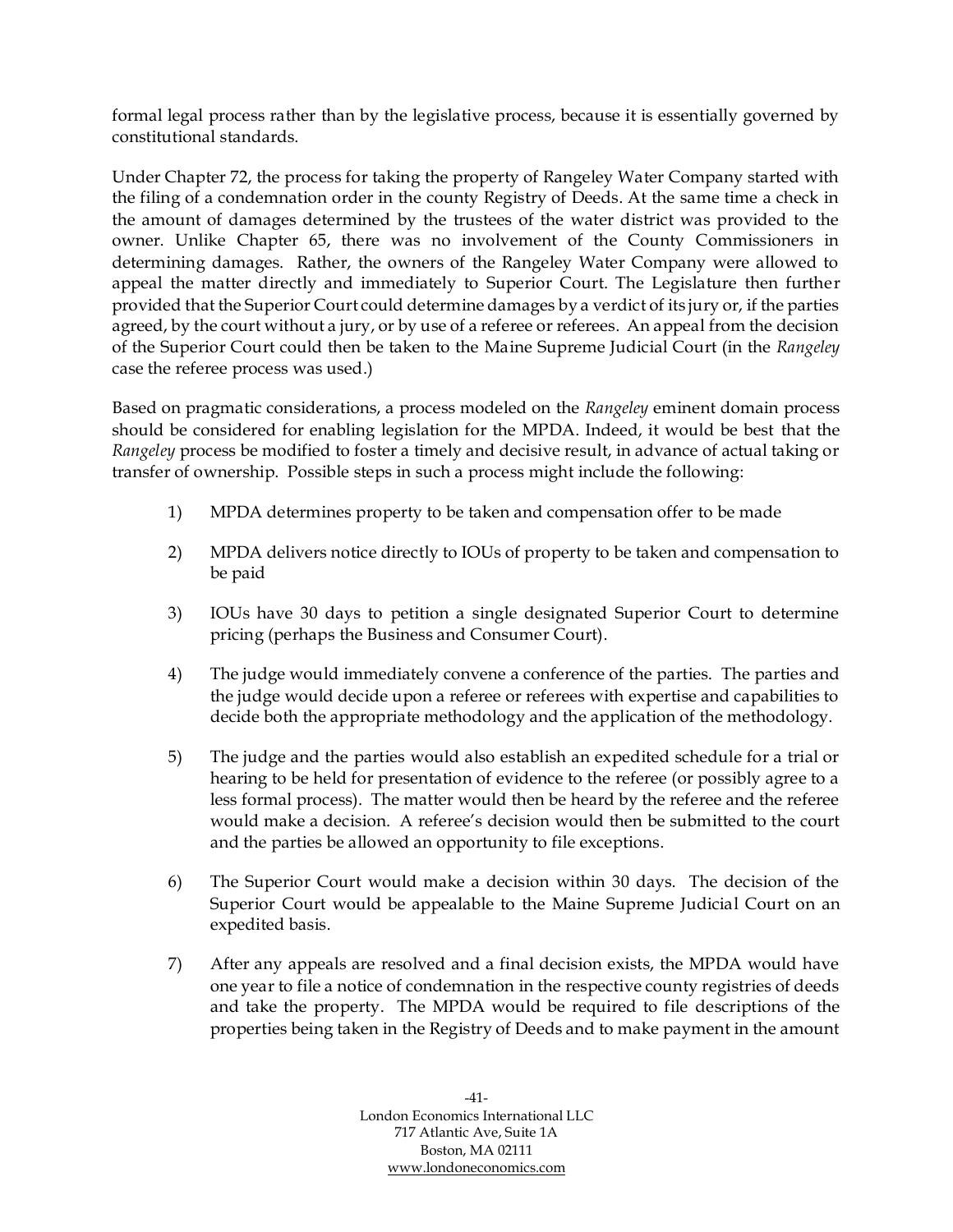of damages determined through the referee/judicial process, unless another price were negotiated between the parties.

#### <span id="page-48-0"></span>**5.2 Financial concerns**

The acquisition price also leads to three concerns related to the financing and ratepayer impact of MPDA:

- whether debt raised to acquire existing properties is tax-exempt;
- whether acquisition premium over NBV of the acquired assets can be included in the rate base for revenue requirement calculation; and
- whether a large acquisition premium would offset any potential ratepayer savings driven by lower financing cost of MPDA relative to the IOUs.

In this section, LEI focuses on the analysis related to second issue. The first and third issue is discussed further in Section [7,](#page-57-0) where LEI presents its quantitative ratepayer impact analysis findings.

As discussed in high level in Section [2.3,](#page-30-0) utilities are entitled to earn a fair and reasonable rate of return on their capital investment. However, when it comes to rate setting, that "capital investment" might, in certain circumstances, not include an acquisition premium (i.e. price paid for purchasing assets over their NBV or historical cost basis less depreciation) for transmission and distribution assets.

As the MPDA would be a COU, its distribution rates would be under the regulation of MPUC, and therefore subject to the MPUC's decision on whether acquisition premium can be included in the rate base for purposes of revenue requirement calculation. In Section 303 of Title 35-A, the Legislature has addressed the issue of inclusion of an acquisition premium in the valuation of utility property for the purpose of determining rates: "[T]he commission shall give due consideration to evidence of the cost of the property when first devoted to public use and the prudent acquisition cost to the utility." Therefore, it appears that the acquisition premium may be included in the determination of distribution rates for the MPDA if the MPUC finds that the incurrence of the cost was prudent. For transmission rates, which is under FERC jurisdiction in the Status Quo scenario, FERC has stated in Docket AC11-46-000 that:

*"[t]he Commission has a long-standing policy related to the recovery of acquisition premiums, including goodwill, through rates. Under Commission policy, rate recovery of an existing facility is generally limited to the original cost of the facility and recovery of acquisition premiums including goodwill in cost-based rates is allowed only if the acquisition is prudent and provides measurable, demonstrable benefits to ratepayers…. Absent express authorization to recover acquisition premiums and goodwill, the Commission requires removal of the effects of acquisition premiums and goodwill from a utility's cost-of-service; ratepayers should not be affected by any amounts related to acquisition premiums, including the increase of equity amounts used to determine formula rate billing, through the inclusion of goodwill without a proper*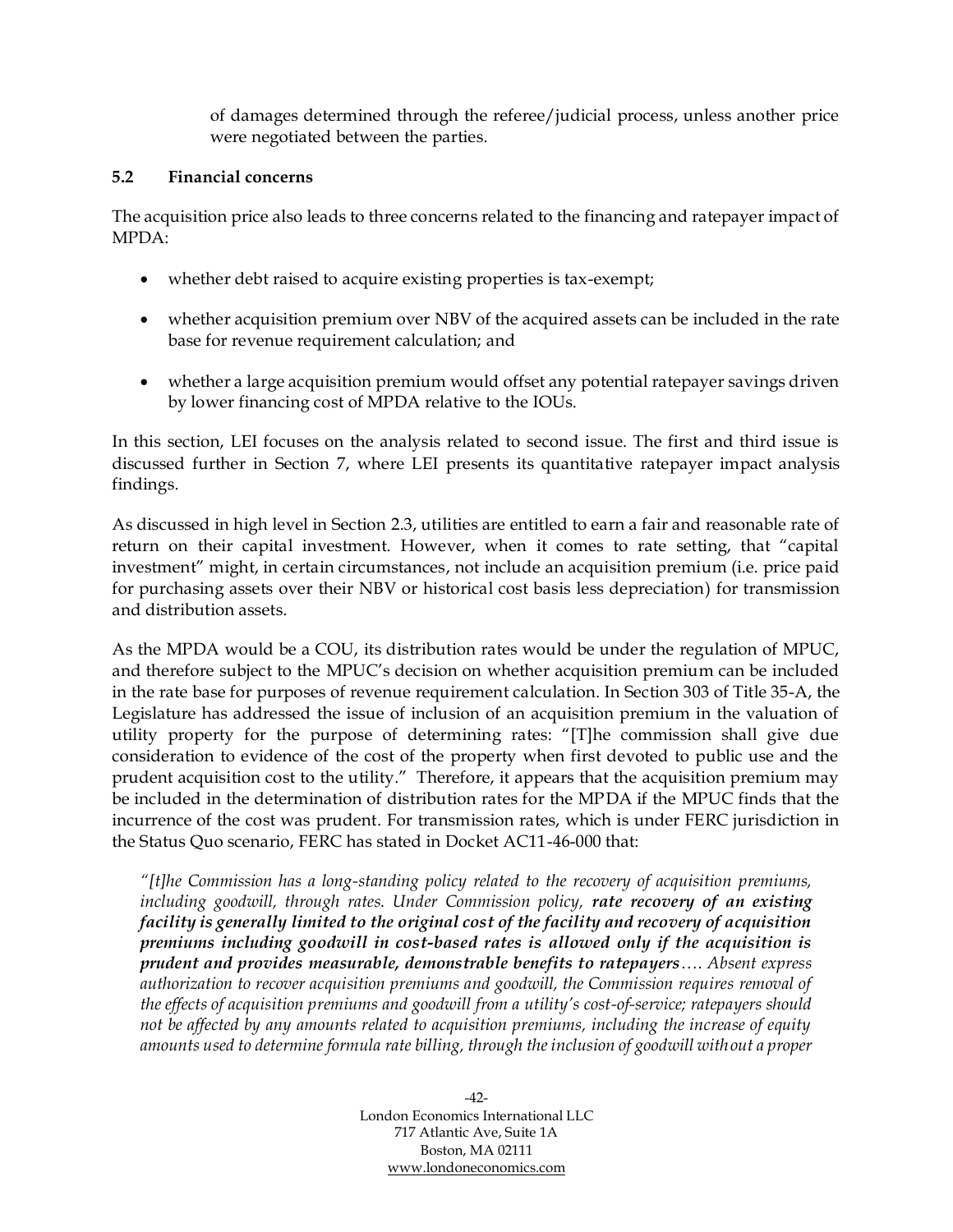#### *showing to the Commission. In addition, the Commission has explained in its Merger Policy Statement that it historically has not permitted rate recovery of acquisition premiums."<sup>57</sup>* (emphasis added)

In LEI's quantitative analysis of LD 1646's rate impact, we assume MPUC would allow the MPDA to include an acquisition premium into its distribution revenue requirement calculation.

There are also further complications towards whether this FERC policy can be directly applied to transmission rates of MPDA:

- MPDA would be considered a COU under LD 1646, and pursuant to various provisions of the Federal Power Act, a COU 's transmission assets are not subject to regulation by FERC;
- While MPDA is not directly subject to FERC rate regulation, if MPDA continues to participate in ISO-NE's transmission network, then MPDA's transmission rate would continue to be governed by ISO-NE's OATT – however, this is a commercial arrangement instead of typical regulation;
- Since ISO-NE's OATT socializes transmission revenue requirement throughout ISO-NE states, this means that the inclusion of the acquisition premium in the rate base to calculate transmission rates would impact transmission rates of non-Maine electricity consumers – and it is unlikely that non-Maine transmission owners and electricity consumers would support this.

Regardless of whether the acquisition premium can be included into MPDA's asset base for transmission revenue requirement calculation, the acquisition premium would nevertheless be funded (at least initially) by interest bearing debt. This means if the acquisition premium is excluded from the rate base, then the transmission business of MPDA alone may not be able to collect sufficient revenue to cover its principal and interest expense. However, this is not the current situation in ISO-NE. ISO-NE's IOU transmission owner return on equity is currently set at 11.07% as approved by FERC,<sup>58</sup> with the cost of debt depends on the borrowing cost of the individual IOUs. However, municipal transmission owners ("MTOs") do not have equity and therefore the FERC approved return on equity does not apply to MTOs. Instead, in transmission rate case filings, the New England MTOs use an 8.0% cost of capital rate when calculating MTOs' "investment return plus income taxes" for transmission revenue requirement calculation. This 8.0% return is based on an Interpretive Guidance issued by the New England Power Pool

<sup>57</sup> 140 FERC ¶ 61,034, Docket No. AC11-46-000, paragraphs 30 and 31

<sup>58</sup> ISO-NE. "Executive Summary – Status Report of Current Regulatory and Legal Proceedings as of February 5, 2015" There is currently a transmission rehearing on ROE in front of FERC (Docket Nos. EL14-12-003, EL 15-45-000) which would potentially change the method FERC determines whether a utility's ROE is just and reasonable. Discussion of such potential impact is presented in Appendix C.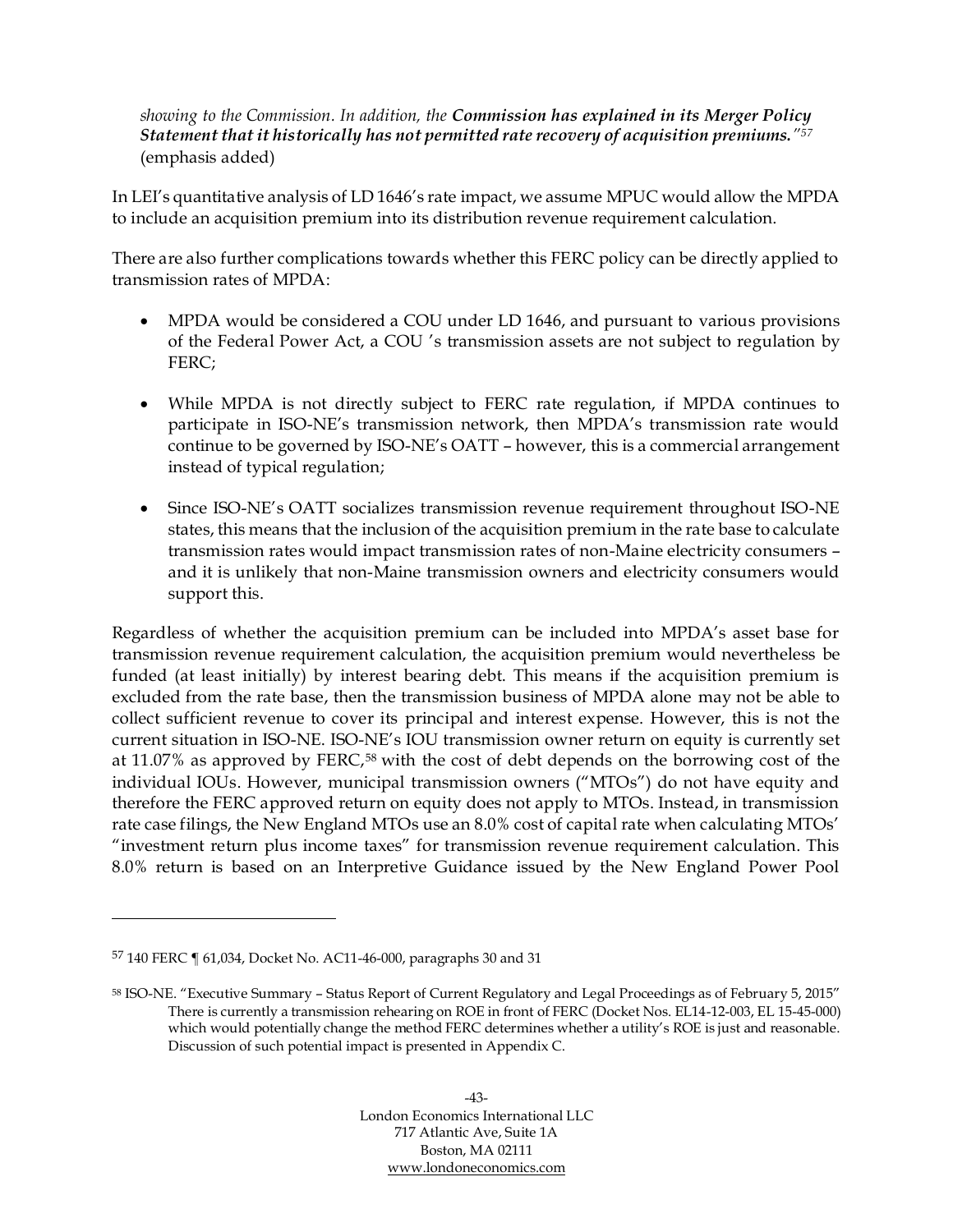("NEPOOL") issued in 2002 during an RNS Rate Audit.<sup>59</sup> Whether this 8% return on capital is directly applicable to MPDA's transmission business is an uncertainty, depending on both FERC's jurisdiction and other ISO-NE's transmission rate making process. In summary, there are three uncertainties surrounding the acquisition price and how it impacts MPDA's transmission business revenue requirements: (i) whether the 8% return on capital of other ISO-NE MTOs are applicable to MPDA; (ii) which entity / regulator has the authority to determine the above two issues; and (iii) whether acquisition premium can be included as part of the rate base for transmission revenue requirement calculation.

The uncertainties above present a problem that is complex and time consuming to resolve. In the impact assessment model used to evaluate the economic impact of LD 1646 towards ratepayer and other stakeholders, LEI assumed the precedence set under the current regulatory environment is continued: (i) the allowed return on transmission based on the 8% return on capital as currently used by other MTOs in ISO-NE, and (ii) the acquisition premium is excluded from the transmission rate base for revenue requirement calculation.

## **5.3 Operating concern**

If the Maine legislature decides to go forward in creating MPDA without first creating a clear framework on how the acquisition price of the IOUs would be settled in an agreeable and timely manner, then the acquisition process would likely be contentious, complicated and lengthy. This may create a concern with regards to the going-forward operations of the electric grid, as the IOUs may cut back on seeking our operating efficiency gains, and reduce their innovation and strategic long-term planning efforts during the litigation or negotiation period if they feel there is significant uncertainty about their future ownership status and low likelihood of recovery of their value added efforts because their ownership will be cut short.

A long and contentious acquisition process may also reduce the attractiveness to existing staff and potential contractors that would operate and administer MPDA's assets, as the asset quality may be poor when they take over its operations. Uncertainty as to when the transaction would be complete means the contractor may need to be idle for some period of time after having been awarded the contract – such a situation may increase the risks for the contractor (which would be reflected in the management fee). In addition, there is the possibility of attrition from existing employees that may choose to leave in the face of uncertainty (both unionized and non-unionized labor).

<sup>59</sup> NEPOOL. "Interpretive Guidance as to Certain Questions Arising in the Context of the RNS Audit Mandated by the Settlement Agreement Reached in the Tariff Docket" April 19, 2002 RNS Rate Audit Report Appendix D.1. In the section titled "Implementation Rule Section II.A.2 (Cost of Capital Rate)" stated that "RSI has raised a question with respect to calculation of the "Weighted Cost of Capital" with respect to an MTO, particularly concerning long term debt (Section II.2(a)(i)). For purposes of the RNS audit, the Weighted Cost of Capital for an MTO shall be a proxy of 8.00%, consistent with the requirements of applicable state law."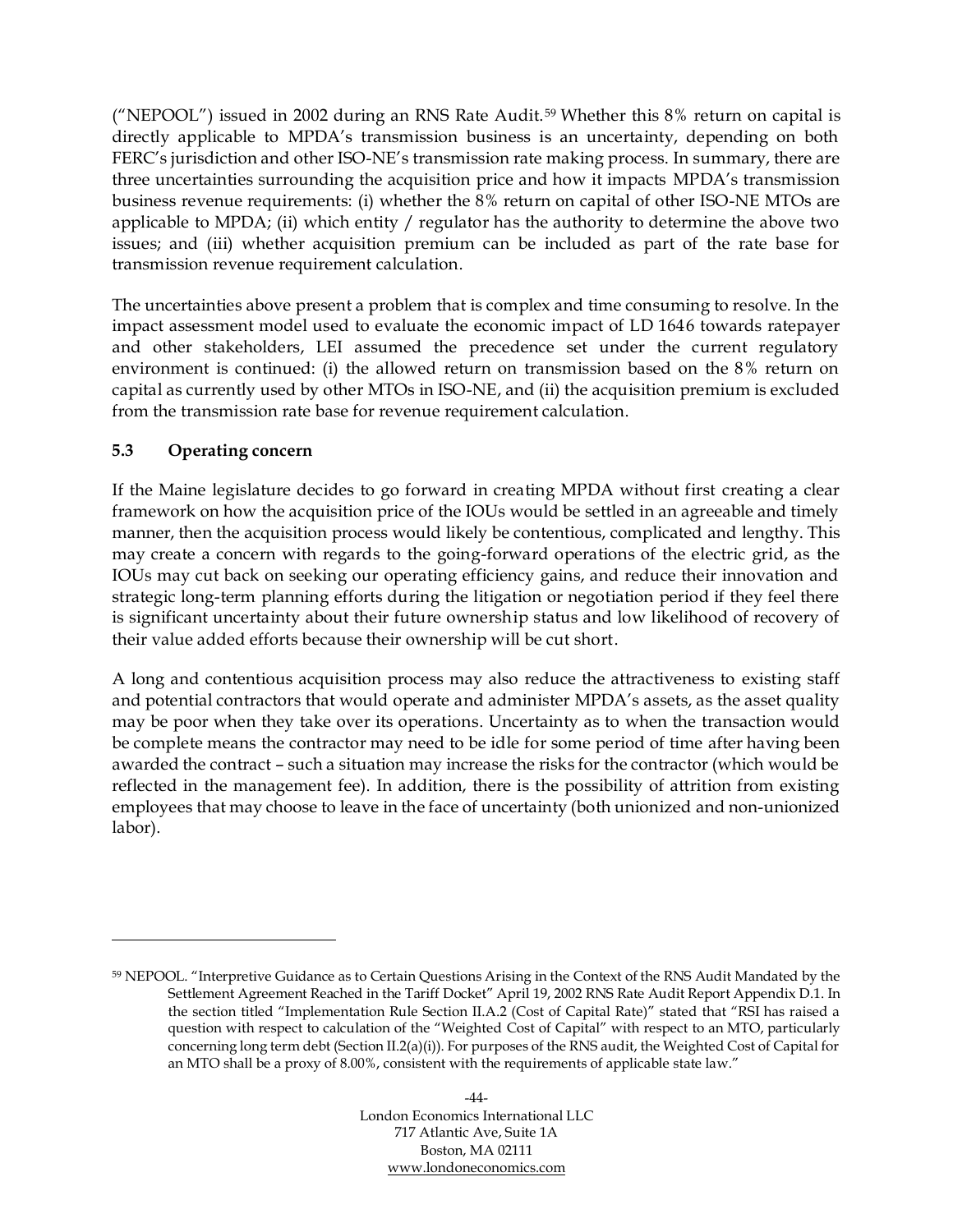# **6 Operations of the MPDA: Contracting, Labor and Performance**

As stated in Section 4003(3), the MPDA will "contract by means of a competitive public solicitation the services of a qualified nongovernmental entity" to provide operations and administrative services. The existing responsibilities for operations and administrative services (including reliability and technical performance of T&D assets) of the IOUs would effectively transfer to the contractor hired by the MPDA Board. Subject to the decision of the Board, executive management services may also be requested of the contractor. While the MPDA is not a merger of the two existing IOUs, the transfer of responsibilities will potentially obviate the need for some services and administrative functions at the current IOUs. As such, LD 1646 includes certain protections for unionized labor.

This section of the report discusses the Project Team's observations around the contractor, employee requirements, possible synergies, and impacts on reliability.

#### <span id="page-51-0"></span>**6.1 Contractor**

As noted earlier, the contractor is a qualified nongovernmental entity responsible for operations and administration. Thus, it appears contemplated that the MPDA itself will consist essentially of the Board and that all "employees" will actually be employees of the contractor, potentially including executive management. The contractor retained by the MPDA would be considered "private employees," with the rights and responsibilities of private employees. As private employees, the contractor would require fair compensation that could be similar to that already received by the IOUs. This includes a profit margin that would be passed along to the MPDA. Consequently, LD 1646 as written does not shield ratepayers from paying a profit margin and guarantee lower operational costs. Ultimately, any ratepayer savings (benefits) from having the MPDA and a contractor (instead of an IOU) would depend on whether fair compensation as determined by the contractor is higher or lower than the regulated returns on equity allowed in rates for the IOUs.

For example, CMP and Emera Maine have historically been earning a realized post-tax return on equity of 6.9% to 7.5%,<sup>60</sup> and post-tax return on assets of 2.9% to 3.0%.<sup>61</sup> In comparison, PSEG Long Island's management fee for operation of the LIPA system is equivalent to less than 1% return on assets (notably, the LIPA system is larger than the Maine T&D system).

Another instructive example of the management fee can be taken from the Independent Distribution Network Operators ("IDNO") in the UK, which compete for management of distribution networks. In the UK, there are two types of distribution network companies:

<sup>60</sup> Calculated based on net income/total proprietary capital in 2014-2018 based on FERC Form 1/1-F, FERC Form 3/3- A and EIA 861 filings.

<sup>61</sup> Calculated based on net income/total asset in 2014-2018 based on FERC Form 1/1-F, FERC Form 3/3-A and EIA 861 filings.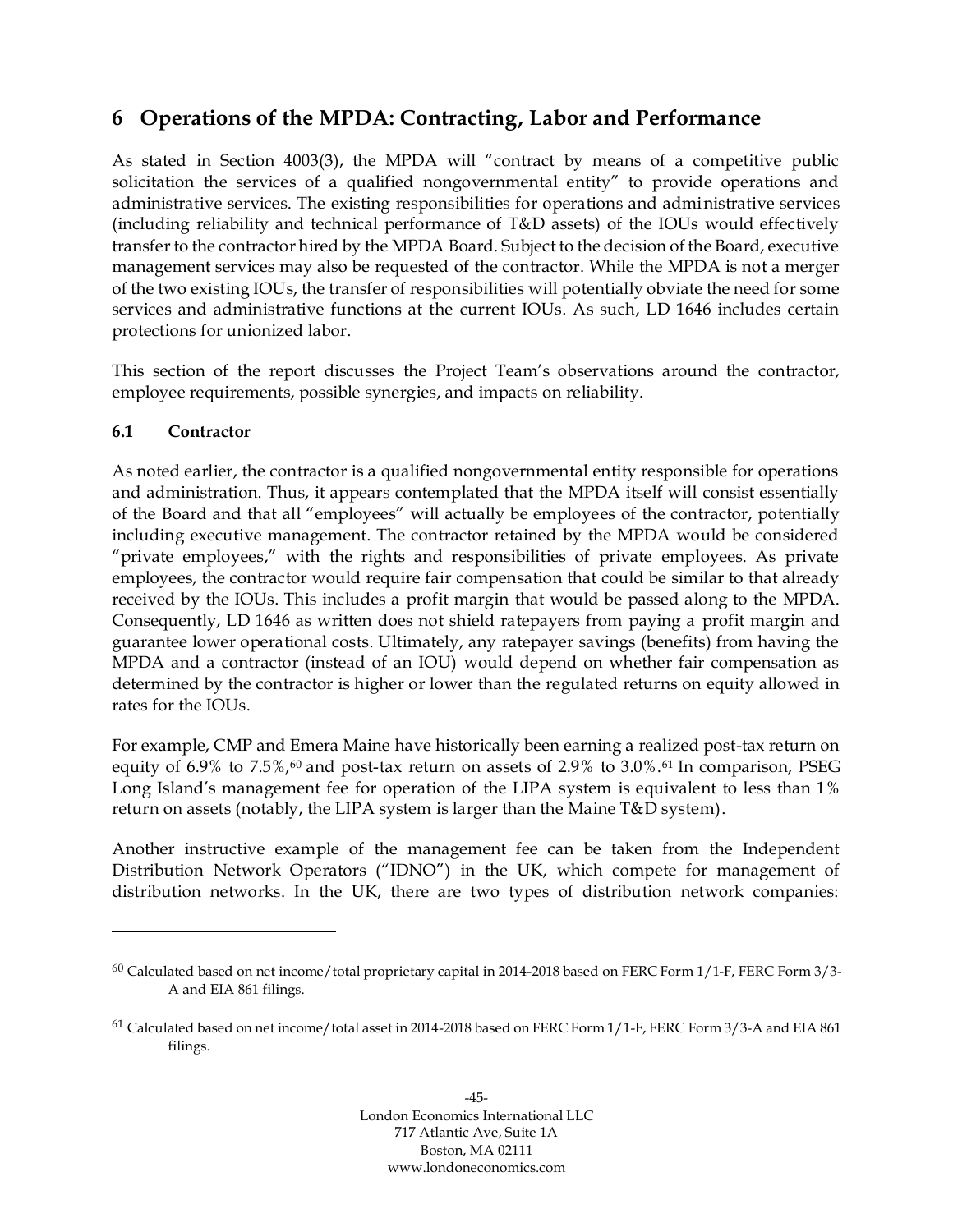Distribution Network Operators ("DNO") which own and operate the major distribution networks, and IDNOs that can compete against the DNOs for certain services. Under the regulation set by UK's Office of Gas and Electricity Market ("Ofgem"), DNOs must charge a 4% regulated margin on contestable services,<sup>62</sup> and IDNOs can compete against DNOs to provide such services. Based on LEI's calculation, if this contestability concept is applied to MPDA, the 4% margin would imply a management fee ranging from slightly less than 1% to 1.5% of the rate base of the MPDA, depending on the year analyzed.

There are only a limited number of operators in the world that have the capability and experience to operate a T&D system reliably and are willing to operate under a contractor model. If such firms are not willing to offer their services unless a certain minimum contract value is met, then the management fee as a percentage of the asset under management would be high.

In recognition of the need to seek out efficiencies and reduce the rates, LD 1646 requires that the contractor be selected by means of a competitive public solicitation. The purpose of procuring the contractor through a bidding process is to "introduce an element of competition and to provide greater flexibility for performance-based compensation."<sup>63</sup>

However, LIPA's experience of running a competitive solicitation could be instructive as to the lengthiness of this process. In the case of LIPA, a competitive solicitation process was launched in June 2010, and the selected contractor, PSEG, only took control of day-to-day operations beginning in January 2014. <sup>64</sup> The MPDA would likely require significant time (and potentially costs) to establish a solicitation process, evaluate proposals, and finalize contract negotiations. Nonetheless, it should be noted that LIPA customers appear to be experiencing better service with the current management structure. Customer approval has considerably improved, with over 90 percent satisfaction levels.<sup>65</sup>

It is beyond the scope of this report to consider and recommend a specific structure for the competitive tender and the design of the agreement between the MPDA and the contractor, but the Project Team emphasizes that this is an important driver of future outcomes. Therefore, the Project Team recommends that the Legislature undertake studies to better understand and

<sup>62</sup> Ofgem, *A Guide to Electricity Distribution Connections Policy*. <https://www.ofgem.gov.uk/ofgempublications/87259/guideelectricitydistributionconnectionspolicy.pdf>

<sup>63</sup> Notes from Representative Seth Berry.

<sup>64</sup> Before 2014, LIPA's electric infrastructure was run under its own name, though KeySpan operated its electric infrastructure under a prior management contract with LIPA until 2007. In 2007, KeySpan merged with National Grid USA and National Grid began operating the electric infrastructure portion of LIPA's business until December 31, 2013.

<sup>65</sup> LIPA, *Long Island Power Authority Evaluation of PSEG Long Island Performance and Incentive Compensation*. <http://documents.dps.ny.gov/public/Common/ViewDoc.aspx?DocRefId=%7B884B2A56-7A9D-4183- 8D97-2999979EE365%7D>.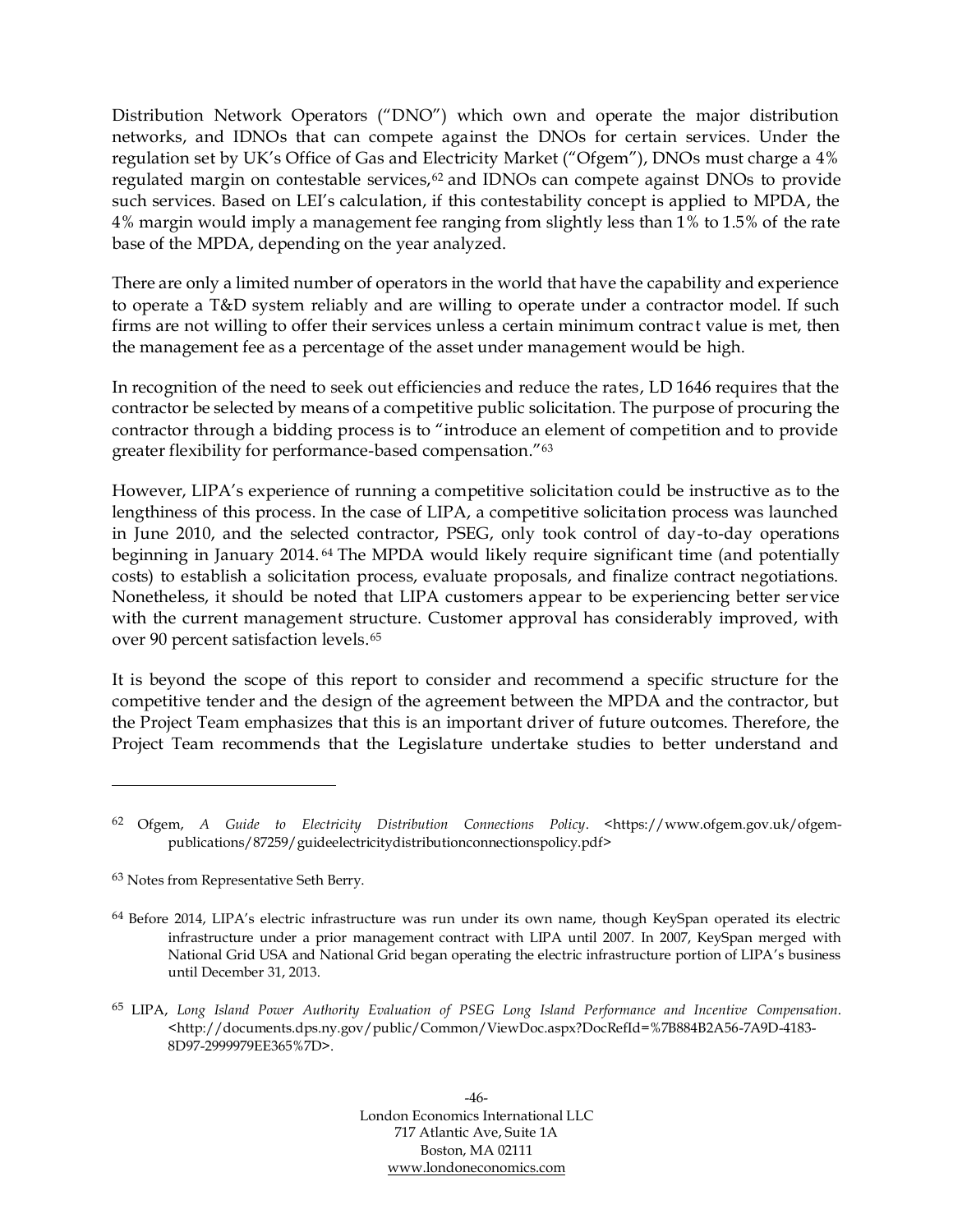evaluate the options around the competitive tender and the most appropriate contractual arrangements for the MPDA.

The contractual arrangements will also include the management fees demanded by potential contractors and the risks involved. If there is a potentially heavy penalty for non-performance, contractors would demand a higher management fee to offset the penalty risk. The level of risk faced by the contractor depends on certain contract terms, including, but not limited to, how much of the O&M and capital investment overspend/underspend are shared by the contractor, and how much of the management fee is fixed vs variable.

As one of the main motivations for creating the MPDA is to improve the performance of the electric sector in Maine, LEI expects the agreement terms offered to potential contractors would have material performance incentives/penalties. This means that the management fee could be higher than 1% of assets under management (which is what LIPA's current contract with PSEG reflects). 66

## **6.2 Union requirements**

Specific provisions for unionized labor exist in LD 1646 to mitigate detrimental impacts of establishing the MPDA for current employees that have bargaining agreements with the Maine IOUs. According to Section 4003(4), the "contractor shall hire any person who was an employee of the investor-owned transmission and distribution utility at the time the authority acquired the investor-owned transmission and distribution utility." The hiring requirement of all qualified union labor of the IOUs also had a time requirement for five years after beginning operations.<sup>67</sup> This means that it is unlikely that unionized labor should expect negative financial impacts at least for the first five years. And the contractor would also be limited in its ability to reduce laborrelated costs of operation.

In addition, there is an equivalency requirement such that if two or more union contracts exist, the wages, salaries, and benefits of union employees must at least be equal to the higher of those provided in other IOU's union contracts. Based on data received from the IOUs as part of the Project Team's data requests, the equivalency requirement will result in an increase in benefits and wages to Emera Maine unionized employees. However, LEI estimates that the equivalency

<sup>66</sup> Under PSEG Long Island's current contract with LIPA, PSEG Long Island's performance incentive was 13% of its total management fee on average from 2016-2018. In terms of customer size, LIPA is approximately three times the size of CMP and Emera Maine combined. Therefore, the low management fee charged by LIPA could also be due to its relatively large size.

<sup>67</sup> LD 1646 also states that if otherwise qualified, any such employee may not be terminated as a result of the 5-year period expiring. The contractor shall honor and maintain the terms of any collective bargaining agreements in effect at the time the authority acquired the investor-owned transmission and distribution utility for the remaining term of any collective bargaining agreement.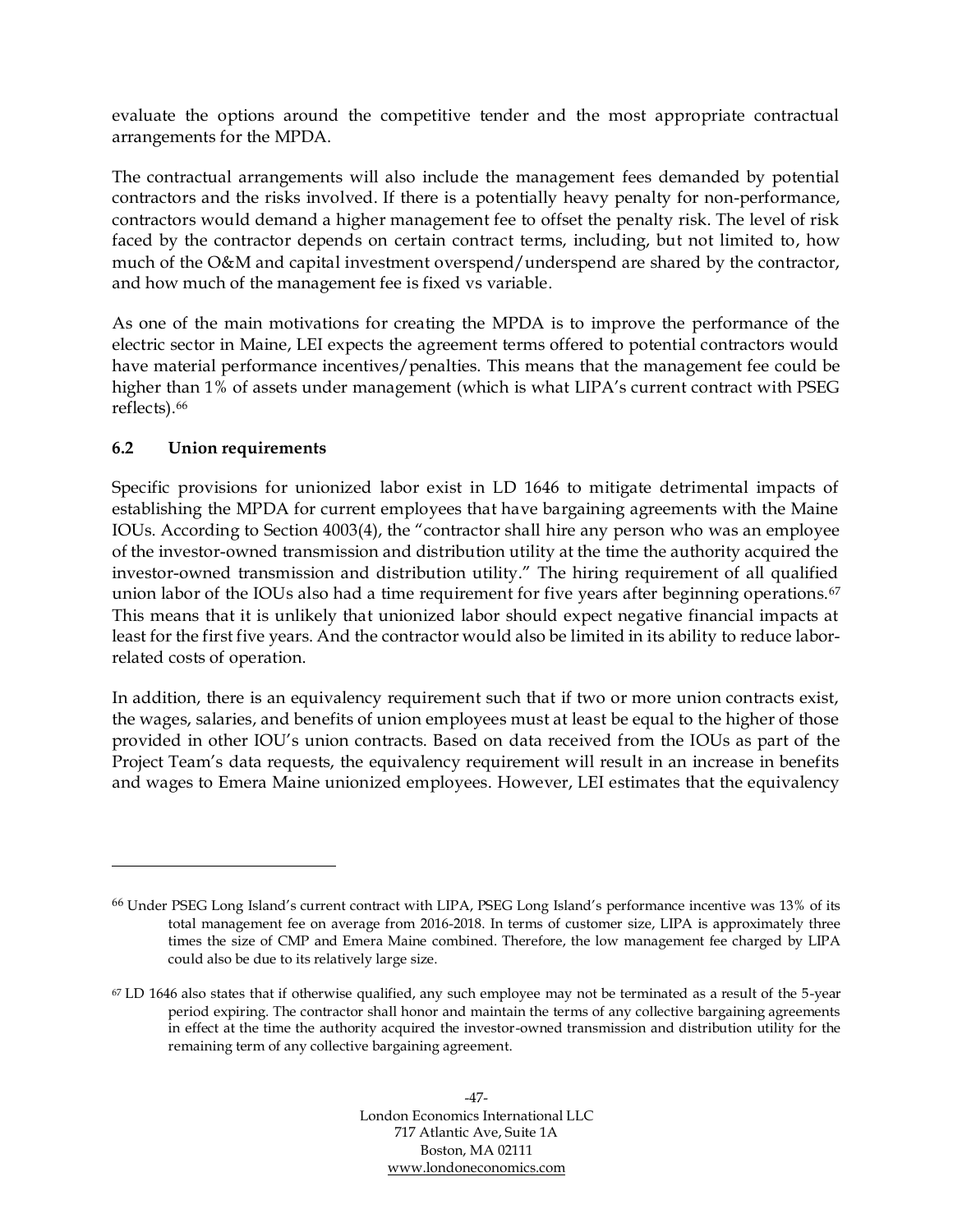requirement would cost only an additional \$3.8 million per year, which is less than 0.5% of the total revenue requirement.

Nonetheless, depending on which policy priority is more important to Maine (continuity of union employment or lower electric rates) - the Legislature may want to amend the clauses in LD 1646 related to unionized labor. The Legislature may also want to provide flexibility for the MPDA Board to determine what kind of union labor requirements it would impose on the contractor to serve the best interests of the ratepayers.

## **6.3 Loss of IOUs' shared services versus consolidation synergies**

While LD 1646 describes protections for unionized labor, it does not explicitly provide measures to how non-unionized employees would be impacted. LEI did not study the extent of how much non-unionized labor in Maine would be rendered redundant as a result of an effective "merger" between CMP and Emera Maine. Shared services and management represent mostly nonunionized labor.

The IOUs argue that under the MPDA, loss of shared corporate services would result in higher costs for ratepayers. This is because many of the shared corporate services take advantage of scale economies and are based on allocation of services provided by the IOUs' parent companies (i.e. Avangrid/Iberdrola and Emera). For example, CMP notes that it "receives services from Avangrid Service Company, the centralized shared service company for the Avangrid Networks group, Avangrid Management Company, and from other Avangrid affiliates."<sup>68</sup>

While it is possible that the loss in shared services can increase costs, the impact is likely to be muted by realizing some back-office synergies because the back-office systems of just one company would be needed. It is also plausible that contractors participating in the competitive bidding process may also be incentivized to lower their costs by passing through benefits of their own corporate shared services. In addition, the need for only one executive management team can also reduce some of the non-unionized labor costs for MPDA. Synergies other than shared services may also be realized by merging the contiguous service territories of CMP and Emera Maine. These can include non-labor costs such as machinery and equipment. However, because it is unknown exactly who the contractor would be, it is speculative to estimate the magnitude of such synergies or cost increases because of loss of shared services. In Section [7,](#page-57-0) however, when conducting the financial analysis, LEI conservatively assumes that the contractor would charge through \$32.5 million (in 2018 \$) of expenses associated with tasks akin to those provided by the

<sup>68</sup> Comments of Central Maine Power, Docket No. 2019-00280.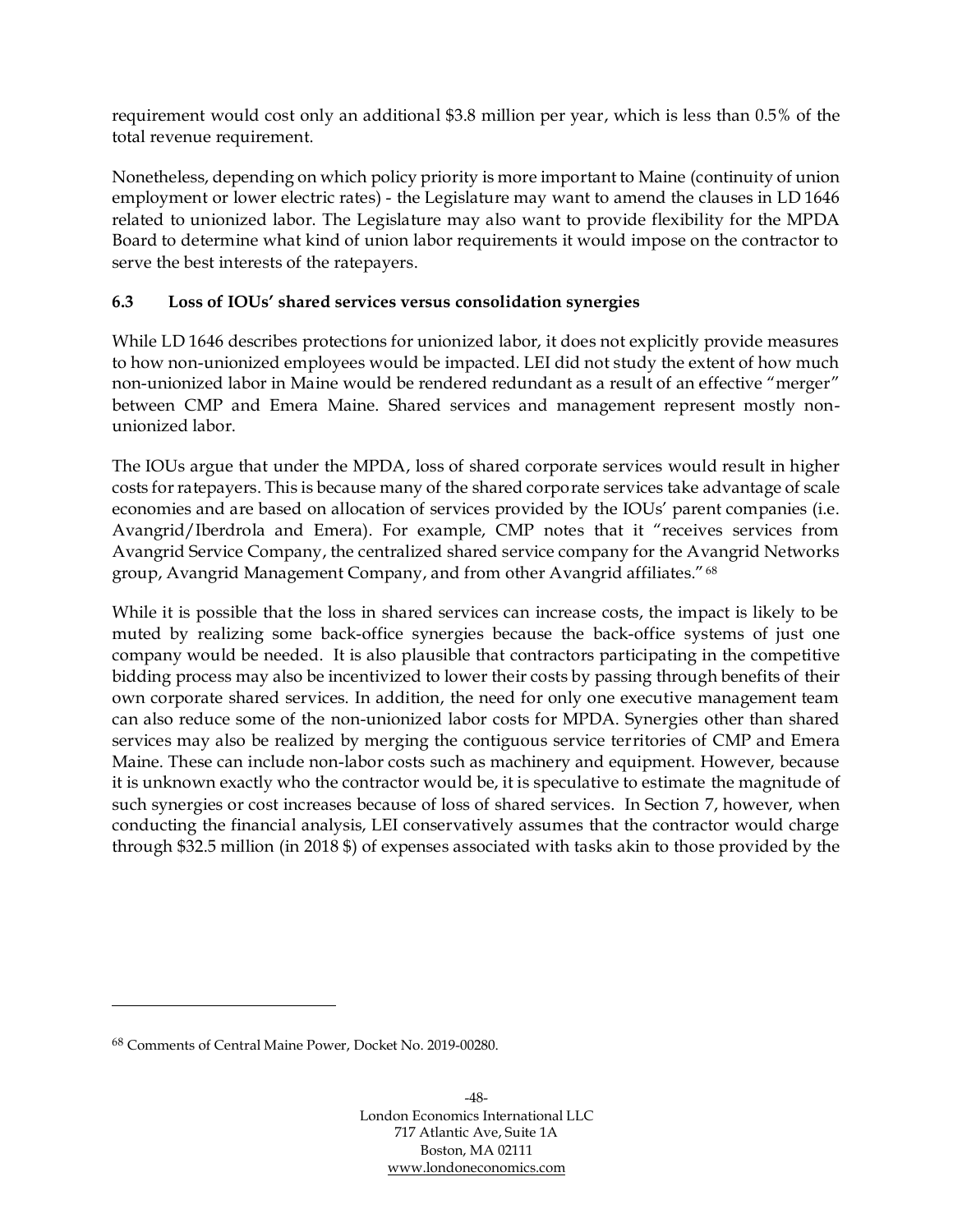IOUs under shared services (in comparison, the combined shared services of both IOUs totaled \$33.75 million in 2018). <sup>69</sup> <sup>70</sup>

## **6.4 Performance and operations**

One of the overarching motivators for the MPDA, as described in the preamble to the LD 1646, is that the performance of the IOUs has been disappointing, particularly with regards to service disruptions and responsiveness to customers. However, it is difficult to anticipate how performance would be improved without knowing the direction that the MPDA Board would take, the contractor that they would retain, and the scope of services and requirements in the contractual agreement. Therefore, LEI did not guess at the possibility. However, it is clear that service improvements would require more spending and that would inevitably mean higher rates.

Reliability and spending are frequently in tension with each other. Additional spending and investment could hypothetically increase reliability and improve performance, subject to appropriate incentives of management, such additional spending comes at the cost of higher rates. Independent regulators are typically put in charge of monitoring and regulating the rates and performance of utilities, in order to instill the appropriate balance between the lowest possible costs and acceptable levels of performance and reliability.

Based on empirical evidence from the US Energy Information Administration ("EIA"), the ownership structure of a utility (i.e., customer-owned utility such as a cooperative versus an investor-owned utility) is not a clear-cut predictor of performance. <sup>71</sup> In contrast, economic theory suggests that for-profit versus non-profit is a lever that can be used to incentivize productivity and efficiency and that privately owned firms are more efficient and more profitable than otherwise-comparable state-owned firms. <sup>72</sup> In fact, LD 1646 anticipates the use of a for-profit contractor to operate the T&D system in order to capture the benefit of such an incentive on operating costs.

Funding of capital investment will, however, be the responsibility of the MPDA, and not the contractor. The MPDA Board will face competing incentives with respect to capital investment.

 $69$  In CMP's latest rate case, the value of shared services was approximately \$32.5 million, while Emera Maine's was \$1.25 million. Notably a study by Strategy& suggests that shared services could be provided for a cost between \$29.5 to \$35.5 million. MPUC Docket No. 2018-00194. "Examiner's Report", January 9, 2020. Page 74.

<sup>70</sup> The reported historical salary of executive management team of the IOUs was below \$3 million per IOU, based on data submitted on FERC Form 1 filings. We therefore do not assume any significant synergies from merging the management teams in our analysis.

<sup>&</sup>lt;sup>71</sup> The EIA collected data from Form EIA-861 on frequency and duration of service interruptions with and without major events by type of utility (cooperative, investor-owned and municipally-owned). See: EIA, *Average Frequency and Duration of Electric Distribution Outages Vary by State*. (April 2018).

<sup>72</sup> Megginson, William L., and Jeffry M. Netter. *From State to Market: A Survey of Empirical Studies on Privatization*. Journal of Economic Literature, vol. 39, no. 2, 2001, pp. 321–389.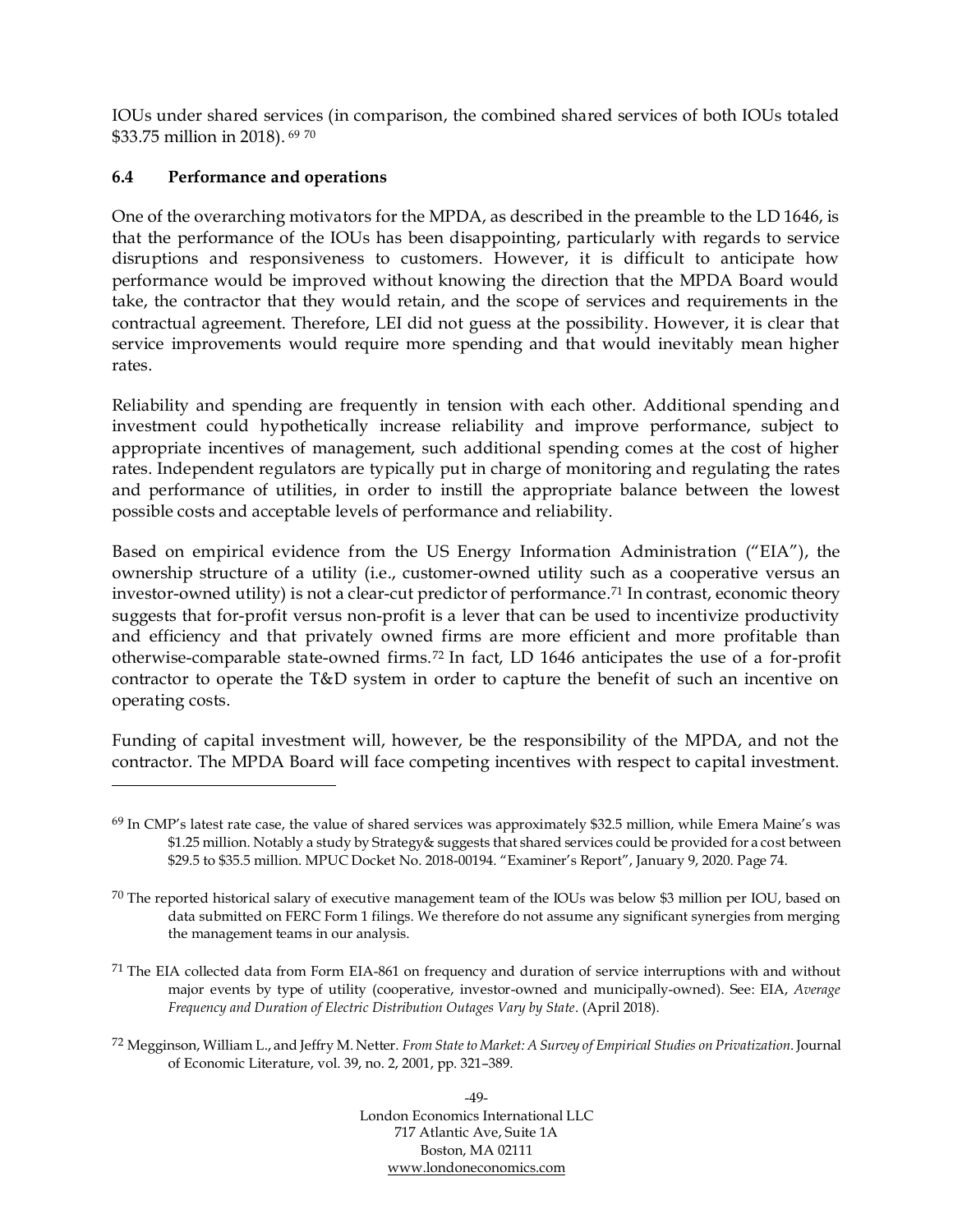For that reason, it would be helpful to continue to have independent regulatory oversight (by the MPUC) over the MPDA's investment and resulting rate decisions (as recommended by the Project Team).

> -50- London Economics International LLC 717 Atlantic Ave, Suite 1A Boston, MA 02111 [www.londoneconomics.com](http://www.londoneconomics.com/)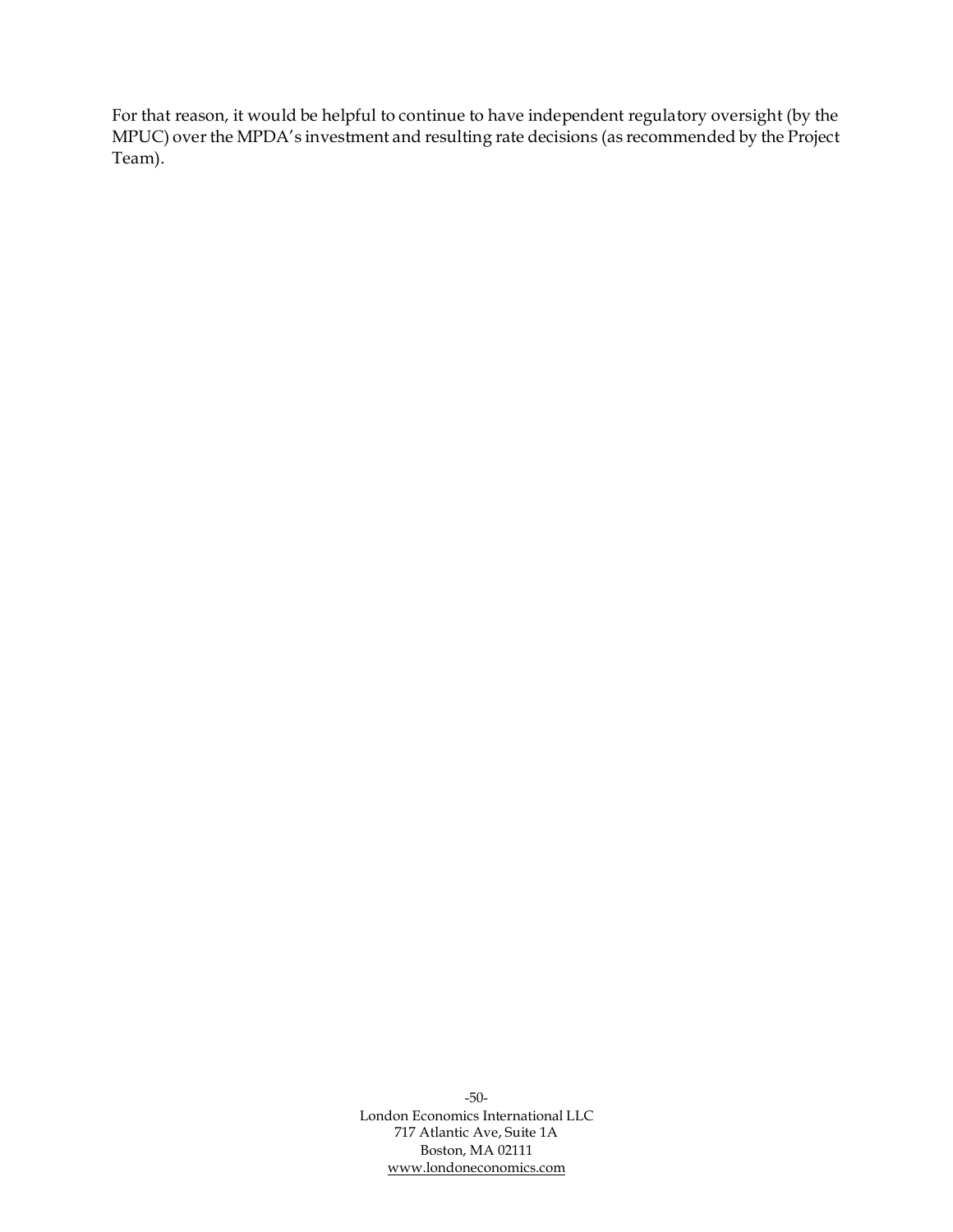# <span id="page-57-0"></span>**7 Economic cost and benefit analysis of LD 1646 and ratepayer impacts**

In order to analyze the economic impact toward ratepayers, utility employees, and government entities in the MPDA/CMP and Emera Maine service territory if MPDA is created, LEI developed an impact assessment model that compares the difference in projected annual revenue requirements for a 'status quo' scenario where the two IOUs continue to operate over 30 years, versus a scenario pursuant to the LD 1646 where the MPDA is created and acquires the two IOUs' T&D assets.



Overall, the impact assessment model estimates that, under the Reference Case assumptions, creating MPDA would result in annualized ratepayer *dis-savings* of approximately \$12 million per year over a 10-year time horizon. (or \$118 million in NPV terms at a 3.5% real discount rate).If the analysis period is extended to a 30-year time horizon, creating MPDA would result in a \$8 million per year of *savings* (or \$236 million in NPV terms at a 3.5% real discount rate).

Note that the Reference Case assumes an acquisition multiple of 1.5x NBV. Given the high uncertainty over the acquisition cost, LEI also analyzed the annualized long term and short term savings/dis-savings using a range of acquisition cost multiples (see Section [7.5\)](#page-72-0). For ease of

> -51- London Economics International LLC 717 Atlantic Ave, Suite 1A Boston, MA 02111 [www.londoneconomics.com](http://www.londoneconomics.com/)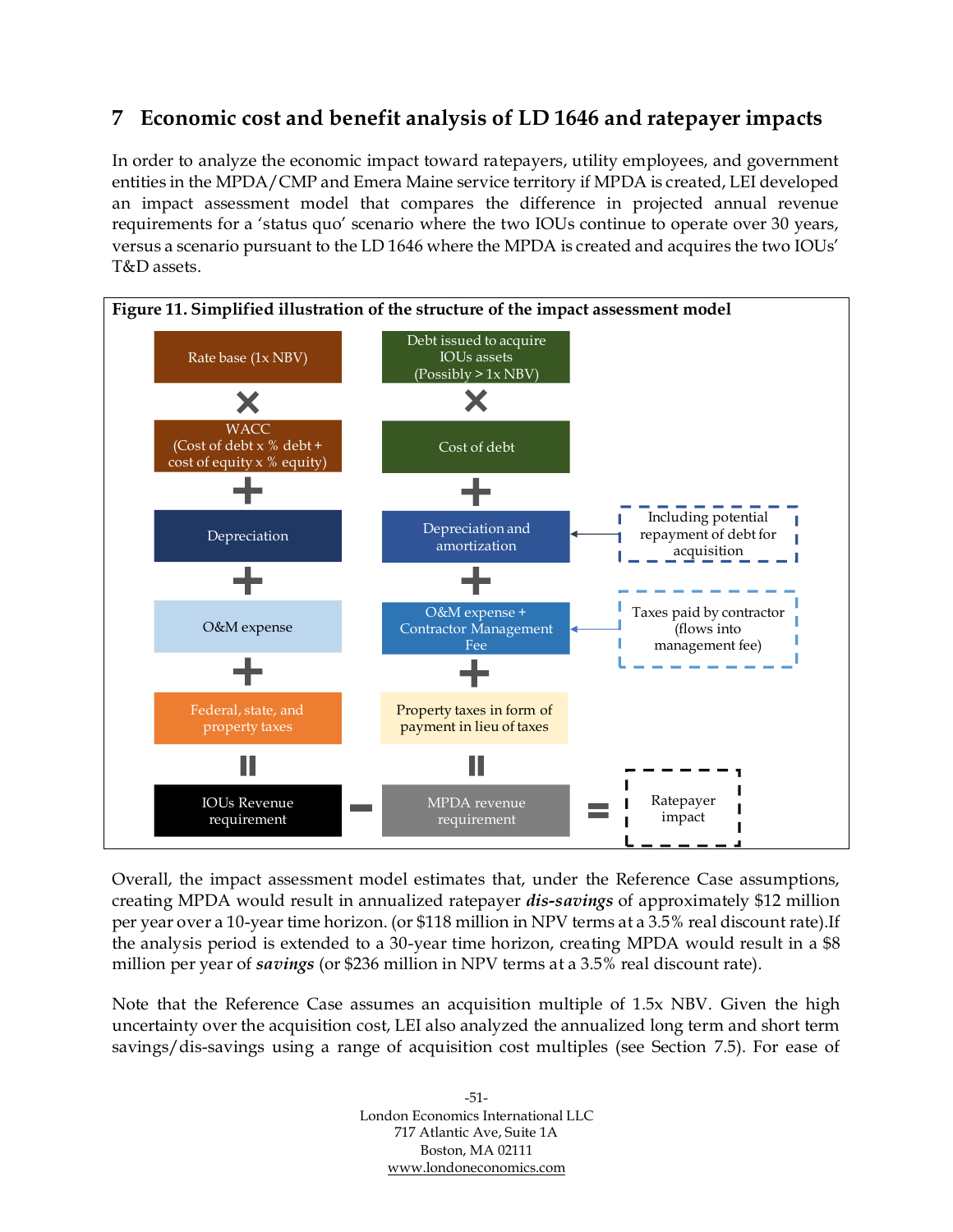reference, [Figure 12](#page-58-0) presents the annualized ratepayer impacts for two alternative acquisition multiples (1.3x and 1.7x NBV).

<span id="page-58-0"></span>

| Figure 12. Annualized ratepayer impact at 3.5% discount rate under Reference Case and two<br>different acquisition multiples |                                                       |                                    |                      |                                |            |  |  |  |
|------------------------------------------------------------------------------------------------------------------------------|-------------------------------------------------------|------------------------------------|----------------------|--------------------------------|------------|--|--|--|
|                                                                                                                              |                                                       |                                    | Acquisition multiple |                                |            |  |  |  |
|                                                                                                                              | \$million per year in 2018\$<br>(negative is savings) |                                    | $1.3x$ NBV           | $1.5x$ NBV<br>(Reference Case) | $1.7x$ NBV |  |  |  |
|                                                                                                                              |                                                       | Short term<br>$(10 \text{ years})$ | (\$15)               | \$12                           | \$37       |  |  |  |
|                                                                                                                              | Time horizon                                          | Long term<br>$(30 \text{ years})$  | $(\$29)$             | $(\$8)$                        | \$13       |  |  |  |

For purposes of understanding these results, if we focus on the Reference Case (with 1.5x NBV acquisition multiple), we observe a key modeling takeaway is that there is a trade-off for ratepayers between the short-term rate increase versus long-term. The MPDA ends up causing rate increases in the first ten years but then rate reductions (savings) in the next twenty years. savings for Maine electric ratepayers as a result of LD 1646.

The impact assessment also shows that the acquisition cost (based on the acquisition price including MPDA's upfront costs), the forecasted rate base growth rate (due to capital investment), and the level of management fee are major drivers that will influence the magnitude and timing of ratepayer savings or dis-savings. Generally:

- the higher the acquisition price and upfront start-up cost, the lower the ratepayer savings under MPDA (if it is high enough, it can even result in rate increases);
- the faster the rate base growth rate, the more likely MPDA would create ratepayer savings; and
- the higher the management fee paid to the contractor, the lower the ratepayer savings but a higher management fee would also lead to lower state tax revenue losses.

# **7.1 Overview of the impact assessment model**

The impact assessment model achieves this by calculating the revenue requirements of the MPDA scenario versus the Status Quo (continue having two IOUs). Then the difference between the scenarios' revenue requirements is taken. That difference translates into the annual ratepayer benefit or cost.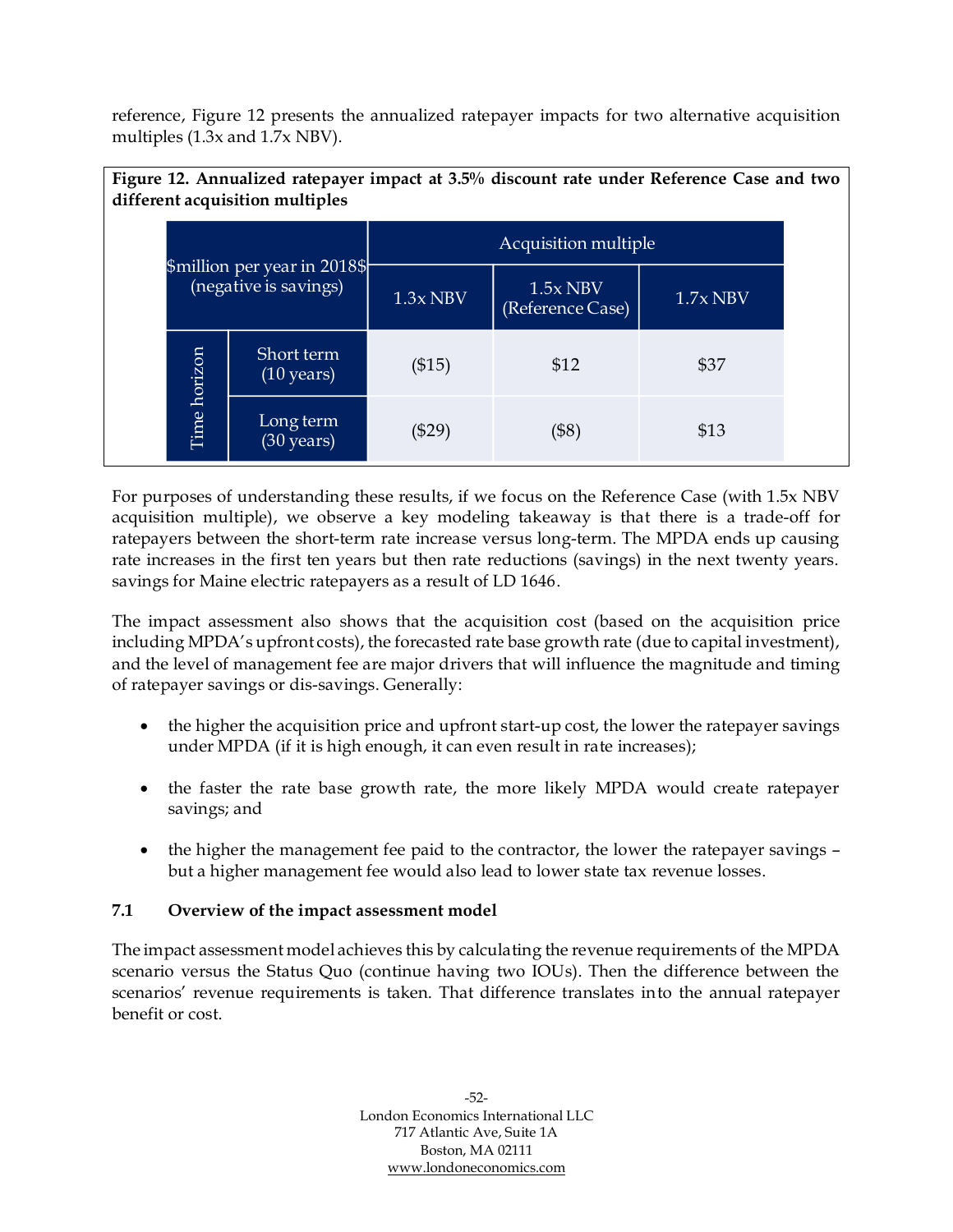When forecasting the revenue requirement of MPDA and the Status Quo, LEI assumes that both scenarios would face the same key drivers: rate base growth rate, split in capex for transmission and distribution, operating and maintenance expense (except for potential merger synergies identified), labor cost (except for unionized labor equivalence requirement under MPDA), and borrowing cost if MPDA and the IOUs have the same credit rating.

The last key driver mentioned is especially important – LEI is not assuming that the MPDA and the IOUs would have the same borrowing cost. Instead, we are assuming that if MPDA and the IOUs have the same credit quality, investors would demand the same level of after-tax return when lending to MPDA or the IOUs. However, in the impact assessment model, MPDA's credit quality would differ from the IOUs as the modeled credit quality metrics change over time, and this would result in a different cost of debt between MPDA and the IOUs.

Furthermore, for comparability between MPDA and the IOUs, LEI made no quantitative assumptions in the impact assessment model about whether, and to what extent, the MPDA and the IOUs would operate differently in terms of economic efficiency, reliability, types of investments made, or quality of the assets built – there is no basis currently to make such assumptions.

# <span id="page-59-0"></span>**7.2 Caveats**

It should be emphasized that the impact assessment model represents a simplified view of the future based on a set of assumptions. For example, the data used for initial rate base, operations and maintenance expense, and depreciation estimation are based on commercially available databases originally sourced from FERC Form 1/1-F, FERC Form 3/3-A or EIA 861 filings for the 2018 calendar year. This data source is chosen as it provides a way to ensure consistent financial data for the two IOUs. Therefore, the values used in the impact assessment model may differ from rate case filing materials.

LEI also assumed that MPDA would start operations no earlier than 2024, based on the legal assessment of the time needed to complete the acquisition of the IOUs' assets, procurement and negotiation with the contractor, and the handover of the assets. Given the complex process anticipated for consummating the acquisition and asset transfer, it is difficult to estimate the time it would take to complete the restructuring. Notwithstanding these reservations, the Project Team could foresee a three- to five-year completion period for the acquisition process. The assessment looks out over 30 years from 2024, in order to allow for analysis of short-term and long-term effects.

For simplicity, the model also does not assume any regulatory lag in approving adjustments to the MPDA's and the IOUs' revenue requirement. The transmission business in NMISA owned by Emera Maine is not separately modeled from the rest of Emera Maine's transmission business due to its relatively small size.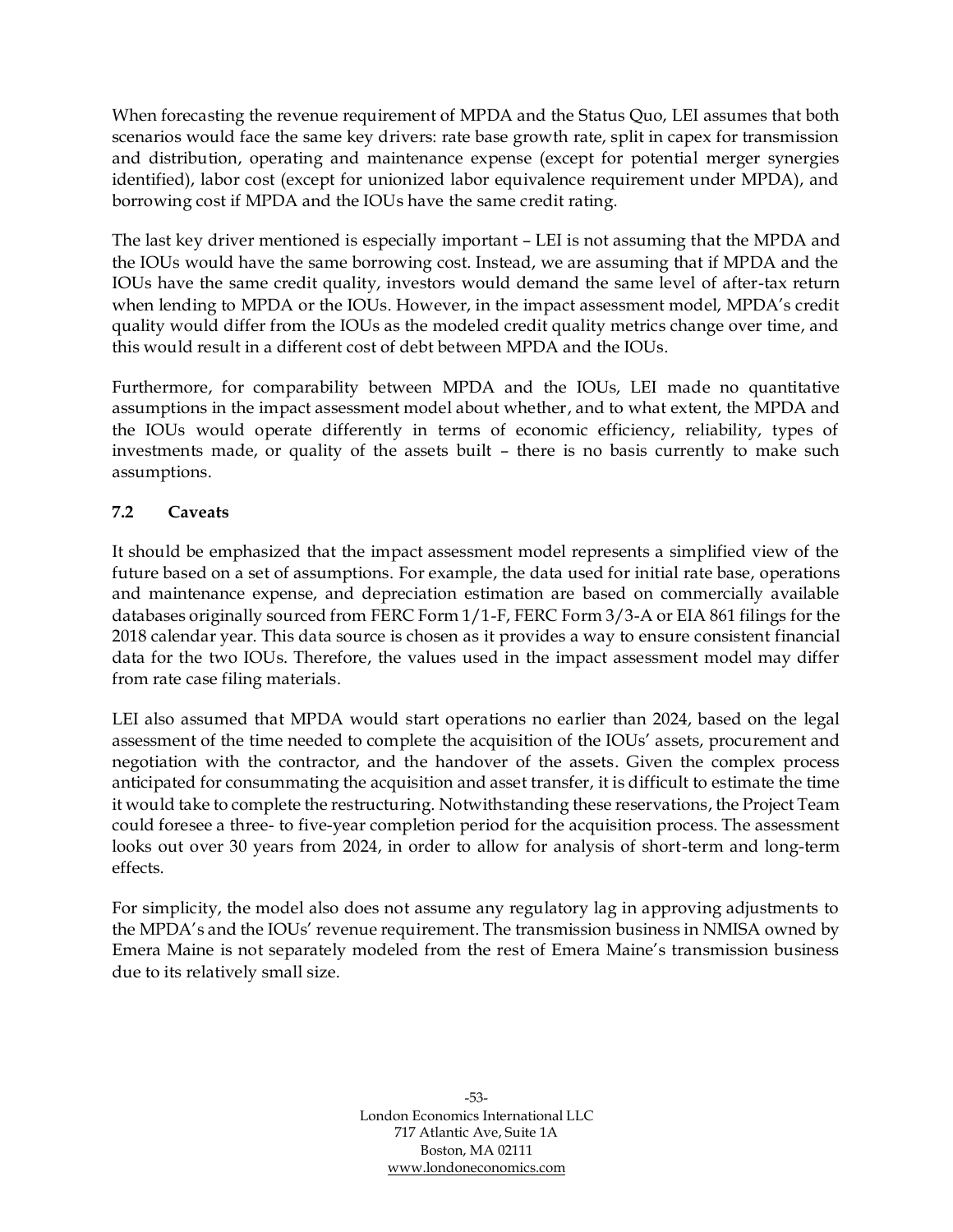More importantly, the impact assessment model is:

- **not a rate forecast model** the impact assessment model does not forecast a \$/kWh transmission or distribution rate that would be charged by MPDA or the two IOUs. Instead, it focuses on the major driver that would impact the annual revenue requirements from the two IOUs or for the MPDA;
- **not a calibrated financing strategy model** the impact assessment model does not aim to depict a calibrated and refined financing strategy for the MPDA to minimize ratepayer costs and deliver improved reliability to CMP and Emera's ratepayers. Specifically, when estimating the revenue requirement of MPDA, the model does not attempt to analyze whether the capital structure and debt terms could be further refined to result in the lowest long-term cost of service, nor does the model consider what kind of additional spending would be necessary to meet the improved quality of service goals underpinning the birth of the MPDA;
- **not a tariff model**  the impact assessment model does not allocate the revenue requirement estimates to different customer classes or fixed versus variable pricing model. Therefore, this study is not presenting specific tariff forecasts. The model simply looks at the overall transmission and distribution businesses; and
- **not an asset valuation model**  the impact assessment model does not aim to provide a recommendation on the price that MPDA should pay the IOUs for the acquisition of their assets.

Finally, it is important to recognize that the electricity industry is changing rapidly, and trends such as electric vehicles, electrification of space heating, aggressive state carbon emission reduction targets, development of energy storage, and other sociological and technology trends, will have a major impact on the industry. While LEI's modeling assumes current conditions, a more decentralized power sector may place additional pressure on T&D operators and increase uncertainty with regards to load retention.

# **7.3 Summary of assumptions**

[Figure 13](#page-61-0) below summarizes the key drivers for the ratepayer impact assessment and the underlying values assumed for calculation of the Reference Case. It is important to note that there is substantial uncertainty around the value of these drivers. Therefore, the Reference Case results in Section [7.3.8](#page-69-0) reflect a point estimate and are only one dimension of LEI's ratepayer impact assessment. LEI also conducted sensitivity analysis around the key drivers, which are presented in Sections [7.4](#page-71-0) and [7.5.](#page-72-0)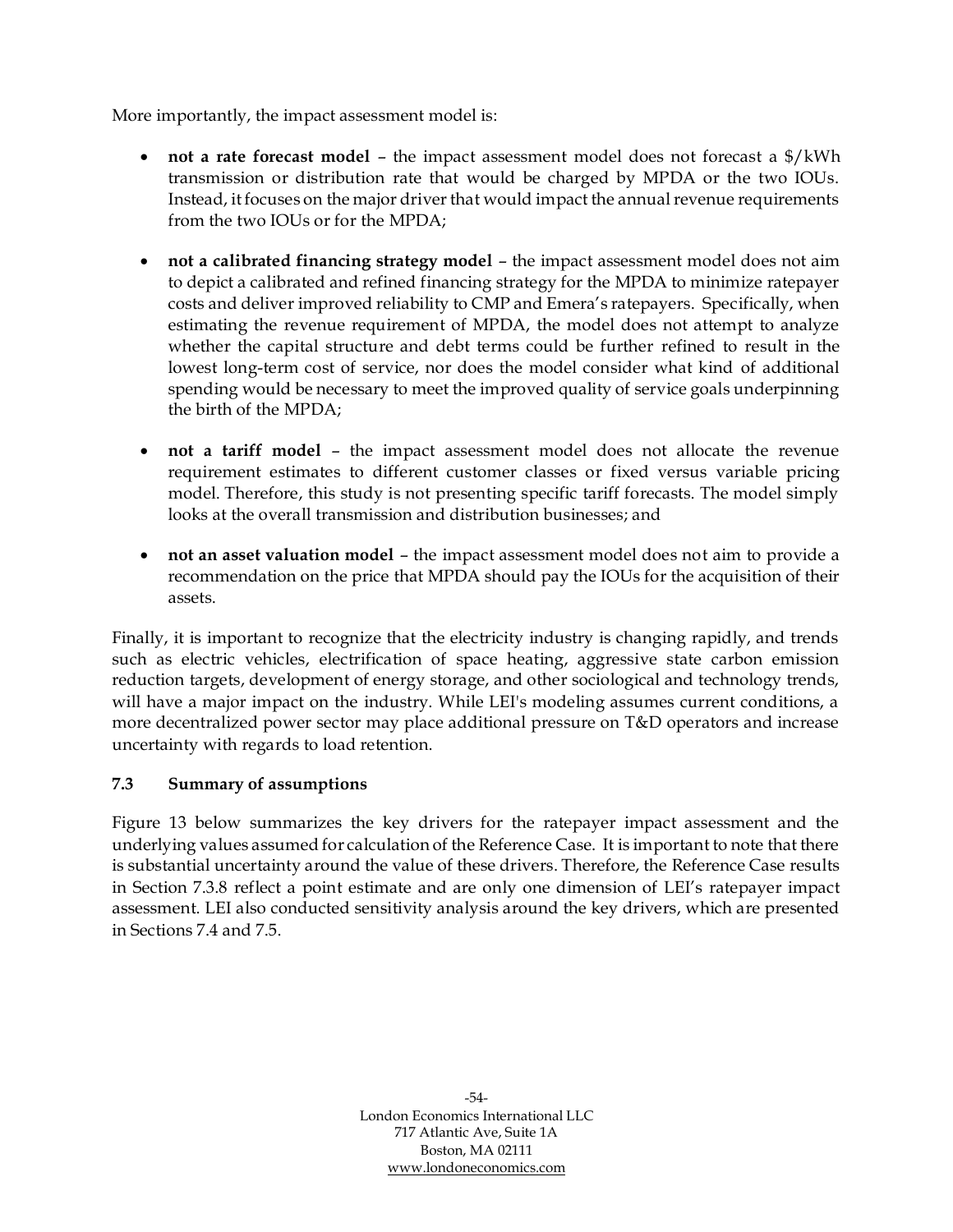<span id="page-61-0"></span>**Figure 13. Reference Case assumptions for key drivers used in the ratepayer impact assessment model**

| <b>Assumption</b>            | Value used                                                                                                             |
|------------------------------|------------------------------------------------------------------------------------------------------------------------|
| Annual capex as a percent of | 6.5% - Based on the weighted average of CMP and Emera's 5-10 year investment plan. This results in                     |
| growth)                      | rate base (which drives rate base approximately 3.5% annual rate base growth after deducting 3% depreciation per year. |
| Average depreciation rate    | 3.0% per year - Based on historical averages.                                                                          |
| Real discount rate           | 3.5% - Based on based on the discount rate used by the US House of Representatives Committee on                        |
|                              | Transportation and Infrastructure as discussed in Section 7.5.5.                                                       |
| Base cost of debt            | 5.1% - Based on Emera's historical cost of debt. However this is modeled to change dynamically over                    |
|                              | time based on MPDA's expected credit rating.                                                                           |
| Acquisition multiple         | 1.5x NBV - Based on a similar proposed acquisition price negotiated by ENMAX for Emera Maine,                          |
|                              | and the implied acquisition multiples from publicly traded US T&D companies as discussed in                            |
|                              | Section 7.3.1.                                                                                                         |
| MPDA transmission allowed    | 8.0% - Based on the allowed return on capital for ISO-NE municipal transmission owners.                                |
| return on capital            |                                                                                                                        |
| Management fee               | 1.5% - Based on other industry examples of the percentage of assets under management.                                  |
| Capex split between T&D      | 47% for distribution - Based on CMP and Emera's investment plans                                                       |
| Taxation                     | Debt for acquisition is not assumed to be tax free, but debt for new capex is assumed to be tax free up                |
|                              | to a cap                                                                                                               |
| O&M cost growth rate         | 1.27x of rate base growth - Based on the historical relationship for CMP and Emera.                                    |

## **7.3.1 Cost of acquiring the assets of the IOUs**

For a variety of reasons, it is not likely that MPDA can acquire the IOUs' assets at the current NBV (e.g., "1x NBV"). The process suggested for acquisition is not likely to motivate the transaction at such a price. For example, based on the legal analysis in Section [5.1,](#page-43-0) LEI anticipated that a contentious acquisition would lead to complex and costly litigation. Avoiding such a process may require a premium to book value. LEI researched current trading values for T&D utilities and observed that the capital markets (and shareholders) are pricing electric T&D businesses at a premium above NBV.

The traded price-to-book values of selected publicly traded US T&D utilities are presented in [Figure 14.](#page-62-0) The price-to-book ratio only presents the premium the market is paying for the equity value of the company, while when referring to the acquisition price for the IOUs, the purchase price will also include the debt. Therefore, the acquisition price as measured in NBV multiple would be lower than the price-to-book value traded in the equity market. For example, if a company has a trade price-to-book (equity value) ratio of 2.0 and is 50% debt-financed, then if all the assets of the company were to be sold to a buyer, the buyer would have to pay the asset financed by equity and debt, therefore the effective purchase price of the assets would be 1.5x of its book value.<sup>73</sup> Therefore, in [Figure 14](#page-62-0) LEI also calculated the implied "purchase multiple" by including the debt into both numerator (purchase price) and denominator (book value of the assets) of the equation. The result is an average implied purchase multiple of 1.55x.

<sup>&</sup>lt;sup>73</sup> Cash equivalents, and other deferrals, which are usually not directly acquired in an acquisition, are not considered in this simplified example.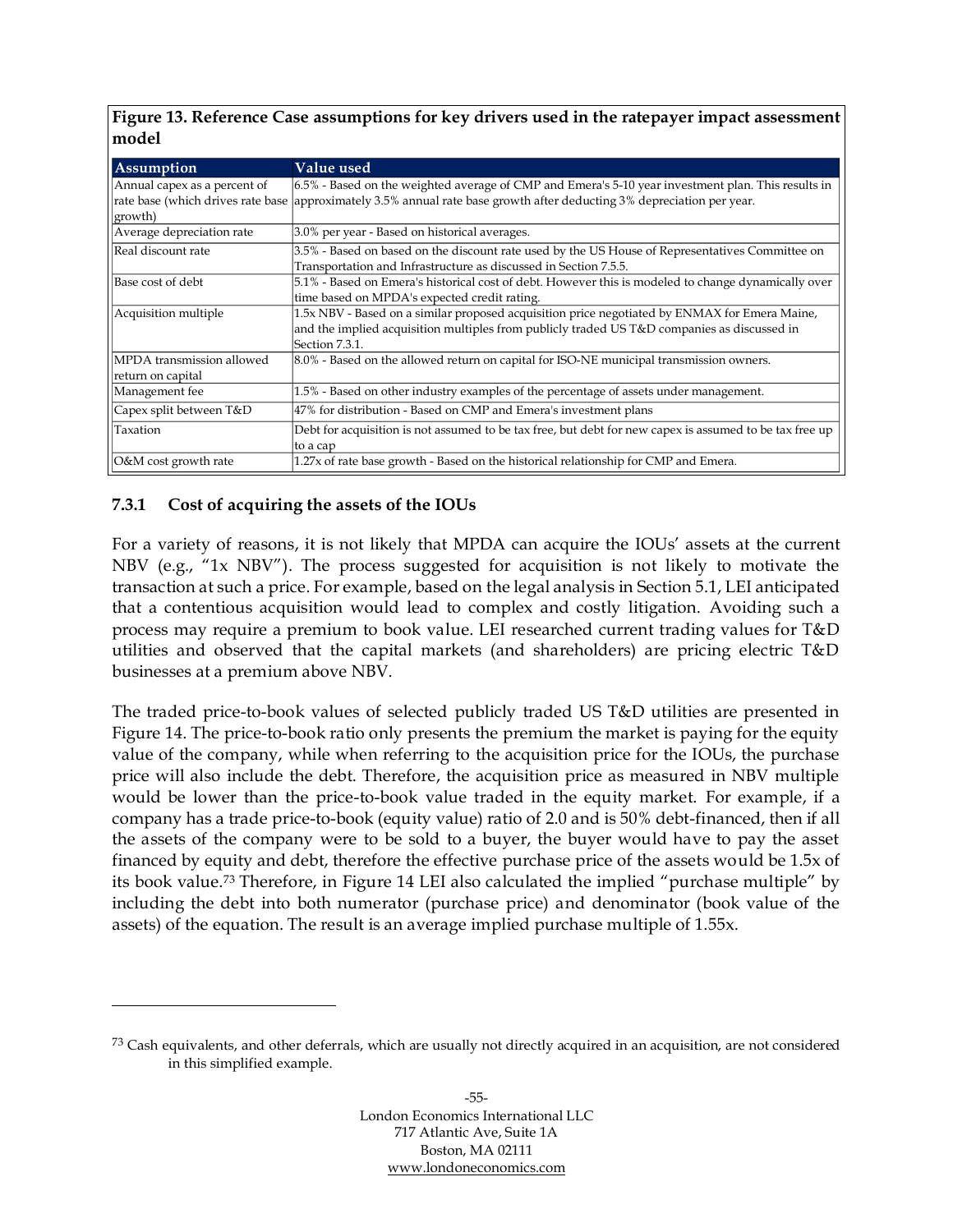<span id="page-62-0"></span>

|           |  | Figure 14. Traded price-to-book ratios and implied purchase multiple of US listed T&D |  |  |  |  |  |
|-----------|--|---------------------------------------------------------------------------------------|--|--|--|--|--|
| companies |  |                                                                                       |  |  |  |  |  |

| Entity name                      | Price-to-book ratio as of Dec 31, 2019 Last 12 month Debt-to-equity ratio Implied pruchase multiple |      |      |
|----------------------------------|-----------------------------------------------------------------------------------------------------|------|------|
| ALLETE, Inc.                     | 1.95                                                                                                | 0.75 | 1.54 |
| Avista Corporation               | 1.59                                                                                                | 1.19 | 1.27 |
| Chesapeake Utilities Corporation | 2.83                                                                                                | 1.26 | 1.81 |
| Edison International             | 1.96                                                                                                | 1.25 | 1.43 |
| <b>Eversource Energy</b>         | 2.08                                                                                                | 1.28 | 1.47 |
| IDACORP, Inc.                    | 2.16                                                                                                | 0.74 | 1.67 |
| MDU Resources Group Inc.         | 2.01                                                                                                | 0.90 | 1.53 |
| NorthWestern Corporation         | 1.79                                                                                                | 1.10 | 1.38 |
| Otter Tail Corporation           | 2.74                                                                                                | 0.95 | 1.89 |
| PNM Resources, Inc.              | 2.29                                                                                                | 1.88 | 1.45 |
| Sempra Energy                    | 2.43                                                                                                | 1.31 | 1.62 |
| UGI Corporation                  | 2.39                                                                                                | 1.79 | 1.50 |
| Unitil Corporation               | 2.36                                                                                                | 1.38 | 1.57 |
| Average                          |                                                                                                     |      | 1.55 |
| Min                              |                                                                                                     |      | 1.27 |
| Max                              |                                                                                                     |      | 1.89 |

Source: Capital IQ and LEI analysis

Note: Includes US list utility companies with mainly electric and gas T&D operations with less than 5 GW of generation capacity. Avangrid is excluded from this list as it is the parent company of CMP.

One explanation for the pricing above NBV is the expectation of load growth and the opportunity that the ownership of a network brings to serve that additional load and earn revenues. Another explanation for the pricing above NBV relates to the general cycle of investment of a utility business: as older assets are depreciated and retired, they are replaced with newer assets that simply because of the current dollar value difference to historical costs are pushing the NBV upward (therefore the NBV today is likely to be smaller than the NBV you will have in the future).

Furthermore, Emera Maine is currently in process of being sold by Emera Inc. ENMAX. According to LEI's assessment, the acquisition price ENMAX has offered is approximately 1.47x Emera's NBV. 74

<sup>&</sup>lt;sup>74</sup> LEI recognizes that there has been some confusion about the proposed acquisition price. According to ENMAX's Q1 2019 Interim Financial Report, the purchase price would be Canadian dollars CAD \$1,286 million (or USD \$959 million as per Emera Inc's 2019 Q1 quarterly report) for the equity of Emera Maine, while the total enterprise value (inclusive of equity, debt, and working capital adjustment) of Emera Maine after the acquisition would be Canadian dollars CAD \$1,800 million (or USD \$1.3 billion). According to Emera Inc.'s 2019 Q1 quarterly report, Emera Maine's asset value less liabilities (i.e. equity for sale) amounts to Canadian dollars CAD \$710 million. This means the acquisition price proposed by ENMAX is approximately 1.47x NBV where NBV. However, in a response CMP provided to LEI during its information request, CMP referred to a 1.82x book value multiple for Emera's sale to ENMAX. LEI determined that this 1.82x was referring only to the equity portion of the book value. In reference to the acquisition clause in LD 1646, the "net book value" refers to "the utility's facilities and utility property". For the sake of consistency in wording, when referring to NBV in this report, including referring acquisition value in terms of multiples of NBV, LEI refers to the gross asset value less accumulated depreciation of an asset, instead of the equity value.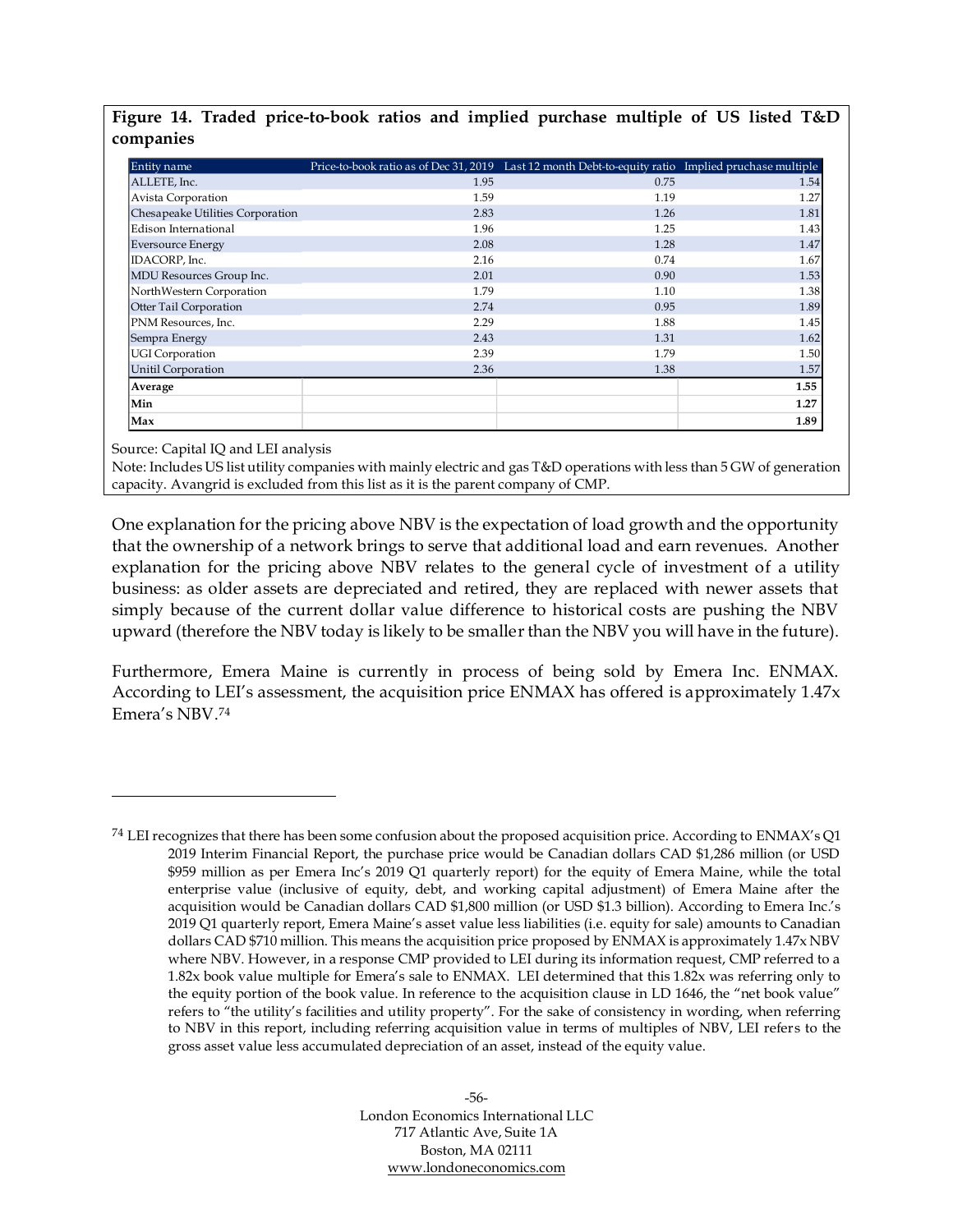Another point of reference is Fortis Inc's acquisition of ITC Holdings Corp, using cash plus stock proceed of approximately \$6.9 billion and assuming \$4.4 billion of debt, and in return taking over asset value at \$7.4 billion.<sup>75</sup> This implies an acquisition multiple of 1.52x.

As mentioned in Section [7.2,](#page-59-0) the impact assessment model is not a valuation model and does not aim to provide a recommendation on the price MPDA should pay to acquire the assets of the IOUs. However, the acquisition price is a key driver of the ratepayer analysis and consideration of trade-offs over time. For purposes of the presentation of outcomes, LEI uses a range of acquisition values, ranging from 1.0x NBV to 2.0x NBV.

As part of the acquisition-related costs for MPDA, LEI also included an upfront cost for transaction-related expenses (including cost of legal and financial advisors necessary to get the MPDA set up). LEI estimated the upfront costs to be 0.7% of the acquisition price. As the MPDA would be a "new" state agency, the upfront costs may include a variety of one-time start-up expenses, in addition to typical fees associated with such financing. However, LEI conservatively used the size of the historical debt issuance cost of LIPA and the New York Power Authority to approximate the level of the upfront costs.<sup>76</sup>

# **7.3.2 Cost of capital**

As discussed in Section [2.3,](#page-30-0) regulated utilities are entitled to earn a fair and reasonable rate of return on their capital investment. For IOUs, this rate of return includes both a return on equity and cost of debt. Since a COU is a not-for-profit entity, the only rate of return required is the cost of debt.

Generally, the return on equity is higher than the cost of debt as the risk of investing in equity is higher than the debt.<sup>77</sup> For example, Emera Maine's approved return on equity for distribution business was 9.35% based on its 2017 distribution rate base filed to MPUC, <sup>78</sup> while the weighted cost of debt of Emera was estimated to be 5.10% by the MPUC. <sup>79</sup> CMP had its rate case settled

<sup>75</sup> PR News Wire (with news provided by ITC Holdings Corp). "Fortis Inc. To Acquire ITC Holdings Corp. For US\$11.3 billion". <https://www.prnewswire.com/news-releases/fortis-inc-to-acquire-itc-holdings-corp-for-us113billion-300217218.html>

<sup>76</sup> For reference, LIPA's average debt issuance cost from 2008-2018 was 0.7% of bond proceeds, while New York Power Authority's debt issuance cost was 0.5% for taxable commercial paper in 2017.

 $77$  This is due to the legal arrangement that debt investors are paid before equity investors during bankruptcy, and in normal operations, payments towards debt holders are fixed while dividends paid to equity investors can vary.

<sup>78</sup> MPUC, 2018 Annual Report. (2019)

<sup>79</sup> MPUC Docket 2017-00-198 Exhibit RR-2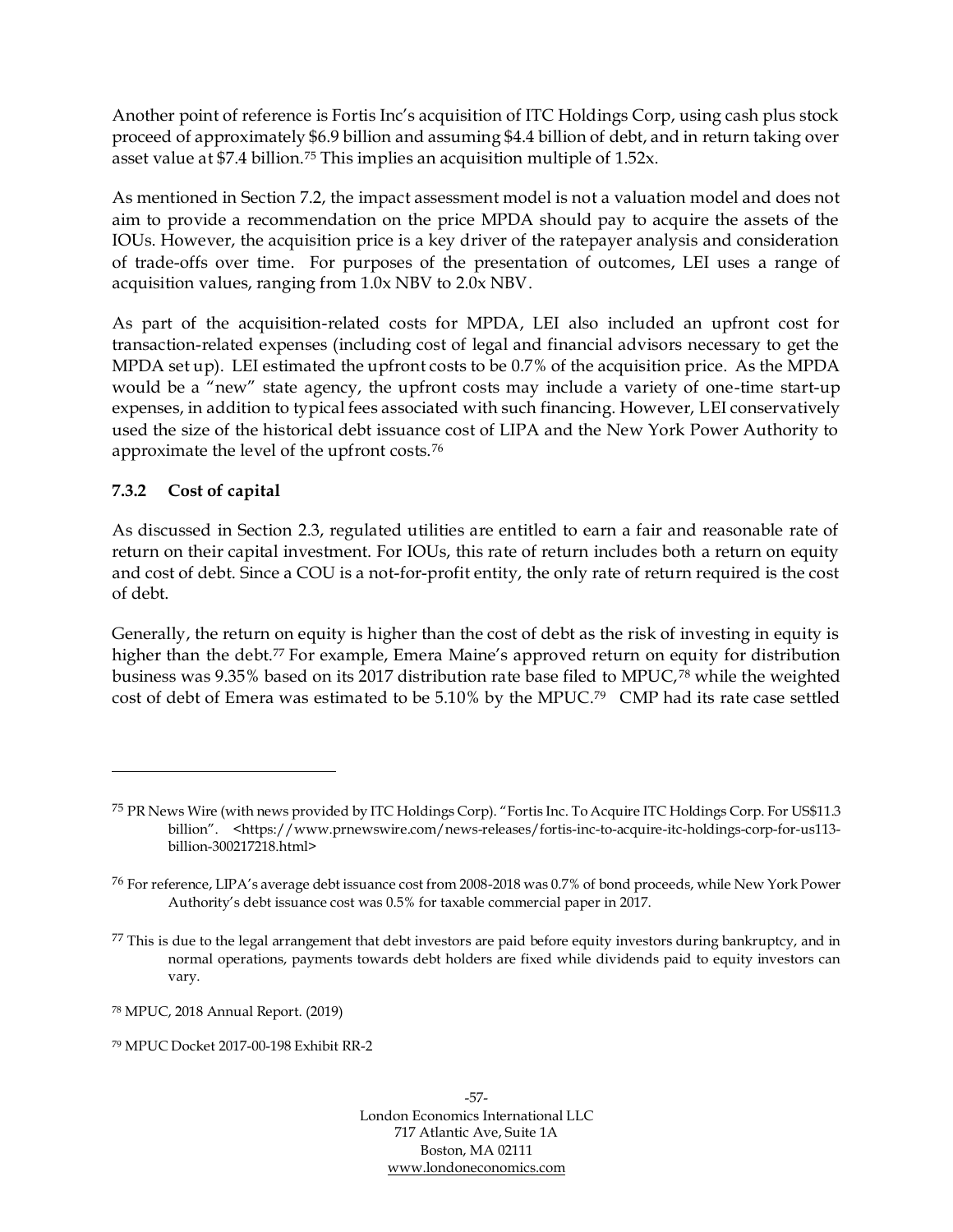recently and was permitted an allowed base return on equity of 9.25% (minus managementefficiency adjustment of 75 basis point), and weighted cost of debt for CMP of 4.34%.<sup>80</sup>

If we ignore how leverage impacts tax considerations and the credit quality of the company, and simply accept that the cost of debt tends to be lower than the cost of equity in most "normal" circumstances, then one can start to appreciate the intuition behind financing advantages of a COU versus an IOU. Simplistically, the premise is that an entity that is 100% funded by debt would have a lower cost of capital than an entity that is, for example, 50% equity funded. <sup>81</sup> That lower cost of capital will flow through as a lower revenue requirement and ultimately a lower rate for customers.

In addition, given the MPDA is a tax-exempt COU and a public instrumentality of the state, there are additional adjustments required for MPDA's cost of capital as compared to the IOUs. Such adjustments are discussed in the next sub-sections.

## **7.3.3 Tax-exempt debt**

Another key aspect that differentiates MPDA from the IOUs is the MPDA's potential access to tax-exempt debt. LD 1646 specifically states that:

"*All bonds, notes and other evidences of indebtedness issued by the authority in accordance with chapter 9 are legal obligations of the authority, and the authority is a quasi-municipal corporation within the meaning and for the purposes of Title 30-A, section 5701. All bonds, notes and other evidences of indebtedness issued by the authority are legal investments for savings banks in this State and are exempt from state income tax."<sup>82</sup>*

However, there are limitations on tax-exempt financing under the US federal tax code. If more than 10 percent of the proceeds of a government bond is used in a trade or business or persons other than a governmental unit, and the bond is directly or indirectly repaid from a private trade or business, it is considered a "private-activity" bond, and the interest on the bond is taxable, with the exception that the bonds are issued to certain "exempt facilities" which includes "facilities for the local furnishing of electricity or gas." <sup>83</sup> LEI's Reference Case assumptions

-58- London Economics International LLC 717 Atlantic Ave, Suite 1A Boston, MA 02111 [www.londoneconomics.com](http://www.londoneconomics.com/)

<sup>80</sup> MPUC Docket 2018-00194 Examiner's report.

<sup>&</sup>lt;sup>81</sup> The Modigliani-Miller Theorem states that, without consideration of the impact of tax, the cost of capital of a company should be the same regardless of capital structure. See Modigliani, F.; Miller, M. (1958). "The Cost of Capital, Corporation Finance and the Theory of Investment". For purposes of this discussion, we have simply assumed that the credit quality remains the same despite a more leveraged position, and hence the overall cost of capital decreases. In the impact assessment model, LEI dynamically considers the cost of debt and leverage ratio of MPDA.

<sup>82</sup> LD 1646 §4005.2. Tax exemptions

<sup>83</sup> American Public Power Association and the Government Finance Officers Association prepared for Public Finance Network. "Tax-exempt financing: A primer"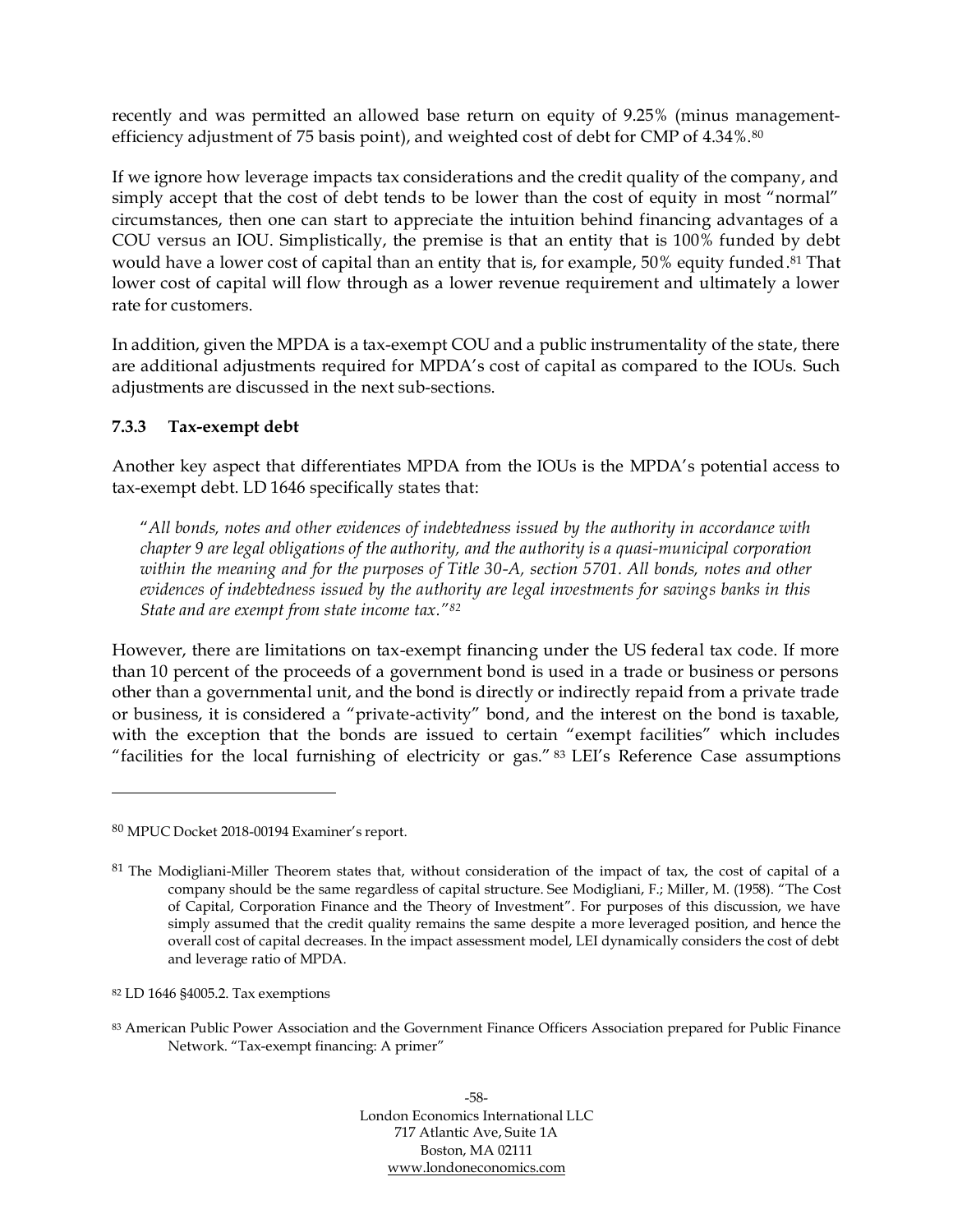assume MPDA's business can be considered to be exempted facilities, and therefore is eligible to issue tax-exempt private-activity bonds.

Furthermore, the federal tax code says that proceeds of private activity bonds cannot be used to purchase existing property unless over 15% of the proceeds are used for rehabilitation of the property.<sup>84</sup> As the process of creating MPDA requires the acquisition of the IOUs' assets, LEI's Reference Case assumption is that the initial debt raised to acquire the assets is not tax-exempt.<sup>85</sup> However, future debt being raised to finance capital investments would be tax exempted.

Finally, there is a Private Activity Volume Cap that limits the amount of tax-exempt privateactivity bonds by the state under the Deficit Reduction Act of 1984 (P.L 98-369) and Tax Reform Act of 1986 (TRA 1986, P.L. 99-514). This cap sets a ceiling towards the aggregate amount of taxexempt private-activity bonds that may be issued in a state in any given year, which is the greater of \$105 per capita or \$311.38 million as of 2018 (adjusted by annual inflation). As Maine only has a population of 1.34 million,<sup>86</sup> the relevant cap is the inflation-adjusted \$311.38 million unless Maine experiences significant population growth in the future.<sup>87</sup>

Although the Reference Case assumes the initial debt raised for acquiring the assets from the IOUs is not tax-exempt and that the debt raised for future capital investments is tax-exempt (up to the volume cap), LEI also tested alternative sensitivities. For example, in Section [7.5.3,](#page-76-0) LEI considers the ratepayer impact under the situations where (i) all the debt issued by MPDA would be tax-exempt, and (ii) all debt issued by MPDA is not tax-exempt.

## **7.3.4 Interaction between credit rating and cost of debt**

In addition to the tax-exempt status, the actual credit rating of the MPDA would also impact its borrowing cost. One fundamental assumption of the impact assessment model is that if MPDA's credit rating is the same as CMP or Emera Maine, investors would demand the same post-tax return on debt instruments, regardless of whether the borrowing entity is MPDA or the IOUs.

In the impact assessment model, LEI set up a dynamic calculation where the credit rating of the MPDA would change over time based on a financial profile assessment that uses Standard & Poor's US Municipal Retail Electric and Gas Utilities rating methodology. <sup>88</sup>

<sup>88</sup> Standard & Poor's Financial Services LLC. "Ratings Direct: US Municipal Retail Electric and Gas Utilities.". 2017.

-59- London Economics International LLC 717 Atlantic Ave, Suite 1A Boston, MA 02111 [www.londoneconomics.com](http://www.londoneconomics.com/)

<sup>84</sup> 26 U.S.C. 147(d))

 $85$  LEI tested a sensitivity that did allow for full tax-exemption, which is described in Sectio[n 7.5.3.](#page-76-0)

<sup>86</sup> US Census Bureau. Population estimates, July 1, 2019. <https://www.census.gov/quickfacts/ME>

<sup>&</sup>lt;sup>87</sup> For simplicity, the impact assessment model assumes MPDA would be the only Maine entity to issue tax-exempt bonds under the Private Activity Volume Cap. LEI recommends the Maine legislature to conduct a study on whether other Maine entities will be issuing tax-exempt private activity bonds in the future.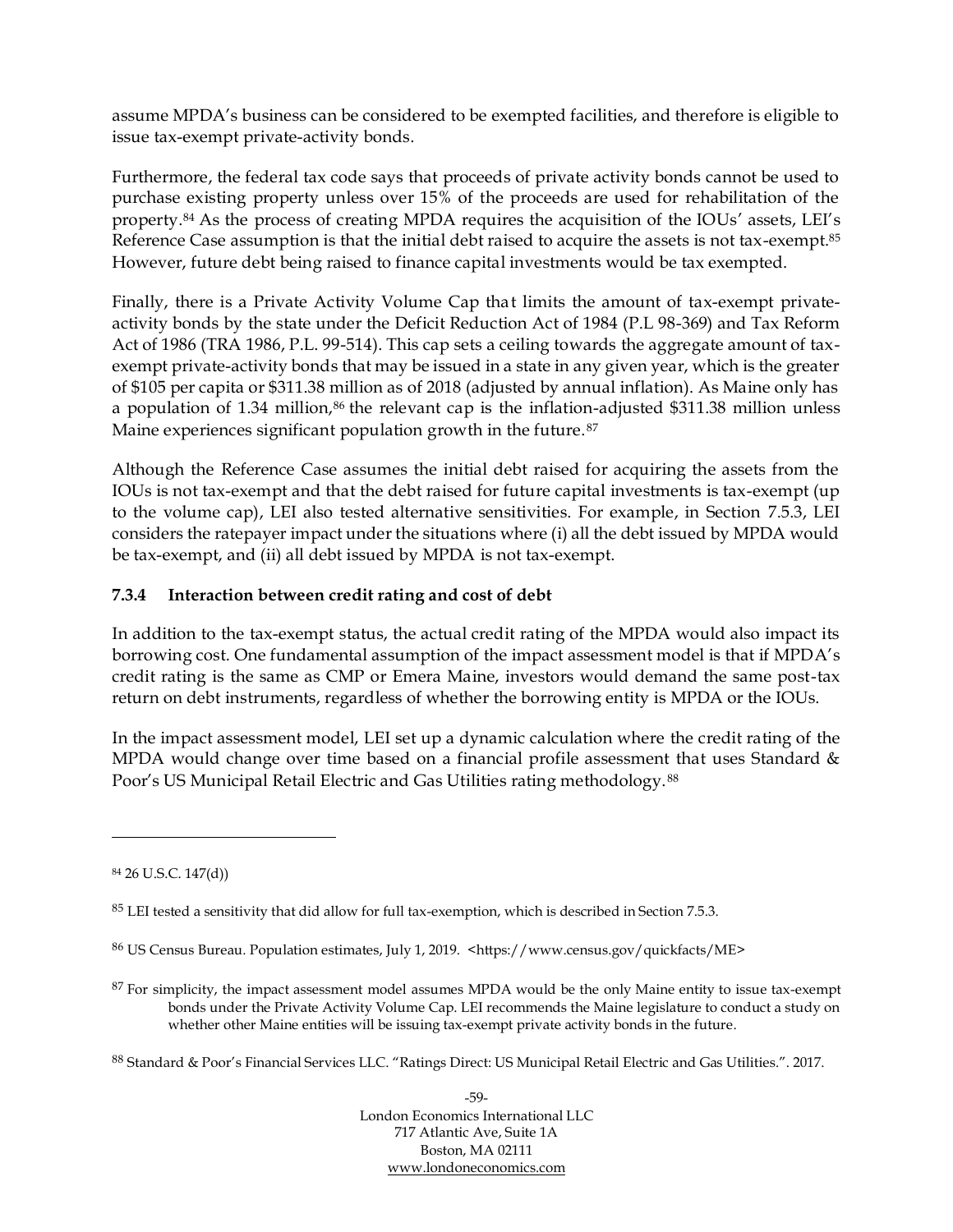In the impact assessment model, LEI monitored three broad categories of credit metrics in each modeled year and mapped the results against S&P's financial risk profile score. The credit metrics were into an overall financial risk profile score based on the weightings presented in [Figure 15.](#page-66-0)

<span id="page-66-0"></span>

For example, if MPDA was projected to have a 1.6x or above coverage metric related to "Fixed costs and imputed charge coverage", then it would be considered to have a "extremely strong" financial risk profile score. In contrast if projected financials for MPDA resulted in a coverage ratio of 1.4x to 1.6x, then the score assigned that year to MPDA would be based on a "very strong" financial risk profile. The other categories of credit metrics – related to "liquidity and reserves" and "debt and liabilities" - also had similar quantitative ranking factors and associated scores. LEI also monitored the debt-to-capitalization ratio of the MPDA, to ensure a reasonable buildup of patronage capital (which is achieved through accumulation of earnings, when there are "leftover" revenue amounts after payment of expenses) over time. In the initial year, the MPDA would be fully debt-financed, but as MPDA begins to operate, it is assumed that it would accumulate reserves to achieve a target patronage capital of 35%.<sup>89</sup>

Under this dynamic calculation, if from one year to another, the overall financial risk profile score increases (i.e. meaning that MPDA becomes riskier to lenders), we project then that MPDA's credit rating may be downgraded, driving its borrowing costs up so as to match the borrowing cost of the relevant lower credit rating debt, adjusted by the tax status of the MPDA debt.

 $89$  This is based on LEI's study of cooperatives in the US, which has an average patronage capital ratio of 30% to 40%.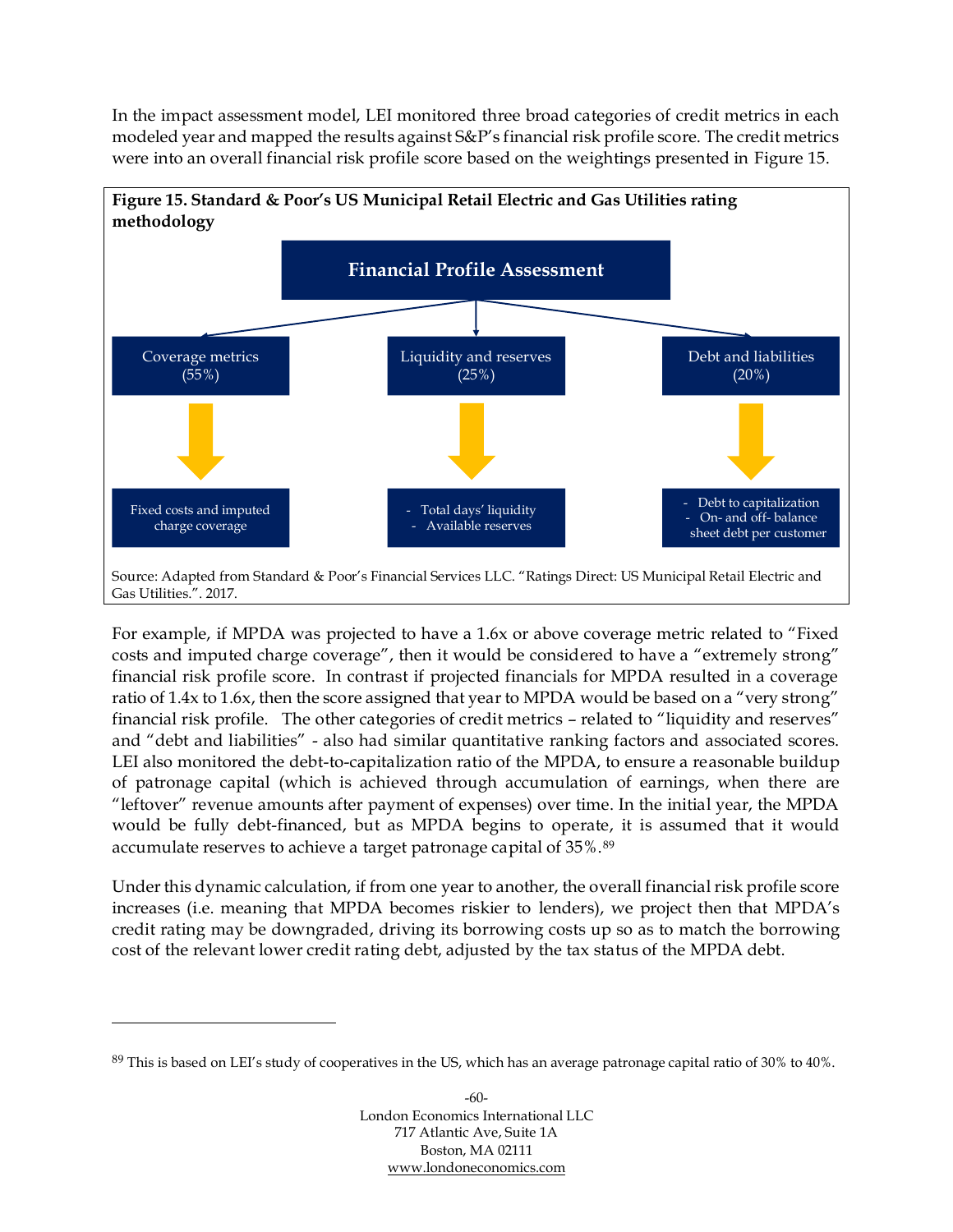As the difference in cost of capital is a key driver in creating savings from MPDA, it may be useful to also evaluate other ways to lower the financing cost of the initial acquisition, as that improves the likelihood of LD 1646 creating ratepayer savings. LEI recommends that financing studies are completed that examine possible financial and legal structures that would enhance the credit quality of the debt for the initial acquisition of the IOUs' assets. For example, one such possibility is using securitization or having MPUC to mandate longer regulatory asset lives as part of MPDA's creation. <sup>90</sup> Under the Reference Case assumptions, for the sake of illustration, LEI assumed that the debt raised for initial acquisition of the IOUs could take advantage of credit enhancement through legal or financial structuring, and therefore would have a higher credit rating than Emera Maine's current debt, albeit the difference is likely to be modest (based on bond yields, a 14 basis point reduction is applied to the debt cost of the IOUs' current investment grade cost of debt, based on the implied improvement from a AA rating to a AAA rating through credit enhancement). 91

## **7.3.5 Differences in allowed return and cost of capital for transmission**

As discussed in Session [5.2,](#page-48-0) transmission rates of CMP and Emera Maine are governed by ISO-NE's OATT, except for the region located in NMISA, and New England MTOs use an 8.0% cost of capital instead of the FERC approved ROE for the cost of capital calculation. Although LEI recognizes that the current RNS calculation and allocation method is under review at FERC as of the writing of this report, <sup>92</sup> the impact assessment model assumes the 8.0% MTO rate would continue to be applicable to MPDA's transmission revenue requirement calculation in the short and longer-term. Under the current interest rate environment, it is very likely that the cost of debt for the transmission business under MPDA's ownership would be materially below 8.0%. This would result in a revenue requirement that exceeds the cost of service for MPDA's transmission business. 93

As discussed in Section [5.2,](#page-48-0) the long-standing policy of FERC is that the acquisition premium of transmission assets cannot be included in the rate base. For MPDA, since the acquisition would be entirely debt-funded, in the case when the acquisition price is higher than the book value of the transmission asset, the revenue requirement will not include the cost of debt required to

<sup>90</sup> It is beyond the scope of this paper to discuss details of the cost-benefits of securitization. Further analysis is required to ensure that the securitization can take advantage of highest possible credit rating, and that may require enabling legislation and provisions that direct MPUC to enforce the securitization terms (such as the nonbypassable nature of the rates associated with the repayment of the securitized debt, the continued repayment obligation of ratepayers in case of MPDA's bankruptcy, and how MPUC cannot issue future orders to change the repayment schedule).

<sup>91</sup> Based on Morning Star Corporate Bond Index Sector Summary as of October 18, 2019, where a AAA bucket bond has 14 basis point lower spread than an AA bucket bond. The 14-basis point reduction means that borrowing cost would reduce from, say, 5.0% to 4.86% due to securitization.

<sup>92</sup> 167 FERC ¶ 61,164, Docket Nos. ER18-2235-000 and EL16-19-000

<sup>93</sup> Unless the size of the debt for acquisition premium is large enough such that the cost of debt exceeds the excess revenue requirement.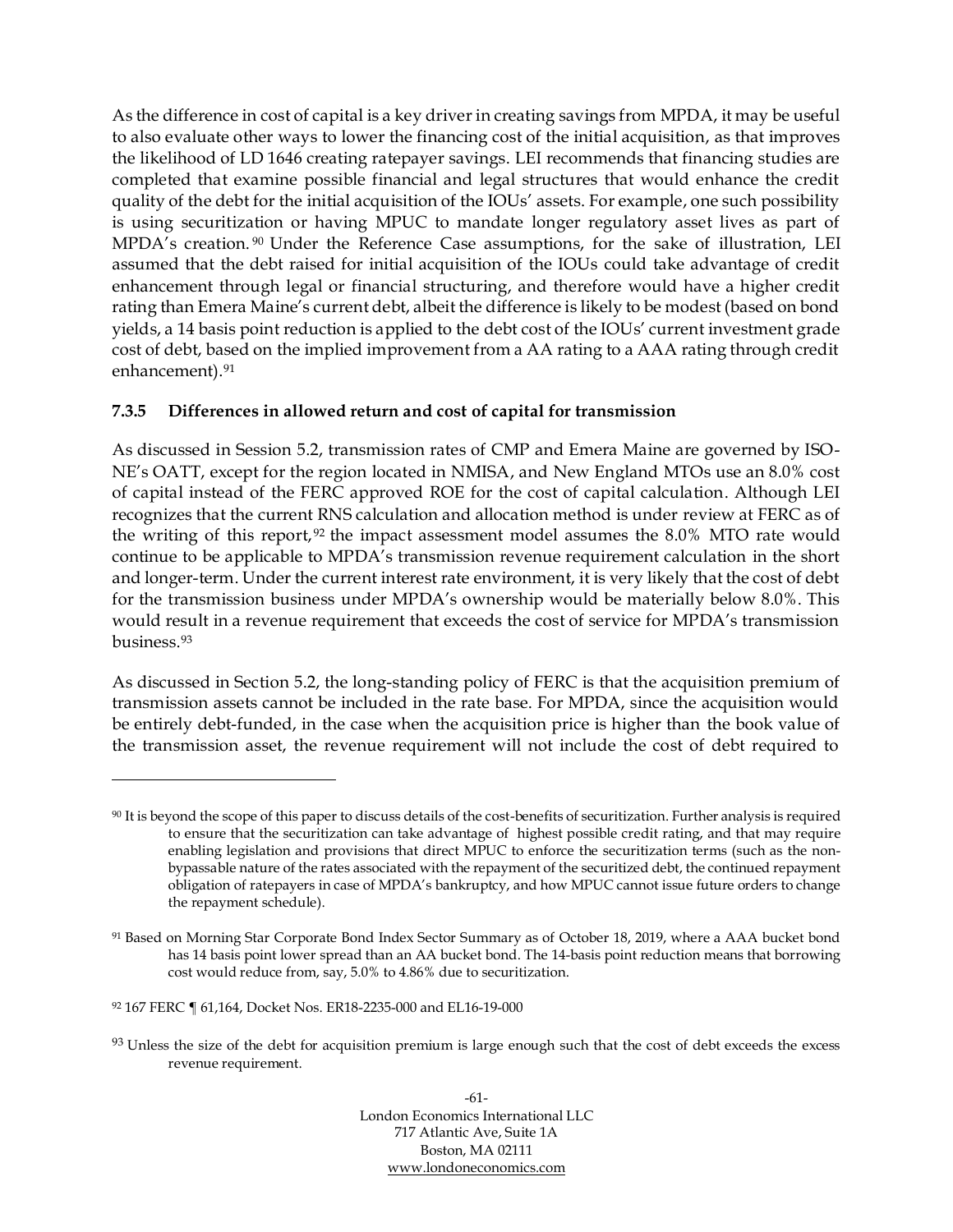finance the acquisition premium. In other words, there is likely a mismatch between the revenue requirement and the cost of service for MPDA's transmission business due to deviations in both the size of the debt against the size of its rate base and also the allowed return on capital versus the actual cost of debt. Whether the mismatch results in an over-collection or under-collection of revenue to fund MPDA's transmission cost of service will depend on the acquisition price and the actual borrowing cost of MPDA.

In the Reference Case assumption, the acquisition multiple of 1.5x NBV, combined with the allowed return on capital of 8.0% for MPDA's transmission business, and the cost of debt starting at 5.1%, would result in slight positive net income for MPDA's transmission business as the gap between the allow return and the cost of debt is slightly larger than the cost of debt to finance the asset acquisition, including the premium over NBV (original rate base).

# **7.3.6 Growth rate of regulated T&D assets in the future**

Under the Reference Case assumptions, debt issued by MPDA for capital investments in the future would be tax exempted. As tax-exempt debt represents a lower cost financing source to MPDA, the amount of capital investment over time becomes a major driver of lower revenue requirements and therefore ratepayer benefits.

The growth rate of the electric grid, from a financial modeling perspective, has two drivers: how much capex is made each year, and the rate of depreciation of the existing assets. The net growth rate is defined as the capex less the depreciation of existing assets in each year.

For depreciation, the impact assessment model uses the five-year (2014-2018) average historical depreciation rate as a percentage of the rate base for CMP and Emera Maine. The average depreciation rate is approximately 3% per year. In other words, the weighted average economic life of the electric grid's assets is approximately 33 years.

For future capex, LEI's Reference Case assumption uses the rate base weighted average capex for CMP and Emera Maine provided by CMP's capital expenditure budget (2019-2023) and Emera Maine's forecasted capex for 2019-2028, extended over the modeled period. This capex forecast, as a percentage of the existing rate base, is approximately 6.5% per year. <sup>94</sup> Given the historical 3% depreciation, this implies a Reference Case assumption of average net real rate base growth rate of approximately 3.5%.<sup>95</sup>

<sup>94</sup> Note that this report only focuses on the level of T&D capex invested by MPDA or the IOUs. Other ISO-NE transmission owner's investments would also impact Maine ratepayer's rates due to socialization of transmission rates in New England. However, LEI assumes such investment decisions would be made independent of whether MDPA is created or not, therefore such investments do not affect the results in the analysis as the impact assessment model focuses on the marginal difference between the Status Quo and MPDA.

 $95$  This is higher than the historical nominal rate base growth rate of approximately 3.2% for CMP and Emera Maine.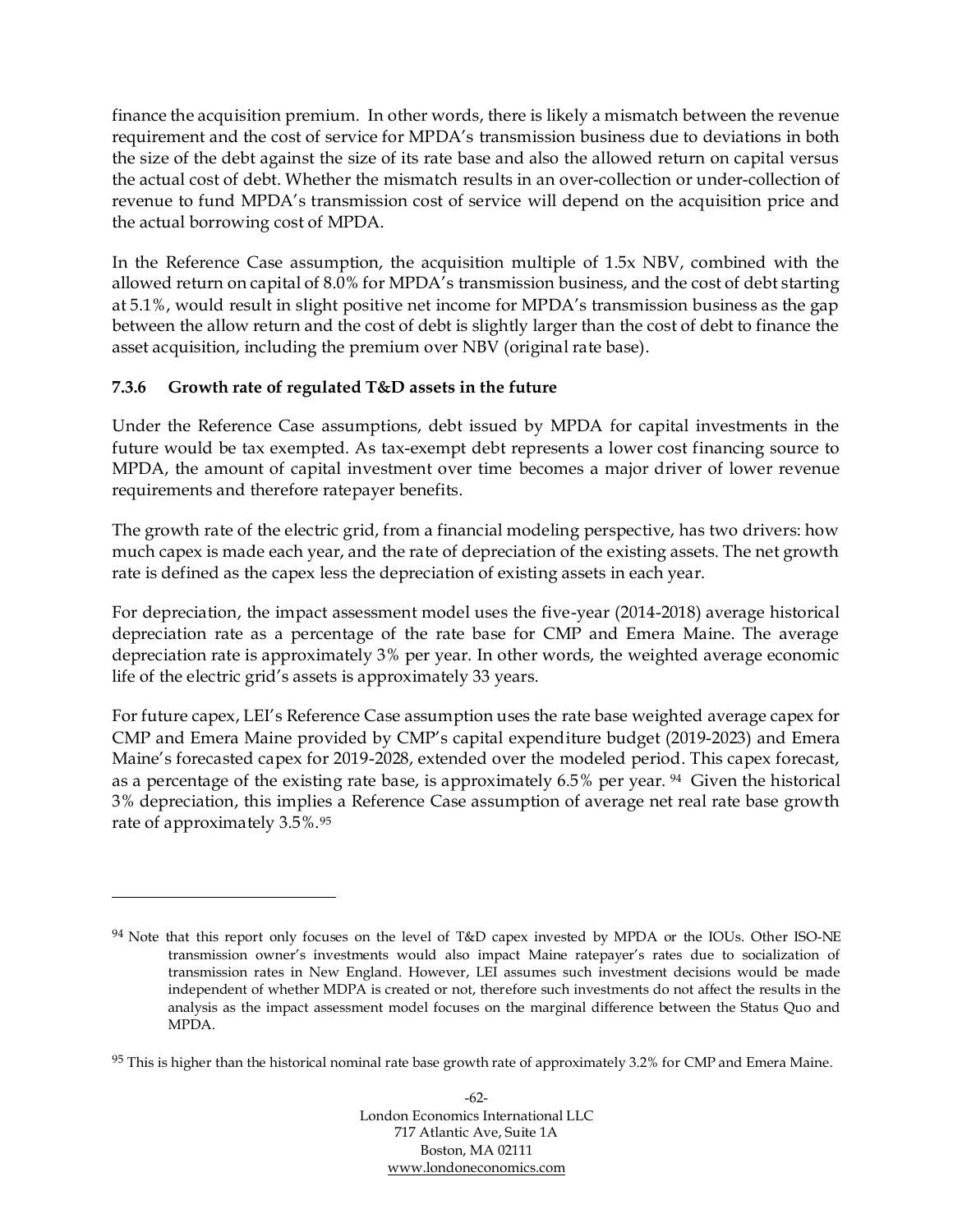As the purpose of the impact assessment model is to identify the difference between the Status Quo scenario and the MPDA scenario, the growth rate for capital investment in the electric grid is assumed to be the same under both scenarios and driven by external factors. It is possible that the pattern of capital investment, in the real world, could differ between an IOU and the MPDA. However, it is premature to try and establish how the investment profile may differ. As such, LEI relied on the same capital investment assumption for both scenarios. This assumption allows us to focus on a more important dimension of the capital investment and its impact on ratepayer benefits of the MPDA: namely how the financing benefits of a tax-exempt, non-profit entity could benefit ratepayers.

# **7.3.7 Management fee**

As discussed in Section [4,](#page-37-1) LD 1646 §4003.3. states that MPDA will retain a qualified contractor to provide operations and administrative services. The contractor, as a "nongovernmental entity" is likely to be a for-profit company that will not provide its services to MPDA at cost. One comparable example is the services provided by PSEG Long Island toward LIPA. As of the end of 2018, PSEG Long Island provides operating services to LIPA's electric transmission and distribution system under an operating service agreement. Under the agreement, PSEG Long Island receives "reimbursement for pass-through operating expenditures, a fixed management fee, and an incentive fee contingent on meeting established performance metrics."<sup>96</sup> Inclusive of the incentive fee, the management fee earned by PSEG Long Island is approximately \$77 million per year<sup>97</sup> or slightly less 1% of LIPA's total rate base.

In the impact assessment model, LEI estimated a management fee range as the percentage of MPDA's rate base before including the acquisition premium, ranging from 1% to 4.5% (using LIPA and the UK example presented in Section [6.1](#page-51-0) as a reference) which would result in a pretax profit that is similar to the net income earned by CMP and Emera, combined.

#### <span id="page-69-0"></span>**7.3.8 Reference Case results**

The net impact to ratepayers is represented in the form of net present value over a short-term (10 years) and long term (30 years) using a real discount rate of 3.5%. For example, under the Reference Case assumption, the annual rate impact to MPDA ratepayers would start from \$9 million in 2024 (in 2018\$), which means MPDA would result in a \$9 million ratepayer dis-savings relative to a world where CMP and Emera Maine continue to operate as IOUs in the year 2024, and moving to negative \$4 million (in 2018\$) by 2033, meaning MPDA operations would result in a \$4 million savings to ratepayers in the year 2033.

<sup>96</sup> PSEG 2018 10-K. Page 13

<sup>97</sup> LIPA, 2019 Proposed Budget. November 2018 <www.lipower.org/wp-content/uploads/2018/11/NEW-COMBINED-WEB-BUDGET-POSTING.pdf>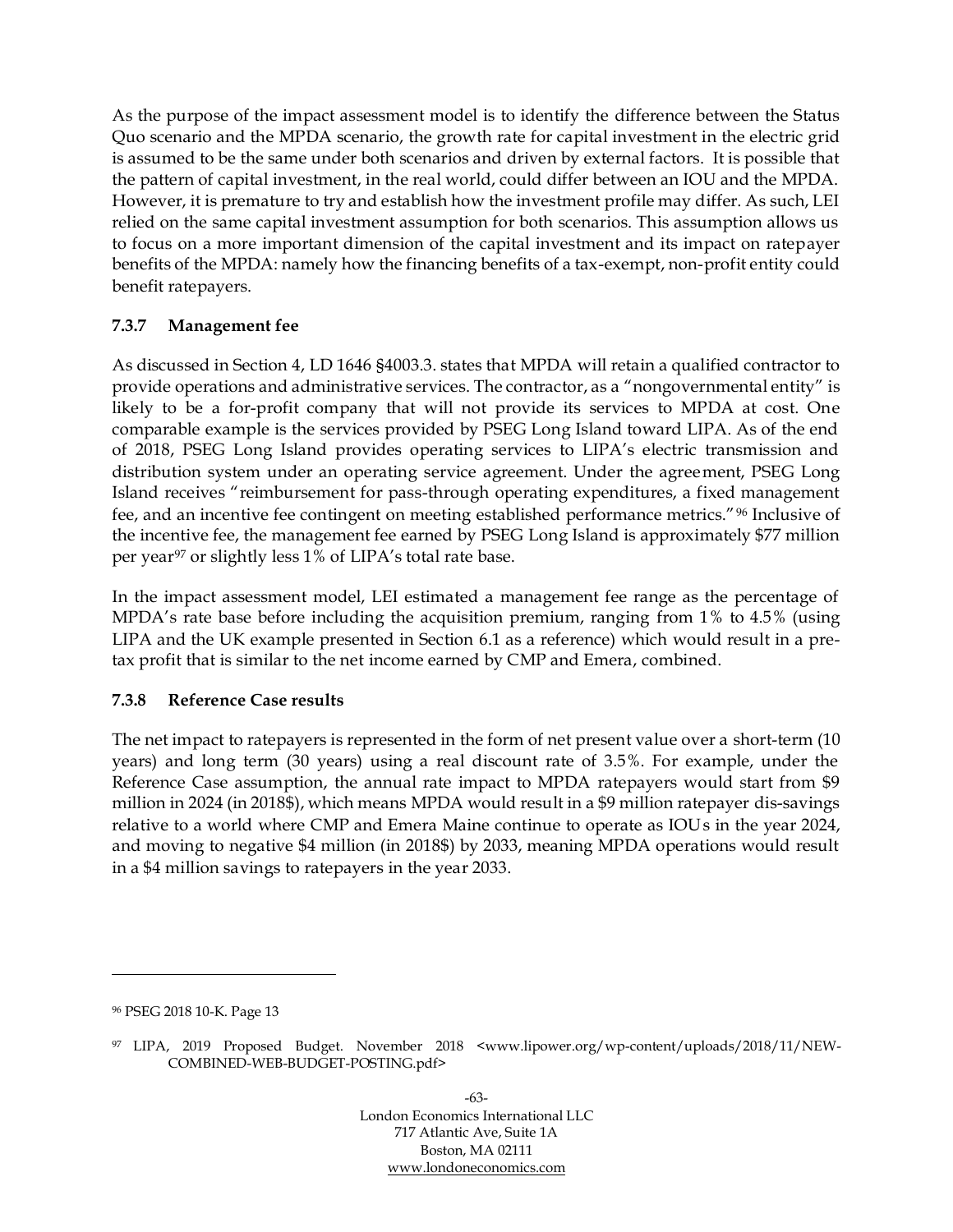

For the first 10 years of the analysis, the net present value of MPDA's ratepayer impacts would result in a revenue requirement increase of \$118 million, or \$12 million per year. This means that future rates would be higher under the MPDA Scenario than under the Status Quo Scenario over the 10-year timeframe (holding all else constant). However, if we extend the NPV analysis to 30 years, ratepayers are projected to enjoy savings of \$236 million under MPDA ownership and operation, which is equal to an annualized benefit of \$8 million per year over 30 years.

A detailed macroeconomic analysis is beyond the scope of this study. However, stakeholders should recognize that electric rates can impact Maine's economy. It is generally understood that higher electric rates in the short term can detrimentally impact some commercial and industrial electric customers that are highly dependent on electricity as a key input to their production process and also effect how businesses evaluate the opportunity to move to Maine. <sup>98</sup> This can potentially lead to negative ramifications for Maine residents employed by these companies – for example, the level of output in certain electricity-usage heavy industries may decrease due to

<sup>98</sup> EIA data shows that Maine has the lowest electricity costs in the New England region, but has relatively high electricity costs on a national basis. Maine's manufacturing sector (i.e. aerospace/transportation equipment and paper manufacturing) directly competes against other manufacturers in regions outside of New England. This makes the sector particularly sensitive to electric costs, as noted in the *Maine Economic Development Strategy 2020-2029*, issued by the State of Maine, Department of Economic and Community Development.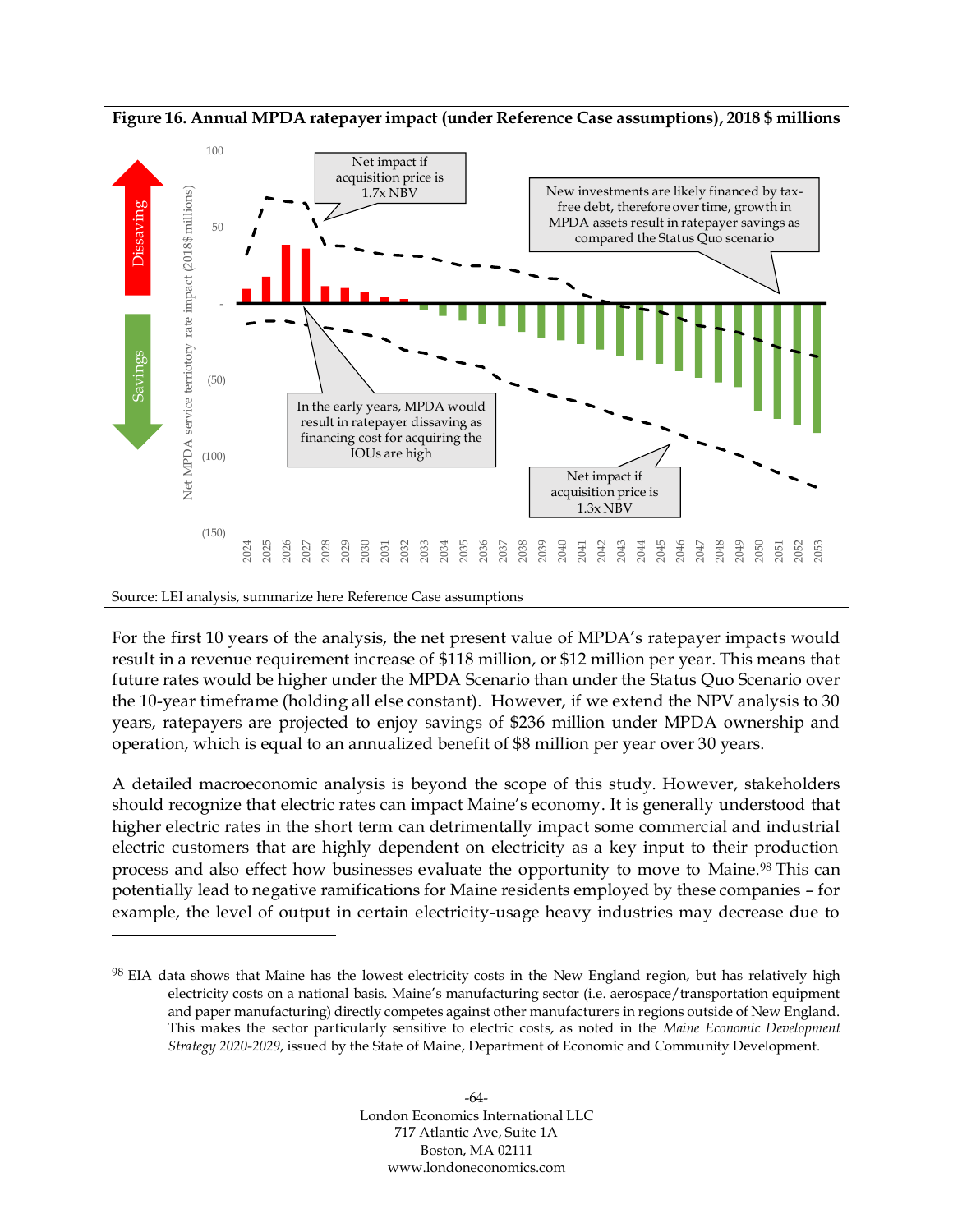higher costs, or some businesses may move to lower electricity cost regions. The forecasted electricity rate decrease over the time term may not be sufficient to offset the economic impacts caused by a short-term rate increase.

# <span id="page-71-0"></span>**7.4 Testing alternative assumptions for key drivers**

By changing the assumed value of a specific driver and iterating the impact assessment model, it is possible to identify the contribution of each driver on ratepayer impacts. [Figure 17](#page-71-1) presents the 30-year annualized ratepayer impact (relative to the Reference Case) across varying assumptions for key drivers. Although each driver was tested in isolation, this "single-factor" analysis provides some useful insights about which drivers are important and the relative magnitude of long-term ratepayer savings or dis-savings.

Overall, future rate base growth rate has the largest impact on expected ratepayer savings or dissavings over the 30-year timeframe. If the expected rate base growth rate is high (e.g. 10% per year), then formation of MPDA would likely result in ratepayer savings even if other factors, such as the management fee or acquisition multiple, are not favorable to ratepayers. Cost of debt is also an important variable. For example, if the interest rate (cost of debt) is expected to be high, but other factors remain consistent with the Reference Case assumptions, formation of MPDA could result in dis-savings for ratepayers over the long term.

<span id="page-71-1"></span>

-65- London Economics International LLC 717 Atlantic Ave, Suite 1A Boston, MA 02111 [www.londoneconomics.com](http://www.londoneconomics.com/)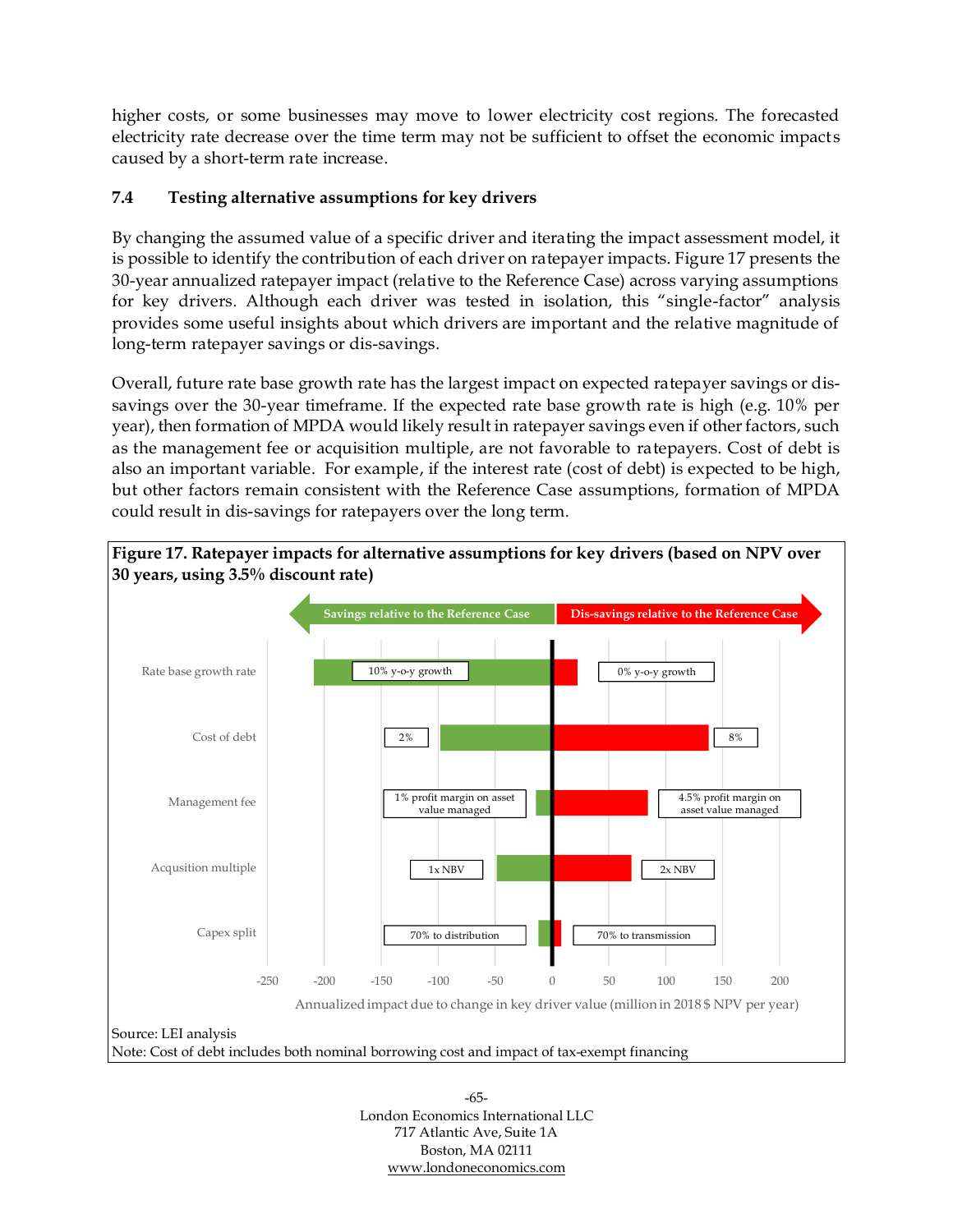Although the analysis tested each driver in isolation of other drivers, there may be circumstances where future conditions lead to correlated changes in multiple drivers. For example, under a high economic growth environment, Maine may experience a combination of high rate base growth and high cost of debt (for example, if economic growth motivates capital investment and also causes high interest rates). The chart above does not present the outcomes of such combinations; however, the results documented in two-factor sensitivities can be instructive. Specifically, on the relationship between rate base growth and cost of debt, please refer to Appendix C. The ratepayer impacts from the MPDA under a high rate base growth environment and high cost of debt environment would be reflected in the upper right hand portion of the sensitivity tables in [Figure](#page-99-0)  [35](#page-99-0) and [Figure 36](#page-99-1) (on page [93\)](#page-99-0) and therefore suggest large dis-savings for electric ratepayers.

#### <span id="page-72-0"></span>**7.5 Sensitivity analysis**

The impact assessment model relies on several key assumptions that drive the revenue requirement, level of expense, and capital structure of MPDA. These key assumptions depend on certain conditions of the Maine electric grid that are currently not known (e.g. how much capital investment is required, the acquisition premium, future interest rates and whether tax-exempt financing would allow for a lower cost of debt, etc.) Some of these uncertainties will be resolved at a later stage of the municipalization process (e.g. acquisition price of the IOU assets); some uncertainties could also be narrowed down through additional analyses (e.g., clarification of the tax status of MPDA's debt by a tax expert). Therefore, in this section of the report, the LEI presents a number of sensitivities that highlight how the assumed values for two key drivers may interact to impact future ratepayer savings or dis-savings. 99

<sup>&</sup>lt;sup>99</sup> Sensitivity analysis can be conducted on three or more key drivers interacting with each other at the same time. However, such sensitivity results are not easily visualized in a two-dimensional manner.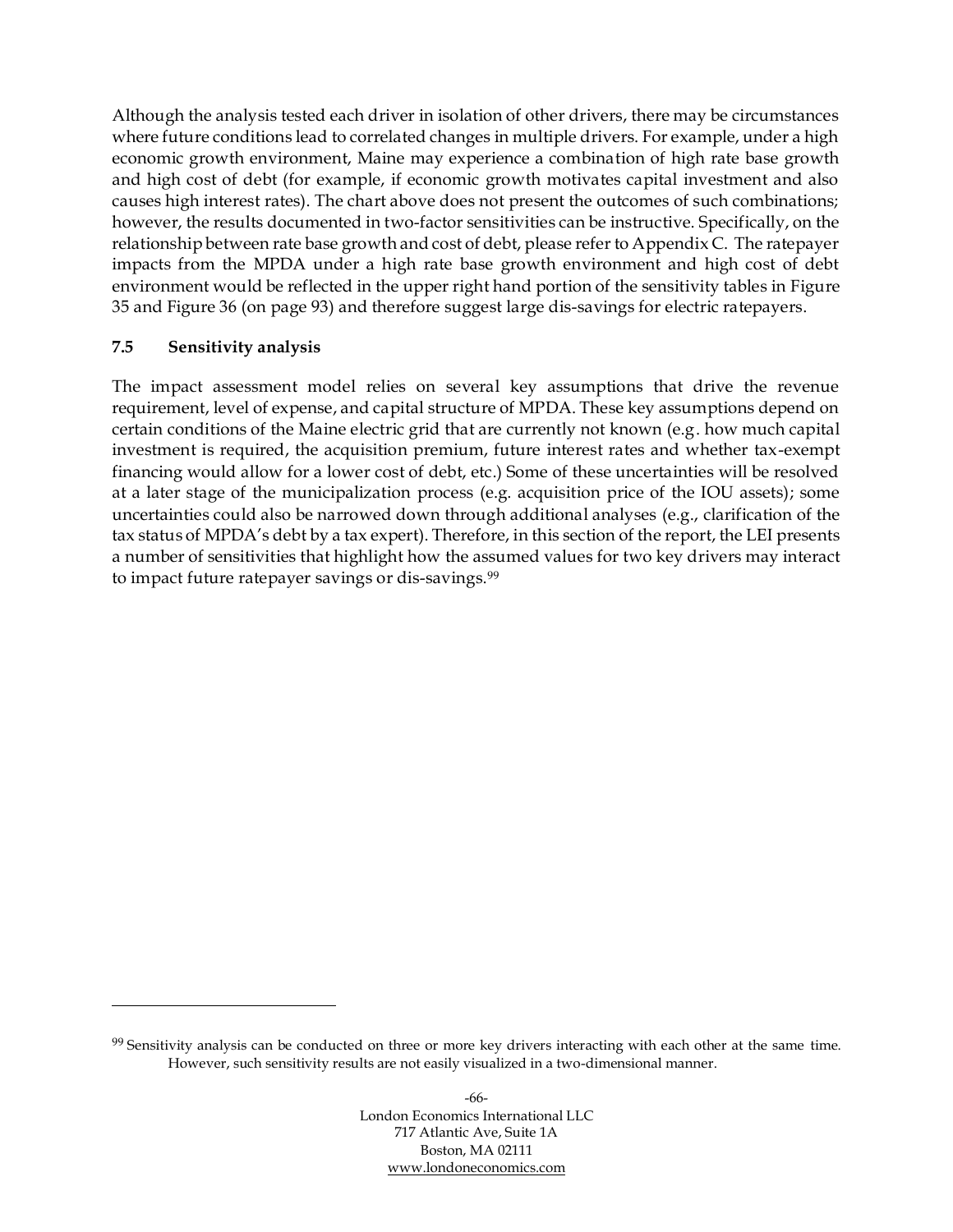#### **How to interpret LEI's sensitivity analyses**

The results of these sensitivity analyses are presented in a two-dimensional table or sensitivity matrix, as seen below. The values in the tables reflect annualized ratepayer impacts over a 10-year or 30-year period, discounted to the start of the modeling horizon (2024) using the specified discount rate. The units are in 2018 dollar millions.



For example, in the top left cell with value (98), the sensitivity matrix is reporting an annualized ratepayer savings of \$98 million (in 2018 \$ terms) based on the combined conditions of Driver A being set to 1, and Driver B being set to 10%.

For the top right cell with value 73, the matrix is reporting an annualized ratepayer dissavings of \$73 million per year in 2018 \$ terms under the combined conditions of Driver A being set to 2 and Driver B being set to 10%.

## **7.5.1 Analysis of acquisition cost and rate base growth rate's influence on ratepayer impacts**

The level of rate base growth has a significant long-term influence on the possibility of ratepayer savings from formation of the MPDA. In general, a high rate base growth could create savings for future ratepayers (when comparing the MPDA Scenario with the Status Quo Scenario), but it is important to keep in mind that this may mean higher rates than today. LEI modeled capital investment through a rate base growth rate. The growth rate has a compounding effect and therefore the cost of debt associated with rate base growth (and any advantages that MPDA would have over IOUs in financing such rate base growth) would build up over time.

Another driver that creates time-specific impacts is the acquisition cost. A higher acquisition cost (denominated in terms of a multiple greater than 1.0x NBV) can lead to higher rates in the short term. However, with time, as the initial debt is paid off, and new debt is incurred (to finance capital investment), the effect of the acquisition multiple on the overall revenue requirement will decrease in scale.

> -67- London Economics International LLC 717 Atlantic Ave, Suite 1A Boston, MA 02111 [www.londoneconomics.com](http://www.londoneconomics.com/)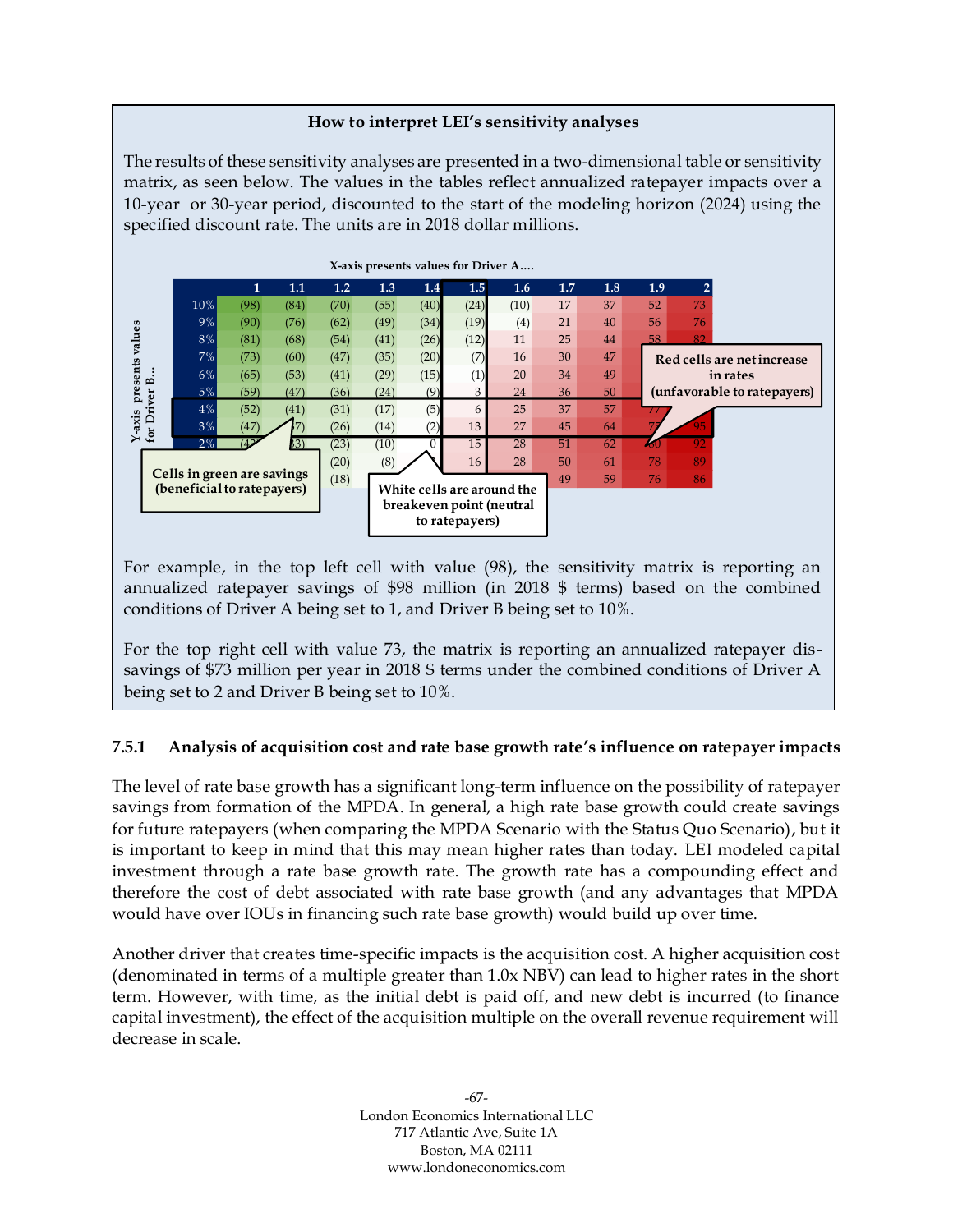LEI considered the short-term versus long-term tradeoffs for electric ratepayers using a twofactor sensitivity analysis, covering a range of acquisition costs (from 1.0x to 2.0x multiple of Emera Maine's and CMP's NBV) and various future capital investment trajectories (ranging from 0% to 10% year-over-year growth rate in rate base). In both [Figure 18](#page-75-0) and [Figure 19](#page-75-1) below, the x-axes represent the acquisition price as a multiple of net book value changes in each modeled sensitivity case, while the y-axes represent the different rate base year-over-year growth rate (over all the years modeled) used in each sensitivity case. All other assumptions remain constant and are based on the values presented in [Figure 13](#page-61-0) for the Reference Case. The key difference between [Figure 18](#page-75-0) and [Figure 19](#page-75-1) is the timeframe over which the annual savings and dis-savings are accumulated. [Figure 18](#page-75-0) looks out over the first 10 years of MPDA operations, while [Figure 19](#page-75-1) considers a 30 year timeframe and therefore includes savings or dis-savings that may occur over the long term.

The result of this sensitivity analysis shows that in the short term [\(Figure 18\)](#page-75-0), a low rate base growth rate (below 5% a year) combined with a high acquisition price (over 1.5x NBV multiple) would result in rates going up under the MPDA Scenario as compared to the Status Quo Scenario (in other words, a net cost to ratepayers over this period). If the acquisition cost is above 1.7x NBV, then even at a very high rate base growth rate of 10% per year, ratepayers would be facing a rate increase under the MPDA Scenario versus the Status Quo Scenario.

Over the long term [\(Figure 19\)](#page-75-1), a rate base high growth rate of over 7% a year would deliver ratepayer savings even if the acquisition multiple is as high as 2x NBV. The main reason that LD 1646 can still result in ratepayer savings under high growth rate and high acquisition multiple is the availability of tax-exempt financing for new capex. The higher the rate base growth rate, the more MPDA would reduce financing costs relative to the IOUs through issuing more tax-exempt debt. If the tax-exempt debt is not available at all to the MPDA, the conclusions around expected ratepayer benefits would change drastically.

The short-term and long-term impacts of these two drivers on ratepayers can be observed through a direct comparison of [Figure 18](#page-75-0) and [Figure 19.](#page-75-1) In both figures, as the key drivers move from top left to the bottom right (i.e. an increase in the acquisition cost and a decrease in the rate base growth rate), the values in the cells increase, meaning the ratepayer impact moves from savings (benefits) to dis-savings (costs). The primary takeaway is that the red area is much larger in the short term [\(Figure 18\)](#page-75-0) than the long term [\(Figure 19\)](#page-75-1). In addition, the general level of the ratepayer savings (based on the absolute size of the values in green highlighted cells) is much smaller in the short term as compared to the long term. These two observations highlight the conditions that contribute to intergeneration impacts. The Project Team does not have view as to the acceptability of such intergenerational issues; rather, this is something that the Legislature will need to evaluate and opine on.

> -68- London Economics International LLC 717 Atlantic Ave, Suite 1A Boston, MA 02111 [www.londoneconomics.com](http://www.londoneconomics.com/)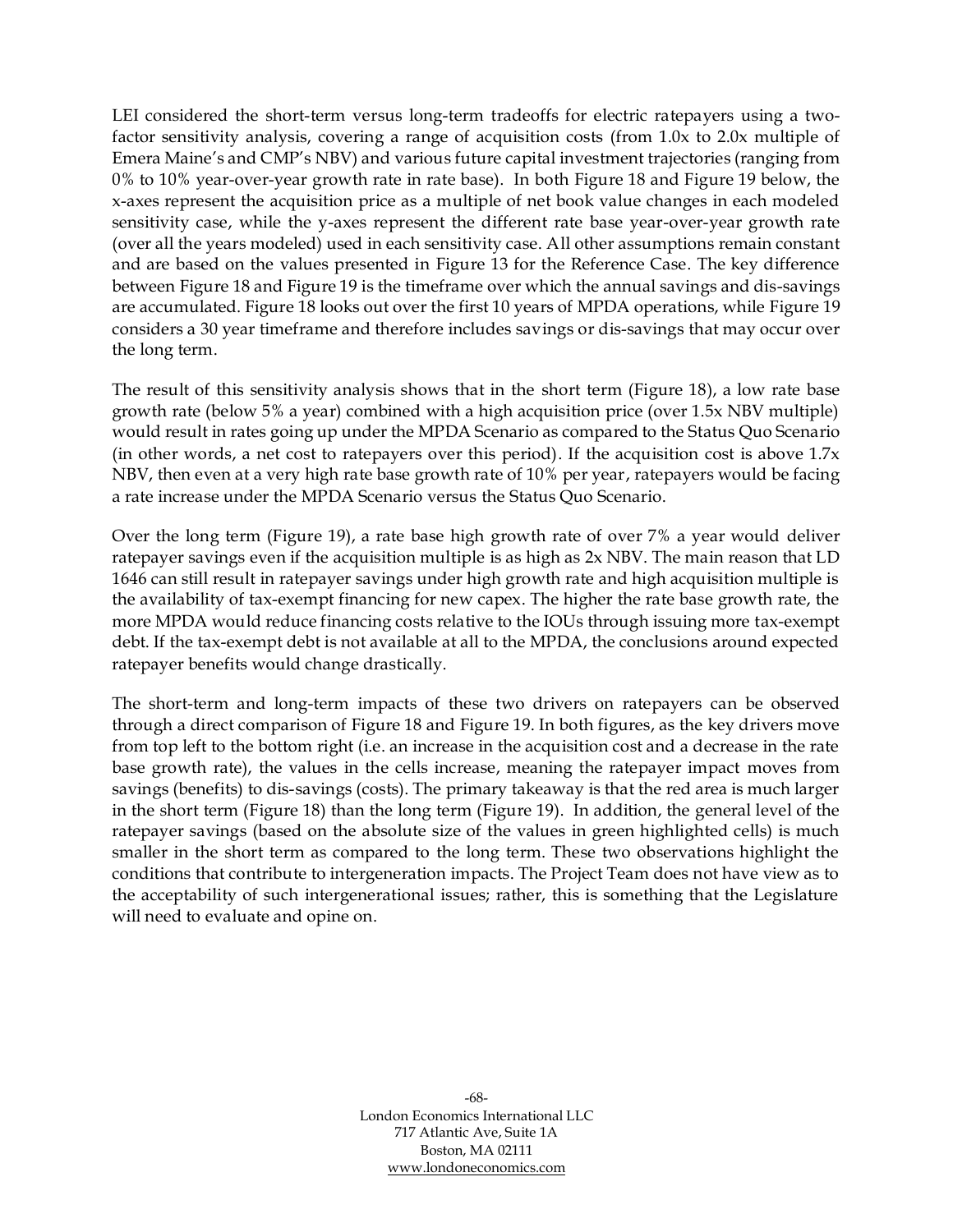<span id="page-75-0"></span>**Figure 18. Short-term (10-years) annualized MPDA net impact – acquisition cost vs rate base growth rate (2018 \$ million per year)**

| growth | 10%<br>9%<br>$8\,\%$ | 1<br>(98)<br>(90)<br>(81) | 1.1<br>(84)<br>(76) | 1.2<br>(70)<br>(62) | 1.3<br>(55) | 1.4<br>(40)    | 1.5            | 1.6  | 1.7 | 1.8 | 1.9 | $\overline{2}$ |
|--------|----------------------|---------------------------|---------------------|---------------------|-------------|----------------|----------------|------|-----|-----|-----|----------------|
|        |                      |                           |                     |                     |             |                |                |      |     |     |     |                |
|        |                      |                           |                     |                     |             |                | (24)           | (10) | 17  | 37  | 52  | 73             |
|        |                      |                           |                     |                     | (49)        | (34)           | (19)           | (4)  | 21  | 40  | 56  | 76             |
|        |                      |                           | (68)                | (54)                | (41)        | (26)           | (12)           | 11   | 25  | 44  | 58  | 82             |
|        | 7%                   | (73)                      | (60)                | (47)                | (35)        | (20)           | (7)            | 16   | 30  | 47  | 61  | 83             |
|        | 6%                   | (65)                      | (53)                | (41)                | (29)        | (15)           | (1)            | 20   | 34  | 49  | 62  | 82             |
|        | 5%                   | (59)                      | (47)                | (36)                | (24)        | (9)            | $\overline{3}$ | 24   | 36  | 50  | 66  | 88             |
|        | $4\%$                | (52)                      | (41)                | (31)                | (17)        | (5)            | 6              | 25   | 37  | 57  | 77  | 95             |
|        | 3%                   | (47)                      | (37)                | (26)                | (14)        | (2)            | 13             | 27   | 45  | 64  | 75  | 95             |
|        | 2%                   | (43)                      | (33)                | (23)                | (10)        | $\theta$       | 15             | 28   | 51  | 62  | 80  | 92             |
|        | $1\%$                | (39)                      | (30)                | (20)                | (8)         | $\overline{2}$ | 16             | 28   | 50  | 61  | 78  | 89             |
|        | $0\%$                | (35)                      | (26)                | (18)                | (6)         | 4              | 17             | 37   | 49  | 59  | 76  | 86             |

**Figure 19. Long-term (30-years) annualized MPDA net impact – acquisition cost vs rate base** 

<span id="page-75-1"></span>**growth rate (2018 \$ millions per year)**

|                                                                                           |       |              |       |       |       |       |       | Acquisition value as multiple of NBV |       |       |       |                |
|-------------------------------------------------------------------------------------------|-------|--------------|-------|-------|-------|-------|-------|--------------------------------------|-------|-------|-------|----------------|
|                                                                                           |       | $\mathbf{1}$ | 1.1   | 1.2   | 1.3   | 1.4   | 1.5   | 1.6                                  | 1.7   | 1.8   | 1.9   | $\overline{2}$ |
|                                                                                           | 10%   | (247)        | (235) | (223) | (211) | (199) | (187) | (175)                                | (158) | (144) | (132) | (117)          |
| rate                                                                                      | 9%    | (204)        | (192) | (181) | (170) | (158) | (146) | (134)                                | (118) | (105) | (93)  | (79)           |
|                                                                                           | 8%    | (160)        | (149) | (138) | (127) | (116) | (104) | (89)                                 | (78)  | (65)  | (54)  | (39)           |
| $\operatorname*{growth}% \left( \mathcal{M}\right) \equiv\operatorname*{grad}\mathcal{M}$ | 7%    | (127)        | (116) | (106) | (95)  | (84)  | (72)  | (58)                                 | (46)  | (34)  | (23)  | (9)            |
|                                                                                           | 6%    | (101)        | (91)  | (80)  | (71)  | (60)  | (49)  | (35)                                 | (24)  | (12)  | (1)   | 12             |
| $Y$ -O- $Y$                                                                               | 5%    | (80)         | (70)  | (61)  | (51)  | (40)  | (31)  | (17)                                 | (7)   | 4     | 16    | 31             |
|                                                                                           | 4%    | (63)         | (54)  | (45)  | (35)  | (26)  | (16)  | (4)                                  | 6     | 19    | 34    | 49             |
| base                                                                                      | 3%    | (52)         | (42)  | (33)  | (24)  | (13)  | (3)   | 9                                    | 22    | 40    | 53    | 73             |
| Rate                                                                                      | 2%    | (45)         | (35)  | (26)  | (13)  | (5)   | 7     | 17                                   | 36    | 47    | 65    | 78             |
|                                                                                           | 1%    | (39)         | (30)  | (21)  | (9)   | (0)   | 13    | 22                                   | 40    | 55    | 72    | 81             |
|                                                                                           | $0\%$ | (33)         | (25)  | (17)  | (6)   | 3     | 15    | 31                                   | 48    | 57    | 70    | 78             |
|                                                                                           |       |              |       |       |       |       |       |                                      |       |       |       |                |

Acquisition value as multiple of NBV

Note: Cells with an outlined black border reflect the range covering the Reference Case assumptions. Results above assume a 3.5% real discount rate.

## **7.5.2 Relationship between the cost of debt (borrowing cost) and acquisition cost**

The Reference Case assumption assumes the MPDA would face the same interest rates on debt Emera has enjoyed historically. The interest rate environment will drive the cost of borrowing and therefore the financing advantage of the MPDA. The y-axis in this sensitivity matrix refers to the non-tax-exempt debt rate for the IOUs (under the Status Quo Scenario) and the MPDA (under the MPDA Scenario). This means as the value of the y-axis changes, both the IOUs' and MPDA's

> -69- London Economics International LLC 717 Atlantic Ave, Suite 1A Boston, MA 02111 [www.londoneconomics.com](http://www.londoneconomics.com/)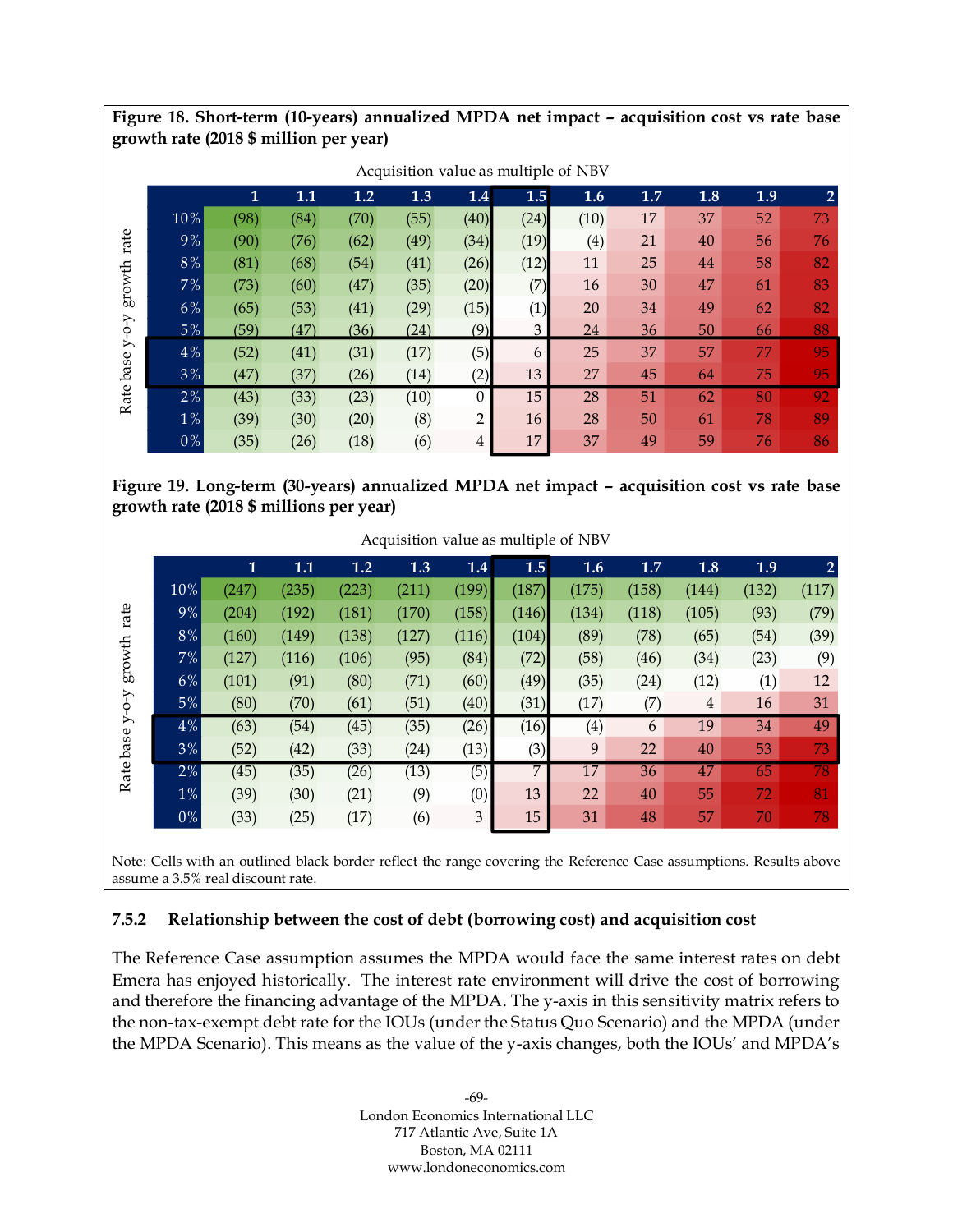future borrowing costs change. In other words, the sensitivity analysis captures how interest rates affect expected ratepayer savings and dis-savings).

## **Figure 20. Short-term (10-years) annualized MPDA net impact – acquisition cost vs borrowing cost (2018 \$ millions per year)**

|       |       |       |              |       |       |       | Acquisition value as multiple of NBV |      |      |      |      |
|-------|-------|-------|--------------|-------|-------|-------|--------------------------------------|------|------|------|------|
|       | 1     | 1.1   | 1.2          | 1.3   | 1.4   | 1.5   | 1.6                                  | 1.7  | 1.8  | 1.9  |      |
| 8%    | 31    | 49    | 78           | 102   | 121   | 140   | 158                                  | 175  | 192  | 209  | 227  |
| 7%    | (1)   | 19    | 37           | 64    | 80    | 103   | 120                                  | 137  | 152  | 168  | 183  |
| 6%    | (28)  | (13)  | $\mathbf{0}$ | 18    | 34    | 60    | 74                                   | 95   | 110  | 124  | 139  |
| 5%    | (52)  | (42)  | (31)         | (21)  | (7)   | 3     | 19                                   | 33   | 57   | 72   | 91   |
| 4%    | (76)  | (68)  | (59)         | (51)  | (43)  | (35)  | (26)                                 | (14) | (6)  | 2    | 17   |
| 3%    | (99)  | (93)  | (87)         | (81)  | (74)  | (68)  | (62)                                 | (56) | (50) | (44) | (38) |
| $2\%$ | (121) | (117) | (113)        | (109) | (105) | (101) | (97)                                 | (93) | (89) | (86) | (82) |
|       |       |       |              |       |       |       |                                      |      |      |      |      |

## **Figure 21. Long-term (30-years) annualized MPDA net impact – acquisition cost vs borrowing cost (2018 \$ millions per year)**

|    |       |         |       |       |         |       | Acquisition value as multiple of NBV |       |       |       |       |
|----|-------|---------|-------|-------|---------|-------|--------------------------------------|-------|-------|-------|-------|
|    | 1     | $1.1\,$ | 1.2   | 1.3   | $1.4\,$ | 1.5   | 1.6                                  | 1.7   | 1.8   | 1.9   |       |
| 8% | 35    | 51      | 84    | 105   | 126     | 141   | 155                                  | 169   | 182   | 195   | 207   |
| 7% | (0)   | 16      | 31    | 55    | 74      | 93    | 112                                  | 128   | 141   | 153   | 165   |
| 6% | (32)  | (19)    | (7)   | 5     | 19      | 36    | 55                                   | 73    | 88    | 103   | 118   |
| 5% | (59)  | (50)    | (42)  | (33)  | (23)    | (13)  | (3)                                  | 9     | 24    | 39    | 55    |
| 4% | (87)  | (80)    | (72)  | (65)  | (58)    | (52)  | (45)                                 | (37)  | (30)  | (24)  | (14)  |
| 3% | (112) | (107)   | (102) | (97)  | (92)    | (87)  | (81)                                 | (76)  | (71)  | (66)  | (62)  |
| 2% | (133) | (130)   | (127) | (124) | (121)   | (118) | (115)                                | (112) | (109) | (106) | (103) |

Note: Cells with an outlined black border reflect the range covering the Reference Case assumptions. Results above assume a 3.5% real discount rate.

As one would expect, with higher the interest rate, the smaller the annualized ratepayer benefits under the MPDA Scenario. Since a large portion of LD 1646's benefits stem from the MPDA's lack of return on equity, as interest rates increase, the differential between the cost of debt and cost of equity narrows.<sup>100</sup> Therefore, if the macroeconomic conditions result in a higher interest rate environment, the expected benefit of LD 1646 would decrease.

## **7.5.3 Impact of MPDA's ability to raise tax-exempt debt**

LEI's observations around the tax code and its applicability to MPDA have not been reviewed by a tax expert. As such, LEI considered alternative assumptions around the tax-exempt status of the

<sup>&</sup>lt;sup>100</sup> The cost of equity may also increase in a high-interest rate environment, but this movement is rare and not always on a 1-to-1 ratio.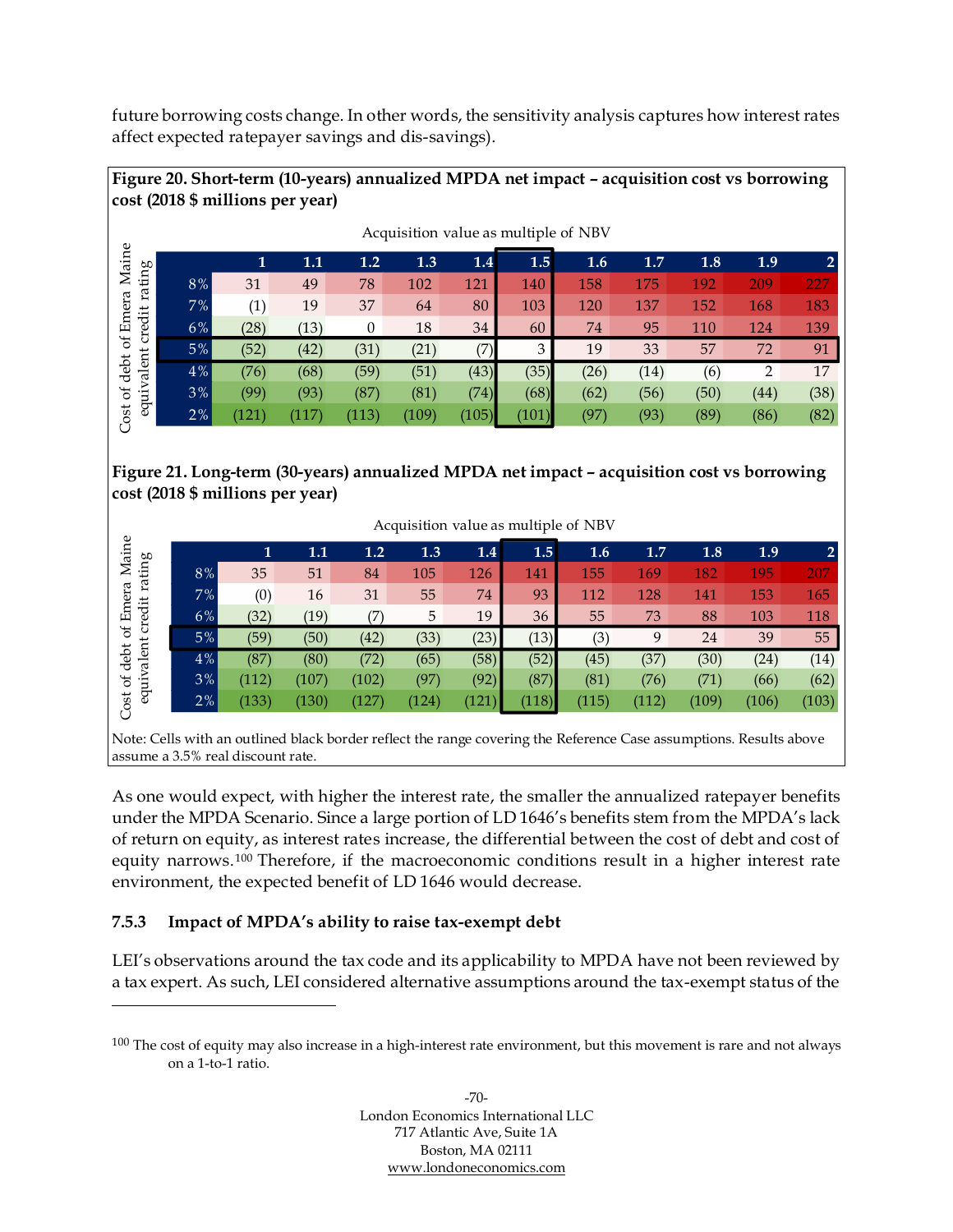debt of MPDA. Furthermore, the Project Team recommends the Legislature engage with a tax expert to verify precise interpretations of the tax code and seek expertise on calibrating the structuring of the debt related to the acquisition and associated financing arrangements to minimize the costs of the debt to ratepayers. Such tax and financing studies can also help the Legislature identify any additional legal requirements for MPDA to obtain a tax-exempt financing status and maximize LD 1646's ratepayer savings through more optimized financing arrangements.

The impact of tax-exempt debt can be examined by comparing three sensitivity results:

- 1. **Base taxation sensitivity:** Initial debt for acquisition is not tax-exempt, but future debt for capex is tax-exempt up to an annual volume cap, presented in [Figure 22,](#page-77-0) which is the same as [Figure 19.](#page-75-1)
- 2. **No tax-exemption sensitivity:** All debts issued by MPDA are not tax-exempt, as presented in [Figure 23.](#page-78-0)
- 3. **All tax-exemption sensitivity:** All debts issued by MPDA are tax-exempt, presented in [Figure 24.](#page-78-1)

As most of the impact of tax-exempt status would be driven by future capex, in this sensitivity analysis, LEI only focuses on the long term (30-year) NPV calculation, although the values are presented in annualized terms. Between these three figures, [Figure 24](#page-78-1) has the largest green area (which denotes ratepayer savings), while [Figure 23](#page-78-0) has the least. This outcome is expected, because when all debt raised by MPDA is tax-exempt, the overall cost of capital of MPDA would be lower than the two other cases, leading to the largest ratepayer benefit.

<span id="page-77-0"></span>**Figure 22. Long term (30-years) annualized MPDA net impact – acquisition cost vs rate base growth rate – Base taxation sensitivity (2018 \$ millions per year)**

|       | 1     | 1.1   | 1.2   | 1.3   | 1.4            | 1.5   | 1.6   | 1.7   | 1.8   | 1.9   | $\overline{2}$ |
|-------|-------|-------|-------|-------|----------------|-------|-------|-------|-------|-------|----------------|
| 10%   | (247) | (235) | (223) | (211) | (199)          | (187) | (175) | (158) | (144) | (132) | (117)          |
| 9%    | (204) | (192) | (181) | (170) | (158)          | (146) | (134) | (118) | (105) | (93)  | (79)           |
| 8%    | (160) | (149) | (138) | (127) | (116)          | (104) | (89)  | (78)  | (65)  | (54)  | (39)           |
| 7%    | (127) | (116) | (106) | (95)  | (84)           | (72)  | (58)  | (46)  | (34)  | (23)  | (9)            |
| 6%    | (101) | (91)  | (80)  | (71)  | (60)           | (49)  | (35)  | (24)  | (12)  | (1)   | 12             |
| 5%    | (80)  | (70)  | (61)  | (51)  | (40)           | (31)  | (17)  | (7)   | 4     | 16    | 31             |
| 4%    | (63)  | (54)  | (45)  | (35)  | (26)           | (16)  | (4)   | 6     | 19    | 34    | 49             |
| 3%    | (52)  | (42)  | (33)  | (24)  | (13)           | (3)   | 9     | 22    | 40    | 53    | 73             |
| 2%    | (45)  | (35)  | (26)  | (13)  | (5)            | 7     | 17    | 36    | 47    | 65    | 78             |
| $1\%$ | (39)  | (30)  | (21)  | (9)   | (0)            | 13    | 22    | 40    | 55    | 72    | 81             |
| 0%    | (33)  | (25)  | (17)  | (6)   | $\mathfrak{Z}$ | 15    | 31    | 48    | 57    | 70    | 78             |

Note: Cells with an outlined black border reflect the range covering the Reference Case assumptions. Results above assume a 3.5% real discount rate

> -71- London Economics International LLC 717 Atlantic Ave, Suite 1A Boston, MA 02111 [www.londoneconomics.com](http://www.londoneconomics.com/)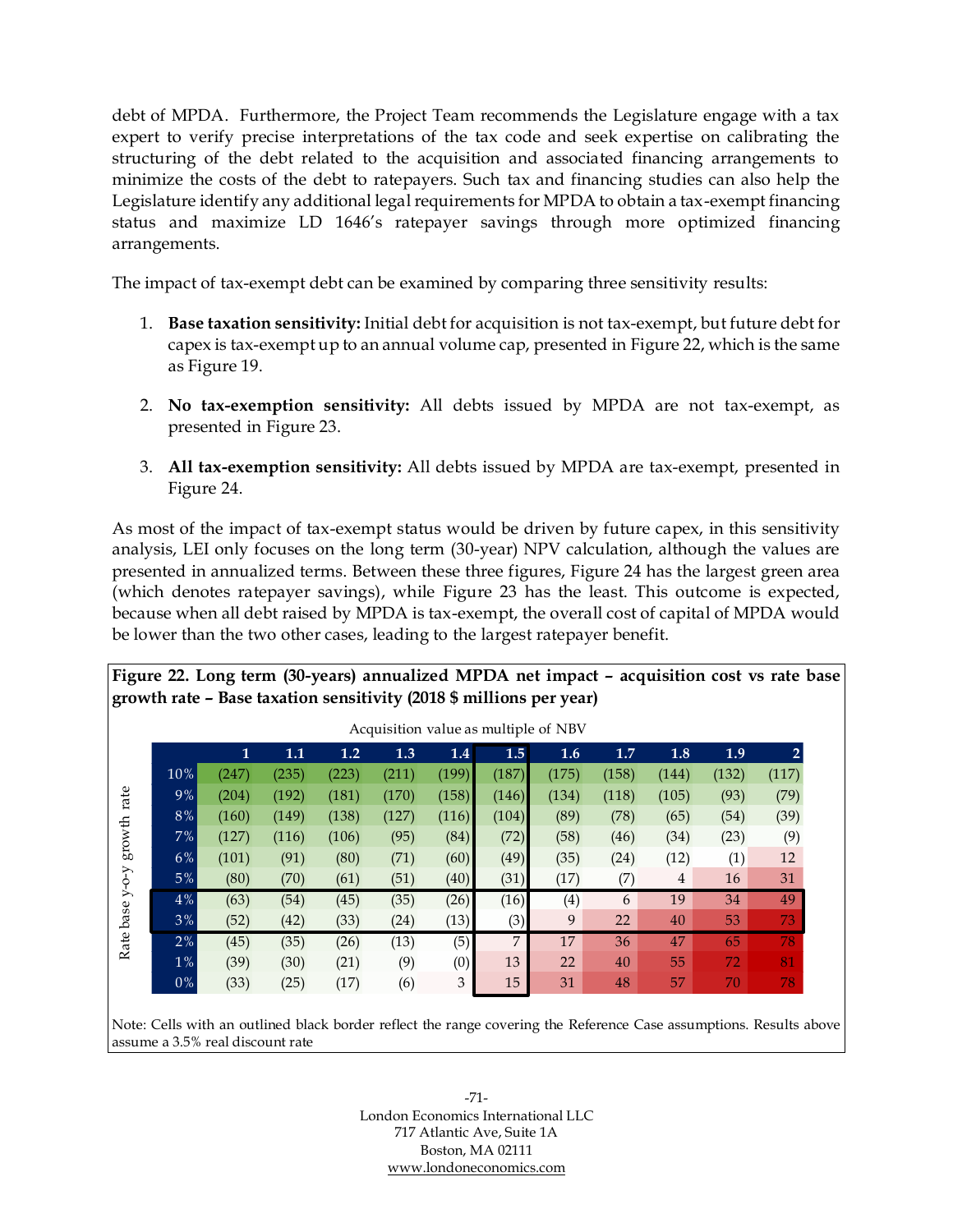<span id="page-78-0"></span>**Figure 23. Long term (30-years) annualized MPDA net impact – acquisition cost vs rate base growth rate – No tax-exemption sensitivity (2018 \$ millions per year)**

|             |       |       |       |       |       |       |      | Acquisition value as multiple of NBV |                |      |      |                |
|-------------|-------|-------|-------|-------|-------|-------|------|--------------------------------------|----------------|------|------|----------------|
|             |       | 1     | 1.1   | 1.2   | 1.3   | 1.4   | 1.5  | 1.6                                  | 1.7            | 1.8  | 1.9  | $\overline{2}$ |
|             | 10%   | (155) | (143) | (130) | (118) | (105) | (92) | (80)                                 | (62)           | (47) | (33) | (17)           |
| rate        | 9%    | (129) | (117) | (105) | (93)  | (81)  | (68) | (56)                                 | (39)           | (25) | (13) | 4              |
|             | 8%    | (103) | (91)  | (80)  | (68)  | (56)  | (44) | (28)                                 | (16)           | (3)  | 9    | 27             |
| growth      | 7%    | (83)  | (71)  | (59)  | (48)  | (36)  | (25) | (10)                                 | $\overline{2}$ | 15   | 28   | 43             |
|             | 6%    | (68)  | (57)  | (47)  | (36)  | (23)  | (11) | 4                                    | 14             | 26   | 40   | 53             |
| $Y$ -O- $Y$ | $5\%$ | (56)  | (46)  | (36)  | (25)  | (14)  | (4)  | 11                                   | 22             | 35   | 48   | 63             |
|             | 4%    | (46)  | (37)  | (27)  | (16)  | (6)   | 6    | 18                                   | 30             | 48   | 62   | 79             |
| Rate base   | 3%    | (39)  | (29)  | (20)  | (8)   | 1     | 15   | 26                                   | 48             | 64   | 83   | 97             |
|             | 2%    | (35)  | (26)  | (15)  | (4)   | 6     | 18   | 28                                   | 51             | 67   | 81   | 97             |
|             | 1%    | (32)  | (23)  | (14)  | (2)   | 8     | 20   | 29                                   | 56             | 65   | 82   | 90             |
|             | $0\%$ | (29)  | (21)  | (12)  | (2)   | 9     | 20   | 43                                   | 55             | 65   | 77   | 84             |
|             |       |       |       |       |       |       |      |                                      |                |      |      |                |

Acquisition value as multiple of NBV

<span id="page-78-1"></span>**Figure 24. Long term (30-years) annualized MPDA net impact – acquisition cost vs rate base growth rate – All tax-exemption sensitivity (2018 \$ millions per year)**

|                                                                                           |       |       |       |       |       |       | Acquisition value as multiple of NBV |       |       |                |                |                |
|-------------------------------------------------------------------------------------------|-------|-------|-------|-------|-------|-------|--------------------------------------|-------|-------|----------------|----------------|----------------|
|                                                                                           |       | 1     | 1.1   | 1.2   | 1.3   | 1.4   | 1.5                                  | 1.6   | 1.7   | 1.8            | 1.9            |                |
|                                                                                           | 10%   | (272) | (263) | (253) | (244) | (235) | (225)                                | (216) | (207) | (197)          | (188)          | (178)          |
| rate                                                                                      | 9%    | (231) | (219) | (210) | (201) | (192) | (183)                                | (174) | (165) | (156)          | (147)          | (137)          |
|                                                                                           | 8%    | (184) | (175) | (167) | (158) | (149) | (140)                                | (132) | (123) | (114)          | (105)          | (97)           |
| $\operatorname*{growth}% \left( \mathcal{M}\right) \equiv\operatorname*{grad}\mathcal{M}$ | 7%    | (150) | (141) | (133) | (125) | (117) | (109)                                | (101) | (91)  | (83)           | (74)           | (66)           |
|                                                                                           | $6\%$ | (122) | (114) | (107) | (99)  | (91)  | (83)                                 | (75)  | (67)  | (59)           | (50)           | (40)           |
| $Y$ -O- $Y$                                                                               | $5\%$ | (100) | (92)  | (85)  | (78)  | (70)  | (63)                                 | (56)  | (48)  | (40)           | (32)           | (22)           |
|                                                                                           | 4%    | (82)  | (75)  | (68)  | (61)  | (54)  | (47)                                 | (40)  | (32)  | (25)           | (18)           | (9)            |
| Rate base                                                                                 | 3%    | (70)  | (63)  | (56)  | (49)  | (41)  | (35)                                 | (28)  | (20)  | (12)           | (5)            | $\overline{4}$ |
|                                                                                           | 2%    | (60)  | (54)  | (47)  | (40)  | (33)  | (27)                                 | (20)  | (10)  | (4)            | $\overline{4}$ | 13             |
|                                                                                           | $1\%$ | (52)  | (46)  | (39)  | (33)  | (27)  | (20)                                 | (14)  | (5)   | $\overline{2}$ | 12             | 19             |
|                                                                                           | $0\%$ | (43)  | (38)  | (33)  | (27)  | (21)  | (15)                                 | (8)   | (1)   | 7              | 15             | 22             |
|                                                                                           |       |       |       |       |       |       |                                      |       |       |                |                |                |

Acquisition value as multiple of NBV

Note: Cells with an outlined black border reflect the range covering the Reference Case assumptions. Results above assume a 3.5% real discount rate.

Over the 30-year modeled timeframe, the impact of the "no tax-exemption" sensitivity has a smaller change as compared to the "all tax-exemption" sensitivity. Moving from the Reference Case taxation sensitivity to the no tax-exemption sensitivity only increases the annualized costs (i.e., increasing ratepayer dis-savings) in the range of \$4 million to \$100 million per year. In comparison, moving from the base taxation sensitivity to the all tax-exemption sensitivity, the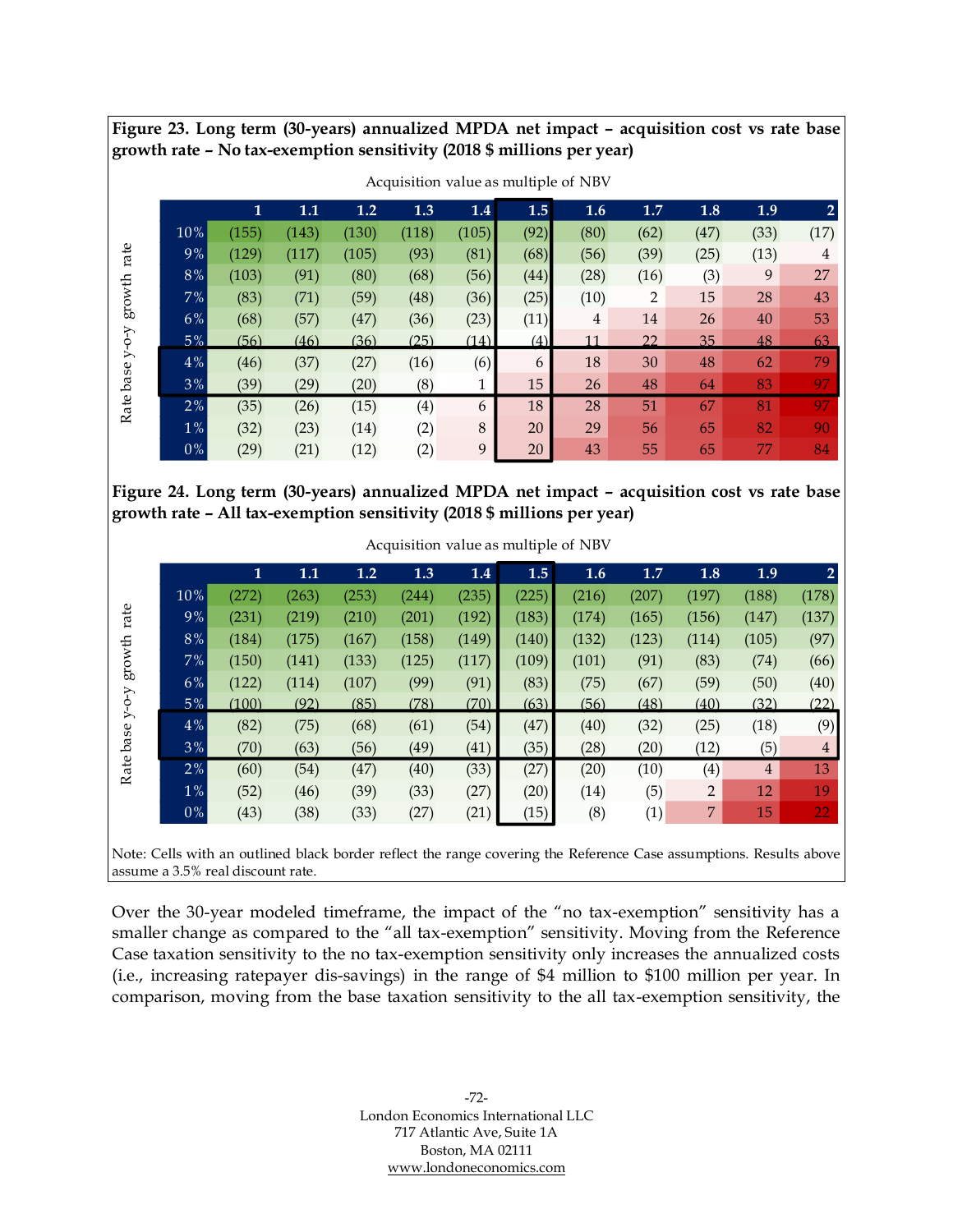annualized benefit (i.e., increase in ratepayer savings) is increased by \$10 million to \$70 million per year. 101

## <span id="page-79-1"></span>**7.5.4 Contractor's management fee**

The level of management fees has a significant effect on LD 1646's net ratepayer impact, as demonstrated in the sensitivity analysis on different levels of management fees as a percentage of assets under the contractor's management versus the rate base growth rate, presented in [Figure](#page-79-0)  [25](#page-79-0) and [Figure 26.](#page-80-0)

If we only focus on the short term (10 years), as shown in [Figure 25,](#page-79-0) a high management fee would generally render MPDA to be unattractive to ratepayers. This is because potential savings created by MPDA would be paid to the contractor as a management fee. However, over the long term, as shown in [Figure 26](#page-80-0), if the forecasted rate base growth is high, benefits created from MPDA's low cost of capital, especially through tax-exempt financing of capex, would outweigh the cost of a higher management fee.

#### <span id="page-79-0"></span>**Figure 25. Short term (10-years) annualized MPDA net impact – management fee vs rate base growth rate (2018 \$ millions per year)**

|                 |       |         |         |                |      |         | Management fee as % of assets under management |      |      |
|-----------------|-------|---------|---------|----------------|------|---------|------------------------------------------------|------|------|
|                 |       | $1.0\%$ | $1.5\%$ | $2.0\%$        | 2.5% | $3.0\%$ | 3.5%                                           | 4.0% | 4.5% |
|                 | 10%   | (49)    | (24)    | $\theta$       | 25   | 50      | 75                                             | 99   | 124  |
| rate            | 9%    | (42)    | (19)    | $\overline{4}$ | 27   | 50      | 73                                             | 96   | 119  |
|                 | 8%    | (33)    | (12)    | $\,8\,$        | 29   | 50      | 71                                             | 92   | 113  |
| growth          | 7%    | (26)    | (7)     | 12             | 31   | 50      | 69                                             | 88   | 107  |
|                 | 6%    | (19)    | (1)     | 16             | 33   | 50      | 68                                             | 85   | 102  |
|                 | $5\%$ | (12)    | 3       | 19             | 35   | 50      | 66                                             | 82   | 97   |
|                 | 4%    | (8)     | 6       | 20             | 35   | 49      | 63                                             | 77   | 91   |
|                 | 3%    | (0)     | 13      | 26             | 38   | 51      | 64                                             | 78   | 90   |
| Rate base y-o-y | 2%    | 3       | 15      | 27             | 38   | 50      | 61                                             | 73   | 85   |
|                 | 1%    | 6       | 16      | 27             | 37   | 48      | 58                                             | 69   | 79   |
|                 | $0\%$ | 7       | 17      | 26             | 36   | 45      | 55                                             | 65   | 76   |

Note: Cells with an outlined black border reflect the range covering the Reference Case assumptions. Results above assume a 3.5% real discount rate.

 $101$  It should be noted that when considering these various financial savings due to tax-exemption, certain government entities would collect less capital gain or income tax revenues. For tax-exempt debt, income taxes paid towards the federal government would decrease. The implications for Maine are more nuanced. For simplicity, LEI's calculation of tax-exempt debt savings assumes the Maine state income tax rate of 8.93% in the calculations. However, if the bearer of the MPDA bond is domiciled outside of Maine (for example, in a state without state income tax), then the savings from tax-exempt debt may be lower, but it also means the Maine state government would not be impacted by less income tax being collected.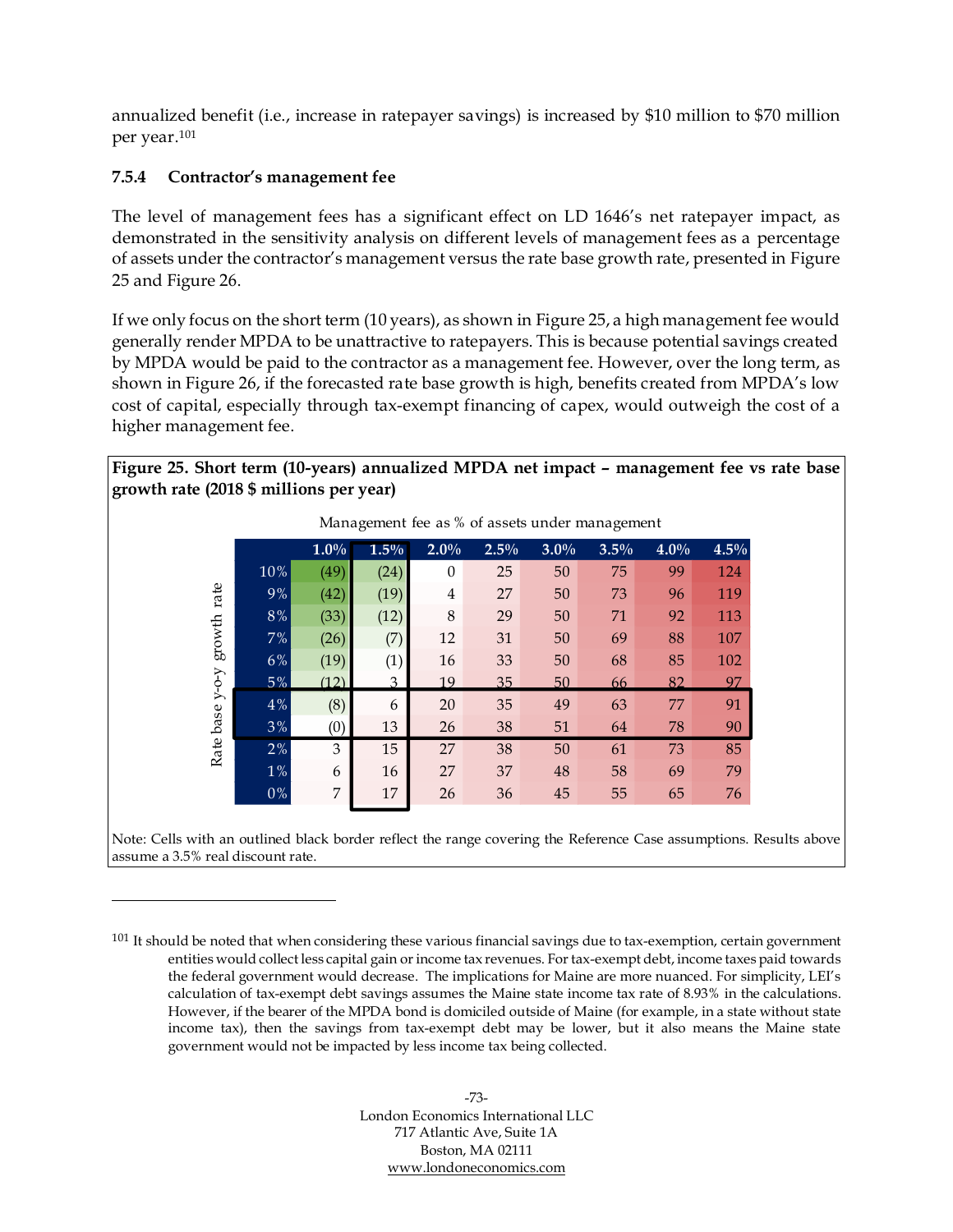<span id="page-80-0"></span>**Figure 26. Long term (30-years) annualized MPDA net impact – management fee vs rate base growth rate (2018 \$ millions per year)**

|       |                |       | Management lee as % of assets under management |      |         |      |      |      |
|-------|----------------|-------|------------------------------------------------|------|---------|------|------|------|
|       | 1.0%           | 1.5%  | $2.0\%$                                        | 2.5% | $3.0\%$ | 3.5% | 4.0% | 4.5% |
| 10%   | (238)          | (187) | (135)                                          | (83) | (32)    | 20   | 72   | 123  |
| 9%    | (189)          | (146) | (102)                                          | (59) | (15)    | 28   | 72   | 115  |
| $8\%$ | (139)          | (104) | (69)                                           | (34) | 1       | 36   | 71   | 106  |
| 7%    | (101)          | (72)  | (44)                                           | (15) | 14      | 42   | 71   | 99   |
| 6%    | (72)           | (49)  | (26)                                           | (2)  | 21      | 44   | 67   | 91   |
| 5%    | (49)           | (31)  | (12)                                           | 8    | 27      | 45   | 64   | 83   |
| 4%    | (32)           | (16)  | (1)                                            | 14   | 30      | 45   | 61   | 76   |
| 3%    | (15)           | (3)   | 10                                             | 23   | 35      | 48   | 61   | 74   |
| 2%    | (4)            | 7     | 17                                             | 27   | 38      | 48   | 59   | 69   |
| $1\%$ | $\overline{4}$ | 13    | 22                                             | 30   | 39      | 48   | 56   | 65   |
| $0\%$ | 8              | 15    | 23                                             | 30   | 37      | 44   | 51   | 59   |

Management fee as % of assets under management

Note: Cells with an outlined black border reflect the range covering the Reference Case assumptions. Results above assume a 3.5% real discount rate.

Under the Reference Case assumptions, LEI expects the contractors' agreement terms would utilize performance reward/penalties to enhance MPDA's customer services, while the contractor would likely face limited financial risk in operating & maintenance expense and capital investments; LEI assumed the management fee would be 1.5% of the value of assets under management. As presented in [Figure 25](#page-79-0) and [Figure 26,](#page-80-0) if the rate base growth rate is relatively low (< 3%), then a small increase in management fee would reduce the likelihood of LD 1646 resulting in ratepayer benefit. Therefore, the management contract design would play an important role in LD 1646's long-term impact.

Under the Reference Case assumptions, if IOUs in the Status Quo would be paying the state income tax rate of 8.93% while MPDA's contractor would also pay the same tax rate on the management fee it receives,<sup>102</sup> then the Maine government would receive \$267 million less tax revenue on a NPV basis (at 3.5% discount rate) over a 10 year period (2024 to 2033), and \$800 million less on NPV basis over a 30 year period (2024 to 2053).<sup>103</sup>

In fact, if both the IOUs and MPDA's contractor pay the same effective tax rate, then the Maine government would inevitably face tax revenue reductions unless MPDA's contractor earns a level

<sup>102</sup> This assumes all of the management fee payments are profits to the contractor.

 $103$  It should be noted that this is a theoretical tax impact calculation assuming that the IOUs would be paying the full amount of state tax without any exemptions. In practice, the IOUs could be paying a lower effective tax rate than the 8.93% state income tax rate, which would result in a smaller tax revenue impact by MPDA.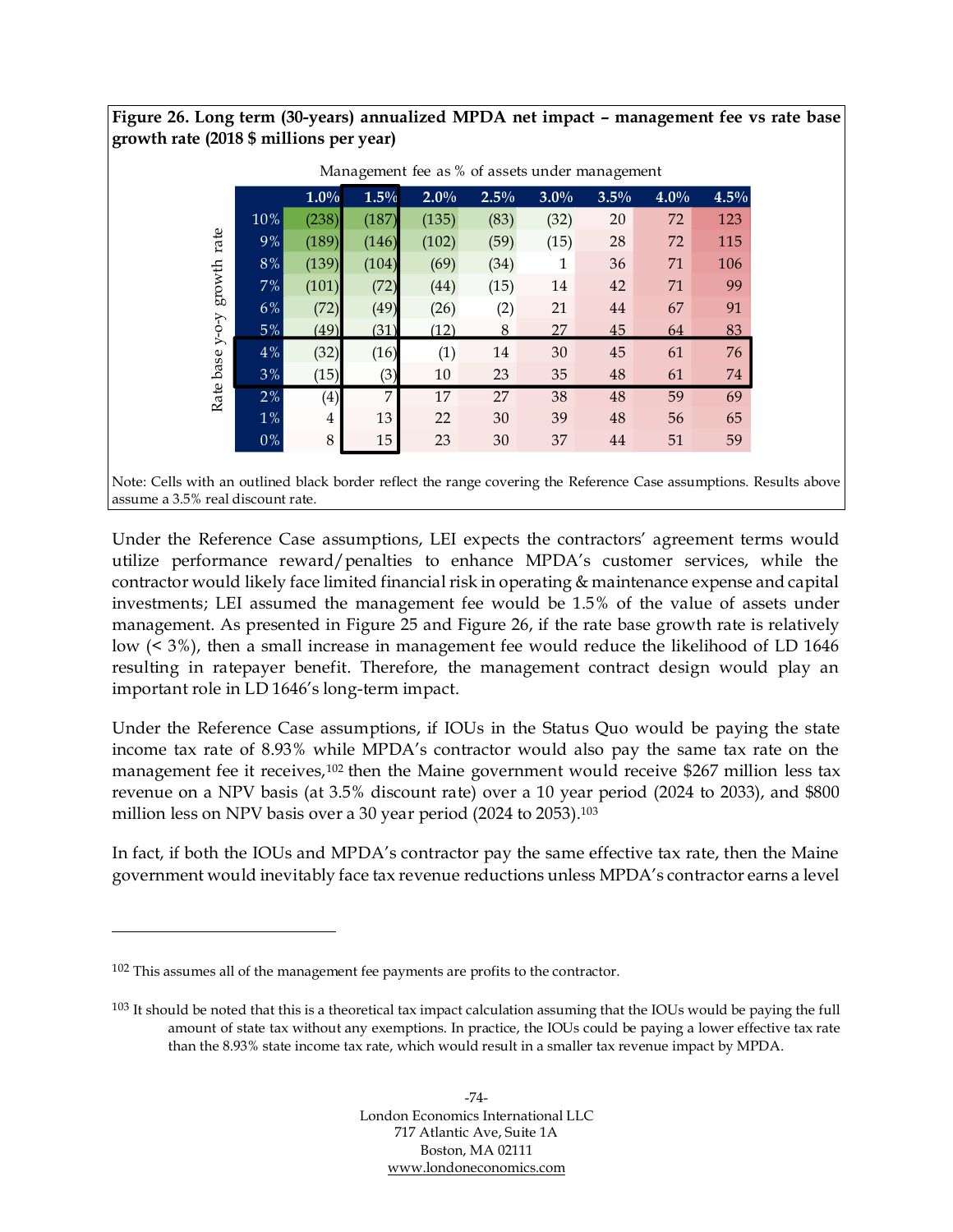management fee that is the same as the pre-tax profit of the IOUs combined. In the long run, such reductions in tax revenue would lead to a reduction in public services or increases in taxes.

The sensitivity analyses presented in this paper suggest that creating MPDA under a high rate base growth rate and/or a low cost of debt environment would result in more ratepayer savings than the loss in tax revenue – however, such conditions are not certain.

## **7.5.5 Discount rate**

As the net impact of LD 1646 varies over time and would be in effect measured in decades, the discount rate used to calculate the net present value for impact comparison between scenarios would be a key driver of the impact assessment model's conclusion. If the discount rate used is low, then the economic impact far out in the future would have a higher impact in present value terms as compared to a high discount rate.

A differing view regarding the appropriate discount rate reflects a different perspective on how publicly mandated use of funds should be evaluated. For those in favor of a lower social discount rate, they may evaluate LD 1646's impact from a social project and/or policy perspective. For those in favor of using a higher discount rate, they may argue that the formation of MPDA is similar to investing in a T&D project, and therefore the discount rate used to evaluate LD 1646 should reflective of the risk of T&D operations as a commercial investment.

Under the Reference Case assumptions, LEI used a real discount rate of 3.5%. This is based on the discount rate used by the US House of Representatives Committee on Transportation and Infrastructure's assessment of Portsmouth Harbor and Piscataqua River New Hampshire and Maine Navigation Improvement Project conducted in 2015, which estimate the real discount rate to be 3.375%.<sup>104</sup> LEI considers this discount rate to be reasonable because it was recently used by a governmental entity to assess an infrastructure project located in Maine over a long period of time (50 years in this Portsmouth Harbor project) and was specifically stated that it is a real discount rate (as opposed to a nominal discount rate).

Alternatively, a higher discount rate is also considered. When assessing the long-term expected rate of return on pension plans investments, the City of Portland, Maine reported that the longterm expected real rate of return for infrastructure investment to be 5.3%.<sup>105</sup> This level of discount rate is also close to the expected return on investment by a long-term investor of infrastructure projects. <sup>106</sup> LEI assumed around this discount rate to be 5.5% for the high discount rate scenario.

<sup>104</sup> House Document 114-47. "Portsmouth Harbor and Piscataqua River New Hampshire and Maine Navigation Improvement Project." July 16, 2015.

<sup>105</sup> City of Portland, Maine. "Comprehensive Annual Financial Report for the Fiscal Year Ended June 30, 2018."

<sup>106</sup> For example, the iShares Global Infrastructure ETF 10-year nominal total return is 6.94% < https://etfdb.com/etf/IFRA/#etf-ticker-profile>. Given the historical average inflation of 1.75% in the US, the implied real return of investing into such infrastructure ETF would be 5.19%.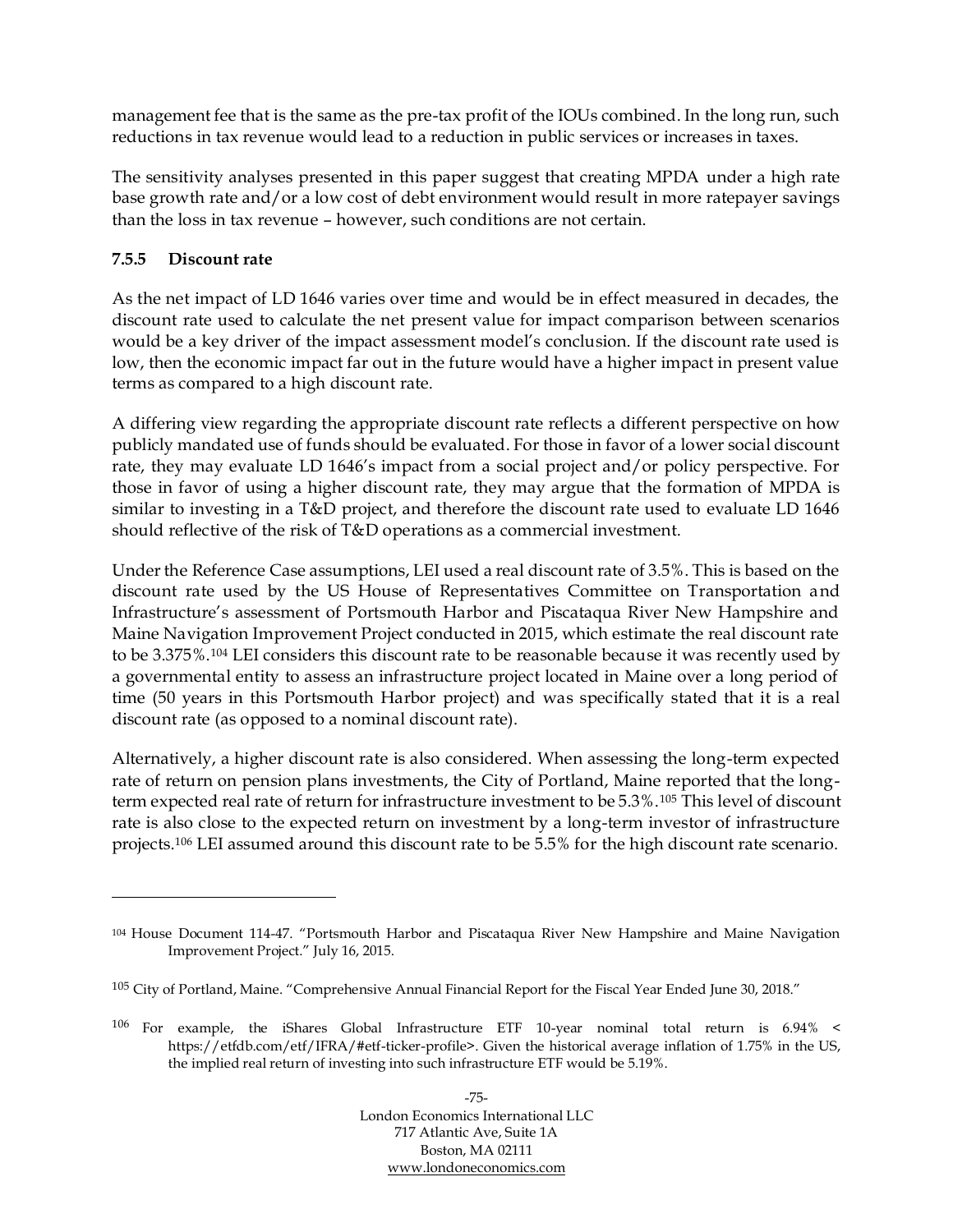[Figure 27](#page-82-0) and [Figure 28](#page-82-1) presents the sensitivity analyses discussed in Section [7.5](#page-72-0) (directly comparable against [Figure 18](#page-75-0) an[d Figure 19\)](#page-75-1), but instead of using a 3.5% real discount rate, a 5.5% real discount rate is used when calculating the NPV.

<span id="page-82-0"></span>**Figure 27. Short-term (10-years) annualized MPDA net impact – acquisition cost vs rate base** 

|             |          |      |      |      |      |                |      | Acquisition value as multiple of NBV |     |     |     |              |
|-------------|----------|------|------|------|------|----------------|------|--------------------------------------|-----|-----|-----|--------------|
|             |          | 1    | 1.1  | 1.2  | 1.3  | 1.4            | 1.5  | 1.6                                  | 1.7 | 1.8 | 1.9 | $\mathbf{2}$ |
|             | 10%      | (87) | (74) | (61) | (48) | (34)           | (21) | (8)                                  | 17  | 36  | 49  | 68           |
| rate        | 9%       | (80) | (68) | (55) | (43) | (29)           | (16) | (3)                                  | 21  | 38  | 52  | 70           |
|             | $8\, \%$ | (72) | (60) | (48) | (36) | (23)           | (10) | 12                                   | 24  | 41  | 54  | 75           |
| growth      | 7%       | (65) | (53) | (42) | (30) | (18)           | (5)  | 16                                   | 28  | 44  | 57  | 76           |
|             | 6%       | (58) | (47) | (37) | (26) | (13)           | (1)  | 19                                   | 31  | 46  | 57  | 75           |
| $Y$ -O- $Y$ | 5%       | (52) | (42) | (32) | (21) | (8)            | 3    | 22                                   | 33  | 46  | 60  | 80           |
|             | $4\%$    | (47) | (37) | (27) | (15) | (5)            | 6    | 23                                   | 34  | 52  | 69  | 86           |
|             | 3%       | (43) | (33) | (23) | (12) | (2)            | 12   | 25                                   | 41  | 57  | 68  | 86           |
| Rate base   | 2%       | (39) | (30) | (21) | (9)  | $\Omega$       | 14   | 25                                   | 46  | 56  | 72  | 83           |
|             | $1\%$    | (35) | (27) | (18) | (7)  | $\overline{2}$ | 15   | 26                                   | 45  | 55  | 70  | 80           |
|             | $0\%$    | (31) | (24) | (16) | (5)  | 3              | 15   | 33                                   | 44  | 53  | 68  | 77           |

<span id="page-82-1"></span>**Figure 28. Long term (30-years) annualized MPDA net impact – acquisition cost vs rate base growth rate using 5.5% real discount rate (2018 \$ millions)**

|                                                                                                                |       |       |       |       |       |                |       | Acquisition value as multiple of NBV |      |      |      |      |
|----------------------------------------------------------------------------------------------------------------|-------|-------|-------|-------|-------|----------------|-------|--------------------------------------|------|------|------|------|
|                                                                                                                |       | 1     | 1.1   | 1.2   | 1.3   | 1.4            | 1.5   | 1.6                                  | 1.7  | 1.8  | 1.9  |      |
|                                                                                                                | 10%   | (169) | (159) | (150) | (141) | (131)          | (122) | (113)                                | (99) | (88) | (78) | (67) |
| rate                                                                                                           | 9%    | (141) | (132) | (123) | (114) | (105)          | (95)  | (86)                                 | (73) | (63) | (53) | (42) |
|                                                                                                                | 8%    | (112) | (103) | (94)  | (86)  | (77)           | (68)  | (56)                                 | (47) | (37) | (28) | (16) |
| $\operatorname*{growth}% \left( X_{0},\mathcal{M}\right) =\operatorname*{grad}\left( X_{0},\mathcal{M}\right)$ | 7%    | (90)  | (81)  | (73)  | (65)  | (56)           | (47)  | (36)                                 | (27) | (17) | (8)  | 3    |
|                                                                                                                | 6%    | (72)  | (64)  | (56)  | (49)  | (40)           | (32)  | (20)                                 | (12) | (3)  | 6    | 16   |
| $\lambda$ -0-                                                                                                  | $5\%$ | (58)  | (51)  | (43)  | (36)  | (27)           | (19)  | (9)                                  | (1)  | 8    | 17   | 29   |
| 入                                                                                                              | 4%    | (47)  | (40)  | (33)  | (25)  | (17)           | (10)  | (0)                                  | 8    | 18   | 30   | 41   |
| Rate base                                                                                                      | 3%    | (39)  | (31)  | (24)  | (17)  | (9)            | (0)   | 8                                    | 19   | 33   | 43   | 57   |
|                                                                                                                | 2%    | (34)  | (27)  | (19)  | (10)  | (3)            | 6     | 14                                   | 29   | 37   | 51   | 60   |
|                                                                                                                | $1\%$ | (29)  | (23)  | (16)  | (7)   | $\theta$       | 10    | 17                                   | 31   | 42   | 55   | 62   |
|                                                                                                                | 0%    | (25)  | (19)  | (13)  | (5)   | $\overline{2}$ | 12    | 24                                   | 36   | 43   | 54   | 60   |
|                                                                                                                |       |       |       |       |       |                |       |                                      |      |      |      |      |

Note: Cells with an outlined black border reflect the range covering the Reference Case assumptions. Results above assume a 5.5% real discount rate.

By comparing the results in [Figure 27](#page-82-0) against [Figure 18](#page-75-0) and [Figure 28](#page-82-1) against [Figure 19,](#page-75-1) it can be seen that the break-even points (i.e. cells in white) are largely in the same positions on the chart,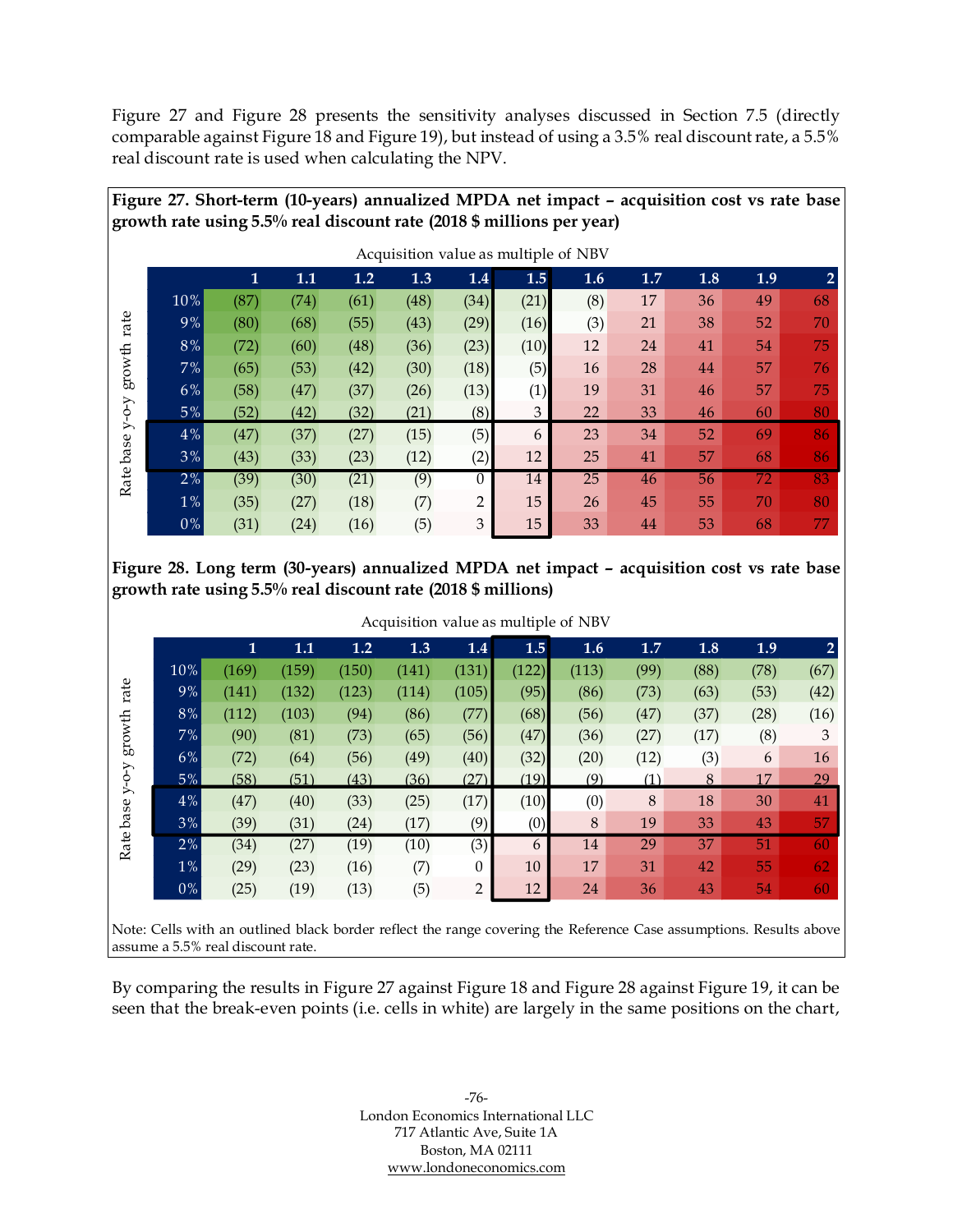even though the numerical value of the annualized savings/dis-savings would change. <sup>107</sup> The meaning of this observation is that using a higher real discount rate does not directionally change the net impact of LD 1646. Based on LEI's analysis, under the Reference Case assumptions, only at a discount rate higher than 9.8% would LD 1646 result in overall ratepayer dis-savings over a 30-year NPV term.

## **7.5.6 Transmission capital investment versus distribution capital investment**

While the previous sensitivity analysis has shown the importance of rate base growth rate towards LD 1646's ratepayer impact, the type of capex (transmission or distribution) would also affect the impact of LD 1646. As discussed in Section [5.2,](#page-48-0) the IOUs have a transmission rate revenue requirement that is calculated differently from the distribution rate regulation requirement, and such difference would even be greater if MPDA is created.

From the ratepayer perspective, change in transmission rate revenue requirement also has a different impact than the change in distribution rate requirement. This is because ISO-NE socializes much of the transmission rates through the RNS mechanism under ISO-NE's OATT, as discussed in Section [2.3.](#page-30-0)

Under the current transmission rate design, approximately 92% of transmission revenues earned by the Maine IOUs are RNS revenue, while the remaining 8% are Local Network Service ("LNS") charges. RNS rates are determined based on the sum of all Pooled Transmission Owners' ("PTOs") RNS revenue requirement, and then allocated to ISO-NE ratepayers based on their region's share of the 12-month average of all monthly regional network loads. Historically, Maine's share of regional network load is around 7% of ISO-NE's load.

If MPDA continues to be part of ISO-NE and transmission rate allocation method remains the same, then a \$1 change in transmission revenue requirement would only translate to less than \$0.15 of rate impact to MPDA customers, as demonstrated in [Figure 29.](#page-83-0)

<span id="page-83-0"></span>

Given this "socialization" effect of transmission revenue requirement change, capex spending into transmission would have a smaller effect on LD 1646's rate impact than the same amount of capex spending into distribution assets. One possible option the Maine legislature can consider is to amend LD 1646 such that only the distribution part of CMP and Emera Maine is acquired,

<sup>107</sup> In theory, the longer the time horizon, the higher the uncertainty. Therefore, it is possible to use different discount rates for the short-term and long-term forecasts. For simplicity, LEI is measuring the same project but over different sub-periods, so the same discount rate is used for comparison.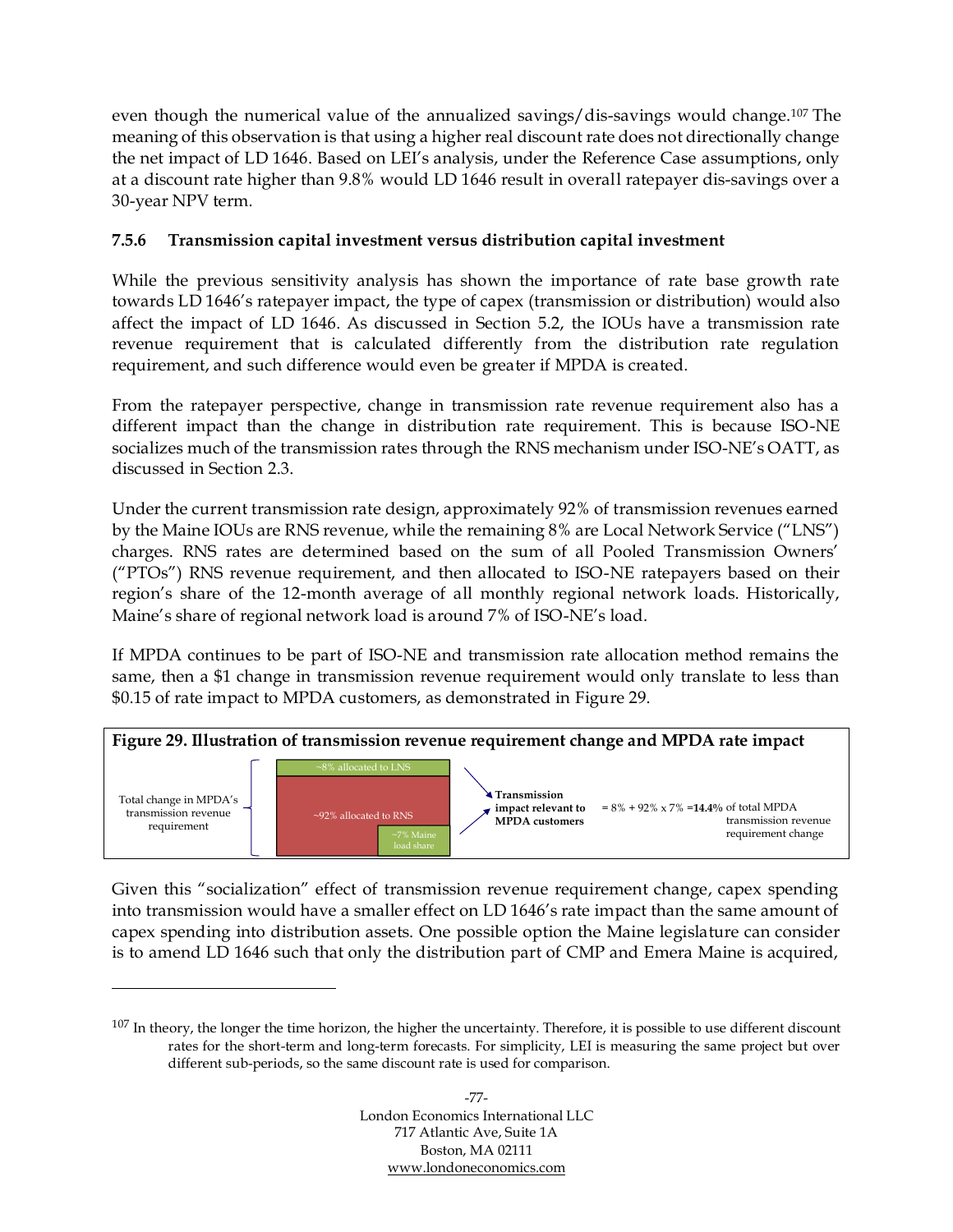and MPDA would become a distribution only company. However, the current operating synergies, if any, between the transmission and distribution business may be disrupted and it may be costly to separate the distribution and transmission operations of the companies.

The Reference Case assumptions used in the impact assessment model assumes a 53:47 split between future transmission and distribution capital investment, which is based on that split in Emera's and CMP's forecasted investment plan. However, if the future of the electric grid requires more investments towards the transmission network (e.g. large deployment of offshore wind), then the impact of MPDA could vary from that presented in the Reference Case. [Figure 30](#page-84-0) and [Figure 31](#page-84-1) present a comparative analysis of LD 1646's impact to ratepayers under a 70% capex allocation towards transmission versus 70% capex allocation towards distribution.

<span id="page-84-0"></span>**Figure 30. Long-term (30-years) annualized MPDA net impact – acquisition cost vs rate base growth rate – 70% capex allocated to transmission (2018 \$ millions per year)**

|                                                                                           |       |       |       |       |       |                |       | Acquisition value as multiple of NBV |      |      |      |                |
|-------------------------------------------------------------------------------------------|-------|-------|-------|-------|-------|----------------|-------|--------------------------------------|------|------|------|----------------|
|                                                                                           |       | 1     | 1.1   | 1.2   | 1.3   | 1.4            | 1.5   | 1.6                                  | 1.7  | 1.8  | 1.9  | $\overline{2}$ |
|                                                                                           | 10%   | (169) | (159) | (150) | (141) | (131)          | (122) | (113)                                | (99) | (88) | (78) | (67)           |
| rate                                                                                      | 9%    | (141) | (132) | (123) | (114) | (105)          | (95)  | (86)                                 | (73) | (63) | (53) | (42)           |
|                                                                                           | 8%    | (112) | (103) | (94)  | (86)  | (77)           | (68)  | (56)                                 | (47) | (37) | (28) | (16)           |
| $\operatorname*{growth}% \left( \mathcal{M}\right) \equiv\operatorname*{grad}\mathcal{M}$ | 7%    | (90)  | (81)  | (73)  | (65)  | (56)           | (47)  | (36)                                 | (27) | (17) | (8)  | 3              |
|                                                                                           | 6%    | (72)  | (64)  | (56)  | (49)  | (40)           | (32)  | (20)                                 | (12) | (3)  | 6    | 16             |
|                                                                                           | $5\%$ | (58)  | (51)  | (43)  | (36)  | (27)           | (19)  | (9)                                  | (1)  | 8    | 17   | 29             |
|                                                                                           | 4%    | (47)  | (40)  | (33)  | (25)  | (17)           | (10)  | (0)                                  | 8    | 18   | 30   | 41             |
| Rate base y-o-y                                                                           | 3%    | (39)  | (31)  | (24)  | (17)  | (9)            | (0)   | 8                                    | 19   | 33   | 43   | 57             |
|                                                                                           | 2%    | (34)  | (27)  | (19)  | (10)  | (3)            | 6     | 14                                   | 29   | 37   | 51   | 60             |
|                                                                                           | $1\%$ | (29)  | (23)  | (16)  | (7)   | $\Omega$       | 10    | 17                                   | 31   | 42   | 55   | 62             |
|                                                                                           | 0%    | (25)  | (19)  | (13)  | (5)   | $\overline{2}$ | 12    | 24                                   | 36   | 43   | 54   | 60             |
|                                                                                           |       |       |       |       |       |                |       |                                      |      |      |      |                |

<span id="page-84-1"></span>**Figure 31. Long-term (30-years) annualized MPDA net impact – acquisition cost vs rate base growth rate – 70% capex allocated to distribution (2018 \$ millions per year)**

|           |       | $\mathbf{1}$ | 1.1   | 1.2   | 1.3   | 1.4   | 1.5   | 1.6   | 1.7   | 1.8   | 1.9   |       |
|-----------|-------|--------------|-------|-------|-------|-------|-------|-------|-------|-------|-------|-------|
|           | 10%   | (345)        | (330) | (316) | (302) | (286) | (271) | (256) | (236) | (220) | (201) | (186) |
| rate      | 9%    | (285)        | (271) | (257) | (243) | (228) | (213) | (199) | (180) | (163) | (148) | (133) |
|           | $8\%$ | (223)        | (210) | (196) | (182) | (169) | (155) | (137) | (123) | (107) | (93)  | (79)  |
| growth    | 7%    | (174)        | (161) | (148) | (135) | (122) | (109) | (91)  | (78)  | (63)  | (50)  | (35)  |
|           | 6%    | (139)        | (126) | (114) | (100) | (88)  | (74)  | (58)  | (45)  | (32)  | (19)  | (3)   |
| $Y$ -O-Y  | $5\%$ | (110)        | (98)  | (87)  | (74)  | (62)  | (50)  | (34)  | (22)  | (8)   | 5     | 21    |
|           | 4%    | (87)         | (76)  | (66)  | (54)  | (42)  | (29)  | (16)  | (4)   | 13    | 30    | 47    |
|           | 3%    | (68)         | (59)  | (49)  | (35)  | (25)  | (10)  | 2     | 22    | 41    | 56    | 77    |
| Rate base | $2\%$ | (56)         | (46)  | (34)  | (23)  | (13)  |       | 12    | 34    | 48    | 66    | 82    |
|           | $1\%$ | (47)         | (38)  | (26)  | (15)  | (3)   | 8     | 18    | 47    | 57    | 72    | 86    |
|           | $0\%$ | (39)         | (30)  | (22)  | (10)  | 1     | 13    | 32    | 49    | 59    | 74    | 82    |

assume a 3.5% real discount rate.

-78- London Economics International LLC 717 Atlantic Ave, Suite 1A Boston, MA 02111 [www.londoneconomics.com](http://www.londoneconomics.com/)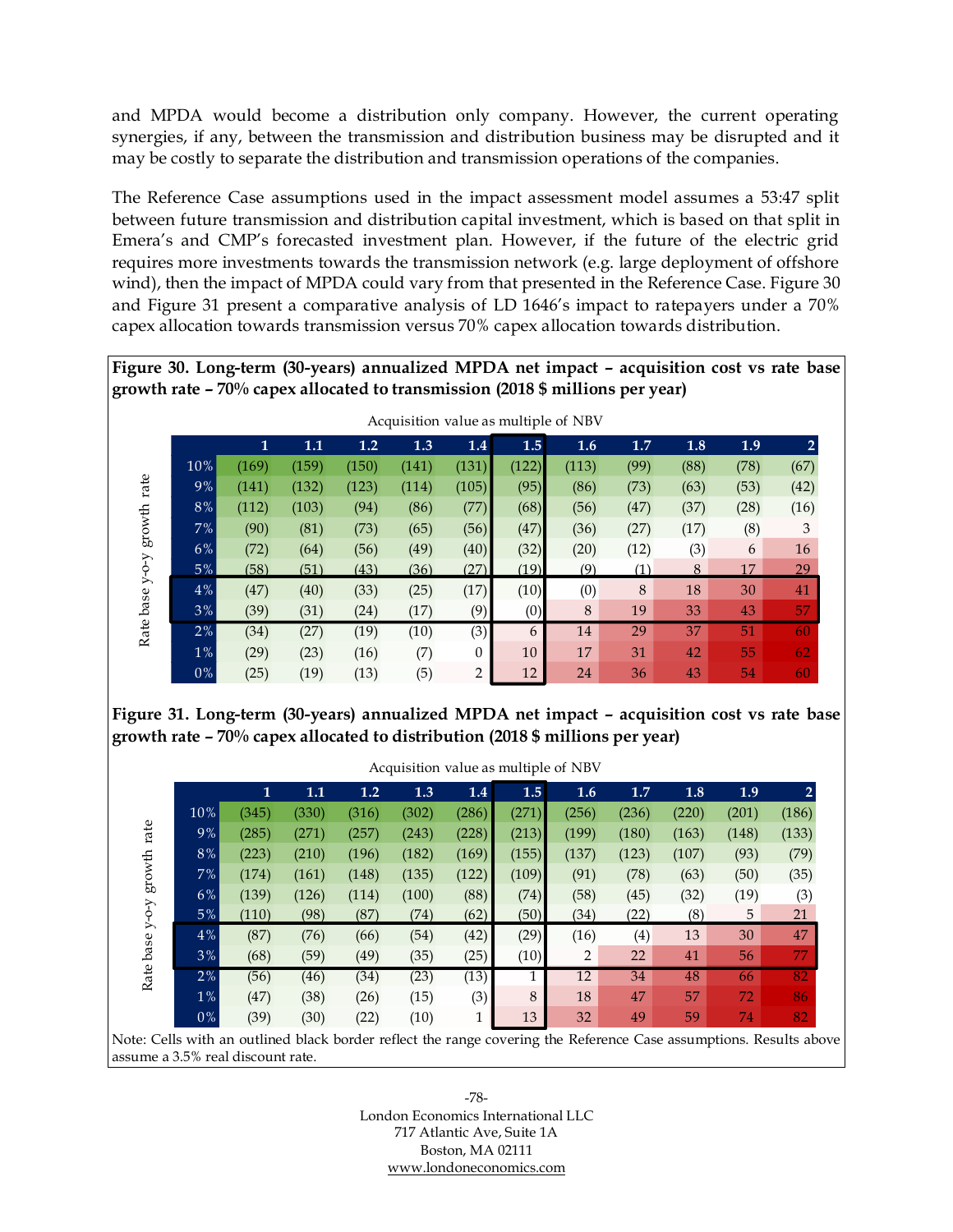There are two main observations from the result of this sensitivity analysis. First, if the forecasted rate base growth rate is low, then whether most of the capex is investing in transmission or distribution does not materially influence LD 1646's ratepayer impact. Second, if the forecasted rate base growth rate is high, then allocating capex towards distribution would result in more ratepayer benefits relative to allocating capex towards transmission.

The magnitude and type of future investment are therefore critical to estimating the long-run costs and benefits associated with the MPDA. This report, therefore, recommends the Maine Legislature commission an engineering study to forecast the type and quantity of T&D capital investment likely needed in the future.

### <span id="page-85-0"></span>**7.6 Taxes paid by MPDA**

LD 1646 also states that MPDA should be exempt from all taxation by the State or locality (although payments in lieu of taxes for local property should continue to the extent the MPDA's revenues exceed current expenditures and any necessary reserves). The plain reading of LD 1646 appears that MPDA can continue to pay local property taxes, if its Board so wishes (and therefore collects the requisite sums from electric ratepayers).<sup>108</sup>

For the purpose of modeling MPDA Scenario's tax payment versus the Status Quo Scenario in the impact assessment model, MPDA is considered a tax-exempt entity for state and federal income taxes, while the property taxes that are currently paid by the IOUs would continue to be paid by MPDA. The net result is that MPDA only differs from the IOUs by being an income taxexempt entity, which results in a lower revenue requirement if all other factors are being held constant. Note that MPDA would also hire a contractor and pays the contractor management fee. And as such, the contract could be paying taxes to the State of Maine (and Federal government). The tax revenues received by the taxation authorities from the contractor may offset some of the lost tax revenues from the IOUs' business. The magnitude of the offset will depend on the effective tax rates of the IOUs versus the contractor and the relative size of the pre-tax net income generated by the IOUs from their realized returns versus the pre-tax net income generated by the contractor from its management fee, as discussed in Section [7.5.4.](#page-79-1)

Another potential impact on tax revenue is Maine's sales tax. Maine has a 5% sales tax, but there are numerous exemptions for electricity sales: for example, the first 750 kWh of monthly residential electricity consumption,<sup>109</sup> certain commercial activities, and 95% of the electricity use in manufacturing facilities<sup>110</sup> are exempt. In LD 1646, related to tax exemption, it is written that "[n]otwithstanding any other provision of law, income of the authority, as a public

<sup>108</sup> A clarification from Representative Seth Berry to LEI on December 4, 2019 stated that he had intended that the local property tax payments would always be made.

<sup>109</sup> Maine Revenue Services Sales, Fuel and Special Tax Division. Instructional Bulletin No. 13. Last revised May 15, 2018. < [https://www.maine.gov/revenue/salesuse/IB1320180515.pdf>](https://www.maine.gov/revenue/salesuse/IB1320180515.pdf)

<sup>110</sup> Maine Revenue Services, Sales/Excise Tax Division. "Industrial Users Blanket Certificate of Exemption." <https://www.lesker.com/newweb/documents/tax-forms/me-form-st-a-117.pdf>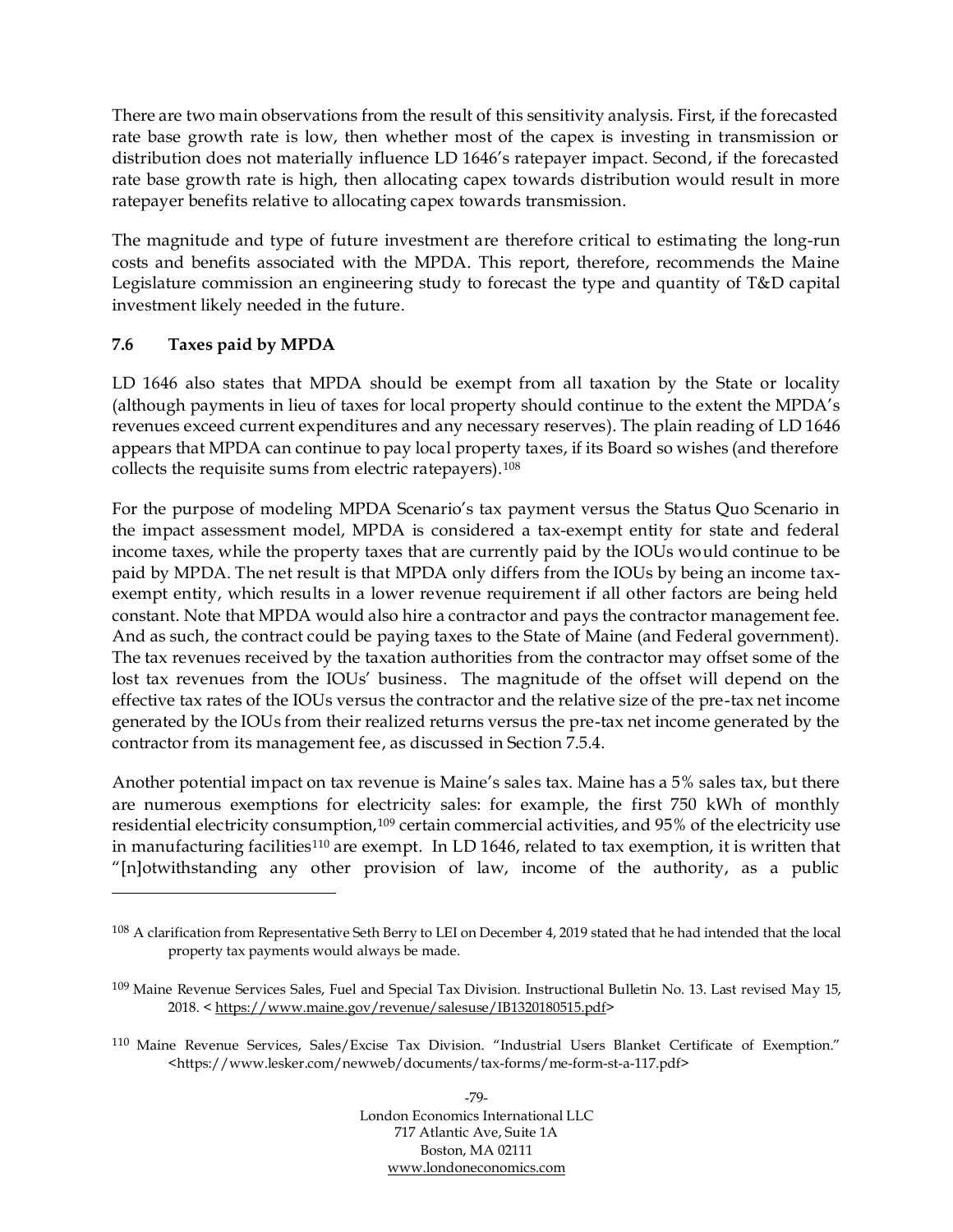instrumentality, is exempt from all taxation or assessment by the State or any political subdivision of the State." LEI's strict reading and interpretation of this paragraph suggests that the MPDA is exempt from income tax, but customers of MPDA are not exempted from sales tax charged of MPDA's services. Furthermore, it is difficult to assess the impact of sales tax revenue because of the numerous exemptions in place. Therefore, this report does not include an impact analysis on sales tax exemption. As part of LEI's gap analysis, LEI recommends the language in LD 1646 to be clarified as to whether the Legislature intended for MPDA to be sales tax exempt? In addition, the tax study previously recommended can also be used to evaluate options around the lost tax revenue, if it is material.

## **7.7 Other changes to operating expenses**

LEI also looked into other possible changes to operating expenses due to LD 1646. Two costs that can be explicitly identified are the change in labor costs and the potential savings from joint costs shared by CMP and Emera Maine.

For labor costs, as discussed in Section [6.2,](#page-53-0) LEI estimates that the equivalency requirement would cost an additional \$3.8 million per year. In NPV terms, assuming the amount of unionized labor increases at a 2% rate per year,<sup>111</sup> this results in an operations & maintenance expense increase of less than \$3 million per year over 30-years, which is a small portion of the annualized impact relative to other drivers considered in this Section. To put this into context, \$3.8 million is less than 3% of CMP and Emera Maine's fully loaded compensation for its employees in 2018.

From the perspective of unionized employees of MPDA, this increase in compensation may be more significant. There are currently approximately 850 unionized employees working for CMP and Emera Maine combined. A \$3.8 million increase in compensation would mean an average \$4,750 increase in wage of benefit per year, which is a non-trivial amount of additional compensation.

CMP and Emera Maine currently utilize shared services from their parent corporation, and such shared services are part of the revenue requirement of CMP and Emera Maine. Such services include insurance, human resources, internal audit, information technology, legal, and other corporate services. After MPDA acquires CMP and Emera Maine, it is possible to lower these shared services cost as only one set of these services is required.

As CMP is the larger entity, LEI assumed that the shared services cost for Emera can be eliminated under the MPDA scenario, meaning that the current shared services provided by CMP would be a good proxy for the costs that the contractor would require to service the customers of both IOUs. Under such an assumption, the cost of shared services can be reduced by approximately \$1.3

<sup>111</sup> Historically, Emera Maine has a labor cost growth rate of 1.8% over the past 15 years.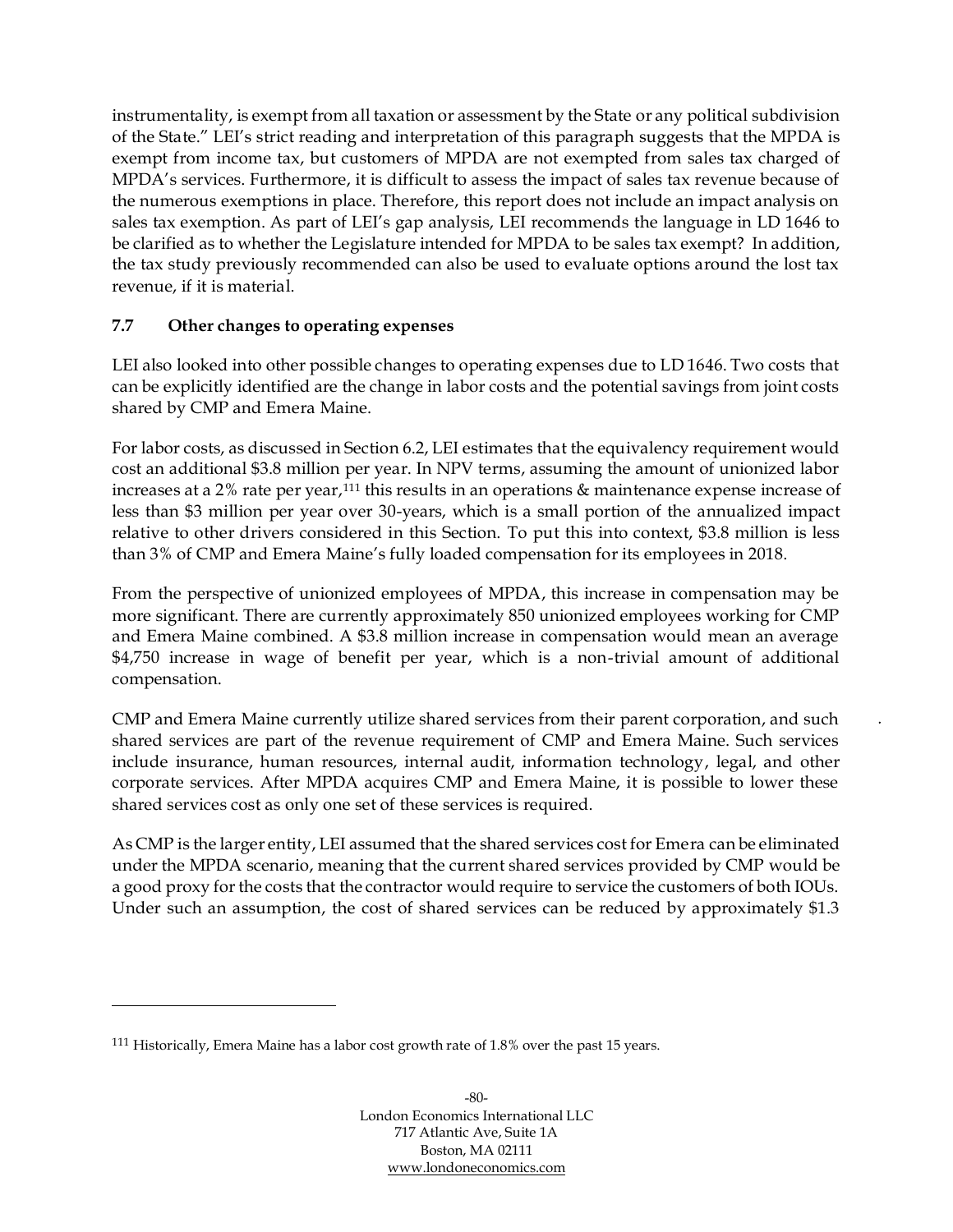million per year, <sup>112</sup> which is a small portion of potential savings or dis-savings caused by LD 1646 relative to other key drivers.

<sup>112</sup> Based on data provided by Emera Maine on December 10, 2019.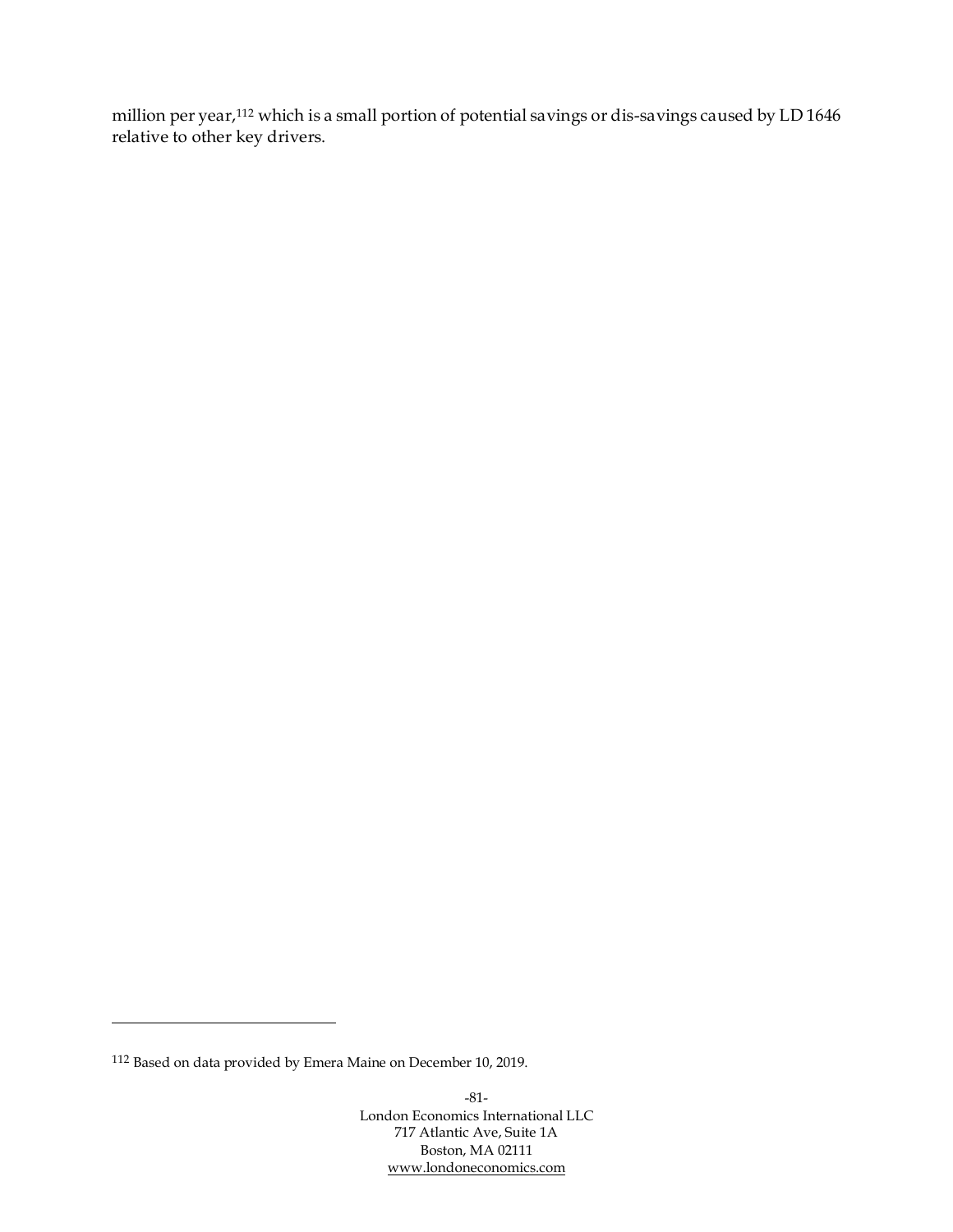## **8 Conclusions and Recommendations**

It is apparent that the creation and the implementation of the MPDA, as contemplated by LD 1646, would be a major undertaking. As this report indicates, there are significant matters which require further research, analysis, and decision-making in order to set up the MPDA. The nine recommendations that address these matters can largely be categorized as (1) changes to the legislation on procedural matters (i.e. the acquisition process), (2) additional studies to be undertaken, or (3) clarifications or refinements to the language of LD 1646. Below, each of the recommendations is summarized based on the topic or section of the LD 1646 they refer to:

## • **Creation, regulation, and Board selection process**

- o *Recommendation #1:* The Legislature may want to reconsider how Board members are selected (i.e. instead of being appointed, they could be elected by ratepayers directly), what the qualifications for Board members should have, and the establishment of standards of conduct for the Board (i.e. conflicts of interest). See Sections [4.1](#page-37-0) and [4.2](#page-39-0) for further details.
- o *Recommendation #2:* The Legislature may want to consider applying the same level of independent regulatory oversight (by the MPUC) over the MPDA as currently exists for the IOUs, especially if not customer-selected. See Section [4.3](#page-40-0) for further details.
- o **Recommendation #3**: LD 1646 should include a provision directing the IOUs to timely file and pursue any required approvals under the FPA, including Section 203 and under Title 35-A, M.R.S.A., including Sections 1101 and 1104. See Section [4.3](#page-40-0) for further details.
- o **Recommendation #4:** LD 1646 should clarify whether the MPUC is required to decide if service by MPDA is required by the public convenience and necessity, or by some other standard. See Section [4.1](#page-37-0) for further details.

#### • **Acquisition of IOU assets and property**

o *Recommendation #5:* A decisive resolution of the acquisition price in advance of any taking of assets by eminent domain is preferable. The report suggests an alternative process where the acquisition price determination precedes the transfer of assets and other startup arrangements. See Section [5.1](#page-43-0) for further details.

#### • **Labor requirements**

o *Recommendation #6:* Depending on which policy priority is more important to Maine - continuity of union employment or lower electric rates - the Legislature may want to amend the clauses in LD 1646 related to unionized labor. See Section [6.2](#page-53-0) for further details.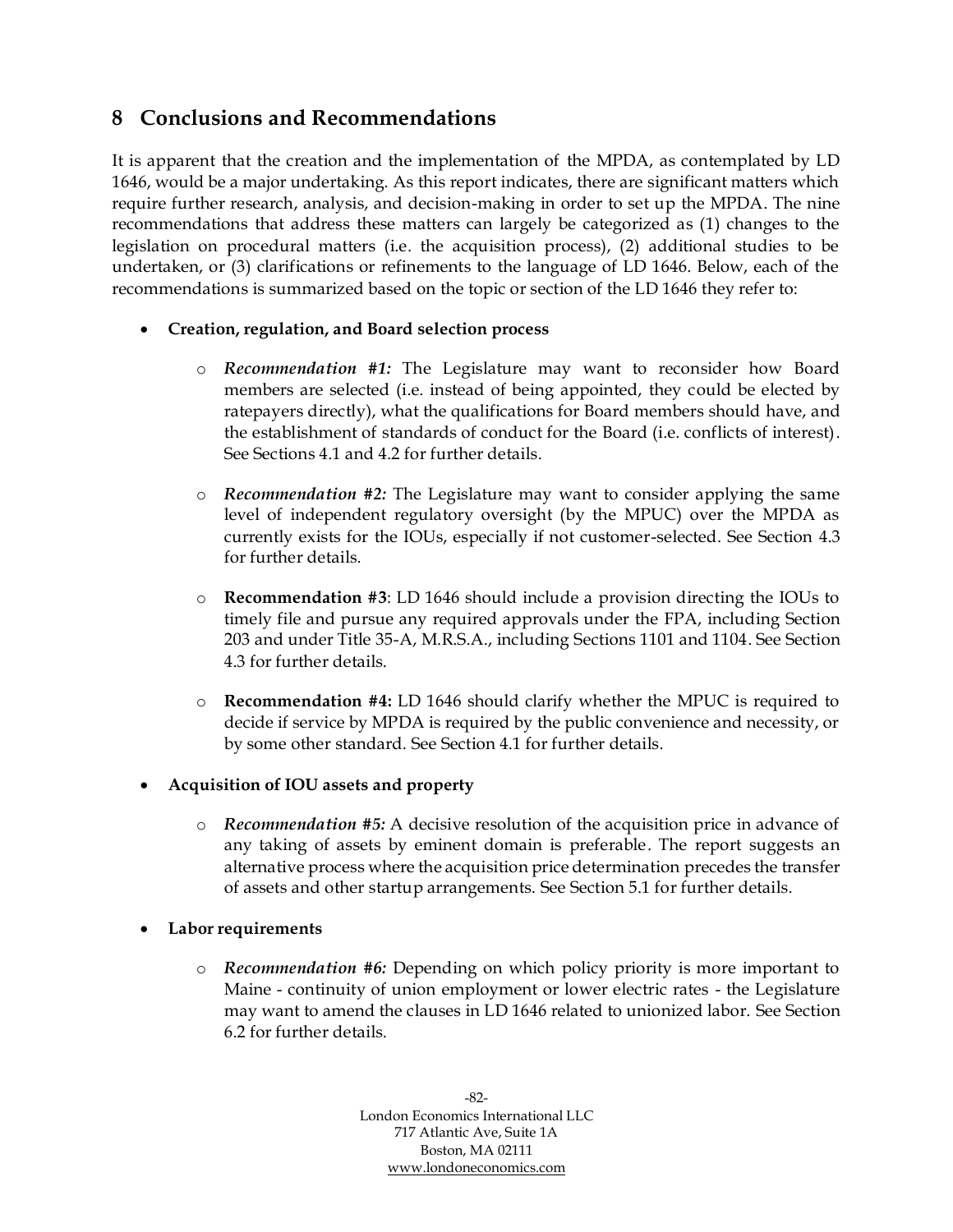## • **Competitive solicitation of a private contractor**

o *Recommendation #7:* The competitive tender and selection of an independent contractor will be a critical step in the formation of the MPDA and achievement of the intended objectives of LD 1646. The report suggests that the Legislature commission studies relating to the design of the competitive tender and contractual agreement. See Section [6.1](#page-51-0) for further details.

## • **Financing of MPDA**

o *Recommendation #8:* Given that the magnitude and timing of ratepayer benefits depend on the tax treatment and the size of MPDA's debt, the Project Team recommends additional studies that (i) assess future capital investments needs for Maine's T&D systems, (ii) evaluate tax-related considerations for the MPDA, and (iii) consider financing alternatives with the help of a financial advisor (for example, the possibility of using securitization to finance the acquisition of assets). See Section [7](#page-57-0) for further details.

## • **Local property taxes**

o *Recommendation #9:* LD 1646 language may need to be refined to clearly communicate the Legislature's intention around local property tax payments by the MPDA and applicability of sales tax. See Section [7.6](#page-85-0) for further details.

#### **8.1 Summary of recommended changes to the legislation**

This report recommends four potential *changes* to LD 1646 for the Legislature to consider:

- Section 4002(1) of LD 1646 regarding Board selection that considers the possibility of ratepayers electing the Board as opposed to appointment by the Governor;
- Section 4003(5) of LD 1646 to provide for a clear process in which the MPDA would first settle on an acquisition price for the IOUs assets before proceeding with the transfer of assets and other startup arrangements;
- Section 4003(5) of LD 1646 depending on whether the Legislature would defer responsibilities of the protection of unionized labor to the MPDA Board to allow flexibility in rate-setting; and
- Section 4003(8) of LD 1646 to allow the MPUC to fully regulate the rates and investment plans of the MPDA in addition to the regulatory powers it currently has with respect to traditional COUs.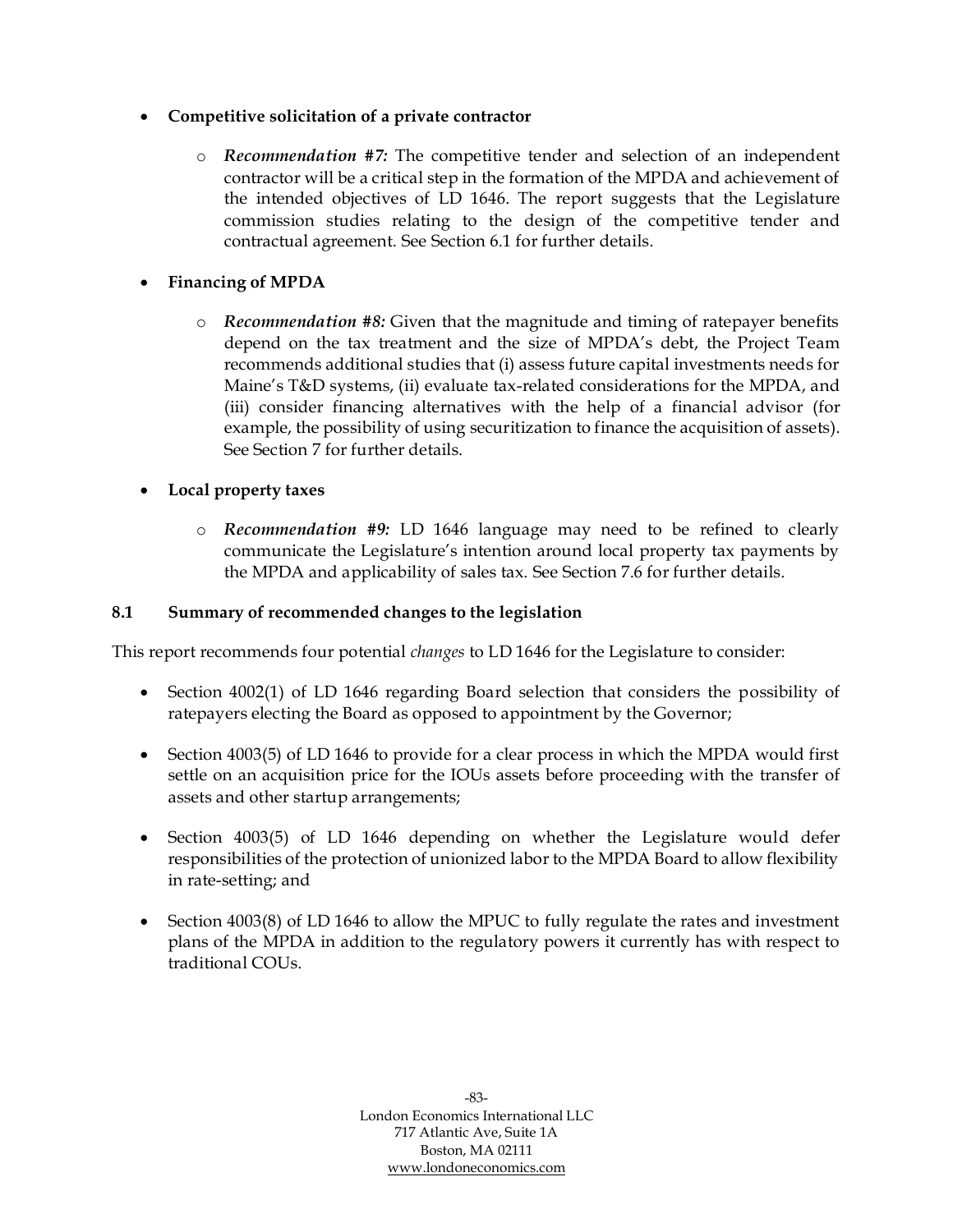## **8.2 Summary of recommended studies**

This report recommends four studies to be performed, as summarized in the table below. The benefit of completing these studies will be that the Legislature may be able to reduce uncertainty about the likely range and timing of benefits to electric ratepayers. In addition, the studies related to the competitive tender and structuring of the contractual agreement between MPDA and the contractor can also refine the roles and responsibilities of the MPDA and its agents, creating more certainty about the management and day-to-day operations of the T&D system, the costs thereof, and the benefits of such arrangements to ratepayers.

| Figure 32. Further studies recommended to the Legislature                                                              |
|------------------------------------------------------------------------------------------------------------------------|
| Study of various tax issues related to MPDA                                                                            |
| Technical study on the future capex needs of Maine's T&D network                                                       |
| Financing study to design and optimize MPDA's capital structure                                                        |
| Study around the design of the competitive procurement process and optimal contractual<br>agreement for the contractor |

### **8.3 Summary of recommended clarifications to the Legislation**

This report also recommends additional clarification of the language of LD 1646 as it relates to:

- Section 4002 of LD 1646 directing the IOUs to timely file and pursue any required approvals under the Federal Power Act, including Section 203;
- Section 4002 of LD 1646 on the applicability and relationship of Section 2102/2105 of 35-A M.R.S.A, specifically whether the MPUC is required to decide if service by MPDA is required by the public convenience and necessity, or by some other standard;
- Section 4005(1) of LD 1646 on whether the MPDA's sales will be fully exempt from Maine's sales tax; and
- Section 4005(2) of LD 1646 if MPDA has to keep payments in local property taxes the same as they would have been under IOU ownership or if they have the discretion to pay less (or more).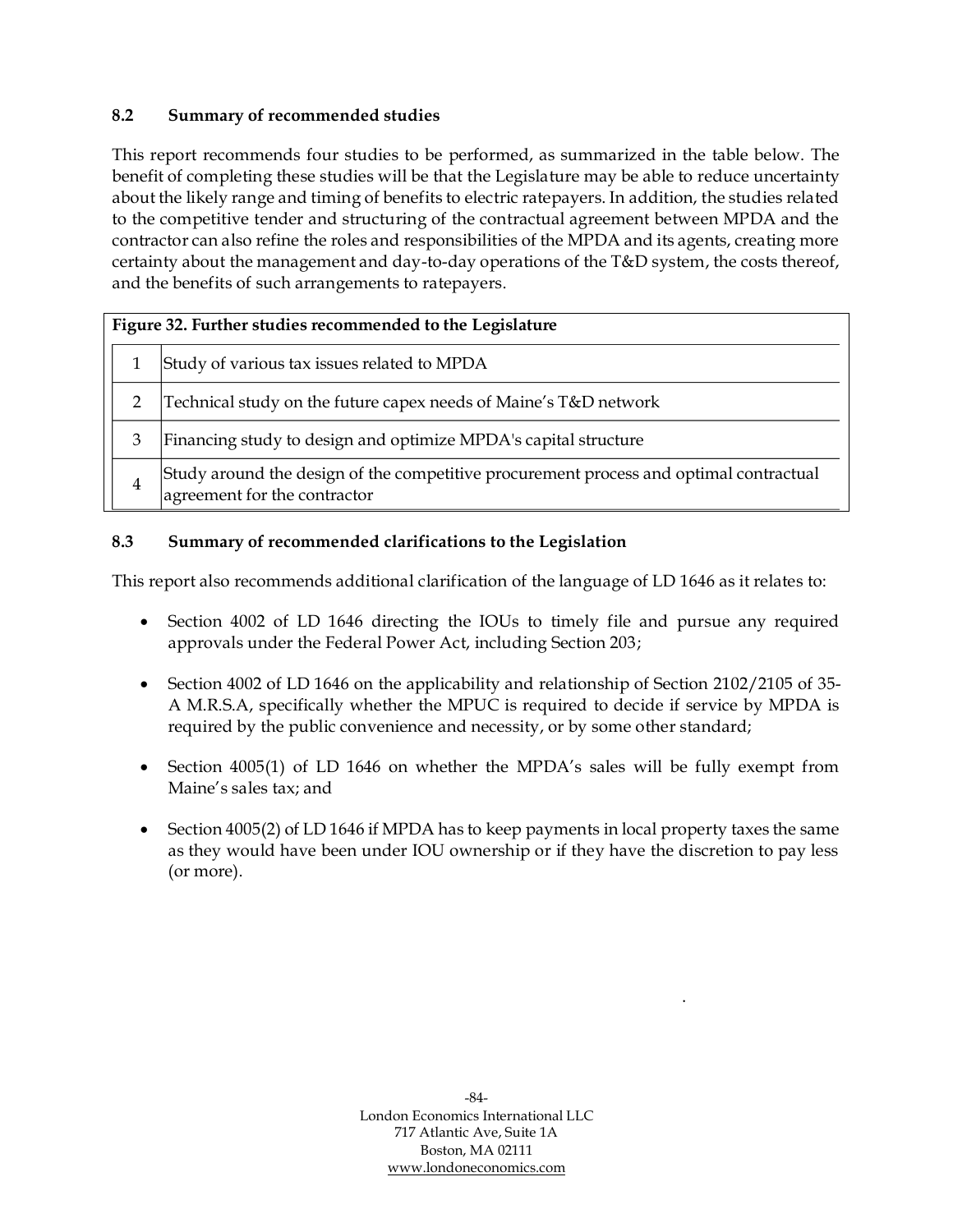# **9 Appendix A: About the Project Team**

## **9.1 London Economics International**

LEI is a global economic, financial, and strategic advisory professional services firm specializing in energy and infrastructure. The firm combines a detailed understanding of specific network and commodity industries, such as electricity generation and distribution, with sophisticated analysis and a suite of proprietary quantitative models to produce reliable and comprehensible results. The firm's roots stem from the initial round of privatization of electricity, gas, and water companies in the UK in the late 1980s. Since then, LEI has advised private sector clients, market institutions, and government on policy initiatives, market and tariff design, asset valuation, market power, and strategy in virtually all deregulated markets worldwide. With over 25 years of experience working in New England, LEI is very familiar with electricity-related issues in the region. The firm also has a comprehensive understanding of the operational issues faced by the utilities and regulators alike.

In addition to LEI's regional expertise, the company has been evaluating the advantages and disadvantages of various utility ownership and regulatory models globally for decades. This includes a recent evaluation of different utility ownership models and regulatory options for the state of Hawaii.<sup>113</sup> LEI's work included a thorough review of alternative utility ownership and regulatory models, an evaluation of the pros and cons of each, including their respective costs and benefits, and an analysis of the impact that various ownership models could have on electricity rates in the next 30 years.

Most recently, LEI performed a study of the retail rates of Kansas electric public utilities. <sup>114</sup> Specifically, LEI evaluated the effectiveness of current ratemaking practices and their ability to attract required capital investments and balance utility profits with public interest objectives and reliable service. LEI also explored options available to the State Corporation Commission and the Kansas Legislature to affect Kansas retail electricity prices to become regionally competitive while providing the best practicable combination of price, quality and service.

#### **9.2 Peter Brown, Esq.**

Peter Brown has practiced law and provided consulting services to public agencies for over 50 years. The areas of concentration in his law practice include the creation of rules and institutions for competitive electric power markets and their independent system operators, practice before the Federal Energy Regulatory Commission and numerous state regulatory authorities, and electric power rates and rate design for the production and transmission of electric energy. Peter was a principal in the development of governance and market rules for ISO -New England and the governance and market rules for the New York ISO and has litigated rate cases and related

<sup>113</sup> See report at: [<https://energy.hawaii.gov/utility-model>](https://energy.hawaii.gov/utility-model)

<sup>114</sup> See report at: *<*[http://estar.kcc.ks.gov/estar/ViewFile.aspx/S20200108144309.pdf?Id=1a3a31e5-e38d-4445-aada-](http://estar.kcc.ks.gov/estar/ViewFile.aspx/S20200108144309.pdf?Id=1a3a31e5%20e38d%204445%20aada%201cd0170a7b85)[1cd0170a7b85>](http://estar.kcc.ks.gov/estar/ViewFile.aspx/S20200108144309.pdf?Id=1a3a31e5%20e38d%204445%20aada%201cd0170a7b85)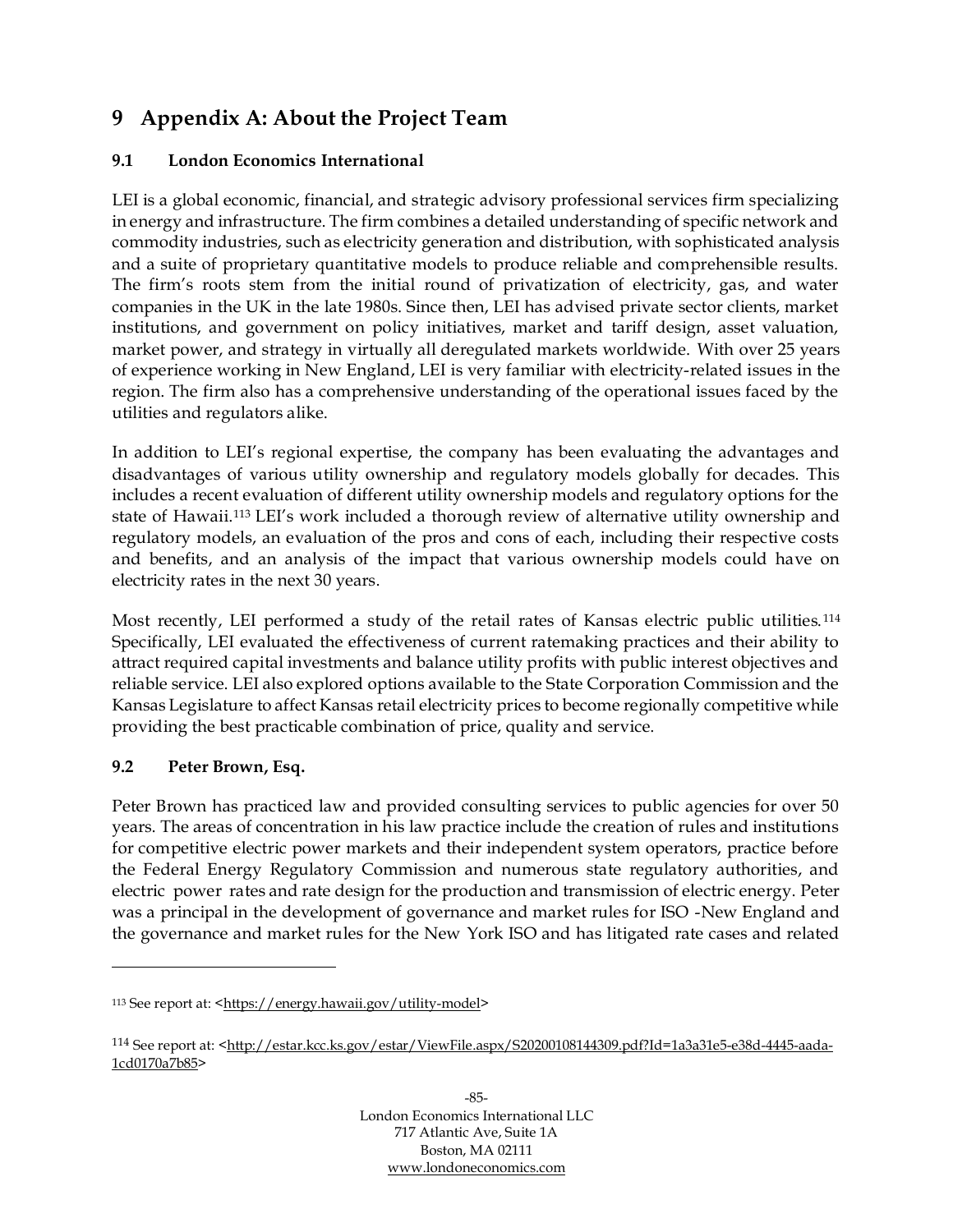issues before several public utility commissions. He has also argued cases in the United States Supreme Court, the D.C., 3rd and 2nd Circuit Courts of Appeal, and numerous state appellate courts and courts of original jurisdiction.

Peter has served as First Deputy Attorney General of Pennsylvania and Chief Counsel to the Pennsylvania Public Utility Commission. He has taught law at Villanova Law School and the University of New Hampshire School of Law including courses in antitrust and public utility regulation. He is a member of the New York, Massachusetts, New Hampshire and Pennsylvania Bars.

> -86- London Economics International LLC 717 Atlantic Ave, Suite 1A Boston, MA 02111 [www.londoneconomics.com](http://www.londoneconomics.com/)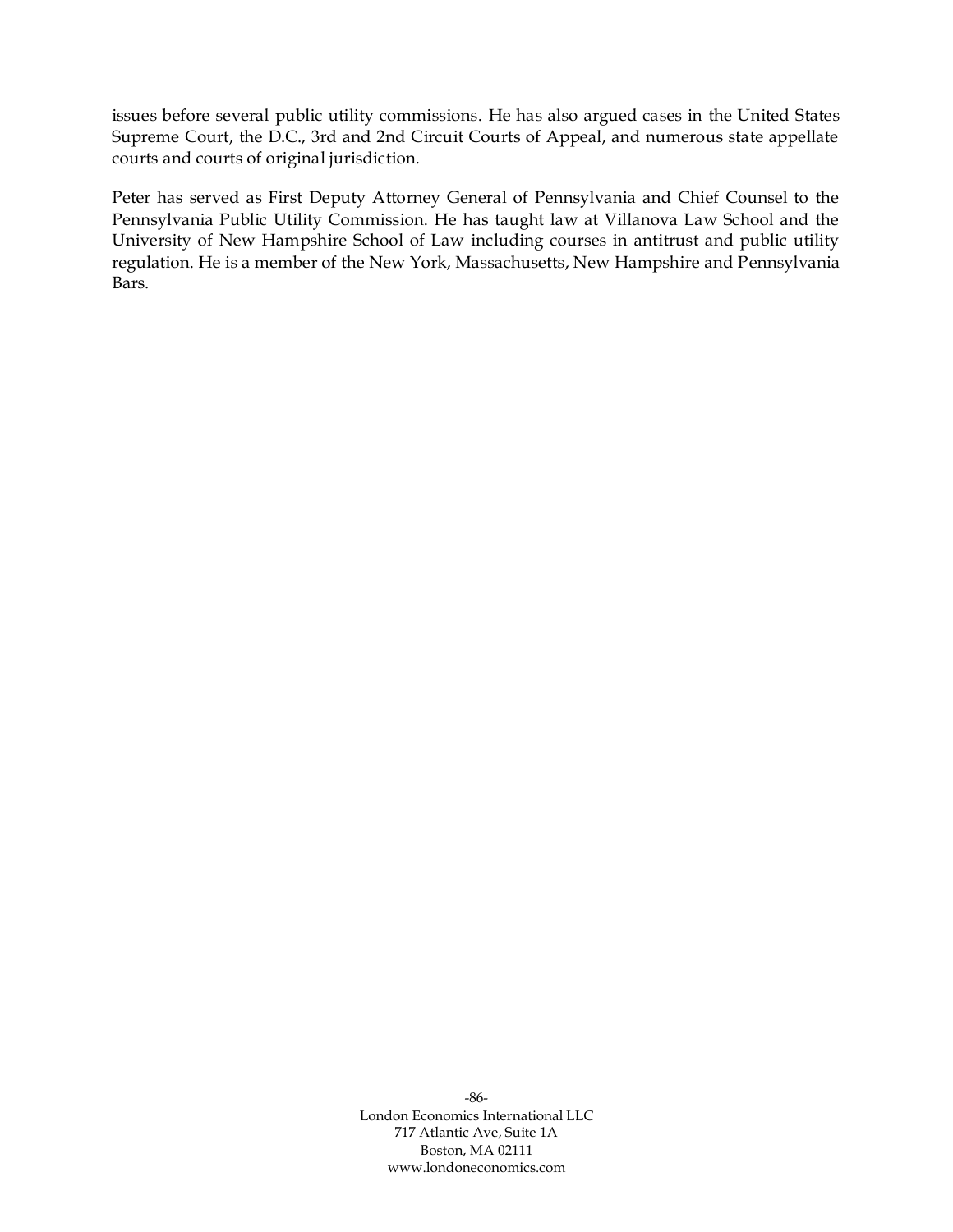## **10 Appendix B: Works Cited**

American Jurisprudence 2d, Various Relevant Topics

- American Public Power Association. "FERC adopts new base ROE methodology." (November 22, 2019). <https://www.publicpower.org/periodical/article/ferc-adopts-new-baseroe-methodology>
- American Public Power Association and the Government Finance Officers Association prepared for Public Finance Network. "Tax-exempt financing: A primer"
- "An Act to Restore Local Ownership and Control of Maine's Power Delivery Systems," LD 1646, and "Resolve, Directing the Public Utilities Commission to Evaluate the Ownership of Maine's Power Delivery Systems," LD 1844, Ch. 107, 129th Maine Legislature; and Related EUT Committee Testimonies
- Avangrid company profile. Avangrid. <https://www.avangrid.com/wps/portal/avangrid/aboutus/companyprofile>.
- Belcher, Ken and The Brattle Group. "Assessment of a Maine ISA Structure as a Possible Alternative to ISO-NE Participation." (May 2009)
- Berry, Seth. Comments to LEI, Inc. Regarding the Evaluation of LD 1646, "An Act to Restore Local Ownership and Control of Maine's Power Delivery Systems". (December 2019)
- Bonbright et al, James C. *Principles of Public Utilities Rates.* (1988)

Data responses from CMP and Emera that were requested by LEI on October 25, 2019.

- City of Portland, Maine. "Comprehensive Annual Financial Report for the Fiscal Year Ended June 30, 2018."
- Central Maine Power Fact Sheet. <https://www.cmpco.com>.
- Concentric Energy Advisors, Preliminary Feasibility Study City of Pueblo, Colorado Municipalization. (September 2019)
- Cowan, Caspar F, J. Gordon Scannell. *Maine Practice Series, Maine Real Estate Law and Practice*, Ch. 16, Eminent Domain
- Emera Maine Service District. <https://www.emeramaine.com/about-us/service-district/>.
- Energy Information Administration. "Average Frequency and Duration of Electric Distribution Outages Vary by State." (April 2018).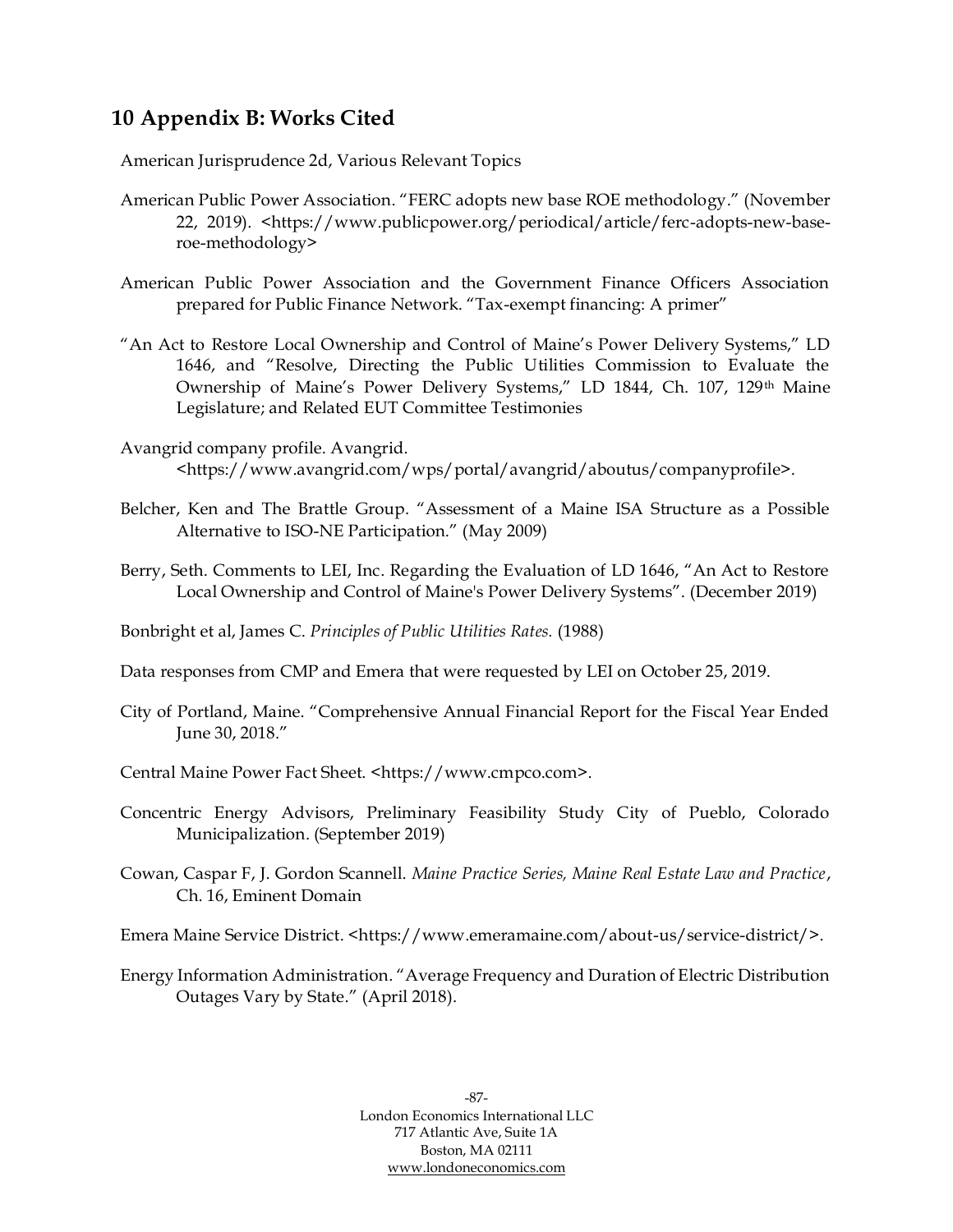- Energy Information Administration. "Sales and Direct Use of Electricity to Ultimate Customers." <https://www.eia.gov/electricity/annual/html/epa\_02\_02.html>.
- Federal Power Act and other FERC related statutes; U.S.C.A., Title 16; Relevant Sections, Annotations and Referenced Case Law
- Goldman Sachs. Electric Utility Discussion. (Feb. 27, 2019)
- Haskell, Robert N., "Bangor Hydro Electric Company Letter Addressed to Company C.E.O in the Year 2076." Bangor Hydro Electric News. 55. (1976).
- Hormell, Orren Chalmer*. Maine Public Utilities*, Bowdoin College (1927)
- House Document 114-47. "Portsmouth Harbor and Piscataqua River New Hampshire and Maine Navigation Improvement Project." (July 16, 2015).
- *Inquiry Regarding Evaluation of Ownership of Maine's Power Delivery Systems*, MPUC Docket No. 2019-00280, CMS Case File, including Comments by Interested Parties
- Kahn, Alfred E. *The Economics of Public Utilities*, *Principles and Institutions.* (1988)
- LIPA, "2019 Proposed Budget." (November 2018). <www.lipower.org/wpcontent/uploads/2018/11/NEW-COMBINED-WEB-BUDGET-POSTING.pdf>
- LIPA, "Long Island Power Authority Evaluation of PSEG Long Island Performance and Incentive Compensation." (2018 Contract Year)
- Maine Case Law Research in West Digests regarding Regulatory, Constitutional, Eminent Domain, Corporate and other relevant matters
- Maine Constitution, M.R.S.A., Relevant Sections, Annotations and Referenced Case Law
- Maine Department of Economic and Community Development. "Maine Economic Development Strategy 2020-2029, A Focus on Talent and Innovation." (November 2019)
- Maine Revenue Services, Sales/Excise Tax Division. "Industrial Users Blanket Certificate of Exemption." Revised October 1, 2013.
- Maine Revenue Services, "Sales, Fuel and Special Tax Division. Instructional Bulletin No. 13." Revised May 15, 2018.
- Megginson, William L., and Jeffry M. Netter. "From State to Market: A Survey of Empirical Studies on Privatization." Journal of Economic Literature, vol. 39, no. 2, 2001, pp. 321– 389.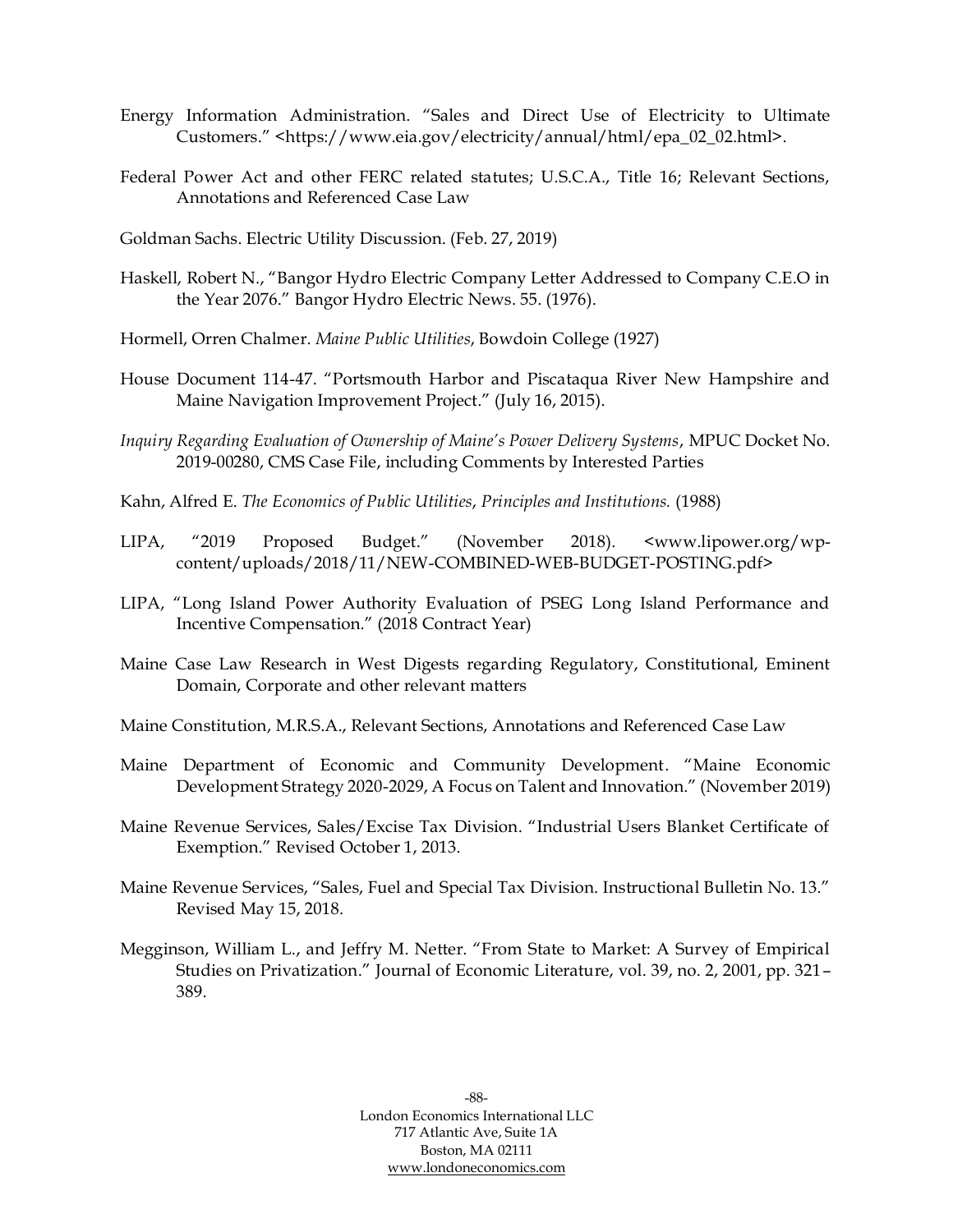- Modigliani, F.; Miller, M. "The Cost of Capital, Corporation Finance and the Theory of Investment". (1958)
- Morning Star Corporate Bond Index Sector Summary. Accessed October 18, 2019.
- MPUC, "2018 Annual Report." (2019)
- MPUC delivery rates. Maine PUC. <https://www.maine.gov/mpuc/electricity/delivery\_rates.shtml>
- MPUC Docket 2017-00-198 Exhibit RR-2
- MPUC Docket 2018-00194 Examiner's report
- MPUC Report and Recommended Plan, *Electric Utility Industry Restructuring*, MPUC Docket No. 94-462 (Dec. 31, 1996), and related documents in MPUC Case Management System
- Ofgem, "A Guide to Electricity Distribution Connections Policy." (April 2014)
- Phillips, Jr, Charles F and sources cited therein. *Public Utility Regulation*, *Theory and Practice*, Third Edition (1993)
- Public Advocate Responsive Comments, *Electric Utility Industry Restructuring*, MPUC Docket No. 94-462 (Sept. 13, 1996)
- PR News Wire (with news provided by ITC Holdings Corp). "Fortis Inc. To Acquire ITC Holdings Corp. For US\$11.3 billion". <https://www.prnewswire.com/newsreleases/fortis-inc-to-acquire-itc-holdings-corp-for-us113-billion-300217218.html>
- PSEG, 2018 10-K filing. Page 13.
- Regulatory Assistance Project. "Electricity Regulation in the U.S.: A Guide." (March 2011)
- Research of Various Resources and Case Law regarding Regulatory Authority and Constitutional Constraints
- Rohan, Patrick, Melvin Reskin. *Nichols on Eminent Domain* Treatise, Revised Third Edition (2019); Various Relevant Topics
- Saxer, Shelly Ross. "Government Power Unleased: Using Eminent Domain to Acquire a Public Utility or Other Ongoing Enterprise," *Indiana Law Review*, Vol. 38 (2005)
- Silkman, Richard. "A New Energy Policy Direction for Maine," (2019)
- Standard & Poor's Financial Services LLC. "Ratings Direct: US Municipal Retail Electric and Gas Utilities.". (2017)

-89- London Economics International LLC 717 Atlantic Ave, Suite 1A Boston, MA 02111 [www.londoneconomics.com](http://www.londoneconomics.com/)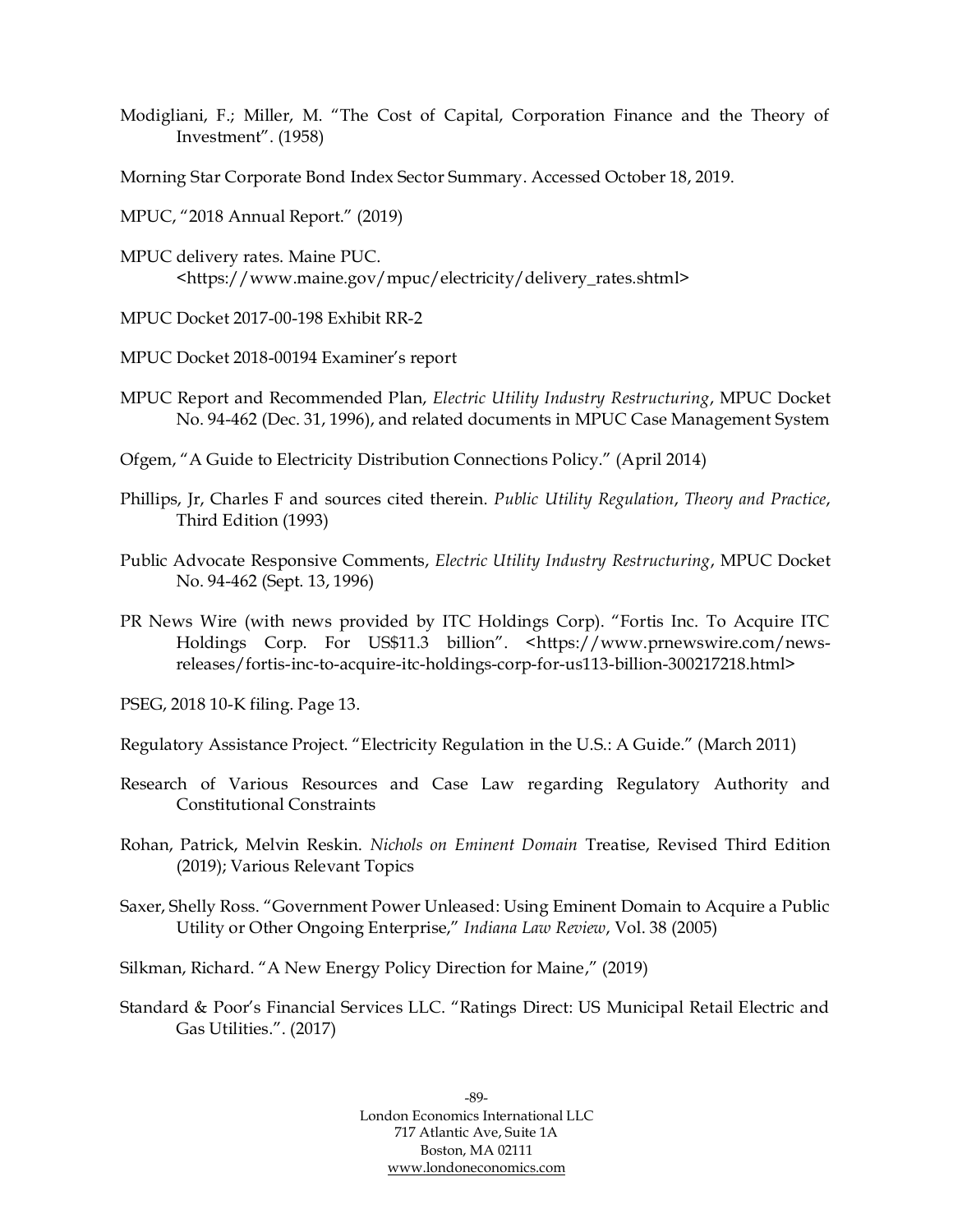Title 35-A, M.R.S.A., Relevant Statutes & Annotations and Referenced Case Law

- Title 13-C, M.R.S.A., Ch. 8 Corporate Law: Directors; Title 23, M.R.S.A., Ch. 3, DOT Eminent Domain Process; and various other statutory provisions and annotations, as relevant
- US Census Bureau. Population estimates, July 1, 2019.
- US Constitution, Relevant Sections

Verrill Dana. *Maine Regulation of Public Utilities*, Second Edition. (June 2018)

-90- London Economics International LLC 717 Atlantic Ave, Suite 1A Boston, MA 02111 [www.londoneconomics.com](http://www.londoneconomics.com/)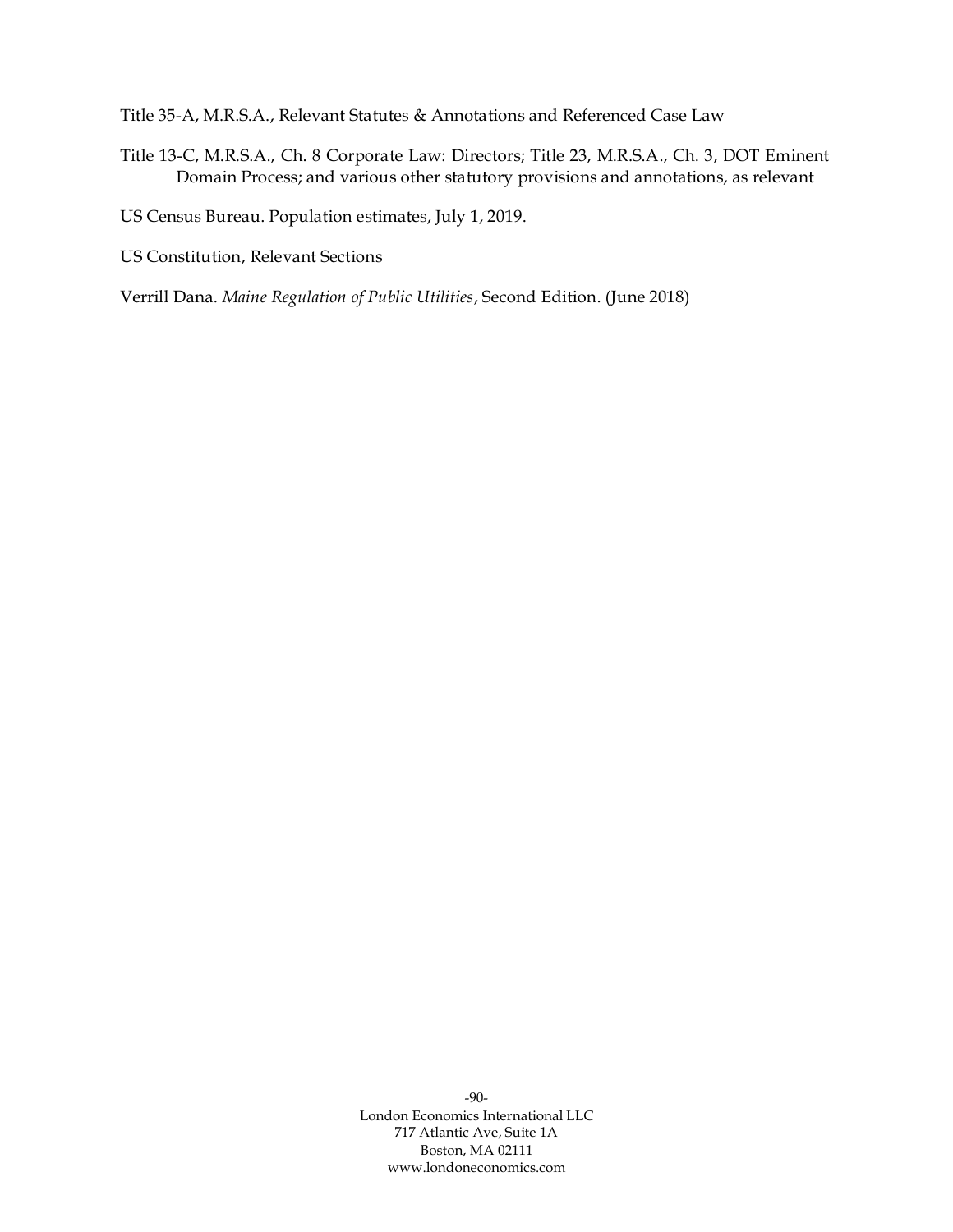# **11 Appendix C: Additional ratepayer impact sensitivity analyses**

Section [7](#page-57-0) focuses on the key drivers of LD 1646's ratepayer impacts, and how changes to those drivers will affect the magnitude of ratepayer savings or dis-savings in the future. This appendix covers two additional sensitivities to provide readers with a better understanding of how a lower IOU transmission ROE and evolutions in the future interest rate environment could impact ratepayers.

## **11.1 Implications from a lower transmission ROE for IOUs**

As of the writing of this paper, FERC has issued an order for consideration of rehearing its new methodology for determining whether a public utility's ROE is just and reasonable. <sup>115</sup>

The potential implication of the hearing is that the IOUs' approved ROE for transmission would be lowered from the current ISO-NE level of 11.07%.<sup>116</sup> However, it is unclear what level of jurisdiction FERC may have over municipal transmission owner's transmission rates. So, the change in IOUs' ROEs would not necessarily impact MPDA's transmission allowed return on capital. If the FERC decision results in a lower IOU ROE but keeps MPDA's transmission allowed return on capital to be 8%, it would reduce LD 1646's potential ratepayer impact. For example, if the FERC decision results in a 2% lower transmission allowed ROE for ISO-NE IOUs, the annualized impact of LD 1646 ratepayer's benefits would be lowered by \$4 million to \$6 million per year in 2018 dollars, depending on the time-horizon and real discount rate used.

| Figure 33. Annualized LD 1646 ratepayer impact from a lower transmission ROE for IOUs |              |                                                       |                    |         |  |  |  |  |  |
|---------------------------------------------------------------------------------------|--------------|-------------------------------------------------------|--------------------|---------|--|--|--|--|--|
|                                                                                       |              |                                                       | Real discount rate |         |  |  |  |  |  |
|                                                                                       |              | \$million per year in 2018\$<br>(negative is savings) | 3.5%               | 5.5%    |  |  |  |  |  |
|                                                                                       |              | Short term<br>$(10 \text{ years})$                    | \$18               | \$16    |  |  |  |  |  |
|                                                                                       | Time horizon | Long term<br>$(30 \text{ years})$                     | ( \$2)             | $(\$0)$ |  |  |  |  |  |

<sup>115</sup> ISO-NE. "Executive Summary – Status Report of Current Regulatory and Legal Proceedings as of February 5, 2015" There is currently a rehearing request before FERC on ROE issues for New England transmission owners (Docket Nos. EL14-12-003, EL 15-45-000).

<sup>116</sup> When FERC applied the revised base ROE methodology for the Midwest ISO transmission owner, it found that the ROE should be reduced from 12.38% to 9.88%. See American Public Power Association*. FERC adopts new base ROE methodology*. November 22, 2019.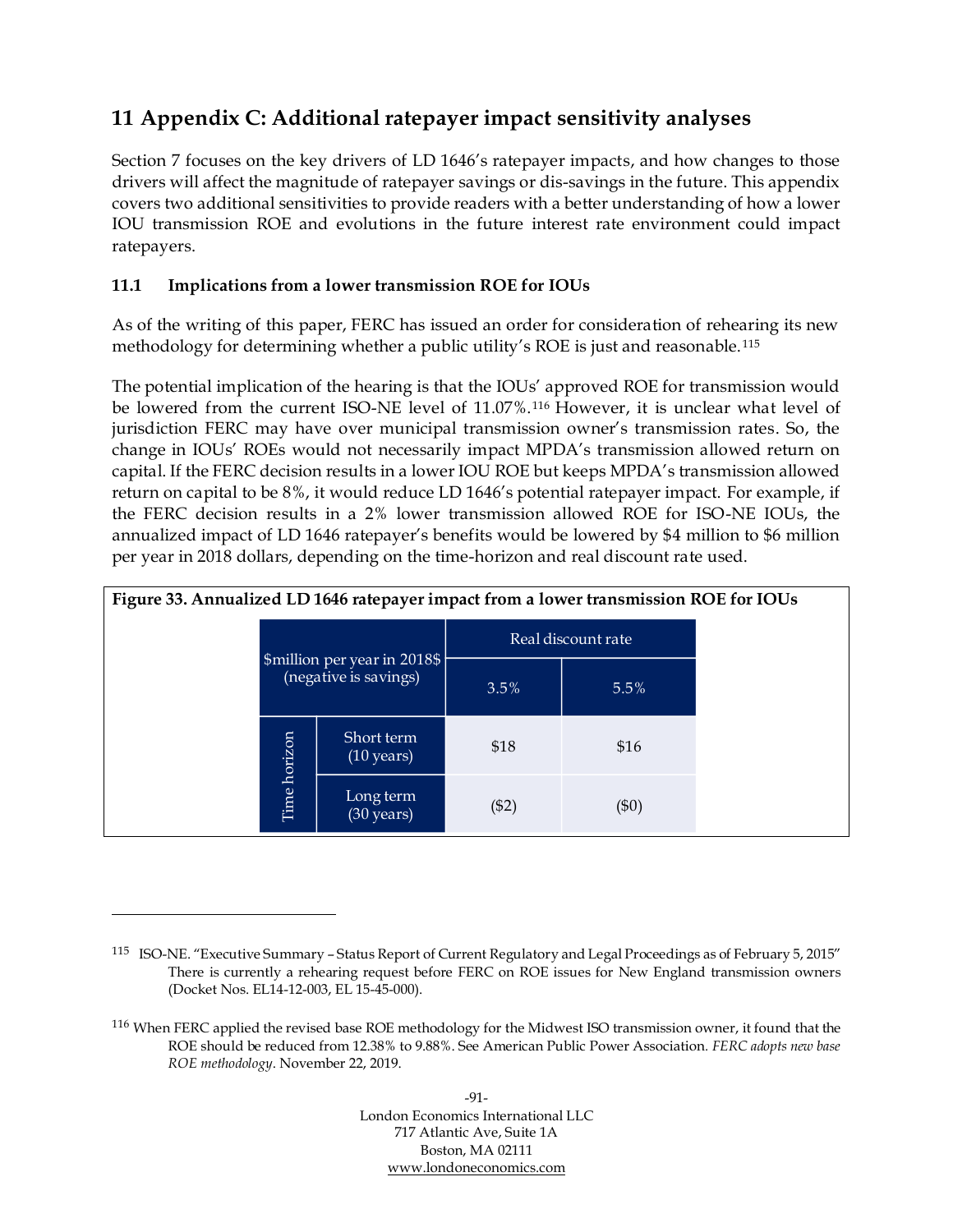## **11.2 Sensitivity analysis of future costs of debt versus rate base growth rate**

[Figure 34](#page-98-0) and [Figure 35](#page-99-0) presents the sensitivity analysis for short- and long-term annualized ratepayer impacts related to rate base growth rate and cost of debt. The goal of this sensitivity analysis set is to test whether a high rate base growth rate can offset the negative impacts of a high interest rate environment.

LEI observes that in the short term, the rate base growth rate has limited influence on the overall direction of LD 1646's ratepayer impact (i.e. the green columns stays green, and the red columns stay red). However, in the long term, a differential pattern emerges. The positive impact of high rate base growth does not "kick-in" for several years when more investment is being financed through lower cost (tax-exempt) debt. Nevertheless, access to lower financing cost yields more ratepayer savings in the long term.

<span id="page-98-0"></span>

|                                                                                                                    |         | Initial cost of debt of MPDA |         |         |         |         |         |            |  |
|--------------------------------------------------------------------------------------------------------------------|---------|------------------------------|---------|---------|---------|---------|---------|------------|--|
|                                                                                                                    |         | $2.0\%$                      | $3.0\%$ | $4.0\%$ | $5.0\%$ | $6.0\%$ | $7.0\%$ | $8.0\%$    |  |
|                                                                                                                    | 10%     | (176)                        | (129)   | (81)    | (30)    | 32      | 92      | <b>152</b> |  |
| rate                                                                                                               | 9%      | (162)                        | (117)   | (72)    | (24)    | 35      | 92      | <b>152</b> |  |
|                                                                                                                    | $8\,\%$ | (146)                        | (105)   | (62)    | (17)    | 38      | 94      | <b>151</b> |  |
| $\operatorname*{growth}% \left( \mathcal{M}\right) \equiv\operatorname*{grad}\mathcal{M}$                          | 7%      | (131)                        | (93)    | (54)    | (11)    | 41      | 95      | 149        |  |
|                                                                                                                    | 6%      | (118)                        | (82)    | (46)    | (5)     | 42      | 92      | 143        |  |
| $Y$ -O-Y                                                                                                           | 5%      | (106)                        | (73)    | (39)    | (0)     | 43      | 95      | 138.       |  |
|                                                                                                                    | 4%      | (94)                         | (64)    | (33)    | 2       | 46      | 97      | 133        |  |
| Rate base                                                                                                          | 3%      | (84)                         | (57)    | (28)    | 5       | 56      | 94      | 125        |  |
|                                                                                                                    | 2%      | (75)                         | (50)    | (23)    | 7       | 55      | 90      | 119        |  |
|                                                                                                                    | $1\%$   | (67)                         | (44)    | (20)    | 10      | 53      | 85      | 112        |  |
|                                                                                                                    | 0%      | (59)                         | (38)    | (16)    | 14      | 51      | 81      | 106        |  |
| Note: Cells with an outlined black border reflect the range covering the Reference Case assumptions. Results above |         |                              |         |         |         |         |         |            |  |
| assume a 3.5% real discount rate.                                                                                  |         |                              |         |         |         |         |         |            |  |

Another observation from this analysis is that at a higher interest rate environment (for example, 200 basis point increase over Reference Case assumptions), ratepayer impacts are not favorable

under the MPDA Scenario, even if rate base is growing at a high rate.